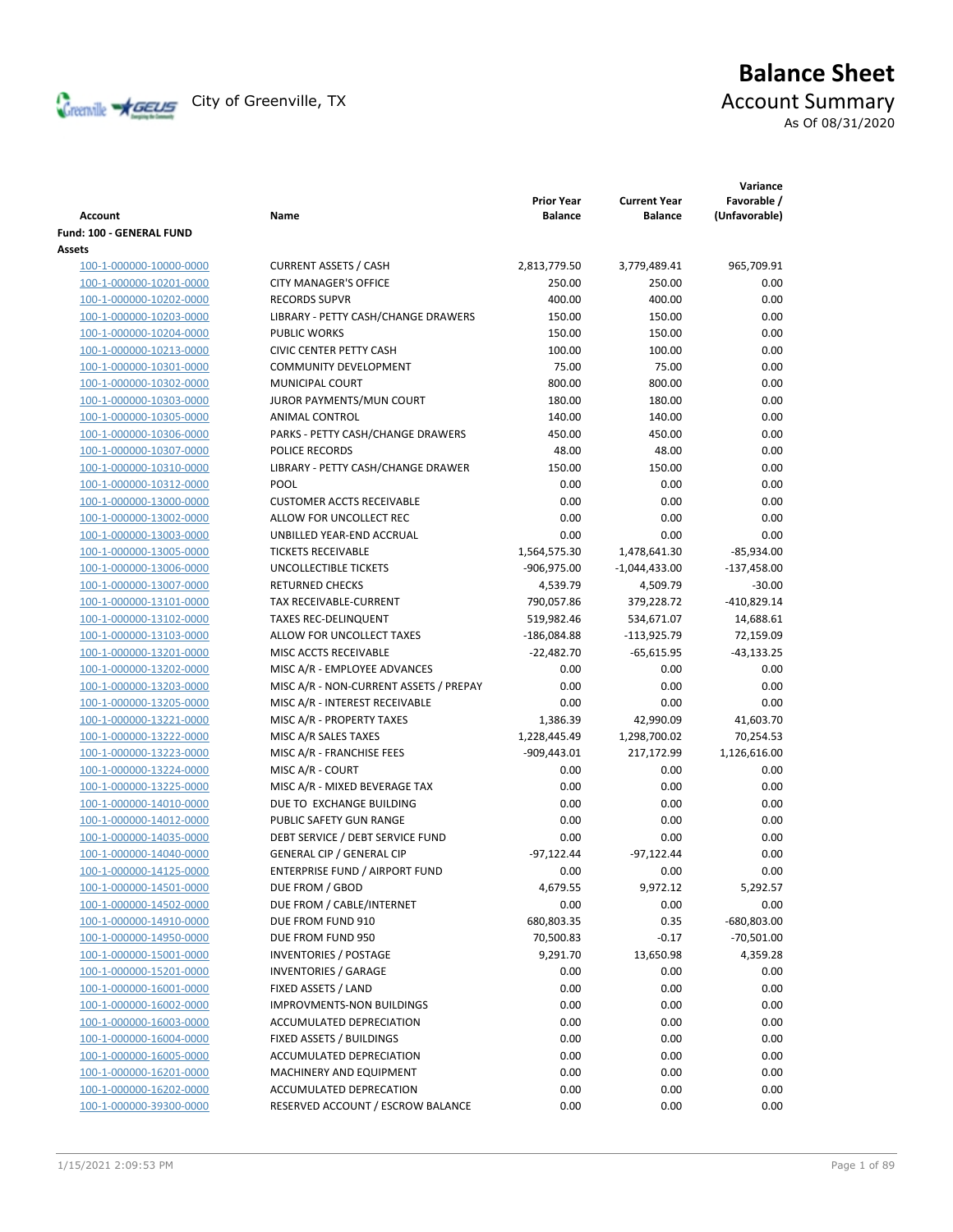**Variance**

|                                                                        | <b>Prior Year</b> | <b>Current Year</b> | Favorable /   |
|------------------------------------------------------------------------|-------------------|---------------------|---------------|
| Name<br>Account                                                        | <b>Balance</b>    | <b>Balance</b>      | (Unfavorable) |
| 4A-EDC<br>100-1-000000-91030-0000                                      | 0.00              | 0.00                | 0.00          |
| <b>INVENTORY / MATERIALS &amp; SUPPLIES</b><br>100-1-000000-91410-0000 | 0.00              | 0.00                | 0.00          |
| 100-1-000000-91410-0700<br><b>INVENTORY / PAPER STOCK</b>              | 0.00              | 0.00                | 0.00          |
| 100-1-000000-91430-0000<br>NON-CURRENT ASSETS / PREPAYMENTS            | 0.00              | 0.00                | 0.00          |
| <b>Total Assets:</b>                                                   | 5,568,827.19      | 6,440,822.49        | 871,995.30    |
|                                                                        |                   |                     |               |
| Liability                                                              |                   |                     |               |
| <b>ACCOUNTS PAYABLE</b><br>100-1-000000-20101-0000                     | 3,597.95          | 3,174.41            | 423.54        |
| 100-1-000000-20102-0000<br><b>CREDIT CARD PAYABLE</b>                  | 0.00              | 0.00                | 0.00          |
| 100-1-000000-20103-0000<br>ACCRUED ACCOUNTS PAYABLE                    | 29,682.60         | 29,747.75           | $-65.15$      |
| 100-1-000000-20114-0000<br><b>INVESTMENT ADVISORY FEES</b>             | 0.00              | 0.00                | 0.00          |
| 100-1-000000-20115-0000<br>PD EMP COMMISSION                           | 986.31            | 248.74              | 737.57        |
| 100-1-000000-20116-0000<br>POLICE DONATIONS                            | 5,045.23          | 1,521.16            | 3,524.07      |
|                                                                        |                   |                     |               |
| 100-1-000000-20117-0000<br><b>FIRE DONATIONS</b>                       | 7,938.64          | 12,696.28           | $-4,757.64$   |
| 100-1-000000-20118-0000<br><b>COMBAT CHALLENGE</b>                     | 804.06            | 804.06              | 0.00          |
| 100-1-000000-20119-0000<br><b>CEMETERIES DONATIONS</b>                 | 61.79             | 61.79               | 0.00          |
| 100-1-000000-20120-0000<br><b>LIBRARY DONATIONS</b>                    | 9,402.81          | 8,183.53            | 1,219.28      |
| 100-1-000000-20121-0000<br>ANIMAL SHELTER DONATIONS                    | 423.57            | 1,443.57            | $-1,020.00$   |
| 100-1-000000-20122-0000<br><b>PARKS DONATIONS</b>                      | 3,741.77          | 283.48              | 3,458.29      |
| 100-1-000000-20125-0000<br>SALES TAX PAYABLE / IN THE CITY             | 5.08              | 42.37               | $-37.29$      |
| 100-1-000000-20127-0000<br>STATE COURT COST/FEE PAYB                   | 49,337.40         | 62,034.87           | $-12,697.47$  |
| 100-1-000000-20128-0000<br>SEATBELT&CHILD RESTRAINT                    | 8,260.62          | 8,162.93            | 97.69         |
| 100-1-000000-20129-0000<br>MUNICIPAL COURT CLEARING                    | 635.20            | 1,078.30            | $-443.10$     |
| 100-1-000000-20130-0000<br><b>3RD PARTY FTA FEE PAYABLE</b>            | $-126.61$         | $-265.90$           | 139.29        |
| 100-1-000000-20131-0000<br>REFUNDS / OVERPAYMENTS                      | $-120.70$         | $-120.70$           | 0.00          |
| 100-1-000000-20132-0000<br><b>COURT COLL AGENCY FEES</b>               | 736.50            | 513.37              | 223.13        |
| 100-1-000000-20136-0000<br><b>ATTORNEY COLLECTION FEES</b>             | 0.00              | 0.00                | 0.00          |
| 100-1-000000-20137-0000<br>PLAT FILING FEES PAYABLE                    | 29,477.74         | 32,797.74           | $-3,320.00$   |
| COMMUNITY DEV TRUST ACCT<br>100-1-000000-20138-0000                    | 2,060.30          | 2,068.59            | $-8.29$       |
| 100-1-000000-20139-0000<br>RETAINAGES PAYABLE                          | 0.00              | 0.00                | 0.00          |
| 100-1-000000-20141-0000<br><b>TELEPHONE CLEARING</b>                   | 5,539.66          | 5,539.66            | 0.00          |
| POLICE PROPERTY ROOM CLEARING<br>100-1-000000-20143-0000               | 11,970.93         | 12,097.99           | $-127.06$     |
| 100-1-000000-20146-0000<br>MAIN ST / FARMERS MRKT RESALE               | 9.12              | 162.12              | $-153.00$     |
| YMCA REGISTRATIONS                                                     | 0.00              | 0.00                | 0.00          |
| 100-1-000000-20147-0000                                                |                   |                     |               |
| 100-1-000000-20155-0000<br>MAIN STREET - DONATIONS                     | 17.02             | 17.02               | 0.00          |
| 100-1-000000-20160-0000<br><b>UNAPPLIED CREDIT</b>                     | 0.00              | 0.00                | 0.00          |
| 100-1-000000-20201-0000<br><b>DEFERRED REVENUE</b>                     | 0.00              | 0.00                | 0.00          |
| 100-1-000000-20203-0000<br>DEFERRED TAX REVENUE                        | 1,102,278.07      | 779,045.76          | 323,232.31    |
| DEFERRED TICKET REVENUE<br>100-1-000000-20204-0000                     | 545,501.30        | 361,840.30          | 183,661.00    |
| 100-1-000000-21040-0000<br>DUE TO / GENERAL CIP FUND                   | 0.00              | 0.00                | 0.00          |
| 100-1-000000-21201-0000<br>DUE TO / CENTRAL SERVICE FUND               | 0.00              | 0.00                | 0.00          |
| DUE TO / ELECTRIC OPERATING FUND<br>100-1-000000-21401-0000            | 0.00              | 0.00                | 0.00          |
| 100-1-000000-21506-0000<br>DUE TO / 4A-EDC                             | 2,600.33          | 4,391.34            | $-1,791.01$   |
| DUE TO / BOARD OF DEVELOPMENT<br>100-1-000000-21507-0000               | $-186,993.28$     | -6,972.28           | $-180,021.00$ |
| SALARIES PAYABLE<br>100-1-000000-22001-0000                            | 537,713.62        | 536,673.22          | 1,040.40      |
| 100-1-000000-23001-0000<br>CAPITAL LEASE PAYABLE                       | 0.00              | 0.00                | 0.00          |
| 100-1-000000-23101-0000<br>CAPITAL LEASE PAYABLE                       | 0.00              | 0.00                | 0.00          |
| 100-1-000000-24001-0000<br>O/S CHECKS PAYABLE                          | $-11,755.77$      | $-11,755.77$        | 0.00          |
| 100-1-000000-24004-0000<br>INTEREST PAYABLE ON DEP                     | 0.00              | 0.00                | 0.00          |
| 100-1-000000-24007-0000<br><b>BILLED DEPOSITS SUSPENSE</b>             | 0.00              | 0.00                | 0.00          |
| 100-1-000000-24008-0000<br><b>CUSTOMER DEPOSITS / ANIMAL SHELTER</b>   | 0.00              | 0.00                | 0.00          |
| 100-1-000000-24009-0000<br>LIBRARY MEETING ROOM DEPOSITS               | 616.20            | 616.20              | 0.00          |
| 100-1-000000-24010-0000<br><b>CIVIC CENTER DEPOSITS</b>                | 0.00              | 0.00                | 0.00          |
|                                                                        |                   |                     |               |
| 100-1-000000-24011-0000<br><b>AUDITORIUM DEPOSITS</b>                  | 0.00              | 0.00                | 0.00          |
| COMPENSATED ABSENCES PAY<br>100-1-000000-26001-0000                    | 0.00              | 0.00                | 0.00          |
| 100-1-000000-29000-0000<br>MISC LIABILITY - GREENVILLE ENERGY LLC      | 0.00              | 0.00                | 0.00          |
| RESALE<br>100-1-000000-29001-0000                                      | 0.00              | 0.00                | 0.00          |
| 100-1-000000-29300-0000<br><b>ENCUMBRANCE SUMMARY</b>                  | 0.00              | 0.00                | 0.00          |
| 100-1-000000-29400-0000<br>RESERVED ACCOUNT / ENCUMBRANCES             | 0.00              | 0.00                | 0.00          |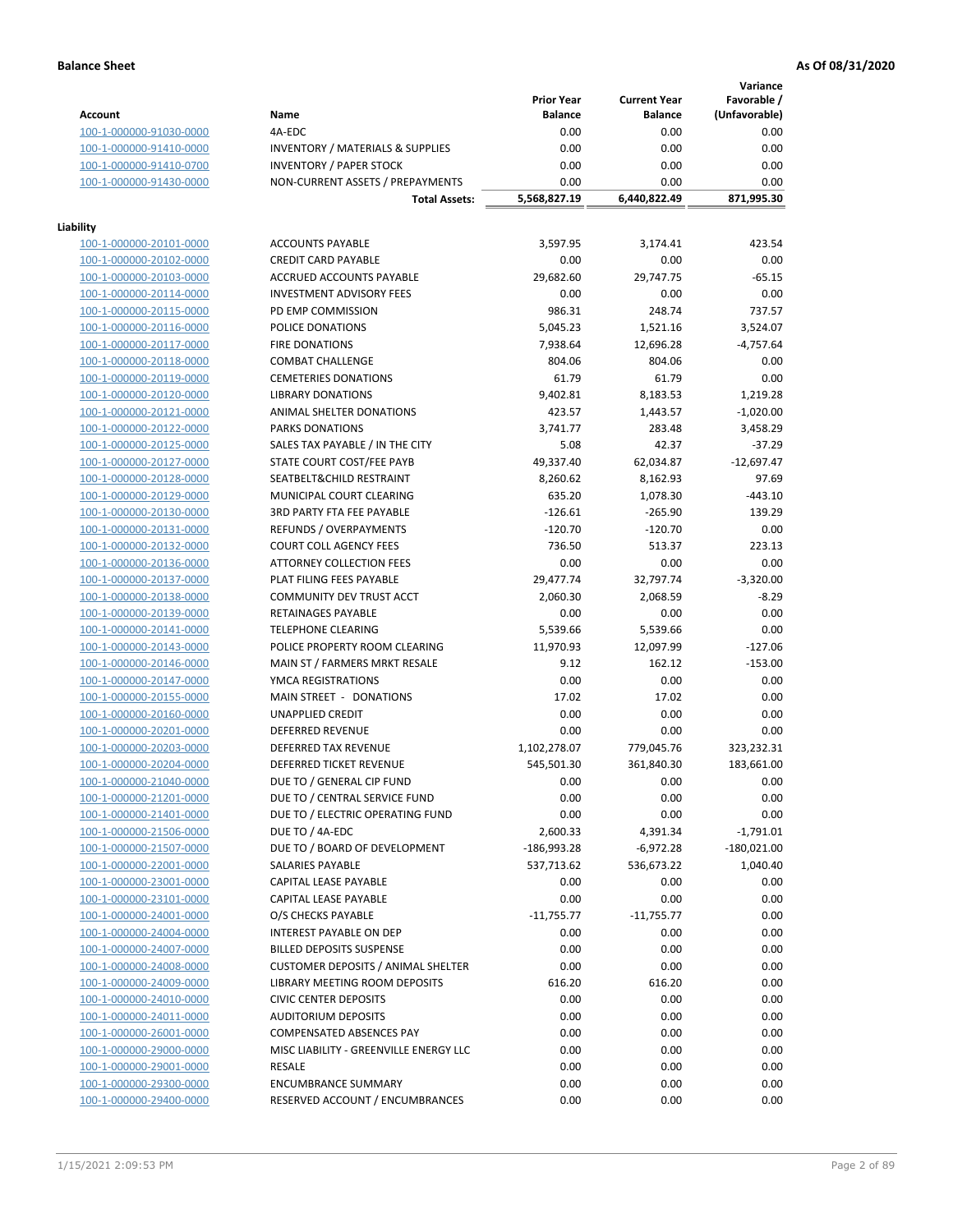| <b>Account</b>                        | Name                                                     | <b>Prior Year</b><br><b>Balance</b> | <b>Current Year</b><br><b>Balance</b> | Variance<br>Favorable /<br>(Unfavorable) |
|---------------------------------------|----------------------------------------------------------|-------------------------------------|---------------------------------------|------------------------------------------|
| 100-1-000000-29400-0900               | RESERVED ACCOUNT / ENCUMBRANCES                          | 0.00                                | 0.00                                  | 0.00                                     |
| 100-1-000000-92190-1202               | <b>LABORATORY CLEARING</b>                               | 0.00                                | 0.00                                  | 0.00                                     |
| 100-1-000000-92191-0000               | <b>SPONSORS - PARKS</b>                                  | 0.00                                | 0.00                                  | 0.00                                     |
| 100-1-000000-92200-0000               | MISCELLANEOUS LIABILITIES                                | 0.00                                | 0.00                                  | 0.00                                     |
| 100-1-000000-92270-1600               | <b>CREDIT CARD FEES PAYABLE</b>                          | 0.00                                | 0.00                                  | 0.00                                     |
|                                       | <b>Total Liability:</b>                                  | 2,159,447.46                        | 1,846,131.90                          | 313,315.56                               |
| <b>Equity</b>                         |                                                          |                                     |                                       |                                          |
| 100-1-000000-39000-0000               | UNRESERVED-FUND BALANCE                                  | 4,900,249.12                        | 4,083,455.28                          | $-816,793.84$                            |
|                                       | <b>Total Beginning Equity:</b>                           | 4,900,249.12                        | 4,083,455.28                          | $-816,793.84$                            |
| <b>Total Revenue</b>                  |                                                          | 21,561,691.18                       | 23,983,643.17                         | 2,421,951.99                             |
| <b>Total Expense</b>                  |                                                          | 23,052,560.41                       | 23,472,407.70                         | -419,847.29                              |
| <b>Revenues Over/(Under) Expenses</b> |                                                          | $-1,490,869.23$                     | 511,235.47                            | 2,002,104.70                             |
|                                       | <b>Total Equity and Current Surplus (Deficit):</b>       | 3,409,379.89                        | 4,594,690.75                          | 1,185,310.86                             |
|                                       | Total Liabilities, Equity and Current Surplus (Deficit): | 5,568,827.35                        | 6,440,822.65                          | 871,995.30                               |
|                                       | *** FUND 100 OUT OF BALANCE ***                          | $-0.16$                             | $-0.16$                               | 0.00                                     |

**\*\*\*Warning: Account Authorization is turned on. Please run the Unauthorized Account Listing Report to see if you are out of balance due to missing accounts \*\*\***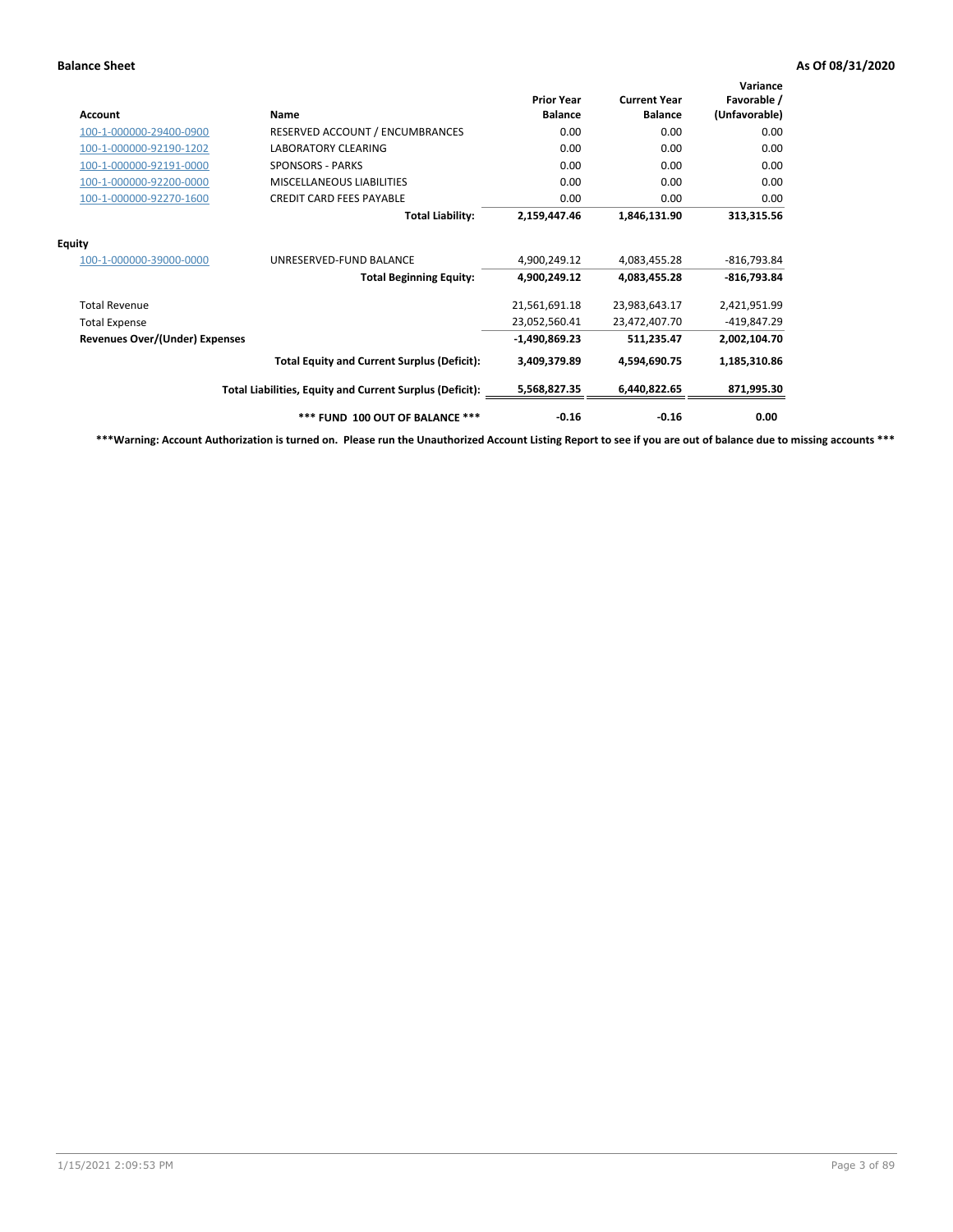| Account                                                   | <b>Name</b>                                              | <b>Prior Year</b><br><b>Balance</b> | <b>Current Year</b><br><b>Balance</b> | Variance<br>Favorable /<br>(Unfavorable) |
|-----------------------------------------------------------|----------------------------------------------------------|-------------------------------------|---------------------------------------|------------------------------------------|
| <b>Fund: 101 - MUNICIPAL COURT BUILDING SECURITY FEES</b> |                                                          |                                     |                                       |                                          |
| Assets                                                    |                                                          |                                     |                                       |                                          |
| 101-1-000000-10000-0000                                   | <b>CURRENT ASSETS / CASH</b>                             | 63,814.31                           | 69,873.11                             | 6,058.80                                 |
| 101-1-000000-13201-0000                                   | MISC ACCTS RECEIVABLE                                    | 0.00                                | 0.00                                  | 0.00                                     |
| 101-1-000000-13203-0000                                   | NON-CURRENT ASSETS / PREPAYMENTS                         | 0.00                                | 0.00                                  | 0.00                                     |
| 101-1-000000-13205-0000                                   | <b>INTEREST RECEIVABLE</b>                               | 0.00                                | 0.00                                  | 0.00                                     |
|                                                           | <b>Total Assets:</b>                                     | 63,814.31                           | 69,873.11                             | 6,058.80                                 |
| Liability                                                 |                                                          |                                     |                                       |                                          |
| 101-1-000000-20101-0000                                   | <b>ACCOUNTS PAYABLE</b>                                  | 0.00                                | 0.00                                  | 0.00                                     |
| 101-1-000000-20102-0000                                   | <b>CREDIT CARD PAYABLE</b>                               | 0.00                                | 0.00                                  | 0.00                                     |
| 101-1-000000-20103-0000                                   | <b>ACCRUED ACCOUNTS PAYABLE</b>                          | 0.00                                | 0.00                                  | 0.00                                     |
| 101-1-000000-29300-0000                                   | <b>ENCUMBRANCE SUMMARY</b>                               | 0.00                                | 0.00                                  | 0.00                                     |
| 101-1-000000-29400-0000                                   | RESERVED ACCOUNT / ENCUMBRANCES                          | 0.00                                | 0.00                                  | 0.00                                     |
|                                                           | <b>Total Liability:</b>                                  | 0.00                                | 0.00                                  | 0.00                                     |
| <b>Equity</b>                                             |                                                          |                                     |                                       |                                          |
| 101-1-000000-39000-0000                                   | UNRESERVED-FUND BALANCE                                  | 57,435.04                           | 64,432.67                             | 6,997.63                                 |
|                                                           | <b>Total Beginning Equity:</b>                           | 57,435.04                           | 64,432.67                             | 6,997.63                                 |
| <b>Total Revenue</b>                                      |                                                          | 6,409.03                            | 5,447.93                              | $-961.10$                                |
| <b>Total Expense</b>                                      |                                                          | 29.76                               | 7.49                                  | 22.27                                    |
| Revenues Over/(Under) Expenses                            |                                                          | 6,379.27                            | 5,440.44                              | $-938.83$                                |
|                                                           | <b>Total Equity and Current Surplus (Deficit):</b>       | 63,814.31                           | 69.873.11                             | 6,058.80                                 |
|                                                           | Total Liabilities, Equity and Current Surplus (Deficit): | 63,814.31                           | 69,873.11                             | 6,058.80                                 |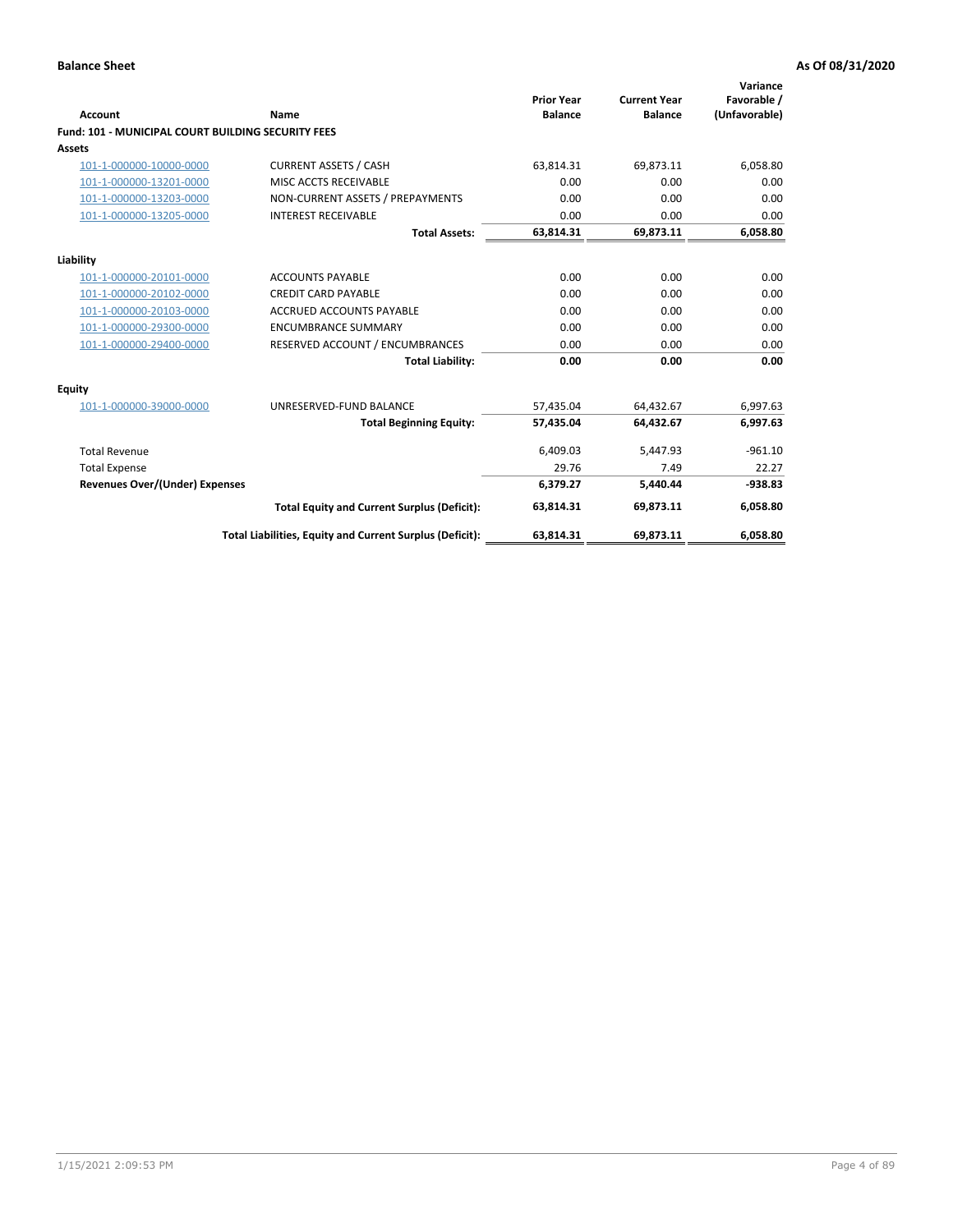| Account                                      | Name                                                     | <b>Prior Year</b><br><b>Balance</b> | <b>Current Year</b><br><b>Balance</b> | Variance<br>Favorable /<br>(Unfavorable) |
|----------------------------------------------|----------------------------------------------------------|-------------------------------------|---------------------------------------|------------------------------------------|
| <b>Fund: 102 - MUNICIPAL COURT TECH FUND</b> |                                                          |                                     |                                       |                                          |
| Assets                                       |                                                          |                                     |                                       |                                          |
| 102-1-000000-10000-0000                      | <b>CURRENT ASSETS / CASH</b>                             | 42,319.23                           | 48,595.69                             | 6,276.46                                 |
| 102-1-000000-13201-0000                      | MISC ACCTS RECEIVABLE                                    | 0.00                                | 0.00                                  | 0.00                                     |
|                                              | <b>Total Assets:</b>                                     | 42,319.23                           | 48,595.69                             | 6,276.46                                 |
| Liability                                    |                                                          |                                     |                                       |                                          |
| 102-1-000000-20101-0000                      | <b>ACCOUNTS PAYABLE</b>                                  | 0.00                                | 0.00                                  | 0.00                                     |
| 102-1-000000-20102-0000                      | <b>CREDIT CARD PAYABLE</b>                               | 0.00                                | 0.00                                  | 0.00                                     |
| 102-1-000000-20103-0000                      | <b>ACCRUED ACCOUNTS PAYABLE</b>                          | 0.00                                | 0.00                                  | 0.00                                     |
| 102-1-000000-23001-0000                      | CAPITAL LEASE PAYABLE                                    | 0.00                                | 0.00                                  | 0.00                                     |
| 102-1-000000-23101-0000                      | <b>CAPITAL LEASE PAYABLE</b>                             | 0.00                                | 0.00                                  | 0.00                                     |
| 102-1-000000-29300-0000                      | <b>ENCUMBRANCE SUMMARY</b>                               | 0.00                                | 0.00                                  | 0.00                                     |
| 102-1-000000-29400-0000                      | RESERVED ACCOUNT / ENCUMBRANCES                          | 0.00                                | 0.00                                  | 0.00                                     |
|                                              | <b>Total Liability:</b>                                  | 0.00                                | 0.00                                  | 0.00                                     |
| <b>Equity</b>                                |                                                          |                                     |                                       |                                          |
| 102-1-000000-39000-0000                      | UNRESERVED-FUND BALANCE                                  | 34,640.94                           | 43,106.37                             | 8,465.43                                 |
|                                              | <b>Total Beginning Equity:</b>                           | 34,640.94                           | 43,106.37                             | 8,465.43                                 |
| <b>Total Revenue</b>                         |                                                          | 7,696.98                            | 5,504.76                              | $-2,192.22$                              |
| <b>Total Expense</b>                         |                                                          | 18.69                               | 15.44                                 | 3.25                                     |
| <b>Revenues Over/(Under) Expenses</b>        |                                                          | 7,678.29                            | 5,489.32                              | $-2,188.97$                              |
|                                              | <b>Total Equity and Current Surplus (Deficit):</b>       | 42,319.23                           | 48,595.69                             | 6,276.46                                 |
|                                              | Total Liabilities, Equity and Current Surplus (Deficit): | 42,319.23                           | 48,595.69                             | 6,276.46                                 |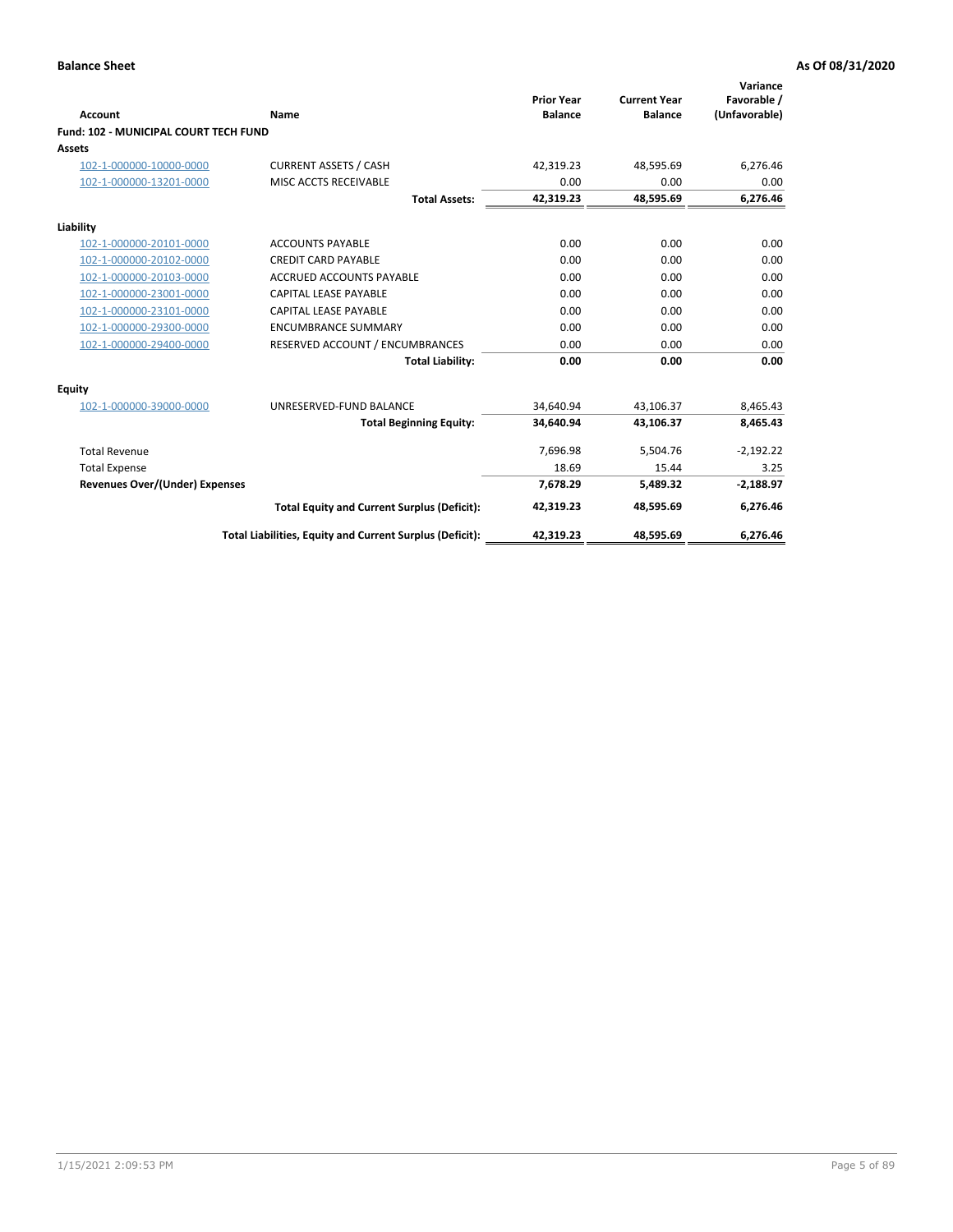| <b>Account</b>                                       | Name                                                     | <b>Prior Year</b><br><b>Balance</b> | <b>Current Year</b><br><b>Balance</b> | Variance<br>Favorable /<br>(Unfavorable) |
|------------------------------------------------------|----------------------------------------------------------|-------------------------------------|---------------------------------------|------------------------------------------|
| <b>Fund: 103 - MUNICIPAL COURT CHILD SAFETY FUND</b> |                                                          |                                     |                                       |                                          |
| <b>Assets</b>                                        |                                                          |                                     |                                       |                                          |
| 103-1-000000-10000-0000                              | <b>CURRENT ASSETS / CASH</b>                             | 13,109.46                           | 7,566.45                              | $-5,543.01$                              |
| 103-1-000000-13201-0000                              | MISC ACCTS RECEIVABLE                                    | 0.00                                | 0.00                                  | 0.00                                     |
| 103-1-000000-13203-0000                              | NON-CURRENT ASSETS / PREPAYMENTS                         | 0.00                                | 0.00                                  | 0.00                                     |
| 103-1-000000-13205-0000                              | <b>INTEREST RECEIVABLE</b>                               | 0.00                                | 0.00                                  | 0.00                                     |
|                                                      | <b>Total Assets:</b>                                     | 13,109.46                           | 7,566.45                              | $-5,543.01$                              |
| Liability                                            |                                                          |                                     |                                       |                                          |
| 103-1-000000-20101-0000                              | <b>ACCOUNTS PAYABLE</b>                                  | 0.00                                | 0.00                                  | 0.00                                     |
| 103-1-000000-20103-0000                              | <b>ACCRUED ACCOUNTS PAYABLE</b>                          | 0.00                                | 0.00                                  | 0.00                                     |
|                                                      | <b>Total Liability:</b>                                  | 0.00                                | 0.00                                  | 0.00                                     |
| Equity                                               |                                                          |                                     |                                       |                                          |
| 103-1-000000-39000-0000                              | UNRESERVED-FUND BALANCE                                  | 12,648.91                           | 20,596.63                             | 7,947.72                                 |
|                                                      | <b>Total Beginning Equity:</b>                           | 12,648.91                           | 20,596.63                             | 7,947.72                                 |
| <b>Total Revenue</b>                                 |                                                          | 21,563.29                           | 10,763.92                             | $-10,799.37$                             |
| <b>Total Expense</b>                                 |                                                          | 21,102.74                           | 23,794.10                             | $-2,691.36$                              |
| <b>Revenues Over/(Under) Expenses</b>                |                                                          | 460.55                              | $-13,030.18$                          | $-13,490.73$                             |
|                                                      | <b>Total Equity and Current Surplus (Deficit):</b>       | 13,109.46                           | 7,566.45                              | $-5,543.01$                              |
|                                                      | Total Liabilities, Equity and Current Surplus (Deficit): | 13,109.46                           | 7,566.45                              | $-5,543.01$                              |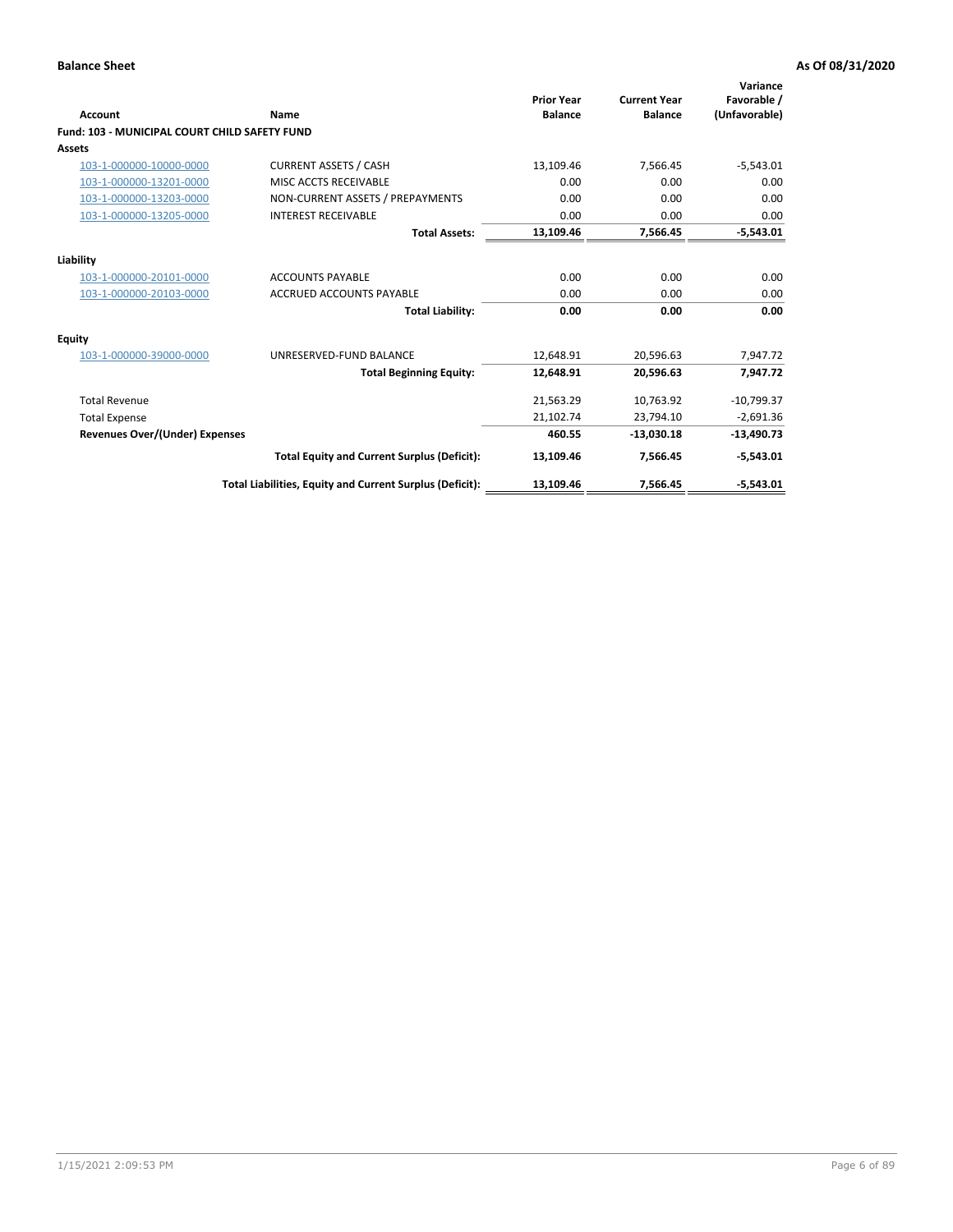|                                           |                                                          |                                     |                                       | Variance                     |
|-------------------------------------------|----------------------------------------------------------|-------------------------------------|---------------------------------------|------------------------------|
| <b>Account</b>                            | Name                                                     | <b>Prior Year</b><br><b>Balance</b> | <b>Current Year</b><br><b>Balance</b> | Favorable /<br>(Unfavorable) |
| <b>Fund: 110 - EXCHANGE BUILDING FUND</b> |                                                          |                                     |                                       |                              |
| Assets                                    |                                                          |                                     |                                       |                              |
| 110-1-000000-10000-0000                   | <b>CURRENT ASSETS / CASH</b>                             | -533,047.91                         | $-533,047.91$                         | 0.00                         |
| 110-1-000000-13201-0000                   | MISC ACCTS RECEIVABLE                                    | 0.00                                | 0.00                                  | 0.00                         |
| 110-1-000000-13203-0000                   | NON-CURRENT ASSETS / PREPAYMENTS                         | 0.00                                | 0.00                                  | 0.00                         |
| 110-1-000000-13205-0000                   | <b>INTEREST RECEIVABLE</b>                               | 0.00                                | 0.00                                  | 0.00                         |
| 110-1-000000-14100-0000                   | DUE FROM FUND 100                                        | 0.00                                | 0.00                                  | 0.00                         |
| 110-1-000000-16001-0000                   | FIXED ASSETS / LAND                                      | 0.00                                | 0.00                                  | 0.00                         |
| 110-1-000000-16002-0000                   | <b>IMPROVMENTS-NON BUILDINGS</b>                         | 0.00                                | 0.00                                  | 0.00                         |
| 110-1-000000-16003-0000                   | ACCUMULATED DEPRECIATION                                 | 0.00                                | 0.00                                  | 0.00                         |
| 110-1-000000-16004-0000                   | FIXED ASSETS / BUILDINGS                                 | 0.00                                | 0.00                                  | 0.00                         |
| 110-1-000000-16005-0000                   | ACCUMULATED DEPRECIATION                                 | 0.00                                | 0.00                                  | 0.00                         |
| 110-1-000000-16201-0000                   | <b>MACHINERY AND EQUIPMENT</b>                           | 0.00                                | 0.00                                  | 0.00                         |
| 110-1-000000-16202-0000                   | ACCUMULATED DEPRECATION                                  | 0.00                                | 0.00                                  | 0.00                         |
| 110-1-000000-16301-0000                   | FIXED ASSETS / C W I P                                   | 0.00                                | 0.00                                  | 0.00                         |
|                                           | <b>Total Assets:</b>                                     | $-533,047.91$                       | -533,047.91                           | 0.00                         |
| Liability                                 |                                                          |                                     |                                       |                              |
| 110-1-000000-20101-0000                   | <b>ACCOUNTS PAYABLE</b>                                  | 0.00                                | 0.00                                  | 0.00                         |
| 110-1-000000-20102-0000                   | <b>CREDIT CARD PAYABLE</b>                               | 0.00                                | 0.00                                  | 0.00                         |
| 110-1-000000-20103-0000                   | ACCRUED ACCOUNTS PAYABLE                                 | 0.00                                | 0.00                                  | 0.00                         |
| 110-1-000000-20109-0000                   | MISCELLANEOUS LIABILITIES                                | 0.00                                | 0.00                                  | 0.00                         |
| 110-1-000000-20110-0000                   | REVENUE BONDS PAYABLE                                    | 0.00                                | 0.00                                  | 0.00                         |
| 110-1-000000-20112-0000                   | <b>ACCRUED INTEREST PAYABLE</b>                          | 0.00                                | 0.00                                  | 0.00                         |
| 110-1-000000-20141-0000                   | <b>TELEPHONE CLEARING</b>                                | 0.00                                | 0.00                                  | 0.00                         |
| 110-1-000000-20160-0000                   | <b>UNAPPLIED CREDIT</b>                                  | 0.00                                | 0.00                                  | 0.00                         |
| 110-1-000000-20201-0000                   | <b>DEFERRED REVENUE</b>                                  | 0.00                                | 0.00                                  | 0.00                         |
| 110-1-000000-21001-0000                   | <b>GENERAL FUND / GENERAL FUND</b>                       | 0.00                                | 0.00                                  | 0.00                         |
| 110-1-000000-22001-0000                   | SALARIES PAYABLE                                         | 0.00                                | 0.00                                  | 0.00                         |
| 110-1-000000-22002-0000                   | <b>VACATION/SICK PAYABLE</b>                             | 0.00                                | 0.00                                  | 0.00                         |
| 110-1-000000-26001-0000                   | <b>OBLIG FOR COMP ABSENCES</b>                           | 0.00                                | 0.00                                  | 0.00                         |
| 110-1-000000-26102-0000                   | REVENUE BONDS PAYABLE                                    | 0.00                                | 0.00                                  | 0.00                         |
| 110-1-000000-27001-0000                   | <b>CONTRIBUTED CAPITAL</b>                               | 0.00                                | 0.00                                  | 0.00                         |
| 110-1-000000-29300-0000                   | <b>ENCUMBRANCE SUMMARY</b>                               | 0.00                                | 0.00                                  | 0.00                         |
| 110-1-000000-29400-0100                   | RESERVED ACCOUNT / ENCUMBRANCES                          | 0.00                                | 0.00                                  | 0.00                         |
|                                           | <b>Total Liability:</b>                                  | 0.00                                | 0.00                                  | 0.00                         |
|                                           |                                                          |                                     |                                       |                              |
| <b>Equity</b>                             | UNRESERVED-FUND BALANCE                                  | 0.00                                | 0.00                                  |                              |
| 110-1-000000-39000-0000                   |                                                          | $-533,019.77$                       |                                       | 0.00<br>$-28.14$             |
| <u>110-1-000000-39100-0000</u>            | UNRESERVED-RET. EARNINGS                                 |                                     | -533,047.91                           |                              |
|                                           | <b>Total Beginning Equity:</b>                           | -533,019.77                         | -533,047.91                           | -28.14                       |
| <b>Total Revenue</b>                      |                                                          | 0.00                                | 0.00                                  | 0.00                         |
| <b>Total Expense</b>                      |                                                          | 28.14                               | 0.00                                  | 28.14                        |
| <b>Revenues Over/(Under) Expenses</b>     |                                                          | $-28.14$                            | 0.00                                  | 28.14                        |
|                                           | <b>Total Equity and Current Surplus (Deficit):</b>       | -533,047.91                         | -533,047.91                           | 0.00                         |
|                                           | Total Liabilities, Equity and Current Surplus (Deficit): | -533,047.91                         | -533,047.91                           | 0.00                         |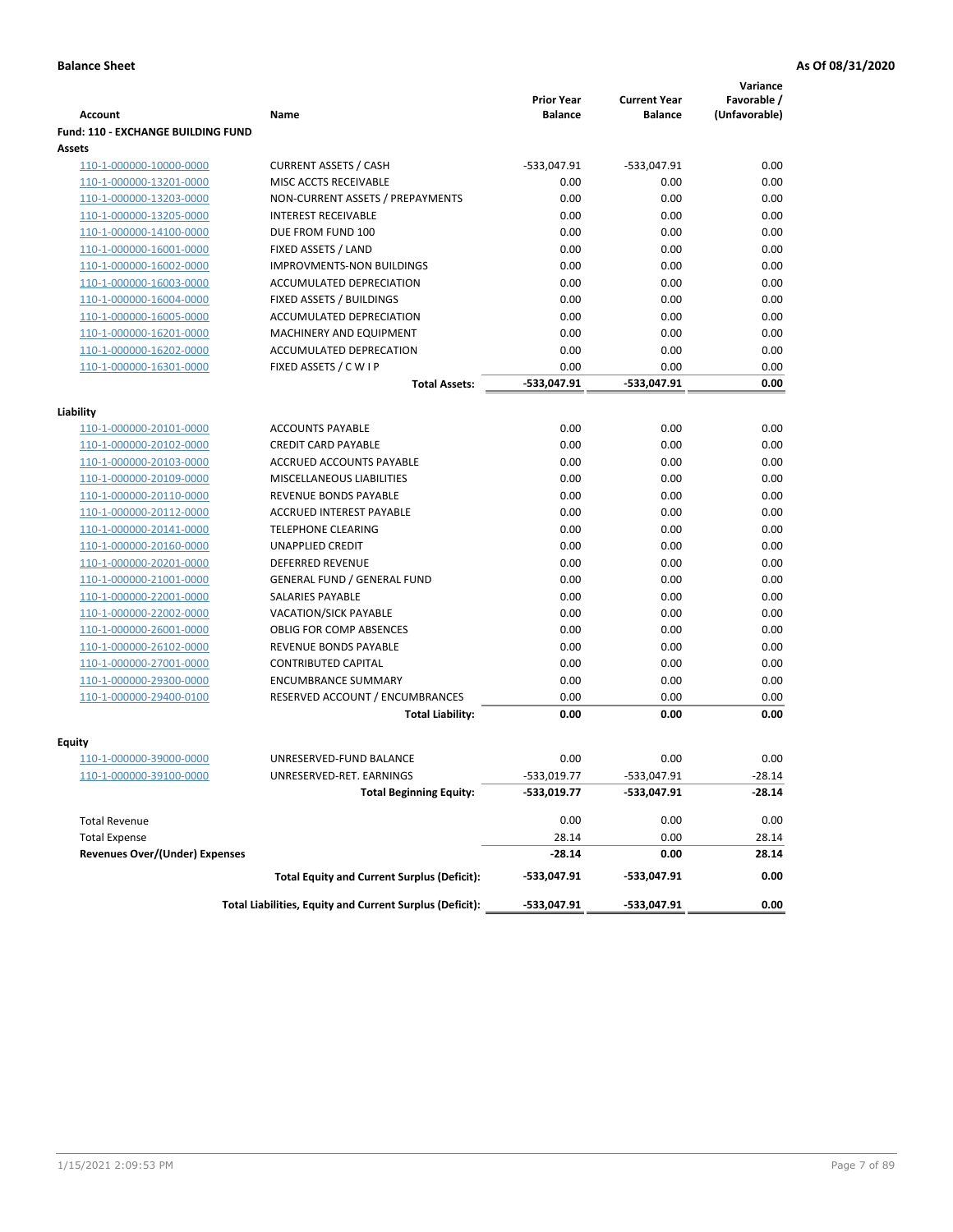|                                               |                                                          | <b>Prior Year</b> | <b>Current Year</b> | Variance<br>Favorable / |
|-----------------------------------------------|----------------------------------------------------------|-------------------|---------------------|-------------------------|
| Account                                       | Name                                                     | <b>Balance</b>    | <b>Balance</b>      | (Unfavorable)           |
| <b>Fund: 111 - RECREATION ACTIVITIES FUND</b> |                                                          |                   |                     |                         |
| Assets                                        |                                                          |                   |                     |                         |
| 111-1-000000-10000-0000                       | <b>CURRENT ASSETS / CASH</b>                             | $-26,686.58$      | $-115,401.26$       | $-88,714.68$            |
| 111-1-000000-10313-0000                       | <b>CHANGE DRAWER - PARK CONCESSIONS</b>                  | 0.00              | 0.00                | 0.00                    |
| 111-1-000000-13201-0000                       | MISC ACCTS RECEIVABLE                                    | 0.00              | 0.00                | 0.00                    |
| 111-1-000000-13205-0000                       | <b>INTEREST RECEIVABLE</b>                               | 0.00              | 0.00                | 0.00                    |
|                                               | <b>Total Assets:</b>                                     | $-26,686.58$      | $-115,401.26$       | $-88,714.68$            |
| Liability                                     |                                                          |                   |                     |                         |
| 111-1-000000-20101-0000                       | <b>ACCOUNTS PAYABLE</b>                                  | 0.00              | 0.00                | 0.00                    |
| 111-1-000000-20102-0000                       | <b>CREDIT CARD PAYABLE</b>                               | 0.00              | 0.00                | 0.00                    |
| 111-1-000000-20103-0000                       | ACCRUED ACCOUNTS PAYABLE                                 | 0.00              | 0.00                | 0.00                    |
| 111-1-000000-20125-0000                       | SALES TAX PAYABLE / IN THE CITY                          | 0.00              | 204.74              | $-204.74$               |
| 111-1-000000-20160-0000                       | <b>UNAPPLIED CREDIT</b>                                  | 0.00              | 0.00                | 0.00                    |
| 111-1-000000-20201-0000                       | <b>DEFERRED REVENUE</b>                                  | 0.00              | 0.00                | 0.00                    |
| 111-1-000000-22001-0000                       | <b>SALARIES PAYABLE</b>                                  | 155.91            | 155.91              | 0.00                    |
| 111-1-000000-29300-0000                       | <b>ENCUMBRANCE SUMMARY</b>                               | 0.00              | 0.00                | 0.00                    |
| 111-1-000000-29400-0100                       | RESERVED ACCOUNT / ENCUMBRANCES                          | 0.00              | 0.00                | 0.00                    |
|                                               | <b>Total Liability:</b>                                  | 155.91            | 360.65              | $-204.74$               |
| <b>Equity</b>                                 |                                                          |                   |                     |                         |
| 111-1-000000-39000-0000                       | UNRESERVED-FUND BALANCE                                  | 5,989.45          | $-28,173.50$        | $-34,162.95$            |
| 111-1-000000-39100-0000                       | UNRESERVED-RET. EARNINGS                                 | 0.00              | 0.00                | 0.00                    |
|                                               | <b>Total Beginning Equity:</b>                           | 5,989.45          | $-28,173.50$        | $-34,162.95$            |
| <b>Total Revenue</b>                          |                                                          | 149,270.17        | 54,769.41           | $-94,500.76$            |
| <b>Total Expense</b>                          |                                                          | 182,102.11        | 142,357.82          | 39,744.29               |
| Revenues Over/(Under) Expenses                |                                                          | $-32,831.94$      | $-87,588.41$        | $-54,756.47$            |
|                                               | <b>Total Equity and Current Surplus (Deficit):</b>       | $-26,842.49$      | $-115,761.91$       | $-88,919.42$            |
|                                               | Total Liabilities, Equity and Current Surplus (Deficit): | $-26,686.58$      | $-115,401.26$       | $-88,714.68$            |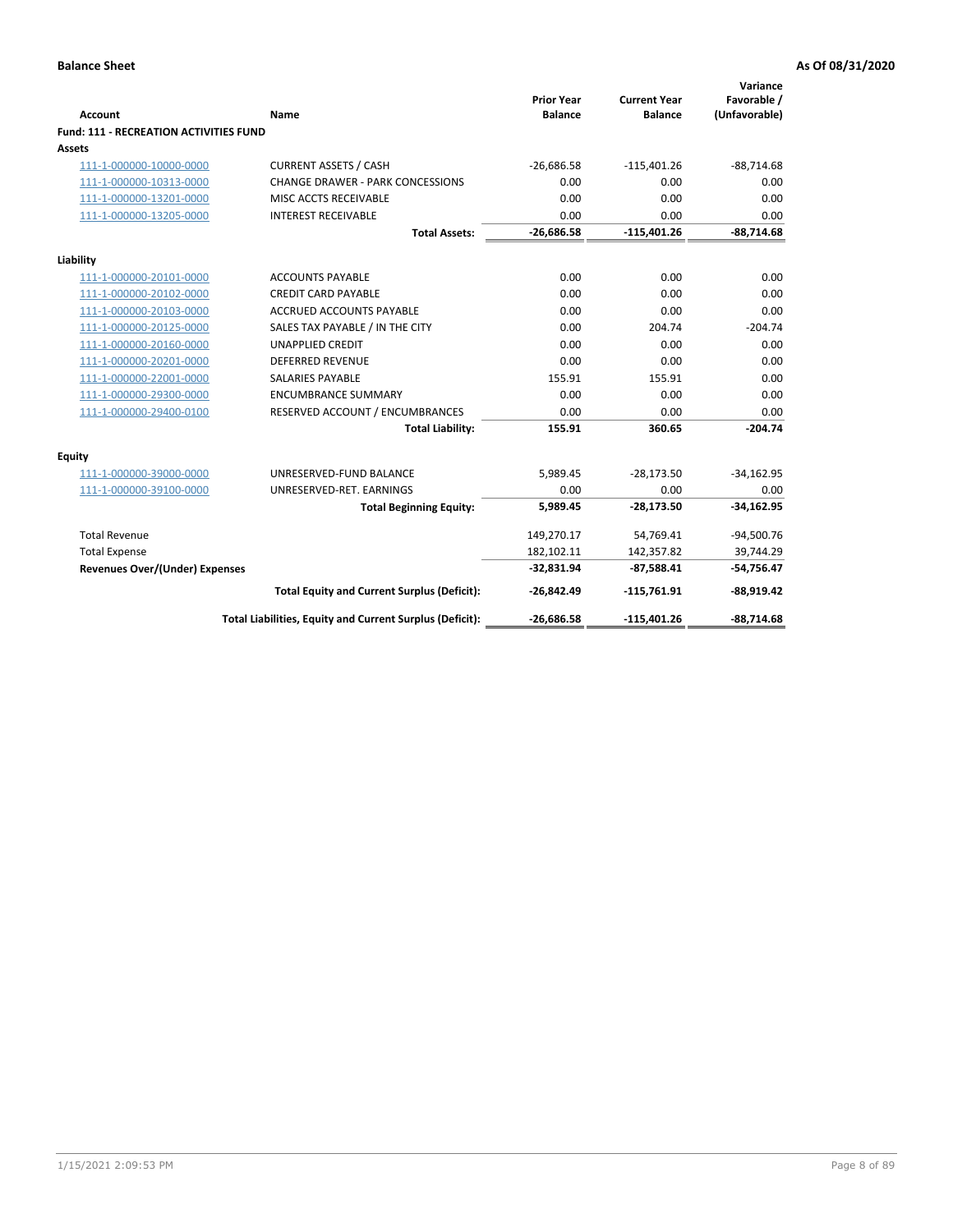|                                   |                                                          |                                     |                                       | Variance                     |
|-----------------------------------|----------------------------------------------------------|-------------------------------------|---------------------------------------|------------------------------|
| <b>Account</b>                    | Name                                                     | <b>Prior Year</b><br><b>Balance</b> | <b>Current Year</b><br><b>Balance</b> | Favorable /<br>(Unfavorable) |
| <b>Fund: 112 - GUN RANGE FUND</b> |                                                          |                                     |                                       |                              |
| <b>Assets</b>                     |                                                          |                                     |                                       |                              |
| 112-1-000000-10000-0000           | <b>CURRENT ASSETS / CASH</b>                             | 367.76                              | 1,323.48                              | 955.72                       |
| 112-1-000000-13201-0000           | MISC ACCTS RECEIVABLE                                    | 0.00                                | 0.00                                  | 0.00                         |
|                                   | <b>Total Assets:</b>                                     | 367.76                              | 1,323.48                              | 955.72                       |
| Liability                         |                                                          |                                     |                                       |                              |
| 112-1-000000-20101-0000           | <b>ACCOUNTS PAYABLE</b>                                  | 0.00                                | 0.00                                  | 0.00                         |
| 112-1-000000-20103-0000           | <b>ACCRUED ACCOUNTS PAYABLE</b>                          | 0.00                                | 0.00                                  | 0.00                         |
| 112-1-000000-20160-0000           | <b>UNAPPLIED CREDIT</b>                                  | 0.00                                | 0.00                                  | 0.00                         |
| 112-1-000000-21001-0000           | <b>GENERAL FUND / GENERAL FUND</b>                       | 0.00                                | 0.00                                  | 0.00                         |
| 112-1-000000-29300-0000           | <b>ENCUMBRANCE SUMMARY</b>                               | 0.00                                | 0.00                                  | 0.00                         |
| 112-1-000000-29400-0100           | RESERVED ACCOUNT / ENCUMBRANCES                          | 0.00                                | 0.00                                  | 0.00                         |
|                                   | <b>Total Liability:</b>                                  | 0.00                                | 0.00                                  | 0.00                         |
| Equity                            |                                                          |                                     |                                       |                              |
| 112-1-000000-39000-0000           | UNRESERVED-FUND BALANCE                                  | $-1,342.20$                         | 908.04                                | 2,250.24                     |
| 112-1-000000-39100-0000           | UNRESERVED-RET. EARNINGS                                 | 0.00                                | 0.00                                  | 0.00                         |
|                                   | <b>Total Beginning Equity:</b>                           | $-1,342.20$                         | 908.04                                | 2,250.24                     |
| <b>Total Revenue</b>              |                                                          | 1,780.00                            | 1,281.85                              | $-498.15$                    |
| <b>Total Expense</b>              |                                                          | 70.04                               | 866.41                                | $-796.37$                    |
| Revenues Over/(Under) Expenses    |                                                          | 1,709.96                            | 415.44                                | $-1,294.52$                  |
|                                   | <b>Total Equity and Current Surplus (Deficit):</b>       | 367.76                              | 1,323.48                              | 955.72                       |
|                                   | Total Liabilities, Equity and Current Surplus (Deficit): | 367.76                              | 1,323.48                              | 955.72                       |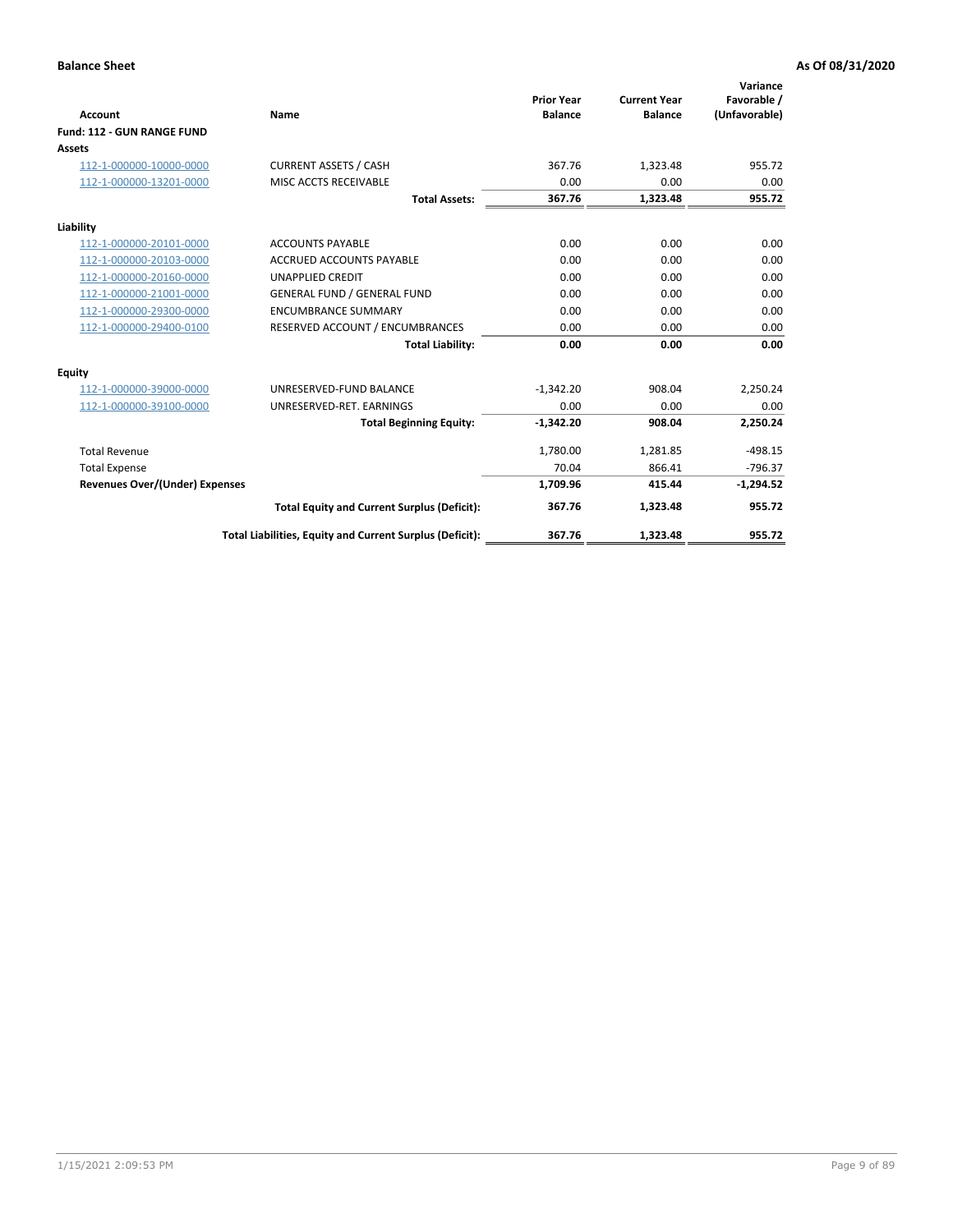| <b>Account</b>                               | Name                                                     | <b>Prior Year</b><br><b>Balance</b> | <b>Current Year</b><br><b>Balance</b> | Variance<br>Favorable /<br>(Unfavorable) |
|----------------------------------------------|----------------------------------------------------------|-------------------------------------|---------------------------------------|------------------------------------------|
| Fund: 113 - HOTEL / MOTEL OCCUPANCY TAX FUND |                                                          |                                     |                                       |                                          |
| Assets                                       |                                                          |                                     |                                       |                                          |
| 113-1-000000-10000-0000                      | <b>CURRENT ASSETS / CASH</b>                             | 442,932.35                          | 435,825.32                            | $-7,107.03$                              |
| 113-1-000000-13101-0000                      | TAX RECEIVABLE-CURRENT                                   | 0.00                                | 0.00                                  | 0.00                                     |
| 113-1-000000-13201-0000                      | MISC ACCTS RECEIVABLE                                    | 0.00                                | 0.00                                  | 0.00                                     |
| 113-1-000000-13202-0000                      | <b>EMPLOYEE ADVANCES</b>                                 | 0.00                                | 0.00                                  | 0.00                                     |
| 113-1-000000-13203-0000                      | NON-CURRENT ASSETS / PREPAYMENTS                         | 0.00                                | 0.00                                  | 0.00                                     |
| 113-1-000000-13205-0000                      | <b>INTEREST RECEIVABLE</b>                               | 0.00                                | 0.00                                  | 0.00                                     |
|                                              | <b>Total Assets:</b>                                     | 442,932.35                          | 435,825.32                            | $-7,107.03$                              |
|                                              |                                                          |                                     |                                       |                                          |
| Liability                                    |                                                          |                                     |                                       |                                          |
| 113-1-000000-20101-0000                      | <b>ACCOUNTS PAYABLE</b>                                  | 0.00                                | 0.00                                  | 0.00                                     |
| 113-1-000000-20102-0000                      | <b>CREDIT CARD PAYABLE</b>                               | 0.00                                | 0.00                                  | 0.00                                     |
| 113-1-000000-20103-0000                      | ACCRUED ACCOUNTS PAYABLE                                 | 0.00                                | 0.00                                  | 0.00                                     |
| 113-1-000000-20144-0000                      | SPECIAL EVENT DONATIONS                                  | $-1,046.65$                         | $-1,046.65$                           | 0.00                                     |
| 113-1-000000-22001-0000                      | <b>SALARIES PAYABLE</b>                                  | 1,702.66                            | 1,702.66                              | 0.00                                     |
| 113-1-000000-24001-0000                      | O/S CHECKS PAYABLE                                       | 0.00                                | 0.00                                  | 0.00                                     |
| 113-1-000000-29300-0000                      | <b>ENCUMBRANCE SUMMARY</b>                               | 0.00                                | 0.00                                  | 0.00                                     |
| 113-1-000000-29400-0100                      | RESERVED ACCOUNT / ENCUMBRANCES                          | 0.00                                | 0.00                                  | 0.00                                     |
|                                              | <b>Total Liability:</b>                                  | 656.01                              | 656.01                                | 0.00                                     |
| Equity                                       |                                                          |                                     |                                       |                                          |
| 113-1-000000-39000-0000                      | UNRESERVED-FUND BALANCE                                  | 448,485.81                          | 464,662.03                            | 16,176.22                                |
|                                              | <b>Total Beginning Equity:</b>                           | 448,485.81                          | 464,662.03                            | 16,176.22                                |
| <b>Total Revenue</b>                         |                                                          | 570,249.36                          | 445,737.21                            | $-124,512.15$                            |
| <b>Total Expense</b>                         |                                                          | 576,458.83                          | 475,229.93                            | 101,228.90                               |
| <b>Revenues Over/(Under) Expenses</b>        |                                                          | $-6,209.47$                         | $-29,492.72$                          | $-23,283.25$                             |
|                                              | <b>Total Equity and Current Surplus (Deficit):</b>       | 442,276.34                          | 435,169.31                            | $-7,107.03$                              |
|                                              | Total Liabilities, Equity and Current Surplus (Deficit): | 442,932.35                          | 435,825.32                            | $-7,107.03$                              |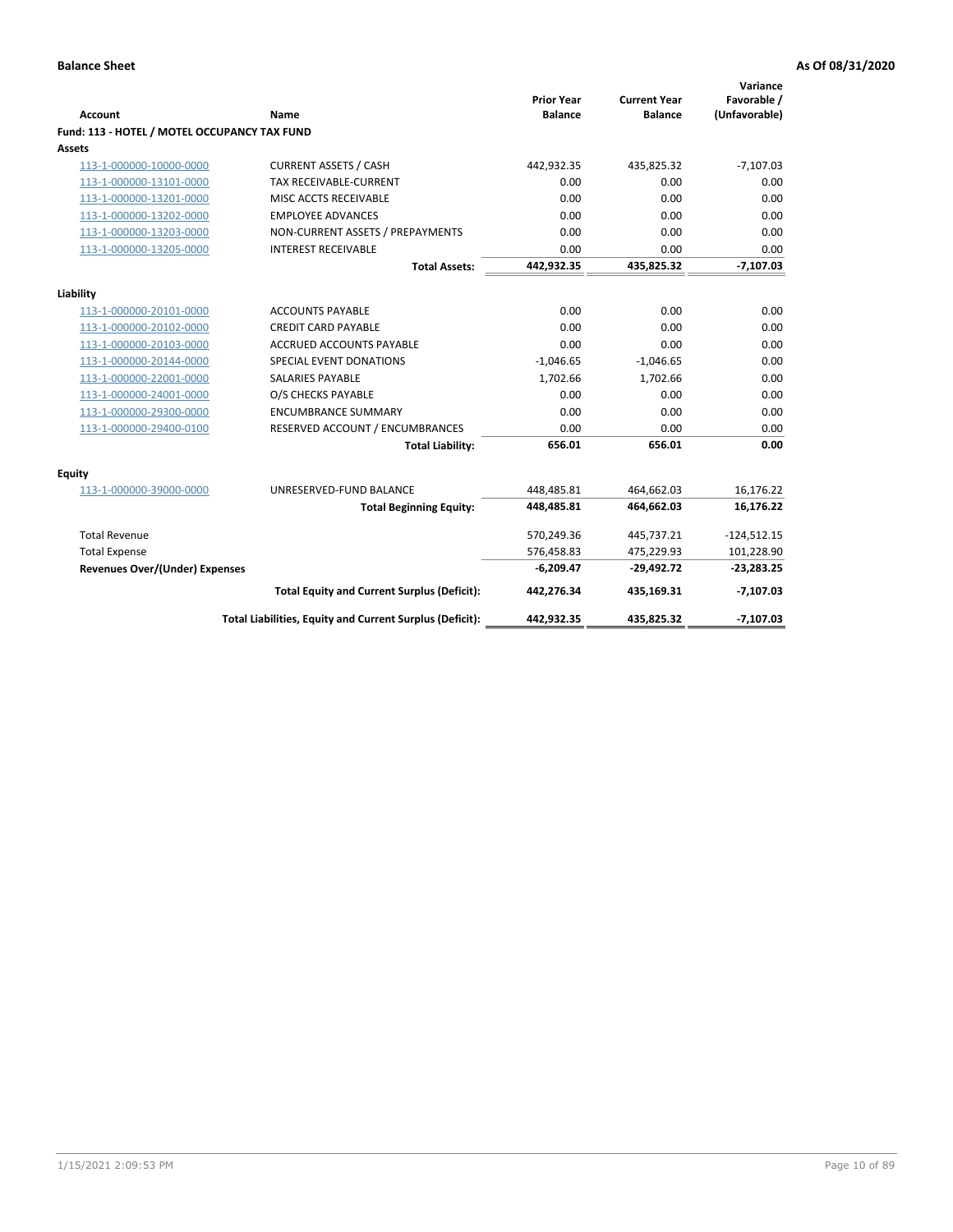| <b>Account</b>                              | <b>Name</b>                                              | <b>Prior Year</b><br><b>Balance</b> | <b>Current Year</b><br><b>Balance</b> | Variance<br>Favorable /<br>(Unfavorable) |
|---------------------------------------------|----------------------------------------------------------|-------------------------------------|---------------------------------------|------------------------------------------|
| Fund: 114 - VENUE MANAGEMENT FUND<br>Assets |                                                          |                                     |                                       |                                          |
| 114-1-000000-10000-0000                     | <b>CURRENT ASSETS / CASH</b>                             | $-158,024.47$                       | $-130,140.06$                         | 27,884.41                                |
| 114-1-000000-10311-0000                     | CASH / PETTY CASH/CHANGE DRAWERS                         | 200.00                              | 200.00                                | 0.00                                     |
| 114-1-000000-13201-0000                     | MISC ACCTS RECEIVABLE                                    | 0.00                                | 0.00                                  | 0.00                                     |
| 114-1-000000-13203-0000                     | NON-CURRENT ASSETS / PREPAYMENTS                         | 0.00                                | 0.00                                  | 0.00                                     |
| 114-1-000000-13205-0000                     | <b>INTEREST RECEIVABLE</b>                               | 0.00                                | 0.00                                  | 0.00                                     |
|                                             | <b>Total Assets:</b>                                     | -157,824.47                         | $-129,940.06$                         | 27,884.41                                |
| Liability                                   |                                                          |                                     |                                       |                                          |
| 114-1-000000-20101-0000                     | <b>ACCOUNTS PAYABLE</b>                                  | 0.00                                | 0.00                                  | 0.00                                     |
| 114-1-000000-20102-0000                     | <b>CREDIT CARD PAYABLE</b>                               | 0.00                                | 0.00                                  | 0.00                                     |
| 114-1-000000-20103-0000                     | <b>ACCRUED ACCOUNTS PAYABLE</b>                          | 0.00                                | 0.00                                  | 0.00                                     |
| 114-1-000000-20125-0000                     | SALES TAX PAYABLE / IN THE CITY                          | 0.00                                | 0.00                                  | 0.00                                     |
| 114-1-000000-20144-0000                     | SPECIAL EVENT DONATIONS                                  | 12,627.39                           | 16,777.39                             | $-4,150.00$                              |
| 114-1-000000-20150-0000                     | <b>TICKET SALE SHARING</b>                               | $-27,262.00$                        | 14,041.37                             | $-41,303.37$                             |
| 114-1-000000-20151-0000                     | <b>SOUND &amp; LIGHTING</b>                              | 0.00                                | 0.00                                  | 0.00                                     |
| 114-1-000000-20160-0000                     | <b>UNAPPLIED CREDIT</b>                                  | 0.00                                | 0.00                                  | 0.00                                     |
| 114-1-000000-20201-0000                     | <b>DEFERRED REVENUE</b>                                  | 0.00                                | 0.00                                  | 0.00                                     |
| 114-1-000000-22001-0000                     | SALARIES PAYABLE                                         | 1,154.26                            | 1,154.26                              | 0.00                                     |
| 114-1-000000-24010-0000                     | <b>CIVIC CENTER DEPOSITS</b>                             | 6,450.00                            | 3,880.00                              | 2,570.00                                 |
| 114-1-000000-24012-0000                     | <b>AUDITORIUM DEPOSITS</b>                               | 12,125.00                           | 14,837.50                             | $-2,712.50$                              |
| 114-1-000000-29300-0000                     | <b>ENCUMBRANCE SUMMARY</b>                               | 0.00                                | 0.00                                  | 0.00                                     |
| 114-1-000000-29400-0000                     | RESERVED ACCOUNT / ENCUMBRANCES                          | 0.00                                | 0.00                                  | 0.00                                     |
|                                             | <b>Total Liability:</b>                                  | 5,094.65                            | 50,690.52                             | $-45,595.87$                             |
| Equity                                      |                                                          |                                     |                                       |                                          |
| 114-1-000000-39000-0000                     | UNRESERVED-FUND BALANCE                                  | $-110,063.43$                       | $-192,604.81$                         | $-82,541.38$                             |
|                                             | <b>Total Beginning Equity:</b>                           | $-110,063.43$                       | $-192,604.81$                         | $-82,541.38$                             |
| <b>Total Revenue</b>                        |                                                          | 154,857.22                          | 186,834.18                            | 31,976.96                                |
| <b>Total Expense</b>                        |                                                          | 207,712.91                          | 174,859.95                            | 32,852.96                                |
| <b>Revenues Over/(Under) Expenses</b>       |                                                          | $-52,855.69$                        | 11,974.23                             | 64,829.92                                |
|                                             | <b>Total Equity and Current Surplus (Deficit):</b>       | $-162,919.12$                       | -180,630.58                           | $-17,711.46$                             |
|                                             | Total Liabilities, Equity and Current Surplus (Deficit): | -157,824.47                         | $-129,940.06$                         | 27,884.41                                |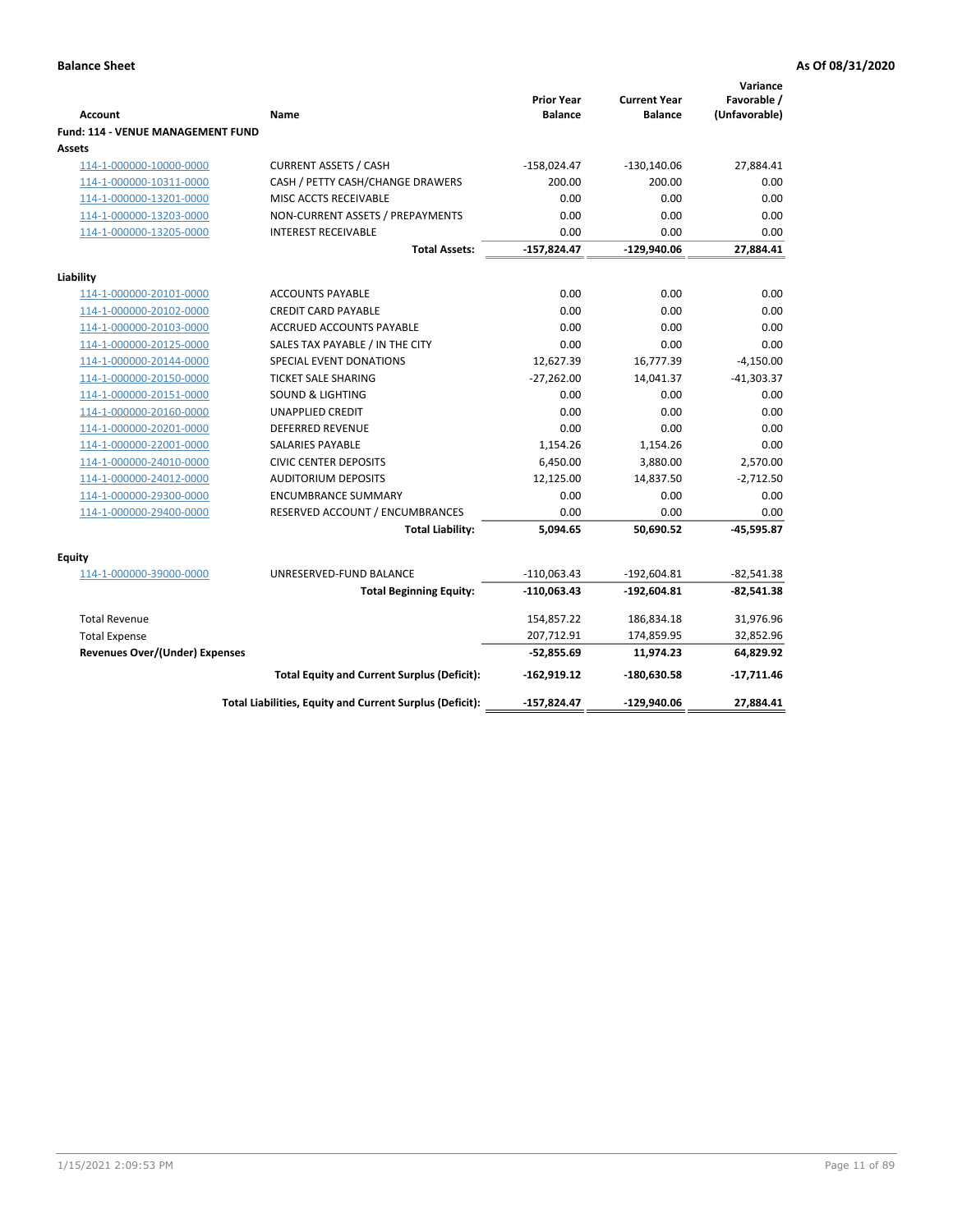| <b>Account</b>                        | <b>Name</b>                                              | <b>Prior Year</b><br><b>Balance</b> | <b>Current Year</b><br><b>Balance</b> | Variance<br>Favorable /<br>(Unfavorable) |
|---------------------------------------|----------------------------------------------------------|-------------------------------------|---------------------------------------|------------------------------------------|
| Fund: 115 - TIRZ FUND                 |                                                          |                                     |                                       |                                          |
| <b>Assets</b>                         |                                                          |                                     |                                       |                                          |
| 115-1-000000-10000-0000               | <b>CURRENT ASSETS / CASH</b>                             | 0.00                                | 0.00                                  | 0.00                                     |
| 115-1-000000-13101-0000               | <b>TAX RECEIVABLE-CURRENT</b>                            | 0.00                                | 0.00                                  | 0.00                                     |
| 115-1-000000-13102-0000               | <b>TAXES REC-DELINQUENT</b>                              | 0.00                                | 0.00                                  | 0.00                                     |
| 115-1-000000-13103-0000               | ALLOW FOR UNCOLLECT TAXES                                | 0.00                                | 0.00                                  | 0.00                                     |
| 115-1-000000-13201-0000               | MISC ACCTS RECEIVABLE                                    | 0.00                                | 0.00                                  | 0.00                                     |
| 115-1-000000-13205-0000               | <b>INTEREST RECEIVABLE</b>                               | 0.00                                | 0.00                                  | 0.00                                     |
|                                       | <b>Total Assets:</b>                                     | 0.00                                | 0.00                                  | 0.00                                     |
| Liability                             |                                                          |                                     |                                       |                                          |
| 115-1-000000-20101-0000               | <b>ACCOUNTS PAYABLE</b>                                  | 0.00                                | 0.00                                  | 0.00                                     |
| 115-1-000000-20103-0000               | <b>ACCRUED ACCOUNTS PAYABLE</b>                          | 0.00                                | 0.00                                  | 0.00                                     |
| 115-1-000000-20203-0000               | <b>DEFERRED TAX REVENUE</b>                              | 0.00                                | 0.00                                  | 0.00                                     |
| 115-1-000000-29300-0000               | <b>ENCUMBRANCE SUMMARY</b>                               | 0.00                                | 0.00                                  | 0.00                                     |
| 115-1-000000-29400-0100               | RESERVED ACCOUNT / ENCUMBRANCES                          | 0.00                                | 0.00                                  | 0.00                                     |
|                                       | <b>Total Liability:</b>                                  | 0.00                                | 0.00                                  | 0.00                                     |
| Equity                                |                                                          |                                     |                                       |                                          |
| 115-1-000000-39000-0000               | UNRESERVED-FUND BALANCE                                  | 0.00                                | 0.00                                  | 0.00                                     |
| 115-1-000000-39100-0000               | UNRESERVED-RET. EARNINGS                                 | 0.00                                | 0.00                                  | 0.00                                     |
|                                       | <b>Total Beginning Equity:</b>                           | 0.00                                | 0.00                                  | 0.00                                     |
| <b>Total Revenue</b>                  |                                                          | 0.00                                | 0.00                                  | 0.00                                     |
| <b>Total Expense</b>                  |                                                          | 0.00                                | 0.00                                  | 0.00                                     |
| <b>Revenues Over/(Under) Expenses</b> |                                                          | 0.00                                | 0.00                                  | 0.00                                     |
|                                       | <b>Total Equity and Current Surplus (Deficit):</b>       | 0.00                                | 0.00                                  | 0.00                                     |
|                                       | Total Liabilities, Equity and Current Surplus (Deficit): | 0.00                                | 0.00                                  | 0.00                                     |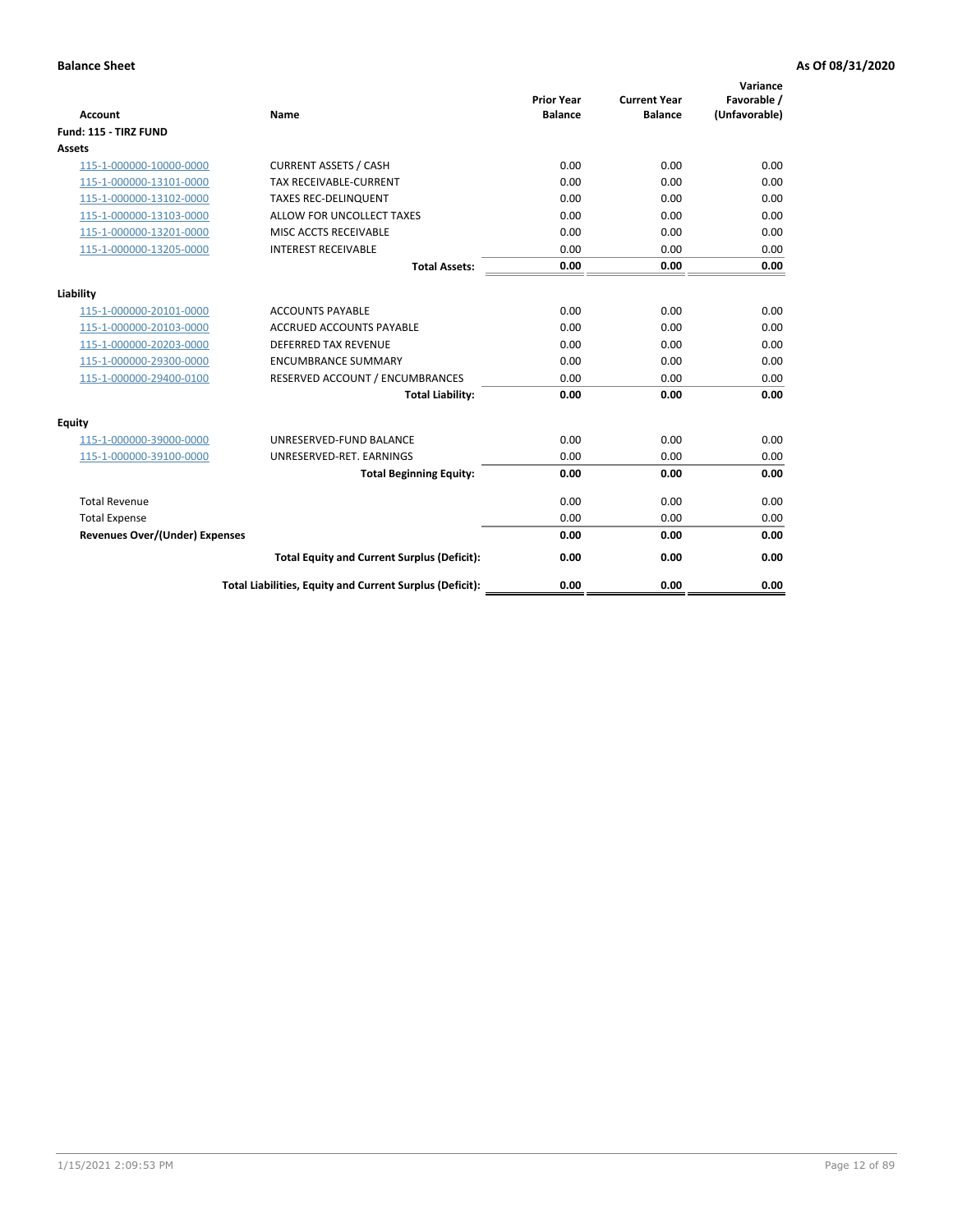| Account                               | Name                                                     | <b>Prior Year</b><br><b>Balance</b> | <b>Current Year</b><br><b>Balance</b> | Variance<br>Favorable /<br>(Unfavorable) |
|---------------------------------------|----------------------------------------------------------|-------------------------------------|---------------------------------------|------------------------------------------|
| Fund: 116 - ROADWAY IMPACT FEE 1      |                                                          |                                     |                                       |                                          |
| Assets                                |                                                          |                                     |                                       |                                          |
| 116-1-000000-10000-0000               | <b>CURRENT ASSETS / CASH</b>                             | 0.00                                | 0.00                                  | 0.00                                     |
| 116-1-000000-13201-0000               | MISC ACCTS RECEIVABLE                                    | 0.00                                | 0.00                                  | 0.00                                     |
| 116-1-000000-13205-0000               | <b>INTEREST RECEIVABLE</b>                               | 0.00                                | 0.00                                  | 0.00                                     |
|                                       | <b>Total Assets:</b>                                     | 0.00                                | 0.00                                  | 0.00                                     |
| Liability                             |                                                          |                                     |                                       |                                          |
| 116-1-000000-20101-0000               | <b>ACCOUNTS PAYABLE</b>                                  | 0.00                                | 0.00                                  | 0.00                                     |
| 116-1-000000-20103-0000               | <b>ACCRUED ACCOUNTS PAYABLE</b>                          | 0.00                                | 0.00                                  | 0.00                                     |
|                                       | <b>Total Liability:</b>                                  | 0.00                                | 0.00                                  | 0.00                                     |
| Equity                                |                                                          |                                     |                                       |                                          |
| 116-1-000000-39000-0000               | UNRESERVED-FUND BALANCE                                  | 0.00                                | 0.00                                  | 0.00                                     |
| 116-1-000000-39100-0000               | UNRESERVED-RET. EARNINGS                                 | 0.00                                | 0.00                                  | 0.00                                     |
|                                       | <b>Total Beginning Equity:</b>                           | 0.00                                | 0.00                                  | 0.00                                     |
| <b>Total Revenue</b>                  |                                                          | 0.00                                | 0.00                                  | 0.00                                     |
| <b>Total Expense</b>                  |                                                          | 0.00                                | 0.00                                  | 0.00                                     |
| <b>Revenues Over/(Under) Expenses</b> |                                                          | 0.00                                | 0.00                                  | 0.00                                     |
|                                       | <b>Total Equity and Current Surplus (Deficit):</b>       | 0.00                                | 0.00                                  | 0.00                                     |
|                                       | Total Liabilities, Equity and Current Surplus (Deficit): | 0.00                                | 0.00                                  | 0.00                                     |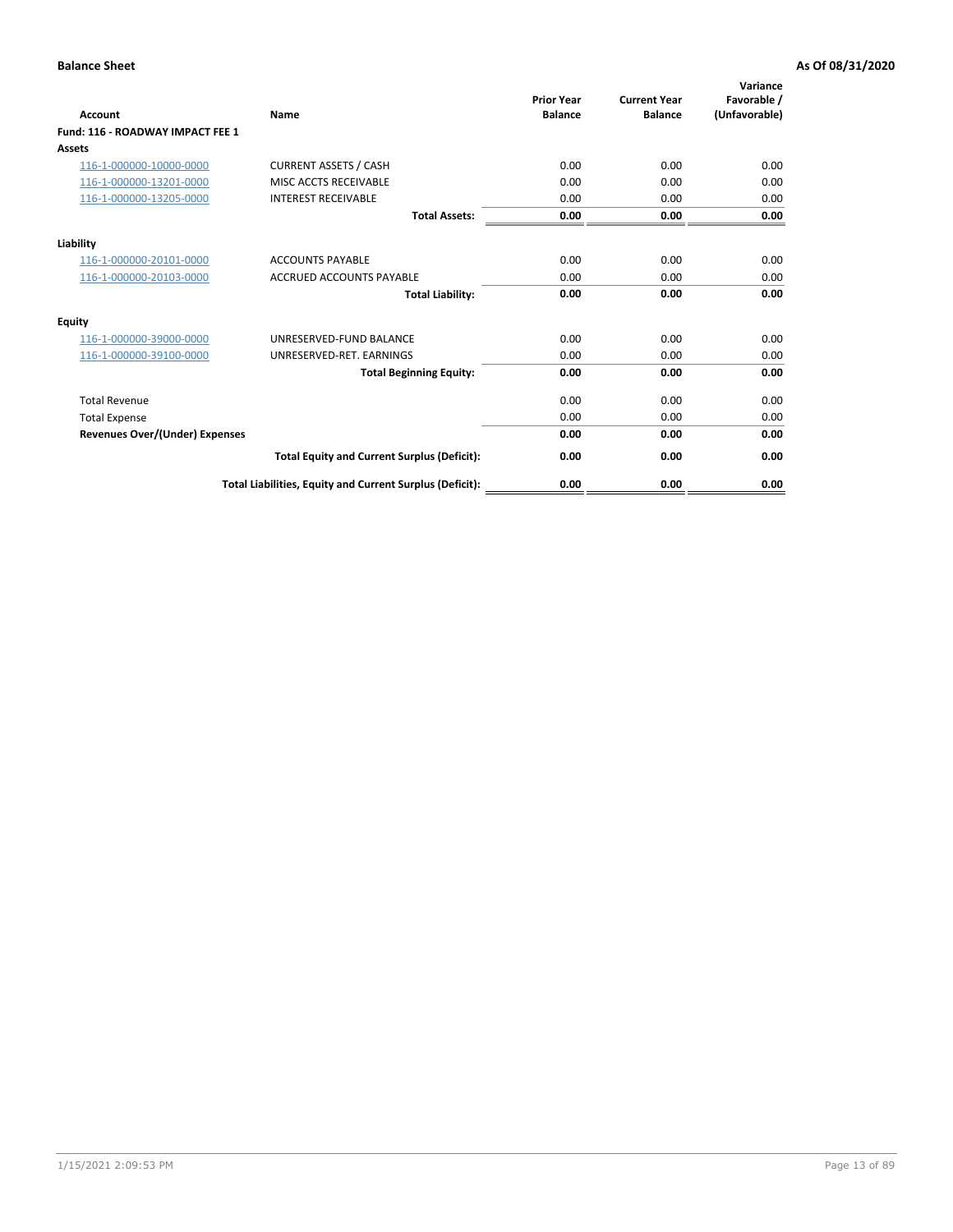| Account                               | Name                                                     | <b>Prior Year</b><br><b>Balance</b> | <b>Current Year</b><br><b>Balance</b> | Variance<br>Favorable /<br>(Unfavorable) |
|---------------------------------------|----------------------------------------------------------|-------------------------------------|---------------------------------------|------------------------------------------|
| Fund: 117 - ROADWAY IMPACT FEE 2      |                                                          |                                     |                                       |                                          |
| Assets                                |                                                          |                                     |                                       |                                          |
| 117-1-000000-10000-0000               | <b>CURRENT ASSETS / CASH</b>                             | 0.00                                | 0.00                                  | 0.00                                     |
| 117-1-000000-13201-0000               | MISC ACCTS RECEIVABLE                                    | 0.00                                | 0.00                                  | 0.00                                     |
| 117-1-000000-13205-0000               | <b>INTEREST RECEIVABLE</b>                               | 0.00                                | 0.00                                  | 0.00                                     |
|                                       | <b>Total Assets:</b>                                     | 0.00                                | 0.00                                  | 0.00                                     |
| Liability                             |                                                          |                                     |                                       |                                          |
| 117-1-000000-20101-0000               | <b>ACCOUNTS PAYABLE</b>                                  | 0.00                                | 0.00                                  | 0.00                                     |
| 117-1-000000-20103-0000               | <b>ACCRUED ACCOUNTS PAYABLE</b>                          | 0.00                                | 0.00                                  | 0.00                                     |
|                                       | <b>Total Liability:</b>                                  | 0.00                                | 0.00                                  | 0.00                                     |
| Equity                                |                                                          |                                     |                                       |                                          |
| 117-1-000000-39000-0000               | UNRESERVED-FUND BALANCE                                  | 0.00                                | 0.00                                  | 0.00                                     |
| 117-1-000000-39100-0000               | UNRESERVED-RET. EARNINGS                                 | 0.00                                | 0.00                                  | 0.00                                     |
|                                       | <b>Total Beginning Equity:</b>                           | 0.00                                | 0.00                                  | 0.00                                     |
| <b>Total Revenue</b>                  |                                                          | 0.00                                | 0.00                                  | 0.00                                     |
| <b>Total Expense</b>                  |                                                          | 0.00                                | 0.00                                  | 0.00                                     |
| <b>Revenues Over/(Under) Expenses</b> |                                                          | 0.00                                | 0.00                                  | 0.00                                     |
|                                       | <b>Total Equity and Current Surplus (Deficit):</b>       | 0.00                                | 0.00                                  | 0.00                                     |
|                                       | Total Liabilities, Equity and Current Surplus (Deficit): | 0.00                                | 0.00                                  | 0.00                                     |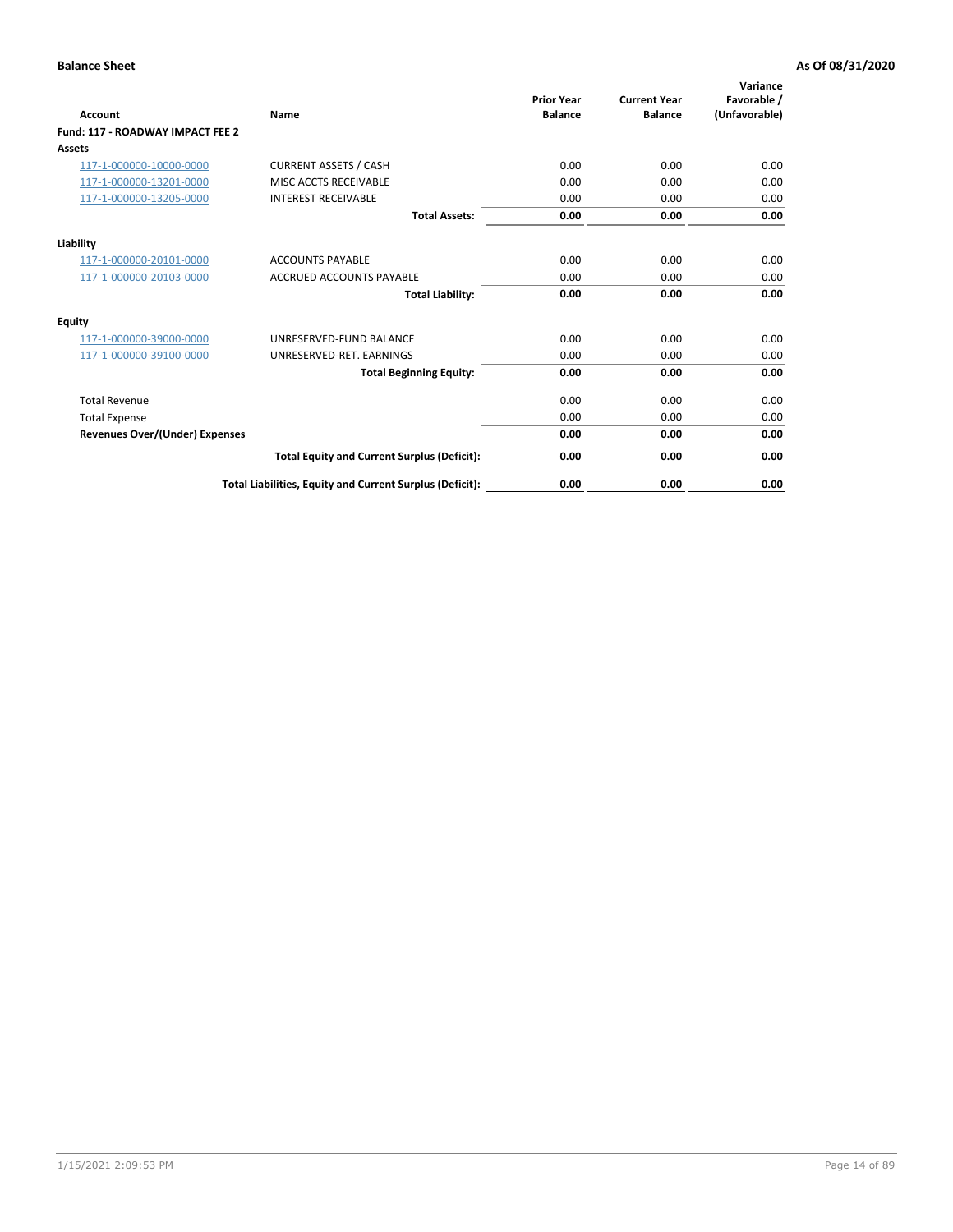| Account                                 | Name                                                     | <b>Prior Year</b><br><b>Balance</b> | <b>Current Year</b><br><b>Balance</b> | Variance<br>Favorable /<br>(Unfavorable) |
|-----------------------------------------|----------------------------------------------------------|-------------------------------------|---------------------------------------|------------------------------------------|
| <b>Fund: 118 - ROADWAY IMPACT FEE 3</b> |                                                          |                                     |                                       |                                          |
| Assets                                  |                                                          |                                     |                                       |                                          |
| 118-1-000000-10000-0000                 | <b>CURRENT ASSETS / CASH</b>                             | 0.00                                | 0.00                                  | 0.00                                     |
| 118-1-000000-13201-0000                 | MISC ACCTS RECEIVABLE                                    | 0.00                                | 0.00                                  | 0.00                                     |
| 118-1-000000-13205-0000                 | <b>INTEREST RECEIVABLE</b>                               | 0.00                                | 0.00                                  | 0.00                                     |
|                                         | <b>Total Assets:</b>                                     | 0.00                                | 0.00                                  | 0.00                                     |
| Liability                               |                                                          |                                     |                                       |                                          |
| 118-1-000000-20101-0000                 | <b>ACCOUNTS PAYABLE</b>                                  | 0.00                                | 0.00                                  | 0.00                                     |
| 118-1-000000-20103-0000                 | <b>ACCRUED ACCOUNTS PAYABLE</b>                          | 0.00                                | 0.00                                  | 0.00                                     |
|                                         | <b>Total Liability:</b>                                  | 0.00                                | 0.00                                  | 0.00                                     |
| Equity                                  |                                                          |                                     |                                       |                                          |
| 118-1-000000-39000-0000                 | UNRESERVED-FUND BALANCE                                  | 0.00                                | 0.00                                  | 0.00                                     |
| 118-1-000000-39100-0000                 | UNRESERVED-RET. EARNINGS                                 | 0.00                                | 0.00                                  | 0.00                                     |
|                                         | <b>Total Beginning Equity:</b>                           | 0.00                                | 0.00                                  | 0.00                                     |
| <b>Total Revenue</b>                    |                                                          | 0.00                                | 0.00                                  | 0.00                                     |
| <b>Total Expense</b>                    |                                                          | 0.00                                | 0.00                                  | 0.00                                     |
| <b>Revenues Over/(Under) Expenses</b>   |                                                          | 0.00                                | 0.00                                  | 0.00                                     |
|                                         | <b>Total Equity and Current Surplus (Deficit):</b>       | 0.00                                | 0.00                                  | 0.00                                     |
|                                         | Total Liabilities, Equity and Current Surplus (Deficit): | 0.00                                | 0.00                                  | 0.00                                     |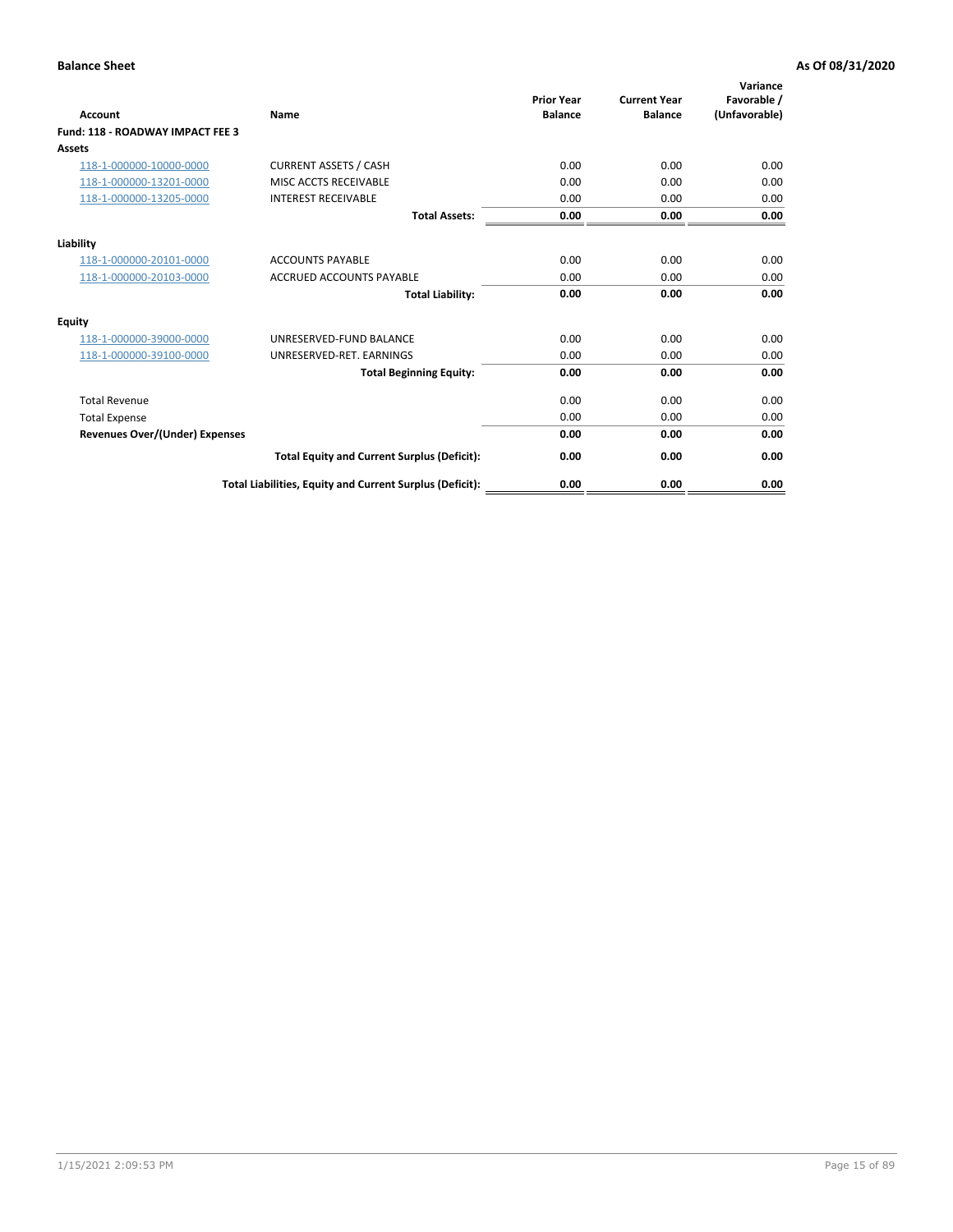| Account                                 | Name                                                     | <b>Prior Year</b><br><b>Balance</b> | <b>Current Year</b><br><b>Balance</b> | Variance<br>Favorable /<br>(Unfavorable) |
|-----------------------------------------|----------------------------------------------------------|-------------------------------------|---------------------------------------|------------------------------------------|
| <b>Fund: 119 - ROADWAY IMPACT FEE 4</b> |                                                          |                                     |                                       |                                          |
| Assets                                  |                                                          |                                     |                                       |                                          |
| 119-1-000000-10000-0000                 | <b>CURRENT ASSETS / CASH</b>                             | 0.00                                | 0.00                                  | 0.00                                     |
| 119-1-000000-13201-0000                 | MISC ACCTS RECEIVABLE                                    | 0.00                                | 0.00                                  | 0.00                                     |
| 119-1-000000-13205-0000                 | <b>INTEREST RECEIVABLE</b>                               | 0.00                                | 0.00                                  | 0.00                                     |
|                                         | <b>Total Assets:</b>                                     | 0.00                                | 0.00                                  | 0.00                                     |
| Liability                               |                                                          |                                     |                                       |                                          |
| 119-1-000000-20101-0000                 | <b>ACCOUNTS PAYABLE</b>                                  | 0.00                                | 0.00                                  | 0.00                                     |
| 119-1-000000-20103-0000                 | <b>ACCRUED ACCOUNTS PAYABLE</b>                          | 0.00                                | 0.00                                  | 0.00                                     |
|                                         | <b>Total Liability:</b>                                  | 0.00                                | 0.00                                  | 0.00                                     |
| Equity                                  |                                                          |                                     |                                       |                                          |
| 119-1-000000-39000-0000                 | UNRESERVED-FUND BALANCE                                  | 0.00                                | 0.00                                  | 0.00                                     |
| 119-1-000000-39100-0000                 | UNRESERVED-RET. EARNINGS                                 | 0.00                                | 0.00                                  | 0.00                                     |
|                                         | <b>Total Beginning Equity:</b>                           | 0.00                                | 0.00                                  | 0.00                                     |
| <b>Total Revenue</b>                    |                                                          | 0.00                                | 0.00                                  | 0.00                                     |
| <b>Total Expense</b>                    |                                                          | 0.00                                | 0.00                                  | 0.00                                     |
| <b>Revenues Over/(Under) Expenses</b>   |                                                          | 0.00                                | 0.00                                  | 0.00                                     |
|                                         | <b>Total Equity and Current Surplus (Deficit):</b>       | 0.00                                | 0.00                                  | 0.00                                     |
|                                         | Total Liabilities, Equity and Current Surplus (Deficit): | 0.00                                | 0.00                                  | 0.00                                     |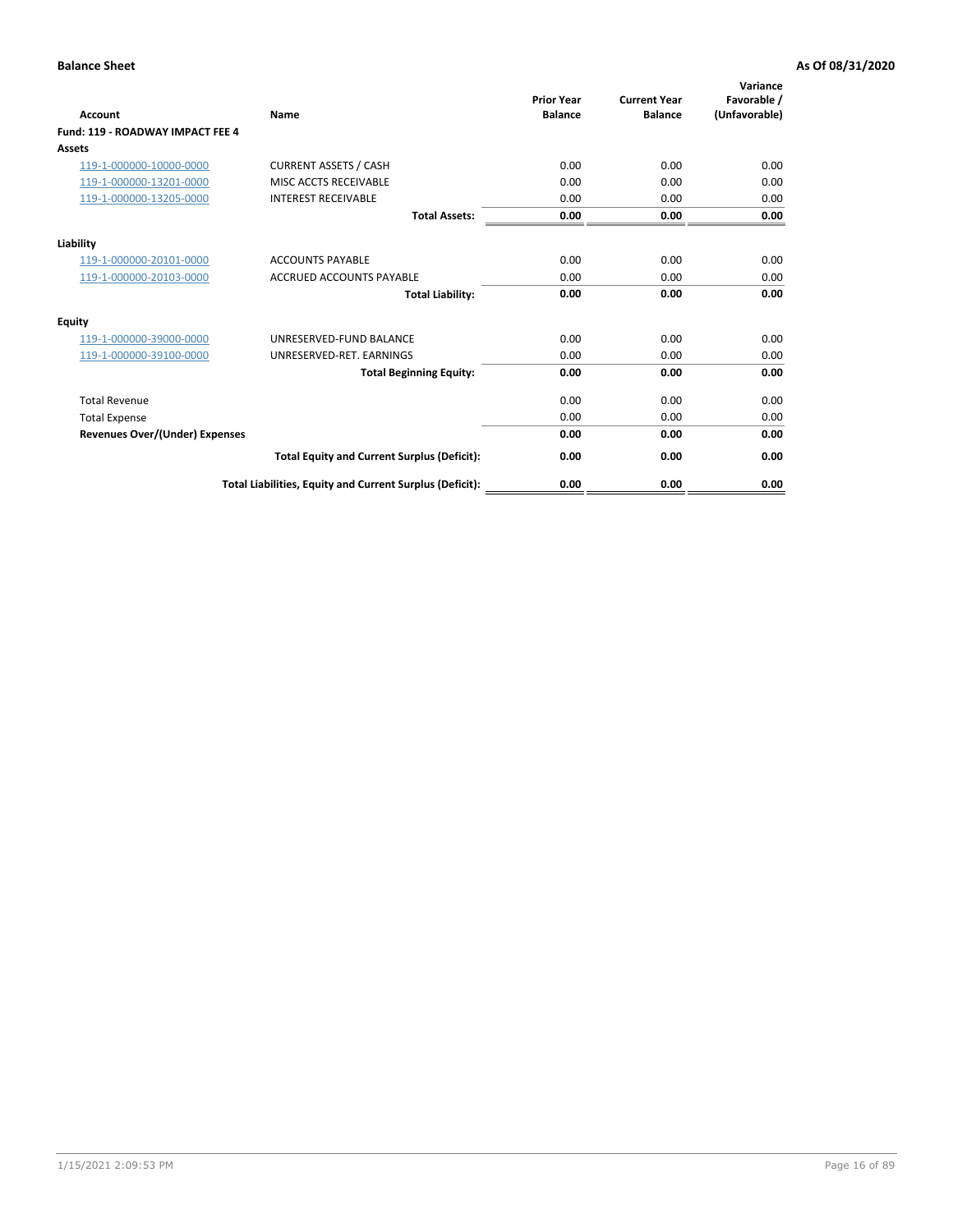| <b>Account</b>                                    | Name                                                     | <b>Prior Year</b><br><b>Balance</b> | <b>Current Year</b><br><b>Balance</b> | Variance<br>Favorable /<br>(Unfavorable) |
|---------------------------------------------------|----------------------------------------------------------|-------------------------------------|---------------------------------------|------------------------------------------|
| Fund: 120 - BROWNSFIELD HAZARDOUS WASTE EPA GRANT |                                                          |                                     |                                       |                                          |
| <b>Assets</b>                                     |                                                          |                                     |                                       |                                          |
| 120-1-000000-10000-0000                           | <b>CURRENT ASSETS / CASH</b>                             | 0.00                                | 0.00                                  | 0.00                                     |
| 120-1-000000-13201-0000                           | MISC ACCTS RECEIVABLE                                    | 0.00                                | 0.00                                  | 0.00                                     |
|                                                   | <b>Total Assets:</b>                                     | 0.00                                | 0.00                                  | 0.00                                     |
| Liability                                         |                                                          |                                     |                                       |                                          |
| 120-1-000000-20101-0000                           | <b>ACCOUNTS PAYABLE</b>                                  | 0.00                                | 0.00                                  | 0.00                                     |
| 120-1-000000-20102-0000                           | <b>CREDIT CARD PAYABLE</b>                               | 0.00                                | 0.00                                  | 0.00                                     |
| 120-1-000000-20902-0000                           | <b>DEFERRED GRANT REVENUE</b>                            | 0.00                                | 0.00                                  | 0.00                                     |
| 120-1-000000-29300-0000                           | <b>ENCUMBRANCE SUMMARY</b>                               | 0.00                                | 0.00                                  | 0.00                                     |
| 120-1-000000-29400-0000                           | RESERVED ACCOUNT / ENCUMBRANCES                          | 0.00                                | 0.00                                  | 0.00                                     |
|                                                   | <b>Total Liability:</b>                                  | 0.00                                | 0.00                                  | 0.00                                     |
| Equity                                            |                                                          |                                     |                                       |                                          |
| 120-1-000000-39000-0000                           | UNRESERVED-FUND BALANCE                                  | 0.00                                | 0.00                                  | 0.00                                     |
|                                                   | <b>Total Beginning Equity:</b>                           | 0.00                                | 0.00                                  | 0.00                                     |
| <b>Total Revenue</b>                              |                                                          | 0.00                                | 0.00                                  | 0.00                                     |
| <b>Total Expense</b>                              |                                                          | 0.00                                | 0.00                                  | 0.00                                     |
| <b>Revenues Over/(Under) Expenses</b>             |                                                          | 0.00                                | 0.00                                  | 0.00                                     |
|                                                   | <b>Total Equity and Current Surplus (Deficit):</b>       | 0.00                                | 0.00                                  | 0.00                                     |
|                                                   | Total Liabilities, Equity and Current Surplus (Deficit): | 0.00                                | 0.00                                  | 0.00                                     |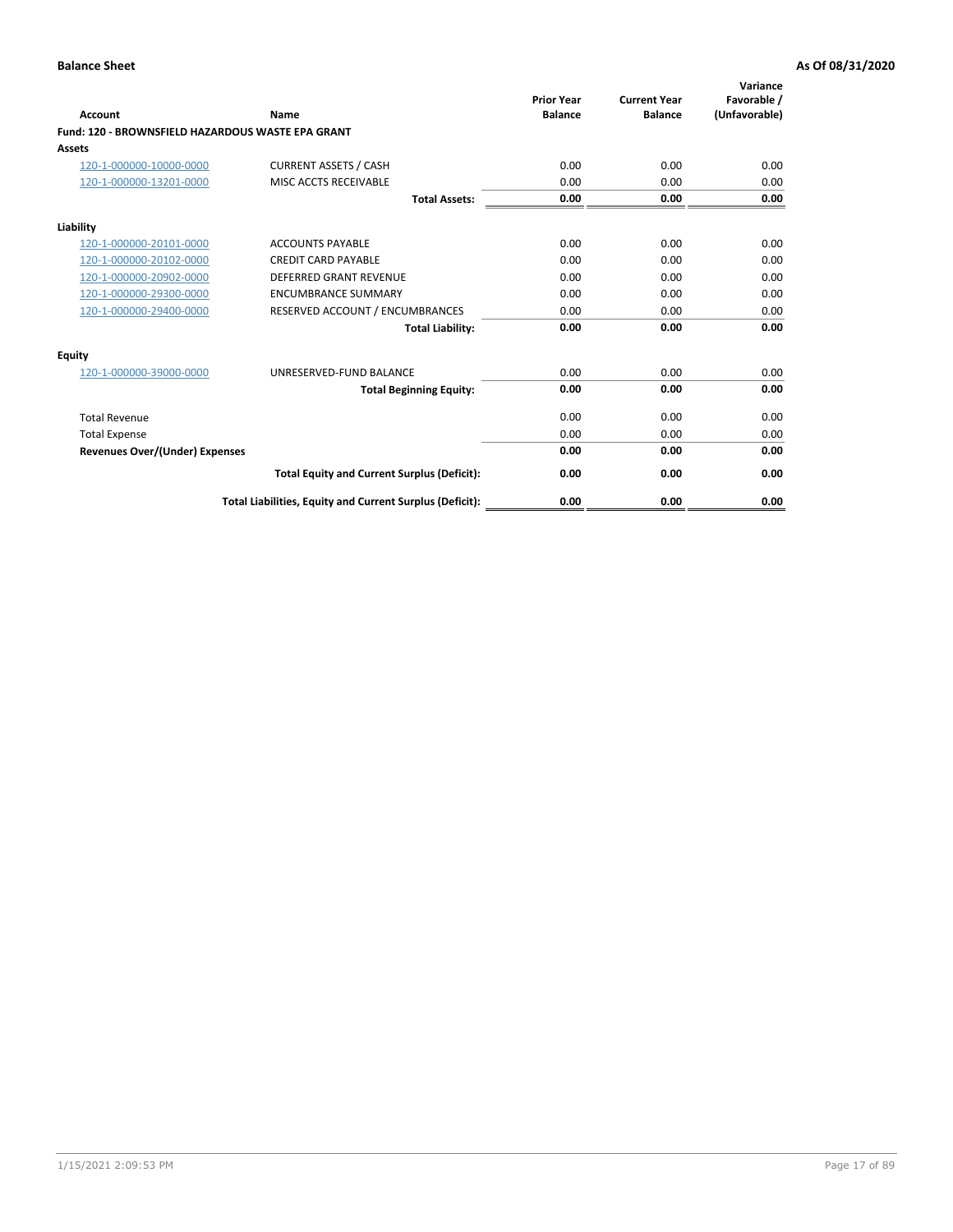| Account                                     | Name                                                     | <b>Prior Year</b><br><b>Balance</b> | <b>Current Year</b><br><b>Balance</b> | Variance<br>Favorable /<br>(Unfavorable) |
|---------------------------------------------|----------------------------------------------------------|-------------------------------------|---------------------------------------|------------------------------------------|
| Fund: 121 - BROWNSFIELD PETROLEUM EPA GRANT |                                                          |                                     |                                       |                                          |
| <b>Assets</b>                               |                                                          |                                     |                                       |                                          |
| 121-1-000000-10000-0000                     | <b>CURRENT ASSETS / CASH</b>                             | 0.00                                | 0.00                                  | 0.00                                     |
| 121-1-000000-13201-0000                     | MISC ACCTS RECEIVABLE                                    | 0.00                                | 0.00                                  | 0.00                                     |
|                                             | <b>Total Assets:</b>                                     | 0.00                                | 0.00                                  | 0.00                                     |
| Liability                                   |                                                          |                                     |                                       |                                          |
| 121-1-000000-20101-0000                     | <b>ACCOUNTS PAYABLE</b>                                  | 0.00                                | 0.00                                  | 0.00                                     |
| 121-1-000000-20102-0000                     | <b>CREDIT CARD PAYABLE</b>                               | 0.00                                | 0.00                                  | 0.00                                     |
| 121-1-000000-20103-0000                     | <b>ACCRUED ACCOUNTS PAYABLE</b>                          | 0.00                                | 0.00                                  | 0.00                                     |
| 121-1-000000-20902-0000                     | <b>DEFERRED GRANT REVENUE</b>                            | 0.00                                | 0.00                                  | 0.00                                     |
| 121-1-000000-29300-0000                     | <b>ENCUMBRANCE SUMMARY</b>                               | 0.00                                | 0.00                                  | 0.00                                     |
| 121-1-000000-29400-0000                     | RESERVED ACCOUNT / ENCUMBRANCES                          | 0.00                                | 0.00                                  | 0.00                                     |
|                                             | <b>Total Liability:</b>                                  | 0.00                                | 0.00                                  | 0.00                                     |
| <b>Equity</b>                               |                                                          |                                     |                                       |                                          |
| 121-1-000000-39000-0000                     | UNRESERVED-FUND BALANCE                                  | 0.00                                | 0.00                                  | 0.00                                     |
|                                             | <b>Total Beginning Equity:</b>                           | 0.00                                | 0.00                                  | 0.00                                     |
| <b>Total Revenue</b>                        |                                                          | 0.00                                | 0.00                                  | 0.00                                     |
| <b>Total Expense</b>                        |                                                          | 0.00                                | 0.00                                  | 0.00                                     |
| <b>Revenues Over/(Under) Expenses</b>       |                                                          | 0.00                                | 0.00                                  | 0.00                                     |
|                                             | <b>Total Equity and Current Surplus (Deficit):</b>       | 0.00                                | 0.00                                  | 0.00                                     |
|                                             | Total Liabilities, Equity and Current Surplus (Deficit): | 0.00                                | 0.00                                  | 0.00                                     |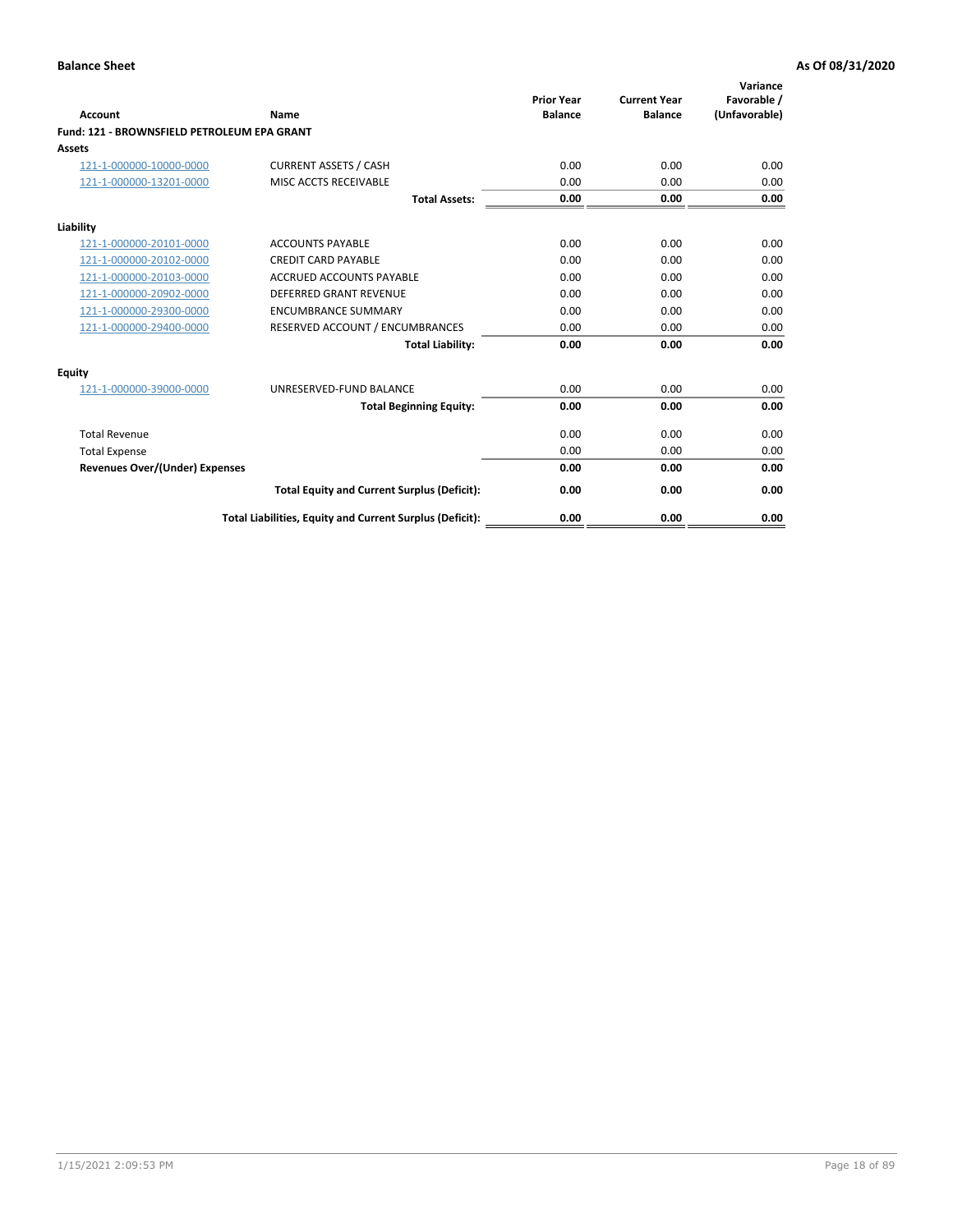| <b>Account</b>                                     | Name                                                     | <b>Prior Year</b><br><b>Balance</b> | <b>Current Year</b><br><b>Balance</b> | Variance<br>Favorable /<br>(Unfavorable) |
|----------------------------------------------------|----------------------------------------------------------|-------------------------------------|---------------------------------------|------------------------------------------|
| Fund: 122 - COPS HIRING PROGRAM GRANT 2010UMWX0308 |                                                          |                                     |                                       |                                          |
| Assets                                             |                                                          |                                     |                                       |                                          |
| 122-1-000000-10000-0000                            | <b>CURRENT ASSETS / CASH</b>                             | 0.00                                | 0.00                                  | 0.00                                     |
| 122-1-000000-13201-0000                            | MISC ACCTS RECEIVABLE                                    | 0.00                                | 0.00                                  | 0.00                                     |
|                                                    | <b>Total Assets:</b>                                     | 0.00                                | 0.00                                  | 0.00                                     |
| Liability                                          |                                                          |                                     |                                       |                                          |
| 122-1-000000-20101-0000                            | <b>ACCOUNTS PAYABLE</b>                                  | 0.00                                | 0.00                                  | 0.00                                     |
| 122-1-000000-20102-0000                            | <b>CREDIT CARD PAYABLE</b>                               | 0.00                                | 0.00                                  | 0.00                                     |
| 122-1-000000-20103-0000                            | <b>ACCRUED ACCOUNTS PAYABLE</b>                          | 0.00                                | 0.00                                  | 0.00                                     |
| 122-1-000000-20902-0000                            | <b>DEFERRED GRANT REVENUE</b>                            | 0.00                                | 0.00                                  | 0.00                                     |
|                                                    | <b>Total Liability:</b>                                  | 0.00                                | 0.00                                  | 0.00                                     |
| Equity                                             |                                                          |                                     |                                       |                                          |
| 122-1-000000-39000-0000                            | UNRESERVED-FUND BALANCE                                  | 0.00                                | 0.00                                  | 0.00                                     |
|                                                    | <b>Total Beginning Equity:</b>                           | 0.00                                | 0.00                                  | 0.00                                     |
| <b>Total Revenue</b>                               |                                                          | 0.00                                | 0.00                                  | 0.00                                     |
| <b>Total Expense</b>                               |                                                          | 0.00                                | 0.00                                  | 0.00                                     |
| <b>Revenues Over/(Under) Expenses</b>              |                                                          | 0.00                                | 0.00                                  | 0.00                                     |
|                                                    | <b>Total Equity and Current Surplus (Deficit):</b>       | 0.00                                | 0.00                                  | 0.00                                     |
|                                                    | Total Liabilities, Equity and Current Surplus (Deficit): | 0.00                                | 0.00                                  | 0.00                                     |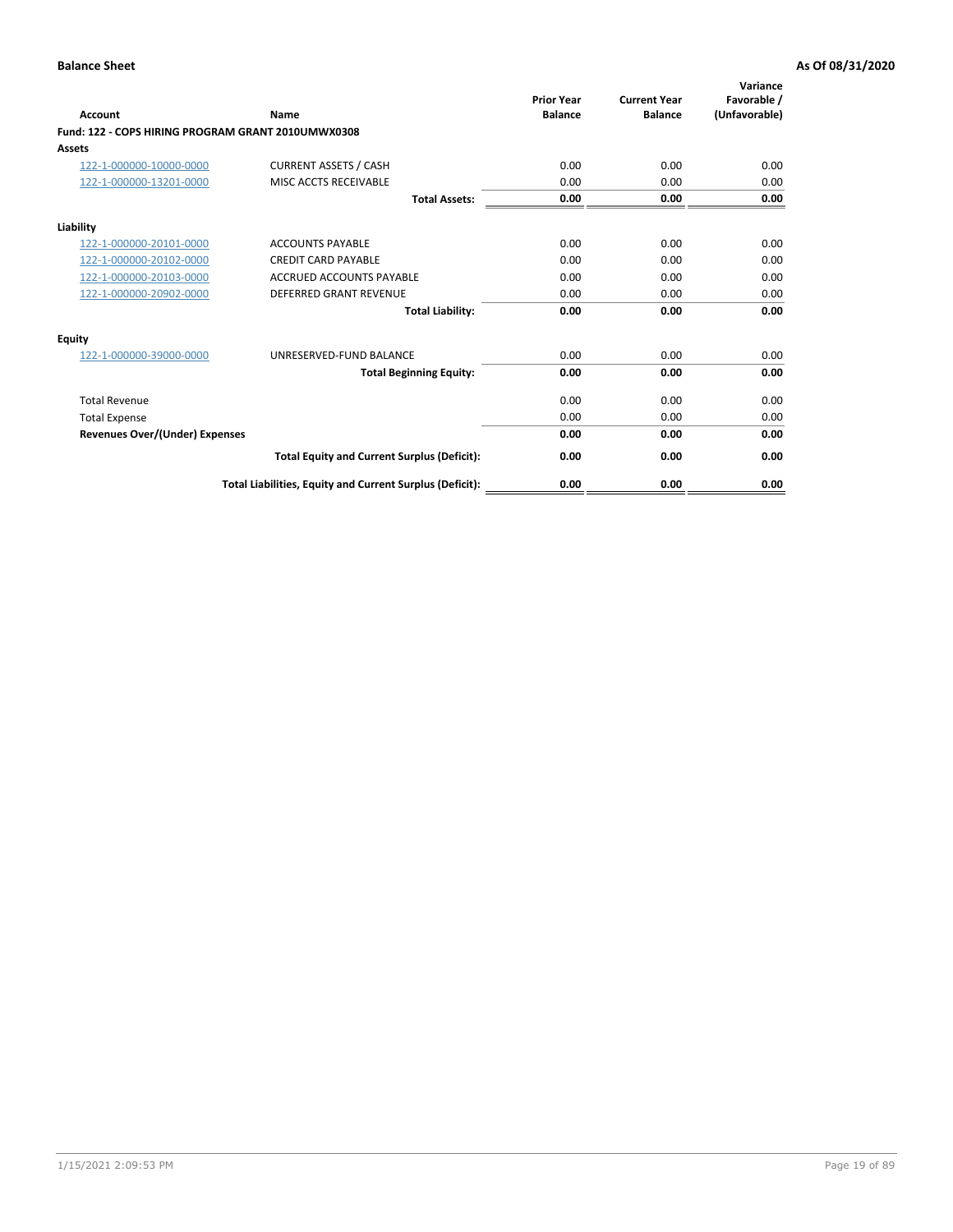| Account                               | Name                                                           | <b>Prior Year</b><br><b>Balance</b> | <b>Current Year</b><br><b>Balance</b> | Variance<br>Favorable /<br>(Unfavorable) |
|---------------------------------------|----------------------------------------------------------------|-------------------------------------|---------------------------------------|------------------------------------------|
|                                       | Fund: 123 - PTRAIN - POLICE REIMBURSEMENT GRANTS & CONT EDUCAT |                                     |                                       |                                          |
| Assets                                |                                                                |                                     |                                       |                                          |
| 123-1-000000-10000-0000               | <b>CURRENT ASSETS / CASH</b>                                   | 6,066.63                            | 7,210.67                              | 1,144.04                                 |
| 123-1-000000-13201-0000               | MISC ACCTS RECEIVABLE                                          | 0.00                                | 0.00                                  | 0.00                                     |
|                                       | <b>Total Assets:</b>                                           | 6,066.63                            | 7,210.67                              | 1,144.04                                 |
| Liability                             |                                                                |                                     |                                       |                                          |
| 123-1-000000-20101-0000               | <b>ACCOUNTS PAYABLE</b>                                        | 0.00                                | 0.00                                  | 0.00                                     |
| 123-1-000000-20102-0000               | <b>CREDIT CARD PAYABLE</b>                                     | 0.00                                | 0.00                                  | 0.00                                     |
| 123-1-000000-20103-0000               | <b>ACCRUED ACCOUNTS PAYABLE</b>                                | 0.00                                | 0.00                                  | 0.00                                     |
|                                       | <b>Total Liability:</b>                                        | 0.00                                | 0.00                                  | 0.00                                     |
| Equity                                |                                                                |                                     |                                       |                                          |
| 123-1-000000-39000-0000               | UNRESERVED-FUND BALANCE                                        | 10.461.04                           | 4,972.48                              | $-5,488.56$                              |
|                                       | <b>Total Beginning Equity:</b>                                 | 10,461.04                           | 4,972.48                              | $-5,488.56$                              |
| <b>Total Revenue</b>                  |                                                                | 4,647.85                            | 3,748.62                              | $-899.23$                                |
| <b>Total Expense</b>                  |                                                                | 9.042.26                            | 1,510.43                              | 7,531.83                                 |
| <b>Revenues Over/(Under) Expenses</b> |                                                                | $-4.394.41$                         | 2,238.19                              | 6,632.60                                 |
|                                       | <b>Total Equity and Current Surplus (Deficit):</b>             | 6,066.63                            | 7,210.67                              | 1,144.04                                 |
|                                       | Total Liabilities, Equity and Current Surplus (Deficit):       | 6,066.63                            | 7,210.67                              | 1,144.04                                 |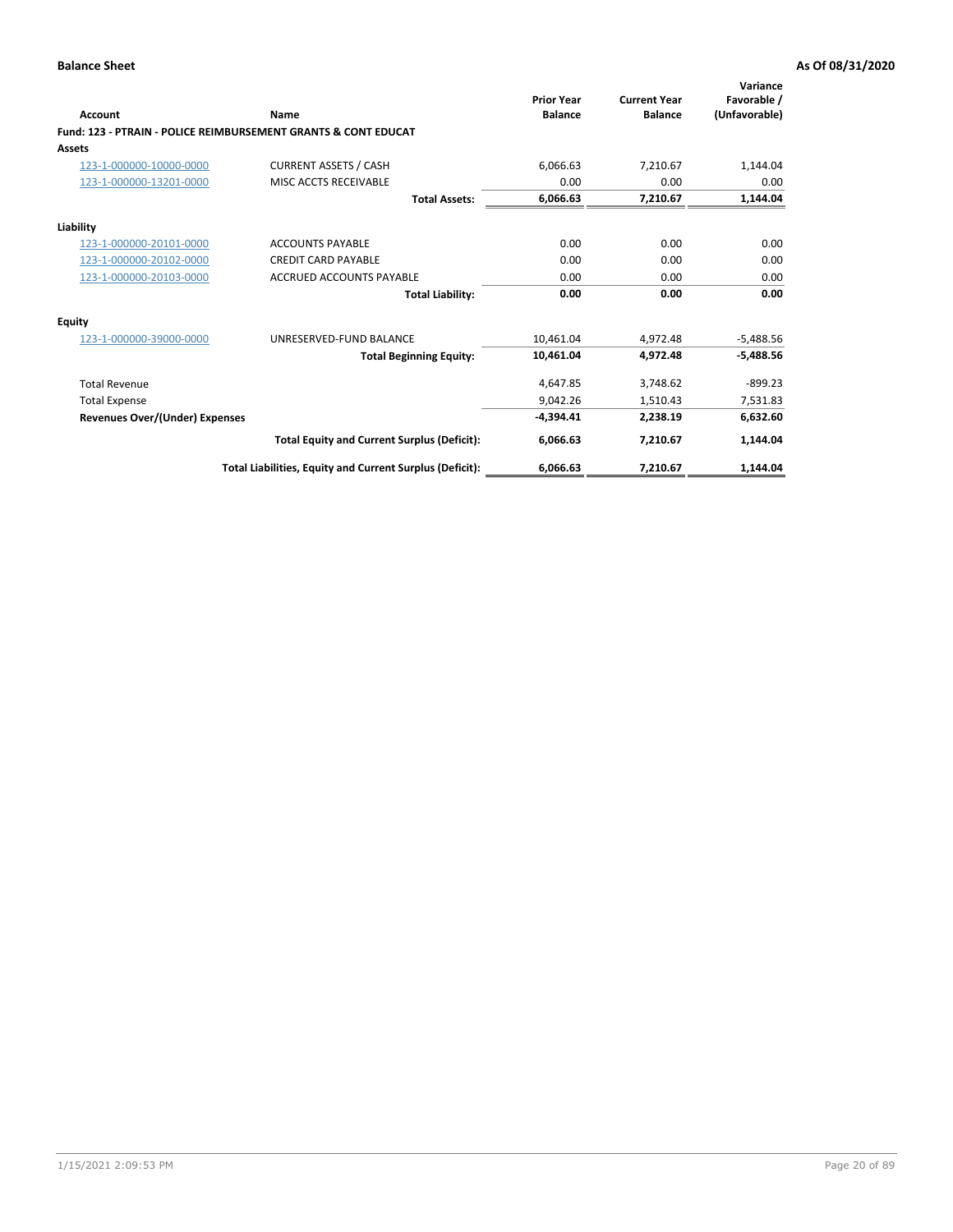|                                       |                                                          |                                     |                                       | Variance                     |
|---------------------------------------|----------------------------------------------------------|-------------------------------------|---------------------------------------|------------------------------|
| <b>Account</b>                        | Name                                                     | <b>Prior Year</b><br><b>Balance</b> | <b>Current Year</b><br><b>Balance</b> | Favorable /<br>(Unfavorable) |
| <b>Fund: 124 - FIRE HAZMAT GRANT</b>  |                                                          |                                     |                                       |                              |
| <b>Assets</b>                         |                                                          |                                     |                                       |                              |
| 124-1-000000-10000-0000               | <b>CURRENT ASSETS / CASH</b>                             | 984.89                              | 984.58                                | $-0.31$                      |
| 124-1-000000-13201-0000               | MISC ACCTS RECEIVABLE                                    | 0.00                                | 0.00                                  | 0.00                         |
| 124-1-000000-13205-0000               | <b>INTEREST RECEIVABLE</b>                               | 0.00                                | 0.00                                  | 0.00                         |
|                                       | <b>Total Assets:</b>                                     | 984.89                              | 984.58                                | $-0.31$                      |
| Liability                             |                                                          |                                     |                                       |                              |
| 124-1-000000-20101-0000               | <b>ACCOUNTS PAYABLE</b>                                  | 0.00                                | 0.00                                  | 0.00                         |
| 124-1-000000-20102-0000               | <b>CREDIT CARD PAYABLE</b>                               | 0.00                                | 0.00                                  | 0.00                         |
| 124-1-000000-20902-0000               | <b>DEFERRED GRANT REVENUE</b>                            | 0.00                                | 0.00                                  | 0.00                         |
| 124-1-000000-21001-0000               | <b>GENERAL FUND / GENERAL FUND</b>                       | 0.00                                | 0.00                                  | 0.00                         |
| 124-1-000000-29300-0000               | <b>ENCUMBRANCE SUMMARY</b>                               | 0.00                                | 0.00                                  | 0.00                         |
| 124-1-000000-29400-0000               | RESERVED ACCOUNT / ENCUMBRANCES                          | 0.00                                | 0.00                                  | 0.00                         |
|                                       | <b>Total Liability:</b>                                  | 0.00                                | 0.00                                  | 0.00                         |
| Equity                                |                                                          |                                     |                                       |                              |
| 124-1-000000-39000-0000               | UNRESERVED-FUND BALANCE                                  | 0.00                                | 984.89                                | 984.89                       |
|                                       | <b>Total Beginning Equity:</b>                           | 0.00                                | 984.89                                | 984.89                       |
| <b>Total Revenue</b>                  |                                                          | 68,350.00                           | 0.00                                  | $-68,350.00$                 |
| <b>Total Expense</b>                  |                                                          | 67,365.11                           | 0.31                                  | 67,364.80                    |
| <b>Revenues Over/(Under) Expenses</b> |                                                          | 984.89                              | $-0.31$                               | $-985.20$                    |
|                                       | <b>Total Equity and Current Surplus (Deficit):</b>       | 984.89                              | 984.58                                | $-0.31$                      |
|                                       | Total Liabilities, Equity and Current Surplus (Deficit): | 984.89                              | 984.58                                | $-0.31$                      |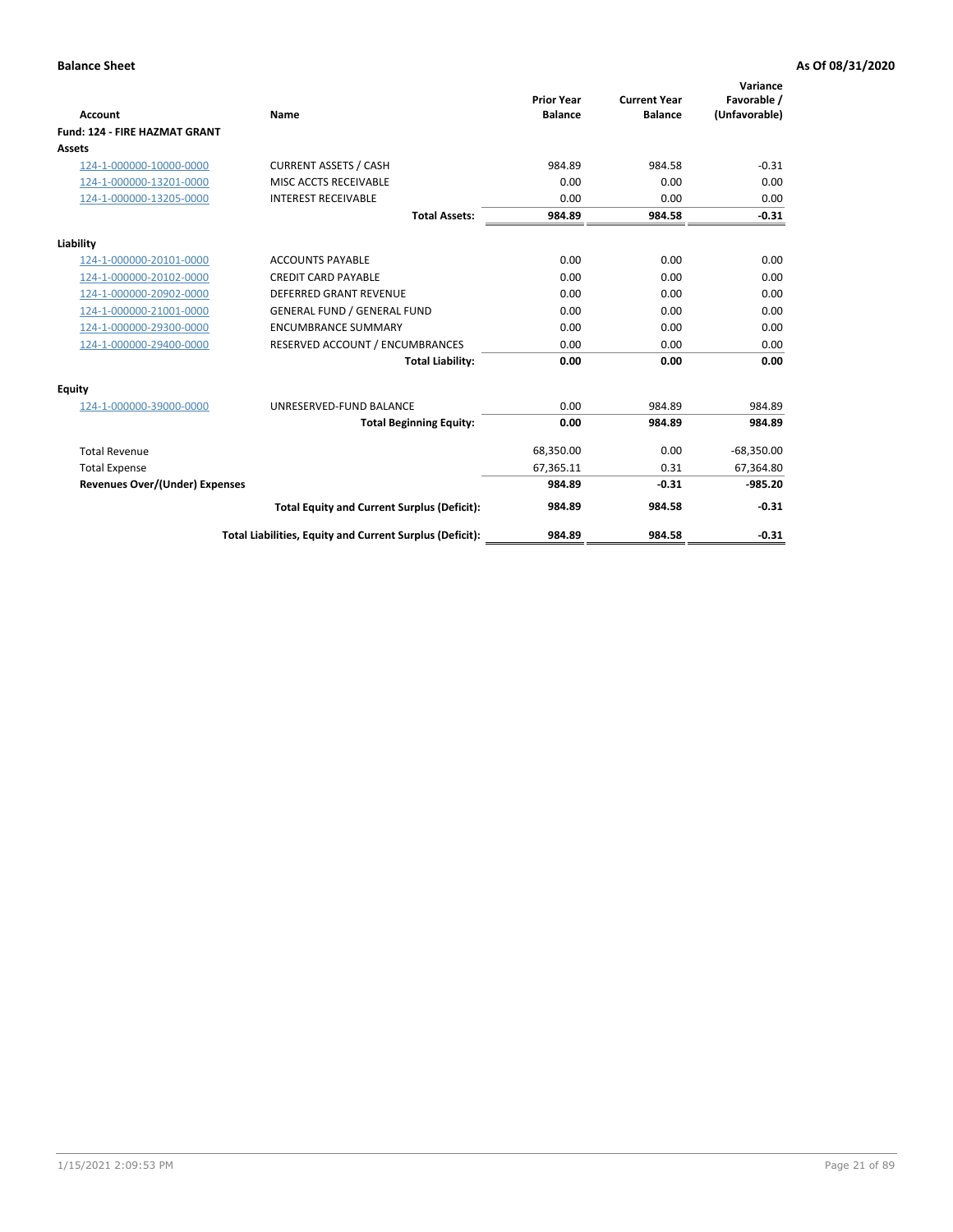| Account                                                   | Name                                                     | <b>Prior Year</b><br><b>Balance</b> | <b>Current Year</b><br><b>Balance</b> | Variance<br>Favorable /<br>(Unfavorable) |
|-----------------------------------------------------------|----------------------------------------------------------|-------------------------------------|---------------------------------------|------------------------------------------|
| <b>Fund: 125 - TRAINING &amp; HUMANITIES TEXAS GRANTS</b> |                                                          |                                     |                                       |                                          |
| <b>Assets</b>                                             |                                                          |                                     |                                       |                                          |
| 125-1-000000-10000-0000                                   | <b>CURRENT ASSETS / CASH</b>                             | 0.00                                | 0.00                                  | 0.00                                     |
| 125-1-000000-13205-0000                                   | <b>INTEREST RECEIVABLE</b>                               | 0.00                                | 0.00                                  | 0.00                                     |
|                                                           | <b>Total Assets:</b>                                     | 0.00                                | 0.00                                  | 0.00                                     |
| Liability                                                 |                                                          |                                     |                                       |                                          |
| 125-1-000000-20101-0000                                   | <b>ACCOUNTS PAYABLE</b>                                  | 0.00                                | 0.00                                  | 0.00                                     |
| 125-1-000000-20102-0000                                   | <b>CREDIT CARD PAYABLE</b>                               | 0.00                                | 0.00                                  | 0.00                                     |
| 125-1-000000-20103-0000                                   | <b>ACCRUED ACCOUNTS PAYABLE</b>                          | 0.00                                | 0.00                                  | 0.00                                     |
| 125-1-000000-20902-0000                                   | <b>DEFERRED GRANT REVENUE</b>                            | 0.00                                | 0.00                                  | 0.00                                     |
| 125-1-000000-29300-0000                                   | <b>ENCUMBRANCE SUMMARY</b>                               | 0.00                                | 0.00                                  | 0.00                                     |
| 125-1-000000-29400-0000                                   | RESERVED ACCOUNT / ENCUMBRANCES                          | 0.00                                | 0.00                                  | 0.00                                     |
|                                                           | <b>Total Liability:</b>                                  | 0.00                                | 0.00                                  | 0.00                                     |
| <b>Equity</b>                                             |                                                          |                                     |                                       |                                          |
| 125-1-000000-39000-0000                                   | UNRESERVED-FUND BALANCE                                  | 0.00                                | 0.00                                  | 0.00                                     |
|                                                           | <b>Total Beginning Equity:</b>                           | 0.00                                | 0.00                                  | 0.00                                     |
| <b>Total Revenue</b>                                      |                                                          | 0.00                                | 0.00                                  | 0.00                                     |
| <b>Total Expense</b>                                      |                                                          | 0.00                                | 0.00                                  | 0.00                                     |
| <b>Revenues Over/(Under) Expenses</b>                     |                                                          | 0.00                                | 0.00                                  | 0.00                                     |
|                                                           | <b>Total Equity and Current Surplus (Deficit):</b>       | 0.00                                | 0.00                                  | 0.00                                     |
|                                                           | Total Liabilities, Equity and Current Surplus (Deficit): | 0.00                                | 0.00                                  | 0.00                                     |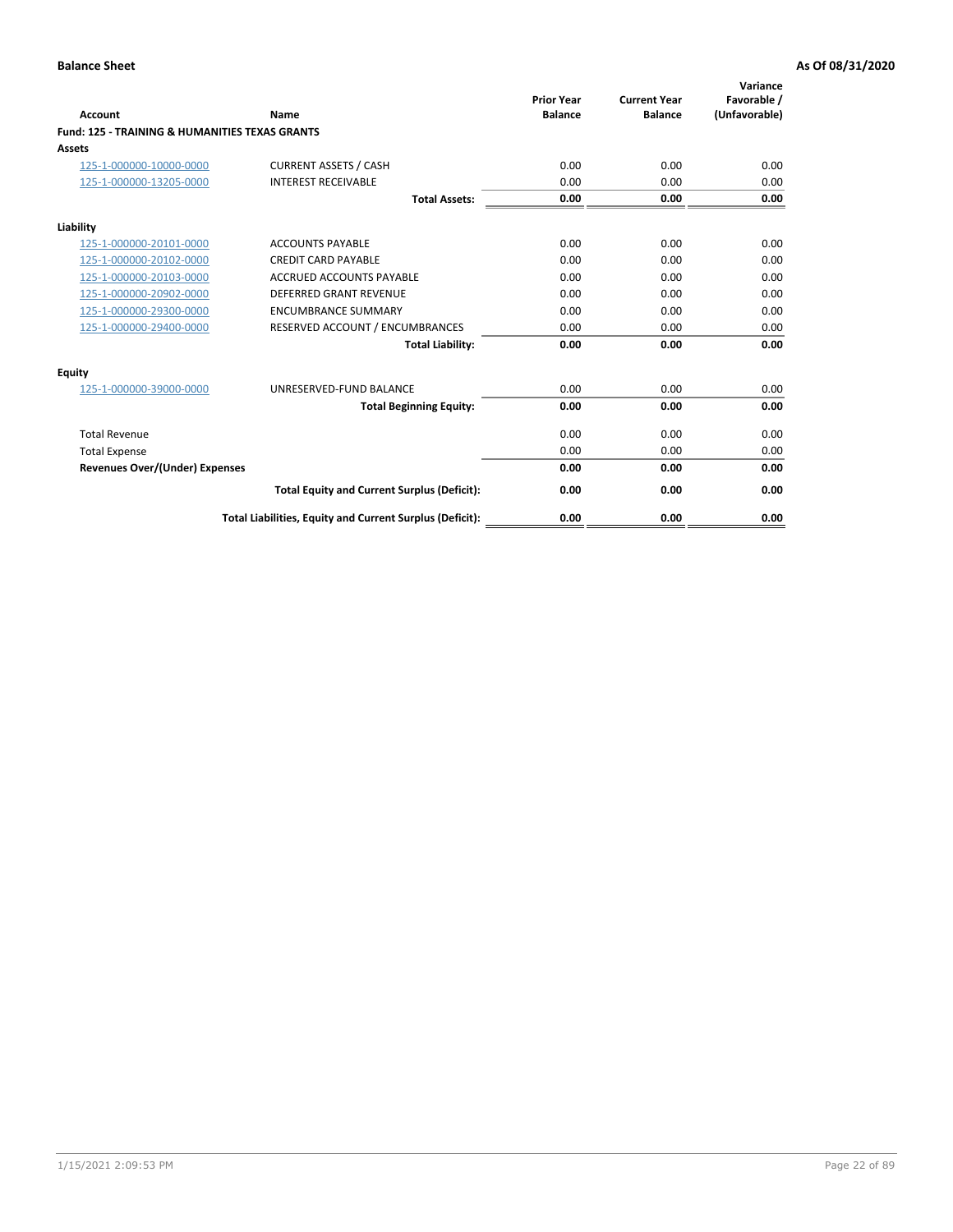| Account                                | Name                                                     | <b>Prior Year</b><br><b>Balance</b> | <b>Current Year</b><br><b>Balance</b> | Variance<br>Favorable /<br>(Unfavorable) |
|----------------------------------------|----------------------------------------------------------|-------------------------------------|---------------------------------------|------------------------------------------|
| <b>Fund: 126 - TIFMAS MOBILIZATION</b> |                                                          |                                     |                                       |                                          |
| Assets                                 |                                                          |                                     |                                       |                                          |
| 126-1-000000-10000-0000                | <b>CURRENT ASSETS / CASH</b>                             | 0.00                                | 0.00                                  | 0.00                                     |
| 126-1-000000-13201-0000                | MISC ACCTS RECEIVABLE                                    | 0.00                                | 0.00                                  | 0.00                                     |
|                                        | <b>Total Assets:</b>                                     | 0.00                                | 0.00                                  | 0.00                                     |
| Liability                              |                                                          |                                     |                                       |                                          |
| 126-1-000000-20101-0000                | <b>ACCOUNTS PAYABLE</b>                                  | 0.00                                | 0.00                                  | 0.00                                     |
| 126-1-000000-20102-0000                | <b>CREDIT CARD PAYABLE</b>                               | 0.00                                | 0.00                                  | 0.00                                     |
| 126-1-000000-39100-0000                | UNRESERVED-RET. EARNINGS                                 | 0.00                                | 0.00                                  | 0.00                                     |
|                                        | <b>Total Liability:</b>                                  | 0.00                                | 0.00                                  | 0.00                                     |
| Equity                                 |                                                          |                                     |                                       |                                          |
| 126-1-000000-39000-0000                | UNRESERVED-FUND BALANCE                                  | 0.00                                | 0.00                                  | 0.00                                     |
|                                        | <b>Total Beginning Equity:</b>                           | 0.00                                | 0.00                                  | 0.00                                     |
| <b>Total Revenue</b>                   |                                                          | 0.00                                | 0.00                                  | 0.00                                     |
| <b>Total Expense</b>                   |                                                          | 0.00                                | 0.00                                  | 0.00                                     |
| Revenues Over/(Under) Expenses         |                                                          | 0.00                                | 0.00                                  | 0.00                                     |
|                                        | <b>Total Equity and Current Surplus (Deficit):</b>       | 0.00                                | 0.00                                  | 0.00                                     |
|                                        | Total Liabilities, Equity and Current Surplus (Deficit): | 0.00                                | 0.00                                  | 0.00                                     |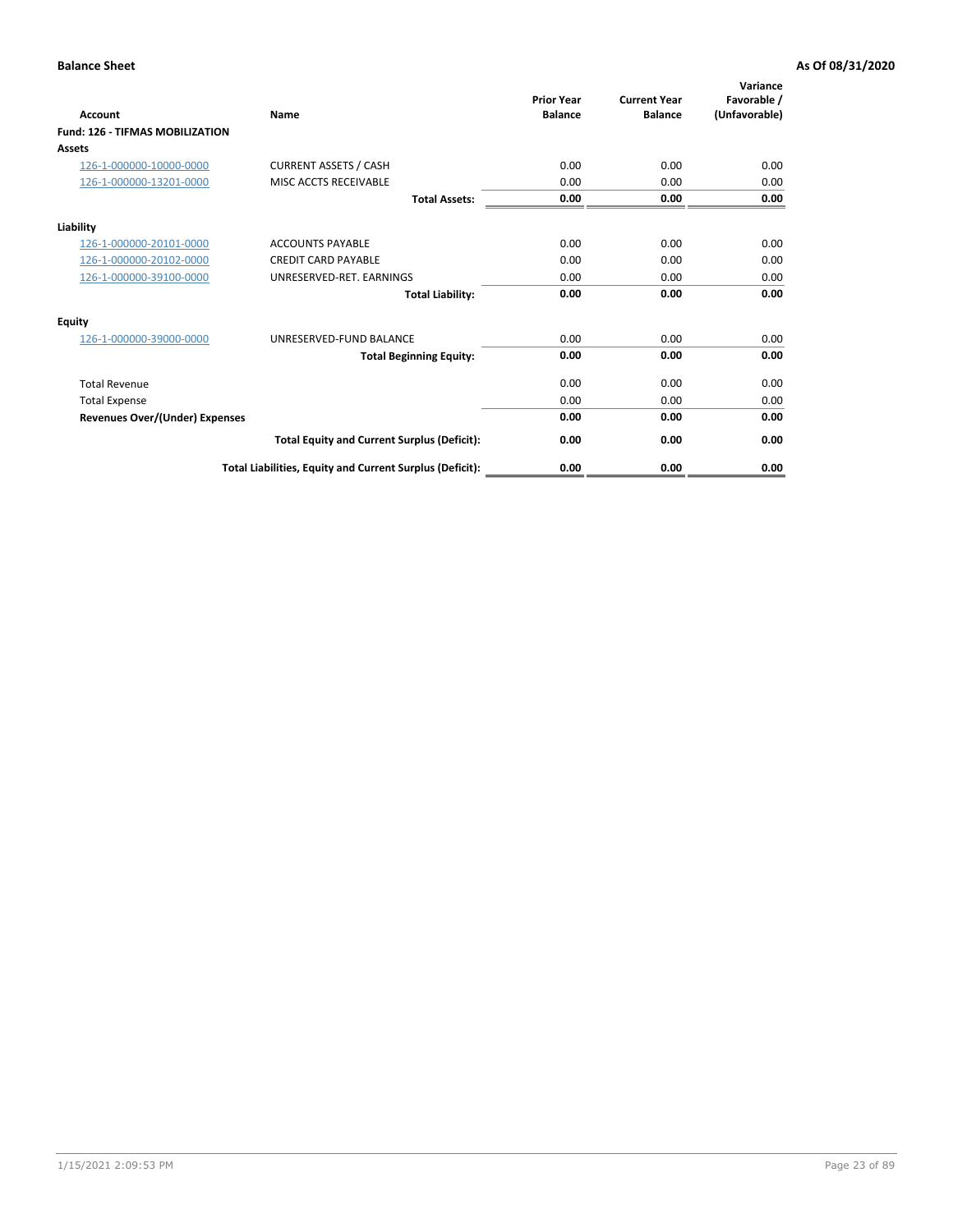| <b>Account</b>                        | Name                                                     | <b>Prior Year</b><br><b>Balance</b> | <b>Current Year</b><br><b>Balance</b> | Variance<br>Favorable /<br>(Unfavorable) |
|---------------------------------------|----------------------------------------------------------|-------------------------------------|---------------------------------------|------------------------------------------|
| Fund: 127 - FIRE GRANT                |                                                          |                                     |                                       |                                          |
| <b>Assets</b>                         |                                                          |                                     |                                       |                                          |
| 127-1-000000-10000-0000               | <b>CURRENT ASSETS / CASH</b>                             | 0.00                                | 0.00                                  | 0.00                                     |
| 127-1-000000-13201-0000               | MISC ACCTS RECEIVABLE                                    | 0.00                                | 0.00                                  | 0.00                                     |
|                                       | <b>Total Assets:</b>                                     | 0.00                                | 0.00                                  | 0.00                                     |
| Liability                             |                                                          |                                     |                                       |                                          |
| 127-1-000000-20101-0000               | <b>ACCOUNTS PAYABLE</b>                                  | 0.00                                | 0.00                                  | 0.00                                     |
|                                       | <b>Total Liability:</b>                                  | 0.00                                | 0.00                                  | 0.00                                     |
| Equity                                |                                                          |                                     |                                       |                                          |
| 127-1-000000-39000-0000               | UNRESERVED-FUND BALANCE                                  | 0.00                                | 0.00                                  | 0.00                                     |
|                                       | <b>Total Beginning Equity:</b>                           | 0.00                                | 0.00                                  | 0.00                                     |
| <b>Total Revenue</b>                  |                                                          | 0.00                                | 0.00                                  | 0.00                                     |
| <b>Total Expense</b>                  |                                                          | 0.00                                | 0.00                                  | 0.00                                     |
| <b>Revenues Over/(Under) Expenses</b> |                                                          | 0.00                                | 0.00                                  | 0.00                                     |
|                                       | <b>Total Equity and Current Surplus (Deficit):</b>       | 0.00                                | 0.00                                  | 0.00                                     |
|                                       | Total Liabilities, Equity and Current Surplus (Deficit): | 0.00                                | 0.00                                  | 0.00                                     |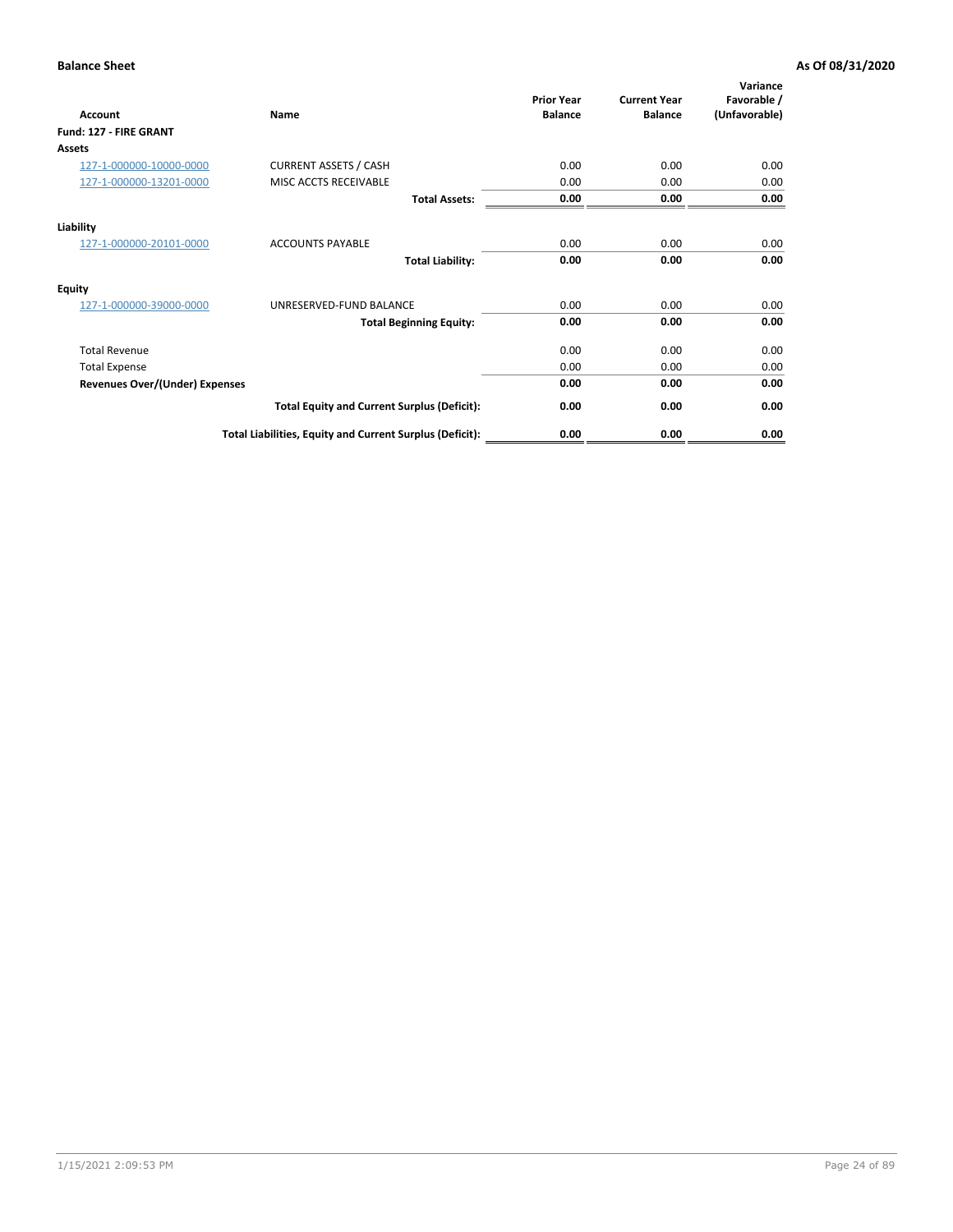| <b>Account</b>                        | Name                                                     | <b>Prior Year</b><br><b>Balance</b> | <b>Current Year</b><br><b>Balance</b> | Variance<br>Favorable /<br>(Unfavorable) |
|---------------------------------------|----------------------------------------------------------|-------------------------------------|---------------------------------------|------------------------------------------|
| Fund: 140 - DEBT SERVICE FUND         |                                                          |                                     |                                       |                                          |
| Assets                                |                                                          |                                     |                                       |                                          |
| 140-1-000000-10000-0000               | <b>CURRENT ASSETS / CASH</b>                             | 822,594.15                          | 452,298.63                            | $-370,295.52$                            |
| 140-1-000000-12101-0000               | <b>BOND ISSUANCE COSTS</b>                               | 0.00                                | 0.00                                  | 0.00                                     |
| 140-1-000000-13101-0000               | <b>TAX RECEIVABLE-CURRENT</b>                            | 268,772.56                          | $-32.036.20$                          | $-300,808.76$                            |
| 140-1-000000-13102-0000               | <b>TAXES REC-DELINQUENT</b>                              | 243,147.11                          | 256,049.71                            | 12,902.60                                |
| 140-1-000000-13103-0000               | ALLOW FOR UNCOLLECT TAXES                                | $-50,238.80$                        | $-54,945.75$                          | $-4,706.95$                              |
| 140-1-000000-13203-0000               | NON-CURRENT ASSETS / PREPAYMENTS                         | 0.00                                | 0.00                                  | 0.00                                     |
| 140-1-000000-13205-0000               | <b>INTEREST RECEIVABLE</b>                               | 0.00                                | 0.00                                  | 0.00                                     |
| 140-1-000000-13221-0000               | MISC A/R - PROPERTY TAXES                                | 2,596.05                            | 43,564.31                             | 40,968.26                                |
|                                       | <b>Total Assets:</b>                                     | 1,286,871.07                        | 664,930.70                            | $-621,940.37$                            |
| Liability                             |                                                          |                                     |                                       |                                          |
| 140-1-000000-20101-0000               | <b>ACCOUNTS PAYABLE</b>                                  | 0.00                                | 0.00                                  | 0.00                                     |
| 140-1-000000-20102-0000               | <b>CREDIT CARD PAYABLE</b>                               | 0.00                                | 0.00                                  | 0.00                                     |
| 140-1-000000-20103-0000               | ACCRUED ACCOUNTS PAYABLE                                 | 0.00                                | 0.00                                  | 0.00                                     |
| 140-1-000000-20108-0000               | <b>MATURED BONDS PAYABLE</b>                             | 0.00                                | 0.00                                  | 0.00                                     |
| 140-1-000000-20111-0000               | MATURED INTEREST PAYABLE                                 | 0.00                                | 0.00                                  | 0.00                                     |
| 140-1-000000-20112-0000               | <b>ACCRUED INTEREST PAYABLE</b>                          | 0.00                                | 0.00                                  | 0.00                                     |
| 140-1-000000-20203-0000               | <b>DEFERRED TAX REVENUE</b>                              | 451,351.90                          | 158,888.70                            | 292,463.20                               |
| 140-1-000000-21001-0000               | <b>GENERAL FUND / GENERAL FUND</b>                       | 0.00                                | 0.00                                  | 0.00                                     |
| 140-1-000000-21040-0000               | DUE TO / GENERAL CIP FUND                                | 0.00                                | 0.00                                  | 0.00                                     |
| 140-1-000000-29300-0000               | <b>ENCUMBRANCE SUMMARY</b>                               | 0.00                                | 0.00                                  | 0.00                                     |
| 140-1-000000-29400-0000               | RESERVED ACCOUNT / ENCUMBRANCES                          | 0.00                                | 0.00                                  | 0.00                                     |
|                                       | <b>Total Liability:</b>                                  | 451,351.90                          | 158,888.70                            | 292,463.20                               |
| Equity                                |                                                          |                                     |                                       |                                          |
| 140-1-000000-39000-0000               | UNRESERVED-FUND BALANCE                                  | 855,063.37                          | 981,993.42                            | 126,930.05                               |
|                                       | <b>Total Beginning Equity:</b>                           | 855,063.37                          | 981,993.42                            | 126,930.05                               |
|                                       |                                                          |                                     |                                       |                                          |
| <b>Total Revenue</b>                  |                                                          | 6,088,577.38                        | 6,691,912.16                          | 603,334.78                               |
| <b>Total Expense</b>                  |                                                          | 6,108,121.58                        | 7,167,863.58                          | $-1,059,742.00$                          |
| <b>Revenues Over/(Under) Expenses</b> |                                                          | $-19,544.20$                        | -475,951.42                           | -456,407.22                              |
|                                       | <b>Total Equity and Current Surplus (Deficit):</b>       | 835,519.17                          | 506,042.00                            | $-329,477.17$                            |
|                                       | Total Liabilities, Equity and Current Surplus (Deficit): | 1,286,871.07                        | 664,930.70                            | $-621,940.37$                            |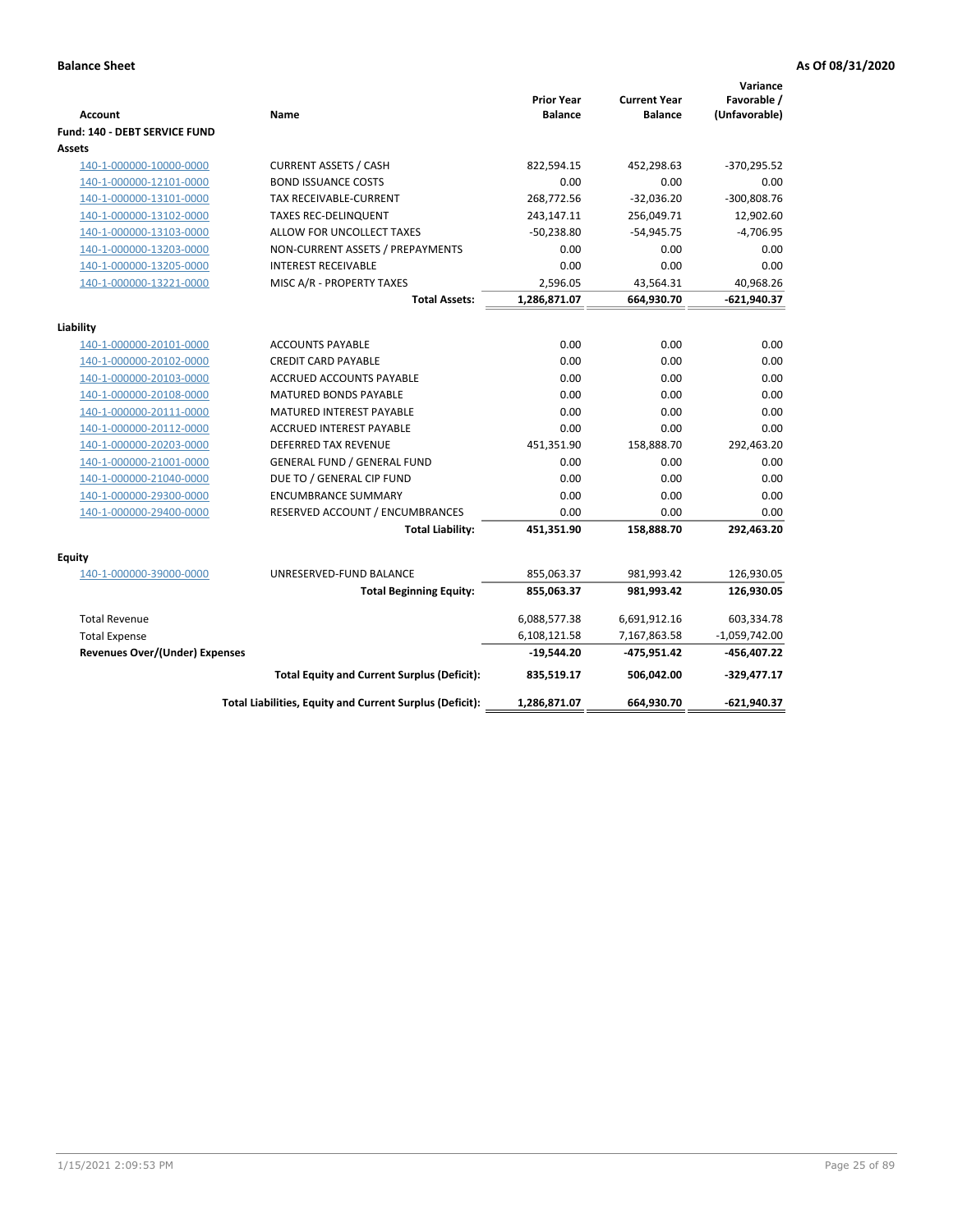|                                              |                                                          |                                     |                                       | Variance                     |
|----------------------------------------------|----------------------------------------------------------|-------------------------------------|---------------------------------------|------------------------------|
| <b>Account</b>                               | Name                                                     | <b>Prior Year</b><br><b>Balance</b> | <b>Current Year</b><br><b>Balance</b> | Favorable /<br>(Unfavorable) |
| Fund: 160 - GENERAL CAPITAL IMPROVEMENT FUND |                                                          |                                     |                                       |                              |
| Assets                                       |                                                          |                                     |                                       |                              |
| 160-1-000000-10000-0000                      | <b>CURRENT ASSETS / CASH</b>                             | 2,813,296.94                        | 3,426,725.01                          | 613,428.07                   |
| 160-1-000000-11402-0000                      | 2002 CO'S                                                | 253,817.37                          | 256,463.88                            | 2,646.51                     |
| 160-1-000000-11514-0000                      | EXCHANGE BLDG - TX DAILY ACCOUNT 1157                    | 226,754.02                          | 229,362.57                            | 2,608.55                     |
| 160-1-000000-11515-0000                      | 2019 GO STREET BOND PROCEEDS - TX TERN                   | 0.00                                | 14,261,822.51                         | 14,261,822.51                |
| 160-1-000000-11517-0000                      | <b>EXCHANGE BLDG - TX TERM</b>                           | 0.00                                | 0.00                                  | 0.00                         |
| 160-1-000000-11520-0000                      | <b>CERTIFICATES OF DEPOSIT</b>                           | 0.00                                | 0.00                                  | 0.00                         |
| 160-1-000000-11602-0000                      | 2001 CO                                                  | 0.00                                | 0.00                                  | 0.00                         |
| 160-1-000000-11603-0000                      | 2001-A CO'S                                              | 76,700.96                           | 77,528.07                             | 827.11                       |
| 160-1-000000-13201-0000                      | MISC ACCTS RECEIVABLE                                    | 7,311.00                            | 7,311.00                              | 0.00                         |
| 160-1-000000-13205-0000                      | <b>INTEREST RECEIVABLE</b>                               | 0.00                                | 0.00                                  | 0.00                         |
| 160-1-000000-14035-0000                      | DEBT SERVICE / DEBT SERVICE FUND                         | 0.00                                | 0.00                                  | 0.00                         |
|                                              | <b>Total Assets:</b>                                     | 3,377,880.29                        | 18,259,213.04                         | 14,881,332.75                |
|                                              |                                                          |                                     |                                       |                              |
| Liability                                    |                                                          |                                     |                                       |                              |
| 160-1-000000-20101-0000                      | <b>ACCOUNTS PAYABLE</b>                                  | 0.00                                | 0.00                                  | 0.00                         |
| 160-1-000000-20102-0000                      | <b>CREDIT CARD PAYABLE</b>                               | 0.00                                | 0.00                                  | 0.00                         |
| 160-1-000000-20103-0000                      | ACCRUED ACCOUNTS PAYABLE                                 | 0.00                                | 0.00                                  | 0.00                         |
| 160-1-000000-20113-0000                      | <b>DEVELOPERS ESCROW</b>                                 | 0.00                                | 0.00                                  | 0.00                         |
| 160-1-000000-20139-0000                      | <b>RETAINAGES PAYABLE</b>                                | $-0.04$                             | 11,541.22                             | $-11,541.26$                 |
| 160-1-000000-20902-0000                      | <b>DEFERRED GRANT REVENUE</b>                            | 0.00                                | 0.00                                  | 0.00                         |
| 160-1-000000-21001-0000                      | <b>GENERAL FUND / GENERAL FUND</b>                       | 0.00                                | 0.00                                  | 0.00                         |
| 160-1-000000-21035-0000                      | DEBT SERVICE / DUE TO DEBT SERVICE                       | 0.00                                | 0.00                                  | 0.00                         |
| 160-1-000000-21101-0000                      | ENTERPRISE / WTR/WWTR UTILITY FUND                       | 0.00                                | 0.00                                  | 0.00                         |
| 160-1-000000-29300-0000                      | <b>ENCUMBRANCE SUMMARY</b>                               | 0.00                                | 0.00                                  | 0.00                         |
| 160-1-000000-29400-0100                      | RESERVED ACCOUNT / ENCUMBRANCES                          | 0.00                                | 0.00                                  | 0.00                         |
|                                              | <b>Total Liability:</b>                                  | $-0.04$                             | 11,541.22                             | $-11,541.26$                 |
| <b>Equity</b>                                |                                                          |                                     |                                       |                              |
| 160-1-000000-39000-0000                      | UNRESERVED-FUND BALANCE                                  | 2,314,271.96                        | 3,121,492.13                          | 807,220.17                   |
|                                              | <b>Total Beginning Equity:</b>                           | 2,314,271.96                        | 3,121,492.13                          | 807,220.17                   |
|                                              |                                                          |                                     |                                       |                              |
| <b>Total Revenue</b>                         |                                                          | 3,287,622.88                        | 17,062,379.58                         | 13,774,756.70                |
| <b>Total Expense</b>                         |                                                          | 2,224,014.51                        | 1,936,199.89                          | 287,814.62                   |
| <b>Revenues Over/(Under) Expenses</b>        |                                                          | 1,063,608.37                        | 15,126,179.69                         | 14,062,571.32                |
|                                              | <b>Total Equity and Current Surplus (Deficit):</b>       | 3,377,880.33                        | 18,247,671.82                         | 14,869,791.49                |
|                                              | Total Liabilities, Equity and Current Surplus (Deficit): | 3,377,880.29                        | 18,259,213.04                         | 14,881,332.75                |
|                                              |                                                          |                                     |                                       |                              |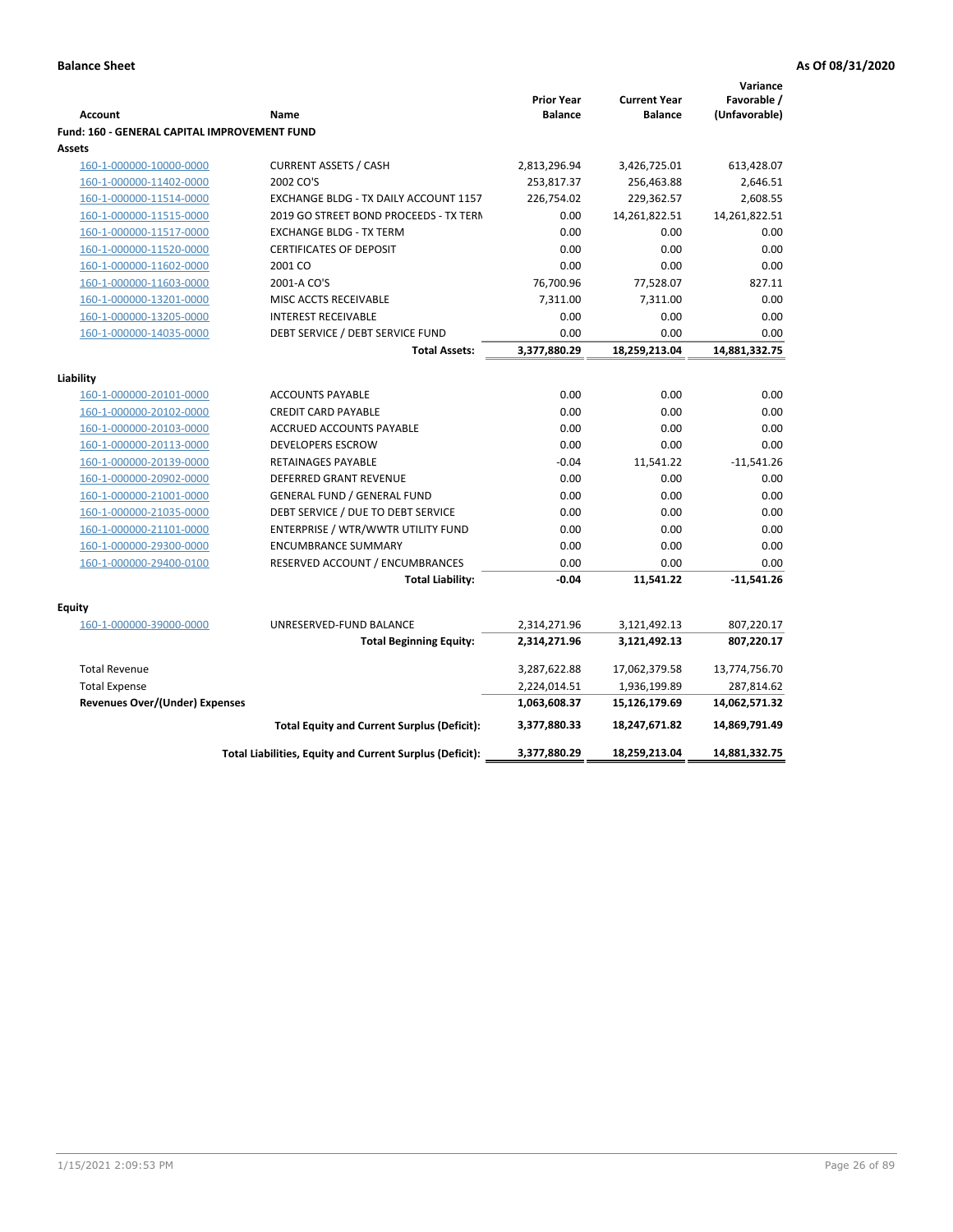| <b>Account</b>                        | Name                                                     | <b>Prior Year</b><br><b>Balance</b> | <b>Current Year</b><br><b>Balance</b> | Variance<br>Favorable /<br>(Unfavorable) |
|---------------------------------------|----------------------------------------------------------|-------------------------------------|---------------------------------------|------------------------------------------|
| Fund: 161 - STREET CONSTRUCTION FUND  |                                                          |                                     |                                       |                                          |
| <b>Assets</b>                         |                                                          |                                     |                                       |                                          |
| 161-1-000000-10000-0000               | <b>CURRENT ASSETS / CASH</b>                             | 868,865.70                          | 805,727.21                            | $-63,138.49$                             |
| 161-1-000000-11003-0000               | 2010 CO'S                                                | 0.00                                | 0.00                                  | 0.00                                     |
| 161-1-000000-13205-0000               | <b>INTEREST RECEIVABLE</b>                               | 0.00                                | 0.00                                  | 0.00                                     |
| 161-1-000000-14035-0000               | DEBT SERVICE / DEBT SERVICE FUND                         | 0.00                                | 0.00                                  | 0.00                                     |
|                                       | <b>Total Assets:</b>                                     | 868,865.70                          | 805,727.21                            | $-63,138.49$                             |
| Liability                             |                                                          |                                     |                                       |                                          |
| 161-1-000000-20101-0000               | <b>ACCOUNTS PAYABLE</b>                                  | 0.00                                | 0.00                                  | 0.00                                     |
| 161-1-000000-20102-0000               | <b>CREDIT CARD PAYABLE</b>                               | 0.00                                | 0.00                                  | 0.00                                     |
| 161-1-000000-20103-0000               | <b>ACCRUED ACCOUNTS PAYABLE</b>                          | 0.00                                | 0.00                                  | 0.00                                     |
| 161-1-000000-20139-0000               | <b>RETAINAGES PAYABLE</b>                                | 0.00                                | 0.00                                  | 0.00                                     |
| 161-1-000000-21001-0000               | <b>GENERAL FUND / GENERAL FUND</b>                       | 0.00                                | 0.00                                  | 0.00                                     |
| 161-1-000000-21035-0000               | DEBT SERVICE / DUE TO DEBT SERVICE                       | 0.00                                | 0.00                                  | 0.00                                     |
| 161-1-000000-29300-0000               | <b>ENCUMBRANCE SUMMARY</b>                               | 0.00                                | 0.00                                  | 0.00                                     |
| 161-1-000000-29400-0100               | RESERVED ACCOUNT / ENCUMBRANCES                          | 0.00                                | 0.00                                  | 0.00                                     |
|                                       | <b>Total Liability:</b>                                  | 0.00                                | 0.00                                  | 0.00                                     |
| <b>Equity</b>                         |                                                          |                                     |                                       |                                          |
| 161-1-000000-39000-0000               | UNRESERVED-FUND BALANCE                                  | 852,048.74                          | 869,625.59                            | 17,576.85                                |
|                                       | <b>Total Beginning Equity:</b>                           | 852,048.74                          | 869,625.59                            | 17,576.85                                |
| <b>Total Revenue</b>                  |                                                          | 17,234.87                           | 8,830.27                              | $-8,404.60$                              |
| <b>Total Expense</b>                  |                                                          | 417.91                              | 72,728.65                             | $-72,310.74$                             |
| <b>Revenues Over/(Under) Expenses</b> |                                                          | 16,816.96                           | $-63,898.38$                          | $-80,715.34$                             |
|                                       | <b>Total Equity and Current Surplus (Deficit):</b>       | 868,865.70                          | 805,727.21                            | $-63,138.49$                             |
|                                       | Total Liabilities, Equity and Current Surplus (Deficit): | 868,865.70                          | 805,727.21                            | $-63,138.49$                             |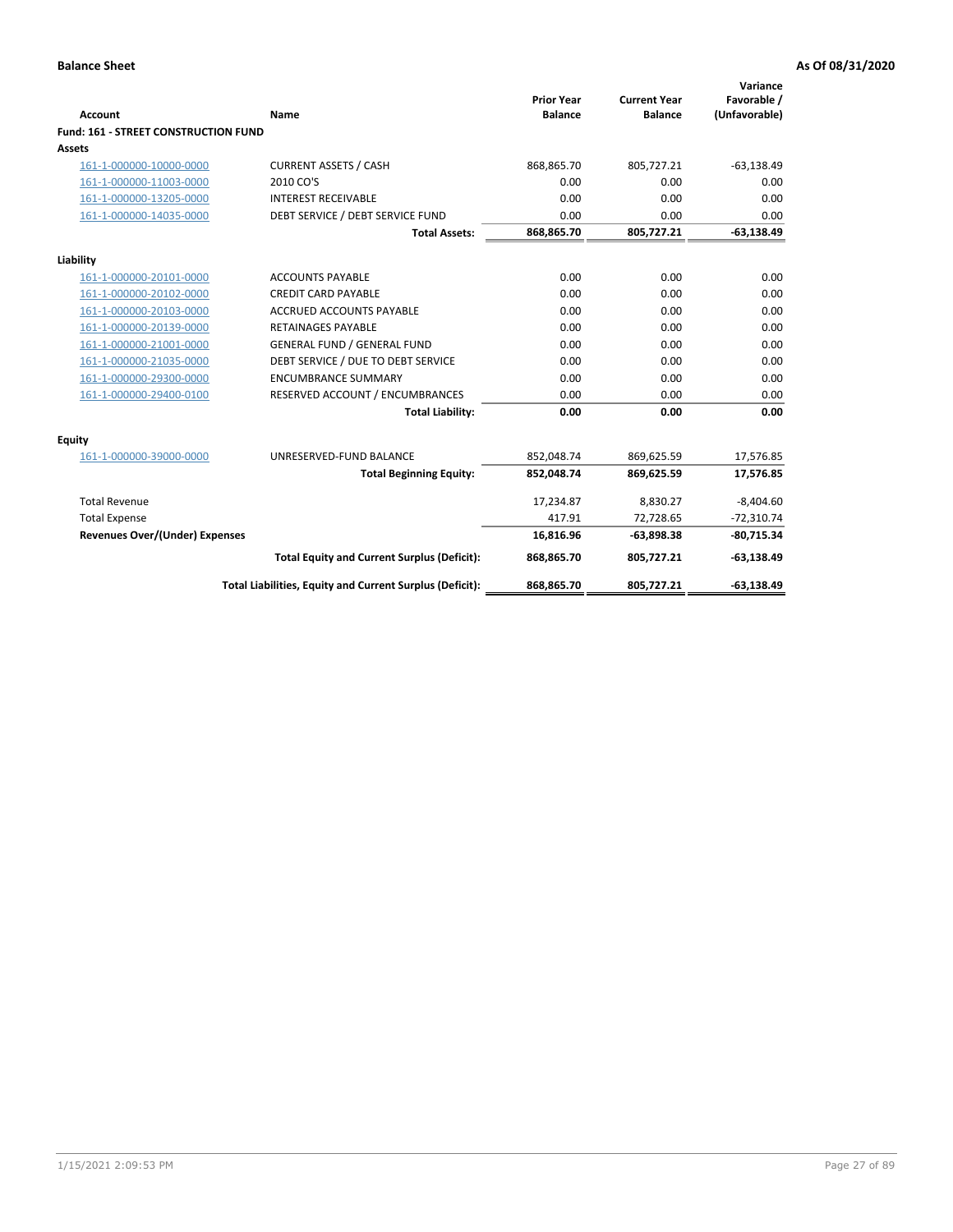| Account                                         | Name                                                     | <b>Prior Year</b><br><b>Balance</b> | <b>Current Year</b><br><b>Balance</b> | Variance<br>Favorable /<br>(Unfavorable) |
|-------------------------------------------------|----------------------------------------------------------|-------------------------------------|---------------------------------------|------------------------------------------|
| <b>Fund: 162 - GRAHAM PARK RENOVATIONS FUND</b> |                                                          |                                     |                                       |                                          |
| <b>Assets</b>                                   |                                                          |                                     |                                       |                                          |
| 162-1-000000-10000-0000                         | <b>CURRENT ASSETS / CASH</b>                             | 0.00                                | 0.00                                  | 0.00                                     |
| 162-1-000000-13201-0000                         | MISC ACCTS RECEIVABLE                                    | 0.00                                | 0.00                                  | 0.00                                     |
|                                                 | <b>Total Assets:</b>                                     | 0.00                                | 0.00                                  | 0.00                                     |
| Liability                                       |                                                          |                                     |                                       |                                          |
| 162-1-000000-20101-0000                         | <b>ACCOUNTS PAYABLE</b>                                  | 0.00                                | 0.00                                  | 0.00                                     |
| 162-1-000000-20139-0000                         | <b>RETAINAGES PAYABLE</b>                                | 0.00                                | 0.00                                  | 0.00                                     |
| 162-1-000000-20202-0000                         | <b>DEFERRED REVENUE</b>                                  | 0.00                                | 0.00                                  | 0.00                                     |
| 162-1-000000-29300-0000                         | <b>ENCUMBRANCE SUMMARY</b>                               | 0.00                                | 0.00                                  | 0.00                                     |
| 162-1-000000-29400-0000                         | RESERVED ACCOUNT / ENCUMBRANCES                          | 0.00                                | 0.00                                  | 0.00                                     |
|                                                 | <b>Total Liability:</b>                                  | 0.00                                | 0.00                                  | 0.00                                     |
| Equity                                          |                                                          |                                     |                                       |                                          |
| 162-1-000000-39000-0000                         | UNRESERVED-FUND BALANCE                                  | 0.00                                | 0.00                                  | 0.00                                     |
|                                                 | <b>Total Beginning Equity:</b>                           | 0.00                                | 0.00                                  | 0.00                                     |
| <b>Total Revenue</b>                            |                                                          | 0.00                                | 0.00                                  | 0.00                                     |
| <b>Total Expense</b>                            |                                                          | 0.00                                | 0.00                                  | 0.00                                     |
| <b>Revenues Over/(Under) Expenses</b>           |                                                          | 0.00                                | 0.00                                  | 0.00                                     |
|                                                 | <b>Total Equity and Current Surplus (Deficit):</b>       | 0.00                                | 0.00                                  | 0.00                                     |
|                                                 | Total Liabilities, Equity and Current Surplus (Deficit): | 0.00                                | 0.00                                  | 0.00                                     |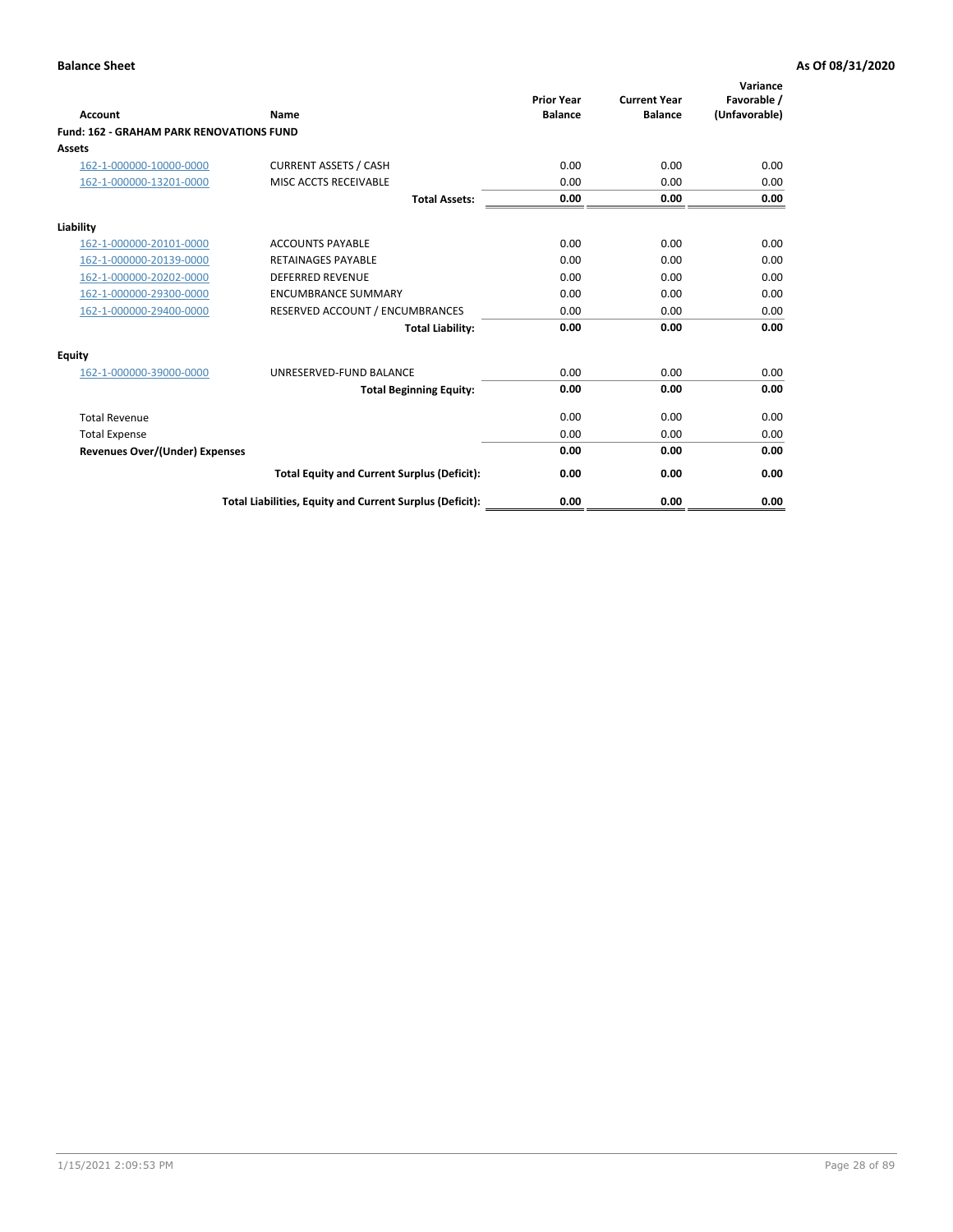| Account                               | Name                                                     | <b>Prior Year</b><br><b>Balance</b> | <b>Current Year</b><br><b>Balance</b> | Variance<br>Favorable /<br>(Unfavorable) |
|---------------------------------------|----------------------------------------------------------|-------------------------------------|---------------------------------------|------------------------------------------|
| Fund: 163 - SECO STIMULAS BLOCK GRANT |                                                          |                                     |                                       |                                          |
| <b>Assets</b>                         |                                                          |                                     |                                       |                                          |
| 163-1-000000-10000-0000               | <b>CURRENT ASSETS / CASH</b>                             | 0.00                                | 0.00                                  | 0.00                                     |
| 163-1-000000-13201-0000               | MISC ACCTS RECEIVABLE                                    | 0.00                                | 0.00                                  | 0.00                                     |
| 163-1-000000-13205-0000               | <b>INTEREST RECEIVABLE</b>                               | 0.00                                | 0.00                                  | 0.00                                     |
|                                       | <b>Total Assets:</b>                                     | 0.00                                | 0.00                                  | 0.00                                     |
| Liability                             |                                                          |                                     |                                       |                                          |
| 163-1-000000-20101-0000               | <b>ACCOUNTS PAYABLE</b>                                  | 0.00                                | 0.00                                  | 0.00                                     |
| 163-1-000000-20102-0000               | <b>CREDIT CARD PAYABLE</b>                               | 0.00                                | 0.00                                  | 0.00                                     |
| 163-1-000000-20103-0000               | <b>ACCRUED ACCOUNTS PAYABLE</b>                          | 0.00                                | 0.00                                  | 0.00                                     |
| 163-1-000000-20139-0000               | <b>RETAINAGES PAYABLE</b>                                | 0.00                                | 0.00                                  | 0.00                                     |
| 163-1-000000-20902-0000               | DEFERRED GRANT REVENUE                                   | 0.00                                | 0.00                                  | 0.00                                     |
| 163-1-000000-29300-0000               | <b>ENCUMBRANCE SUMMARY</b>                               | 0.00                                | 0.00                                  | 0.00                                     |
| 163-1-000000-29400-0100               | RESERVED ACCOUNT / ENCUMBRANCES                          | 0.00                                | 0.00                                  | 0.00                                     |
|                                       | <b>Total Liability:</b>                                  | 0.00                                | 0.00                                  | 0.00                                     |
| <b>Equity</b>                         |                                                          |                                     |                                       |                                          |
| 163-1-000000-39000-0000               | UNRESERVED-FUND BALANCE                                  | 0.00                                | 0.00                                  | 0.00                                     |
|                                       | <b>Total Beginning Equity:</b>                           | 0.00                                | 0.00                                  | 0.00                                     |
| <b>Total Revenue</b>                  |                                                          | 0.00                                | 0.00                                  | 0.00                                     |
| <b>Total Expense</b>                  |                                                          | 0.00                                | 0.00                                  | 0.00                                     |
| <b>Revenues Over/(Under) Expenses</b> |                                                          | 0.00                                | 0.00                                  | 0.00                                     |
|                                       | <b>Total Equity and Current Surplus (Deficit):</b>       | 0.00                                | 0.00                                  | 0.00                                     |
|                                       | Total Liabilities, Equity and Current Surplus (Deficit): | 0.00                                | 0.00                                  | 0.00                                     |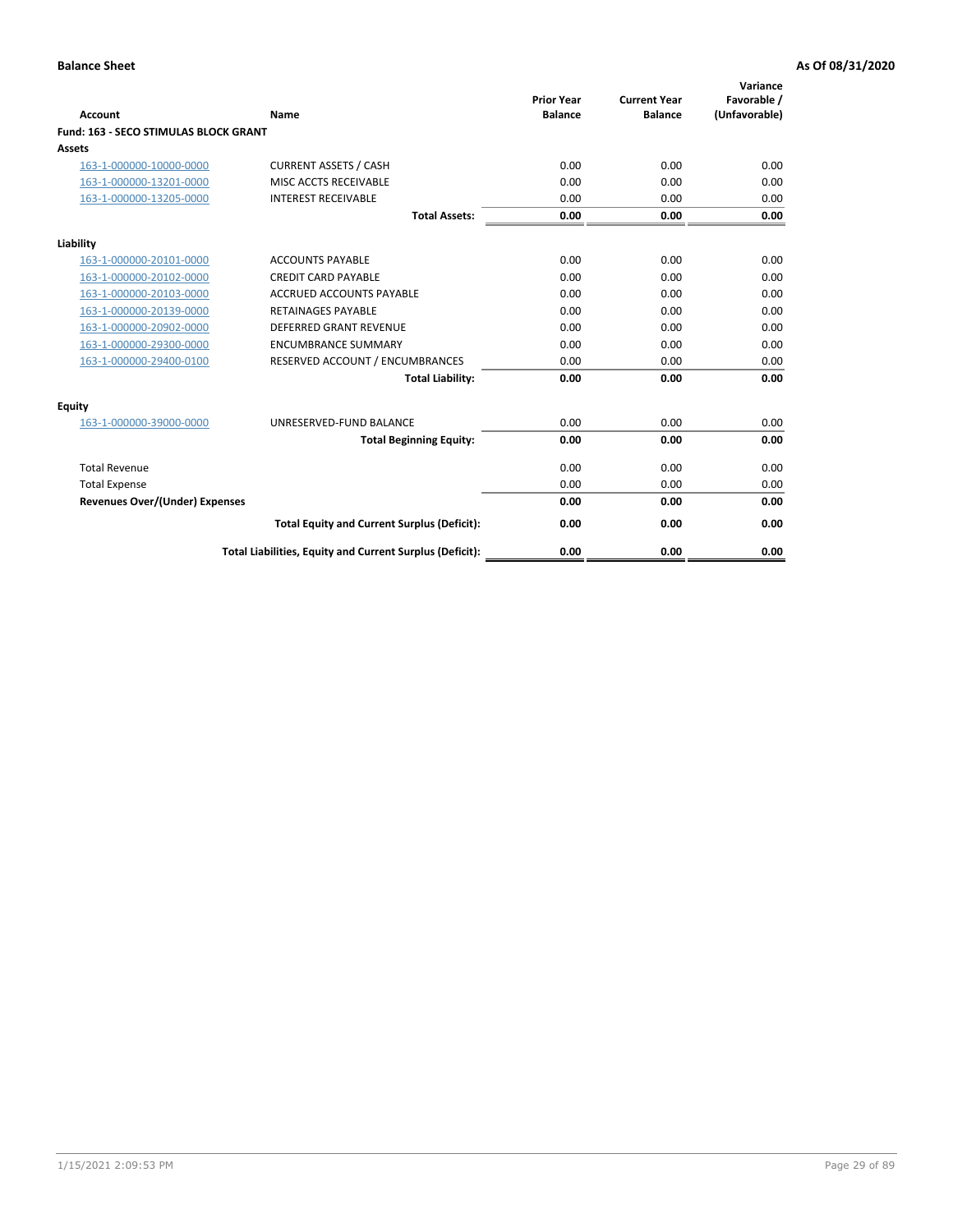| <b>Account</b>                        | Name                                                     | <b>Prior Year</b><br><b>Balance</b> | <b>Current Year</b><br><b>Balance</b> | Variance<br>Favorable /<br>(Unfavorable) |
|---------------------------------------|----------------------------------------------------------|-------------------------------------|---------------------------------------|------------------------------------------|
| Fund: 164 - 2013 CO CAPITAL FUND      |                                                          |                                     |                                       |                                          |
| Assets                                |                                                          |                                     |                                       |                                          |
| 164-1-000000-10000-0000               | <b>CURRENT ASSETS / CASH</b>                             | 32,508.88                           | 32,856.55                             | 347.67                                   |
| 164-1-000000-11508-0000               | 2013 CO'S PROJ CONST                                     | 2.060.76                            | 2.084.48                              | 23.72                                    |
| 164-1-000000-11509-0000               | 2013 CO'S DEBT SERVICE                                   | 0.00                                | 0.00                                  | 0.00                                     |
| 164-1-000000-13205-0000               | <b>INTEREST RECEIVABLE</b>                               | 0.00                                | 0.00                                  | 0.00                                     |
| 164-1-000000-14035-0000               | DEBT SERVICE / DEBT SERVICE FUND                         | 0.00                                | 0.00                                  | 0.00                                     |
|                                       | <b>Total Assets:</b>                                     | 34,569.64                           | 34,941.03                             | 371.39                                   |
| Liability                             |                                                          |                                     |                                       |                                          |
| 164-1-000000-20101-0000               | <b>ACCOUNTS PAYABLE</b>                                  | 0.00                                | 0.00                                  | 0.00                                     |
| 164-1-000000-20102-0000               | <b>CREDIT CARD PAYABLE</b>                               | 0.00                                | 0.00                                  | 0.00                                     |
| 164-1-000000-20103-0000               | <b>ACCRUED ACCOUNTS PAYABLE</b>                          | 0.00                                | 0.00                                  | 0.00                                     |
| 164-1-000000-20139-0000               | <b>RETAINAGES PAYABLE</b>                                | 0.00                                | 0.00                                  | 0.00                                     |
| 164-1-000000-21001-0000               | <b>GENERAL FUND / GENERAL FUND</b>                       | 0.00                                | 0.00                                  | 0.00                                     |
| 164-1-000000-21035-0000               | DEBT SERVICE / DUE TO DEBT SERVICE                       | 0.00                                | 0.00                                  | 0.00                                     |
| 164-1-000000-29300-0000               | <b>ENCUMBRANCE SUMMARY</b>                               | 0.00                                | 0.00                                  | 0.00                                     |
| 164-1-000000-29400-0100               | RESERVED ACCOUNT / ENCUMBRANCES                          | 0.00                                | 0.00                                  | 0.00                                     |
|                                       | <b>Total Liability:</b>                                  | 0.00                                | 0.00                                  | 0.00                                     |
| Equity                                |                                                          |                                     |                                       |                                          |
| 164-1-000000-39000-0000               | UNRESERVED-FUND BALANCE                                  | 33,896.76                           | 34,601.73                             | 704.97                                   |
|                                       | <b>Total Beginning Equity:</b>                           | 33,896.76                           | 34,601.73                             | 704.97                                   |
| <b>Total Revenue</b>                  |                                                          | 688.54                              | 350.30                                | $-338.24$                                |
| <b>Total Expense</b>                  |                                                          | 15.66                               | 11.00                                 | 4.66                                     |
| <b>Revenues Over/(Under) Expenses</b> |                                                          | 672.88                              | 339.30                                | $-333.58$                                |
|                                       | <b>Total Equity and Current Surplus (Deficit):</b>       | 34.569.64                           | 34.941.03                             | 371.39                                   |
|                                       | Total Liabilities, Equity and Current Surplus (Deficit): | 34,569.64                           | 34,941.03                             | 371.39                                   |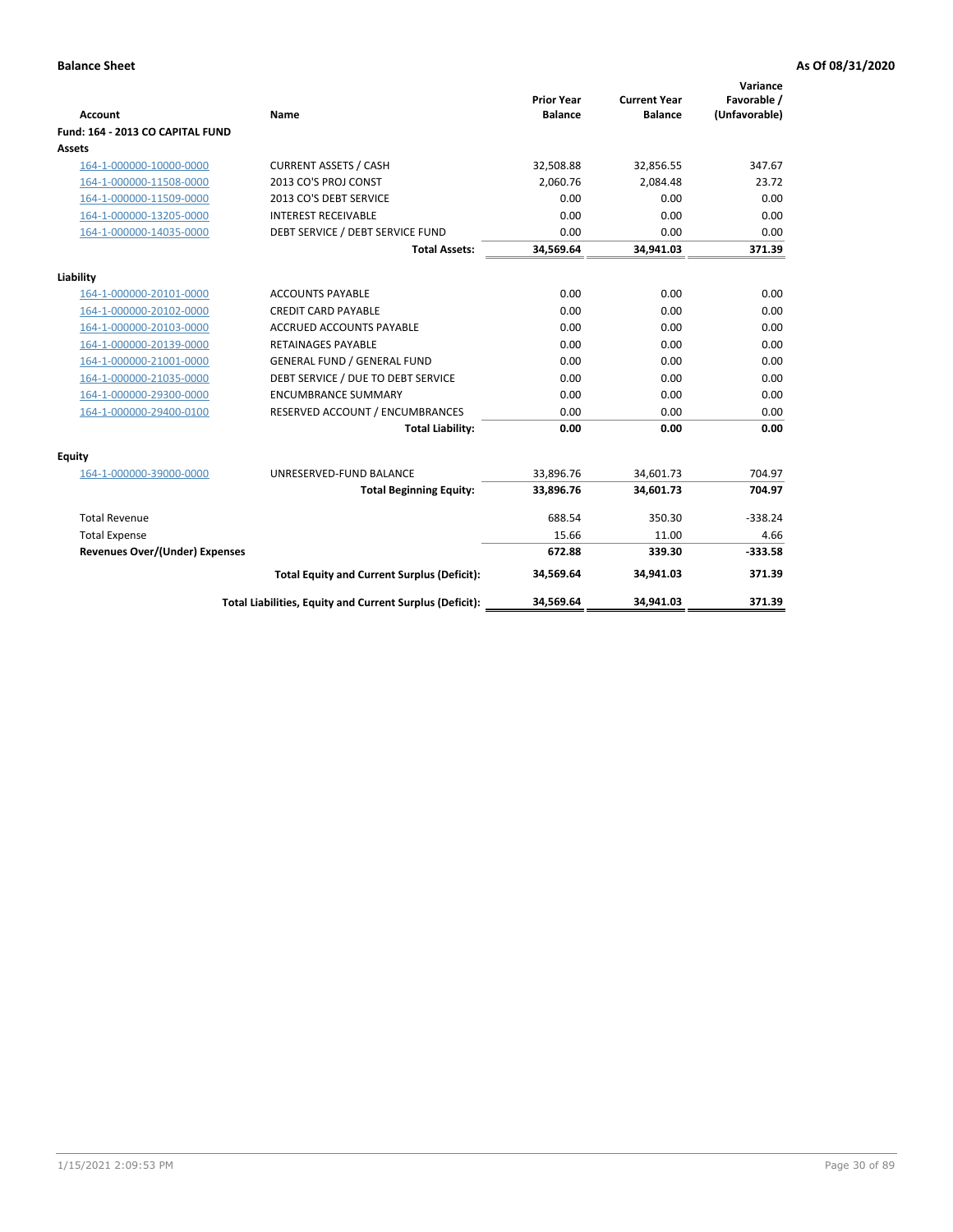| <b>Account</b>                        | Name                                                     | <b>Prior Year</b><br><b>Balance</b> | <b>Current Year</b><br><b>Balance</b> | Variance<br>Favorable /<br>(Unfavorable) |
|---------------------------------------|----------------------------------------------------------|-------------------------------------|---------------------------------------|------------------------------------------|
| Fund: 165 - 2014 GO FUND              |                                                          |                                     |                                       |                                          |
| Assets                                |                                                          |                                     |                                       |                                          |
| 165-1-000000-10000-0000               | <b>CURRENT ASSETS / CASH</b>                             | $-8,613.63$                         | $-8,613.63$                           | 0.00                                     |
| 165-1-000000-11003-0000               | 2010 CO'S                                                | 0.00                                | 0.00                                  | 0.00                                     |
| 165-1-000000-11202-0000               | 2014 GO STREET BONDS                                     | 0.00                                | 0.00                                  | 0.00                                     |
| 165-1-000000-11511-0000               | 2015 GO PROJECT CONSTRUCTION                             | 793,118.50                          | 802,242.47                            | 9,123.97                                 |
| 165-1-000000-11520-0000               | <b>CERTIFICATES OF DEPOSIT</b>                           | 0.00                                | 0.00                                  | 0.00                                     |
| 165-1-000000-11530-0000               | <b>TexasTERM CP</b>                                      | 0.00                                | 0.00                                  | 0.00                                     |
| 165-1-000000-13201-0000               | MISC ACCTS RECEIVABLE                                    | 0.00                                | 0.00                                  | 0.00                                     |
| 165-1-000000-13205-0000               | <b>INTEREST RECEIVABLE</b>                               | 0.00                                | 0.00                                  | 0.00                                     |
| 165-1-000000-14035-0000               | DEBT SERVICE / DEBT SERVICE FUND                         | 0.00                                | 0.00                                  | 0.00                                     |
|                                       | <b>Total Assets:</b>                                     | 784,504.87                          | 793,628.84                            | 9,123.97                                 |
| Liability                             |                                                          |                                     |                                       |                                          |
| 165-1-000000-20101-0000               | <b>ACCOUNTS PAYABLE</b>                                  | 0.00                                | 0.00                                  | 0.00                                     |
| 165-1-000000-20102-0000               | <b>CREDIT CARD PAYABLE</b>                               | 0.00                                | 0.00                                  | 0.00                                     |
| 165-1-000000-20103-0000               | <b>ACCRUED ACCOUNTS PAYABLE</b>                          | 0.00                                | 0.00                                  | 0.00                                     |
| 165-1-000000-20139-0000               | <b>RETAINAGES PAYABLE</b>                                | 0.00                                | 0.00                                  | 0.00                                     |
| 165-1-000000-21001-0000               | <b>GENERAL FUND / GENERAL FUND</b>                       | 0.00                                | 0.00                                  | 0.00                                     |
| 165-1-000000-21035-0000               | DEBT SERVICE / DUE TO DEBT SERVICE                       | 0.00                                | 0.00                                  | 0.00                                     |
| 165-1-000000-29300-0000               | <b>ENCUMBRANCE SUMMARY</b>                               | 0.00                                | 0.00                                  | 0.00                                     |
| 165-1-000000-29400-0100               | RESERVED ACCOUNT / ENCUMBRANCES                          | 0.00                                | 0.00                                  | 0.00                                     |
|                                       | <b>Total Liability:</b>                                  | 0.00                                | 0.00                                  | 0.00                                     |
| Fquity                                |                                                          |                                     |                                       |                                          |
| 165-1-000000-39000-0000               | UNRESERVED-FUND BALANCE                                  | 767,685.84                          | 785,908.22                            | 18,222.38                                |
|                                       | <b>Total Beginning Equity:</b>                           | 767,685.84                          | 785,908.22                            | 18,222.38                                |
| <b>Total Revenue</b>                  |                                                          | 16,819.03                           | 7,720.62                              | $-9,098.41$                              |
| <b>Total Expense</b>                  |                                                          | 0.00                                | 0.00                                  | 0.00                                     |
| <b>Revenues Over/(Under) Expenses</b> |                                                          | 16,819.03                           | 7,720.62                              | $-9,098.41$                              |
|                                       | <b>Total Equity and Current Surplus (Deficit):</b>       | 784,504.87                          | 793,628.84                            | 9,123.97                                 |
|                                       | Total Liabilities, Equity and Current Surplus (Deficit): | 784,504.87                          | 793,628.84                            | 9.123.97                                 |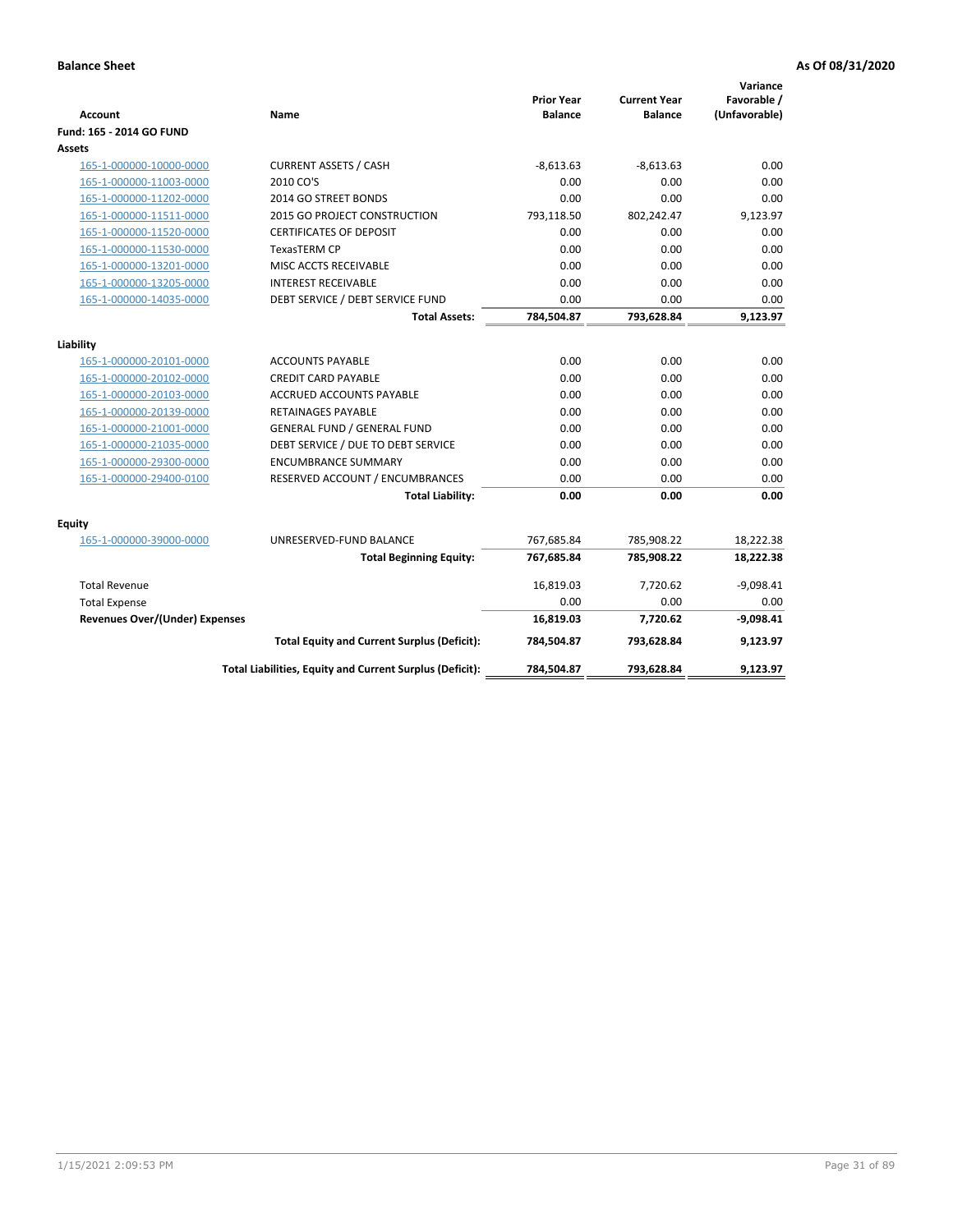| Account                                               | Name                                                     | <b>Prior Year</b><br><b>Balance</b> | <b>Current Year</b><br><b>Balance</b> | Variance<br>Favorable /<br>(Unfavorable) |
|-------------------------------------------------------|----------------------------------------------------------|-------------------------------------|---------------------------------------|------------------------------------------|
| Fund: 170 - LAW ENFORCEMENT GRANT - CAPITAL PURCHASES |                                                          |                                     |                                       |                                          |
| <b>Assets</b>                                         |                                                          |                                     |                                       |                                          |
| 170-1-000000-10000-0000                               | <b>CURRENT ASSETS / CASH</b>                             | 0.00                                | 0.00                                  | 0.00                                     |
| 170-1-000000-13201-0000                               | MISC ACCTS RECEIVABLE                                    | 0.00                                | 0.00                                  | 0.00                                     |
|                                                       | <b>Total Assets:</b>                                     | 0.00                                | 0.00                                  | 0.00                                     |
| Liability                                             |                                                          |                                     |                                       |                                          |
| 170-1-000000-20101-0000                               | <b>ACCOUNTS PAYABLE</b>                                  | 0.00                                | 0.00                                  | 0.00                                     |
| 170-1-000000-20102-0000                               | <b>CREDIT CARD PAYABLE</b>                               | 0.00                                | 0.00                                  | 0.00                                     |
| 170-1-000000-20103-0000                               | <b>ACCRUED ACCOUNTS PAYABLE</b>                          | 0.00                                | 0.00                                  | 0.00                                     |
| 170-1-000000-20902-0000                               | <b>DEFERRED GRANT REVENUE</b>                            | 0.00                                | 0.00                                  | 0.00                                     |
| 170-1-000000-21001-0000                               | <b>GENERAL FUND / GENERAL FUND</b>                       | 0.00                                | 0.00                                  | 0.00                                     |
| 170-1-000000-24004-0000                               | <b>INTEREST PAYABLE ON DEP</b>                           | 0.00                                | 0.00                                  | 0.00                                     |
| 170-1-000000-29300-0000                               | <b>ENCUMBRANCE SUMMARY</b>                               | 0.00                                | 0.00                                  | 0.00                                     |
| 170-1-000000-29400-0000                               | RESERVED ACCOUNT / ENCUMBRANCES                          | 0.00                                | 0.00                                  | 0.00                                     |
|                                                       | <b>Total Liability:</b>                                  | 0.00                                | 0.00                                  | 0.00                                     |
| <b>Equity</b>                                         |                                                          |                                     |                                       |                                          |
| 170-1-000000-39000-0000                               | UNRESERVED-FUND BALANCE                                  | 0.00                                | 0.00                                  | 0.00                                     |
|                                                       | <b>Total Beginning Equity:</b>                           | 0.00                                | 0.00                                  | 0.00                                     |
| <b>Total Revenue</b>                                  |                                                          | 21,253.00                           | 0.00                                  | $-21,253.00$                             |
| <b>Total Expense</b>                                  |                                                          | 21,253.00                           | 0.00                                  | 21,253.00                                |
| <b>Revenues Over/(Under) Expenses</b>                 |                                                          | 0.00                                | 0.00                                  | 0.00                                     |
|                                                       | <b>Total Equity and Current Surplus (Deficit):</b>       | 0.00                                | 0.00                                  | 0.00                                     |
|                                                       | Total Liabilities, Equity and Current Surplus (Deficit): | 0.00                                | 0.00                                  | 0.00                                     |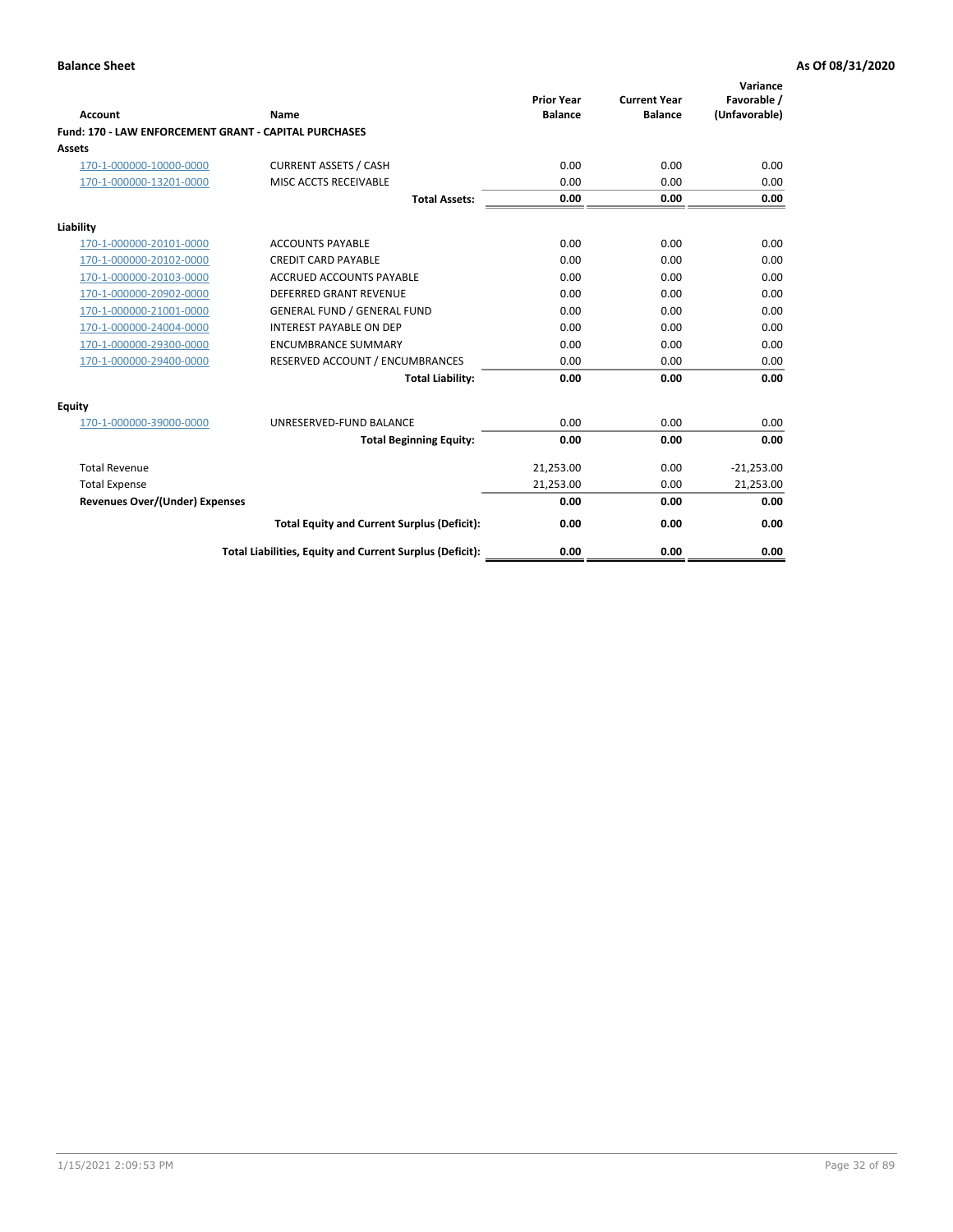|                                                |                                                          | <b>Prior Year</b> | <b>Current Year</b> | Variance<br>Favorable / |
|------------------------------------------------|----------------------------------------------------------|-------------------|---------------------|-------------------------|
| Account                                        | Name                                                     | <b>Balance</b>    | <b>Balance</b>      | (Unfavorable)           |
| <b>Fund: 171 - MAIN STREET SPECIAL REVENUE</b> |                                                          |                   |                     |                         |
| Assets                                         |                                                          |                   |                     |                         |
| 171-1-000000-10000-0000                        | <b>CURRENT ASSETS / CASH</b>                             | $-21,959.00$      | 35.726.50           | 57,685.50               |
| 171-1-000000-13201-0000                        | MISC ACCTS RECEIVABLE                                    | 0.00              | 0.00                | 0.00                    |
| 171-1-000000-13205-0000                        | <b>INTEREST RECEIVABLE</b>                               | 0.00              | 0.00                | 0.00                    |
|                                                | <b>Total Assets:</b>                                     | $-21,959.00$      | 35,726.50           | 57,685.50               |
| Liability                                      |                                                          |                   |                     |                         |
| 171-1-000000-20101-0000                        | <b>ACCOUNTS PAYABLE</b>                                  | 0.00              | 0.00                | 0.00                    |
| 171-1-000000-20102-0000                        | <b>CREDIT CARD PAYABLE</b>                               | 0.00              | 0.00                | 0.00                    |
| 171-1-000000-20103-0000                        | <b>ACCRUED ACCOUNTS PAYABLE</b>                          | 0.00              | 0.00                | 0.00                    |
| 171-1-000000-20139-0000                        | <b>RETAINAGES PAYABLE</b>                                | 0.00              | 10,729.61           | $-10,729.61$            |
| 171-1-000000-20902-0000                        | <b>DEFERRED GRANT REVENUE</b>                            | 0.00              | 0.00                | 0.00                    |
| 171-1-000000-29300-0000                        | <b>ENCUMBRANCE SUMMARY</b>                               | 0.00              | 0.00                | 0.00                    |
| 171-1-000000-29400-0100                        | RESERVED ACCOUNT / ENCUMBRANCES                          | 0.00              | 0.00                | 0.00                    |
|                                                | <b>Total Liability:</b>                                  | 0.00              | 10,729.61           | $-10,729.61$            |
| <b>Equity</b>                                  |                                                          |                   |                     |                         |
| 171-1-000000-39000-0000                        | UNRESERVED-FUND BALANCE                                  | 9,077.21          | $-48,361.48$        | $-57,438.69$            |
|                                                | <b>Total Beginning Equity:</b>                           | 9,077.21          | $-48,361.48$        | $-57,438.69$            |
| <b>Total Revenue</b>                           |                                                          | 0.00              | 210,219.00          | 210,219.00              |
| <b>Total Expense</b>                           |                                                          | 31,036.21         | 136,860.63          | $-105,824.42$           |
| <b>Revenues Over/(Under) Expenses</b>          |                                                          | $-31,036.21$      | 73,358.37           | 104,394.58              |
|                                                | <b>Total Equity and Current Surplus (Deficit):</b>       | $-21,959.00$      | 24,996.89           | 46,955.89               |
|                                                | Total Liabilities, Equity and Current Surplus (Deficit): | $-21,959.00$      | 35,726.50           | 57.685.50               |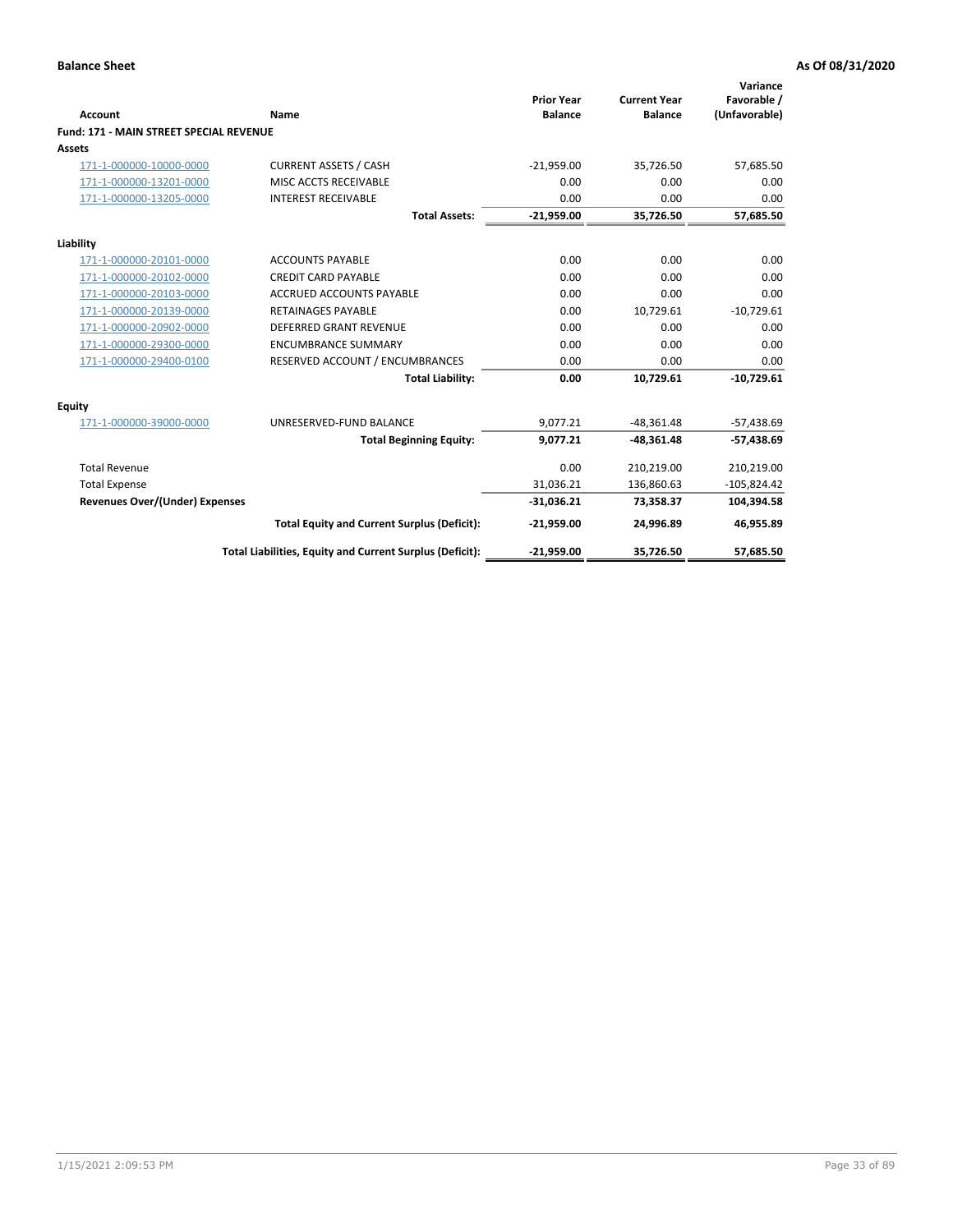|                                       |                                                          |                                     |                                       | Variance                     |
|---------------------------------------|----------------------------------------------------------|-------------------------------------|---------------------------------------|------------------------------|
| <b>Account</b>                        | Name                                                     | <b>Prior Year</b><br><b>Balance</b> | <b>Current Year</b><br><b>Balance</b> | Favorable /<br>(Unfavorable) |
| <b>Fund: 172 - MINOR GRANTS FUND</b>  |                                                          |                                     |                                       |                              |
| <b>Assets</b>                         |                                                          |                                     |                                       |                              |
| 172-1-000000-10000-0000               | <b>CURRENT ASSETS / CASH</b>                             | 6,343.76                            | 8,589.89                              | 2,246.13                     |
| 172-1-000000-13201-0000               | MISC ACCTS RECEIVABLE                                    | 0.00                                | 0.00                                  | 0.00                         |
| 172-1-000000-13205-0000               | <b>INTEREST RECEIVABLE</b>                               | 0.00                                | 0.00                                  | 0.00                         |
|                                       | <b>Total Assets:</b>                                     | 6,343.76                            | 8,589.89                              | 2,246.13                     |
| Liability                             |                                                          |                                     |                                       |                              |
| 172-1-000000-20101-0000               | <b>ACCOUNTS PAYABLE</b>                                  | 0.00                                | 0.00                                  | 0.00                         |
| 172-1-000000-20102-0000               | <b>CREDIT CARD PAYABLE</b>                               | 0.00                                | 0.00                                  | 0.00                         |
| 172-1-000000-20103-0000               | <b>ACCRUED ACCOUNTS PAYABLE</b>                          | 0.00                                | 0.00                                  | 0.00                         |
| 172-1-000000-20902-0000               | <b>DEFERRED GRANT REVENUE</b>                            | 0.00                                | 0.00                                  | 0.00                         |
| 172-1-000000-29300-0000               | <b>ENCUMBRANCE SUMMARY</b>                               | 0.00                                | 0.00                                  | 0.00                         |
| 172-1-000000-29400-0000               | RESERVED ACCOUNT / ENCUMBRANCES                          | 0.00                                | 0.00                                  | 0.00                         |
|                                       | <b>Total Liability:</b>                                  | 0.00                                | 0.00                                  | 0.00                         |
| Equity                                |                                                          |                                     |                                       |                              |
| 172-1-000000-39000-0000               | UNRESERVED-FUND BALANCE                                  | 3,559.10                            | 6.343.76                              | 2,784.66                     |
|                                       | <b>Total Beginning Equity:</b>                           | 3,559.10                            | 6,343.76                              | 2,784.66                     |
| <b>Total Revenue</b>                  |                                                          | 15,624.00                           | 3,660.00                              | $-11,964.00$                 |
| <b>Total Expense</b>                  |                                                          | 12,839.34                           | 1,413.87                              | 11,425.47                    |
| <b>Revenues Over/(Under) Expenses</b> |                                                          | 2,784.66                            | 2,246.13                              | $-538.53$                    |
|                                       | <b>Total Equity and Current Surplus (Deficit):</b>       | 6,343.76                            | 8,589.89                              | 2,246.13                     |
|                                       | Total Liabilities, Equity and Current Surplus (Deficit): | 6,343.76                            | 8,589.89                              | 2,246.13                     |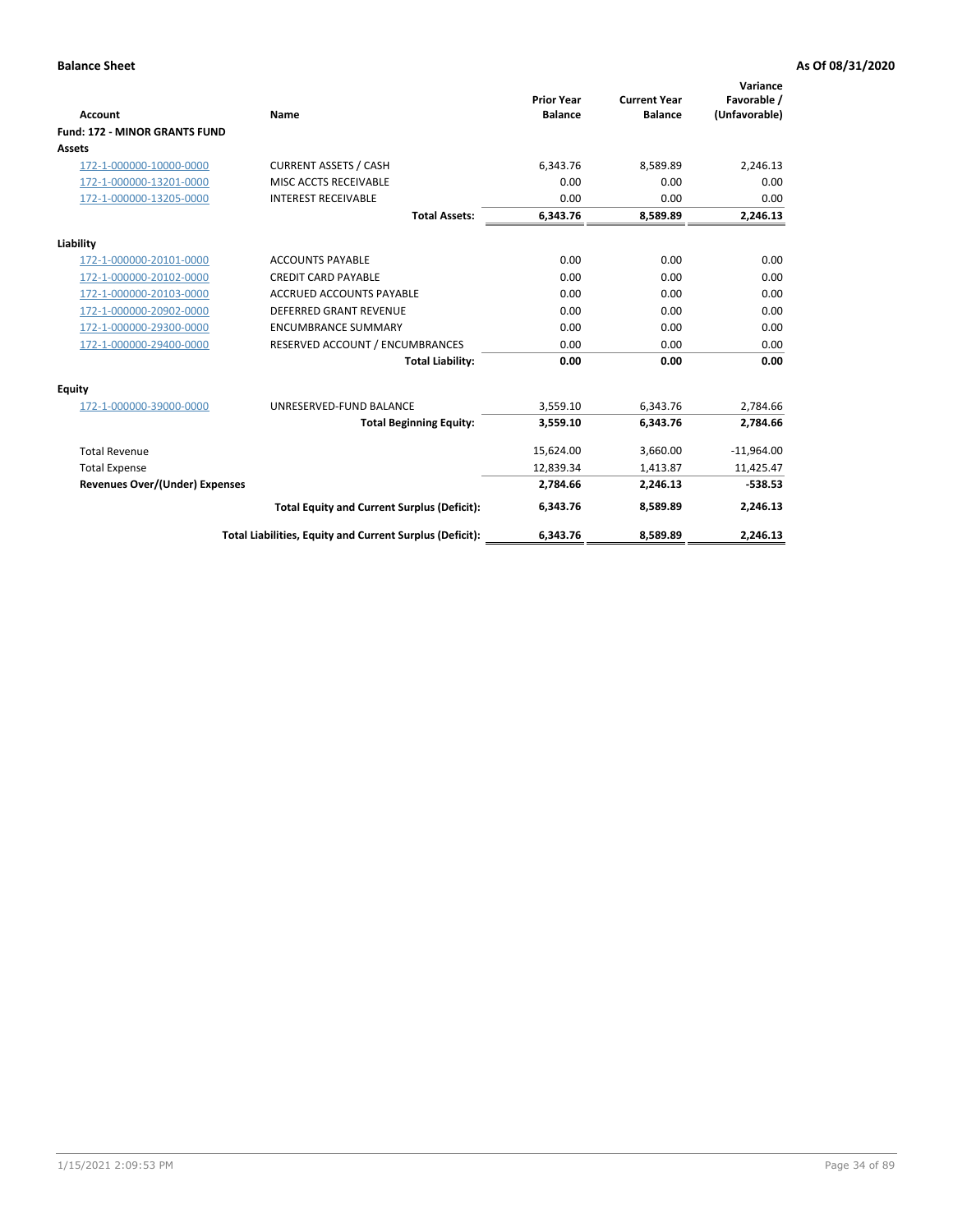| <b>Account</b>                         | <b>Name</b>                                              | <b>Prior Year</b><br><b>Balance</b> | <b>Current Year</b><br><b>Balance</b> | Variance<br>Favorable /<br>(Unfavorable) |
|----------------------------------------|----------------------------------------------------------|-------------------------------------|---------------------------------------|------------------------------------------|
| <b>Fund: 173 - FL YOUNG FOUNDATION</b> |                                                          |                                     |                                       |                                          |
| Assets                                 |                                                          |                                     |                                       |                                          |
| 173-1-000000-10000-0000                | <b>CURRENT ASSETS / CASH</b>                             | 0.00                                | 0.00                                  | 0.00                                     |
| 173-1-000000-13201-0000                | MISC ACCTS RECEIVABLE                                    | 0.00                                | 0.00                                  | 0.00                                     |
|                                        | <b>Total Assets:</b>                                     | 0.00                                | 0.00                                  | 0.00                                     |
| Liability                              |                                                          |                                     |                                       |                                          |
| 173-1-000000-20101-0000                | <b>ACCOUNTS PAYABLE</b>                                  | 0.00                                | 0.00                                  | 0.00                                     |
| 173-1-000000-20102-0000                | <b>CREDIT CARD PAYABLE</b>                               | 0.00                                | 0.00                                  | 0.00                                     |
| 173-1-000000-20902-0000                | <b>DEFERRED GRANT REVENUE</b>                            | 0.00                                | 0.00                                  | 0.00                                     |
| 173-1-000000-29300-0000                | <b>ENCUMBRANCE SUMMARY</b>                               | 0.00                                | 0.00                                  | 0.00                                     |
| 173-1-000000-29400-0000                | RESERVED ACCOUNT / ENCUMBRANCES                          | 0.00                                | 0.00                                  | 0.00                                     |
|                                        | <b>Total Liability:</b>                                  | 0.00                                | 0.00                                  | 0.00                                     |
| Equity                                 |                                                          |                                     |                                       |                                          |
| 173-1-000000-39000-0000                | UNRESERVED-FUND BALANCE                                  | 0.00                                | 0.00                                  | 0.00                                     |
|                                        | <b>Total Beginning Equity:</b>                           | 0.00                                | 0.00                                  | 0.00                                     |
| <b>Total Revenue</b>                   |                                                          | 0.00                                | 0.00                                  | 0.00                                     |
| <b>Total Expense</b>                   |                                                          | 0.00                                | 0.00                                  | 0.00                                     |
| <b>Revenues Over/(Under) Expenses</b>  |                                                          | 0.00                                | 0.00                                  | 0.00                                     |
|                                        | <b>Total Equity and Current Surplus (Deficit):</b>       | 0.00                                | 0.00                                  | 0.00                                     |
|                                        | Total Liabilities, Equity and Current Surplus (Deficit): | 0.00                                | 0.00                                  | 0.00                                     |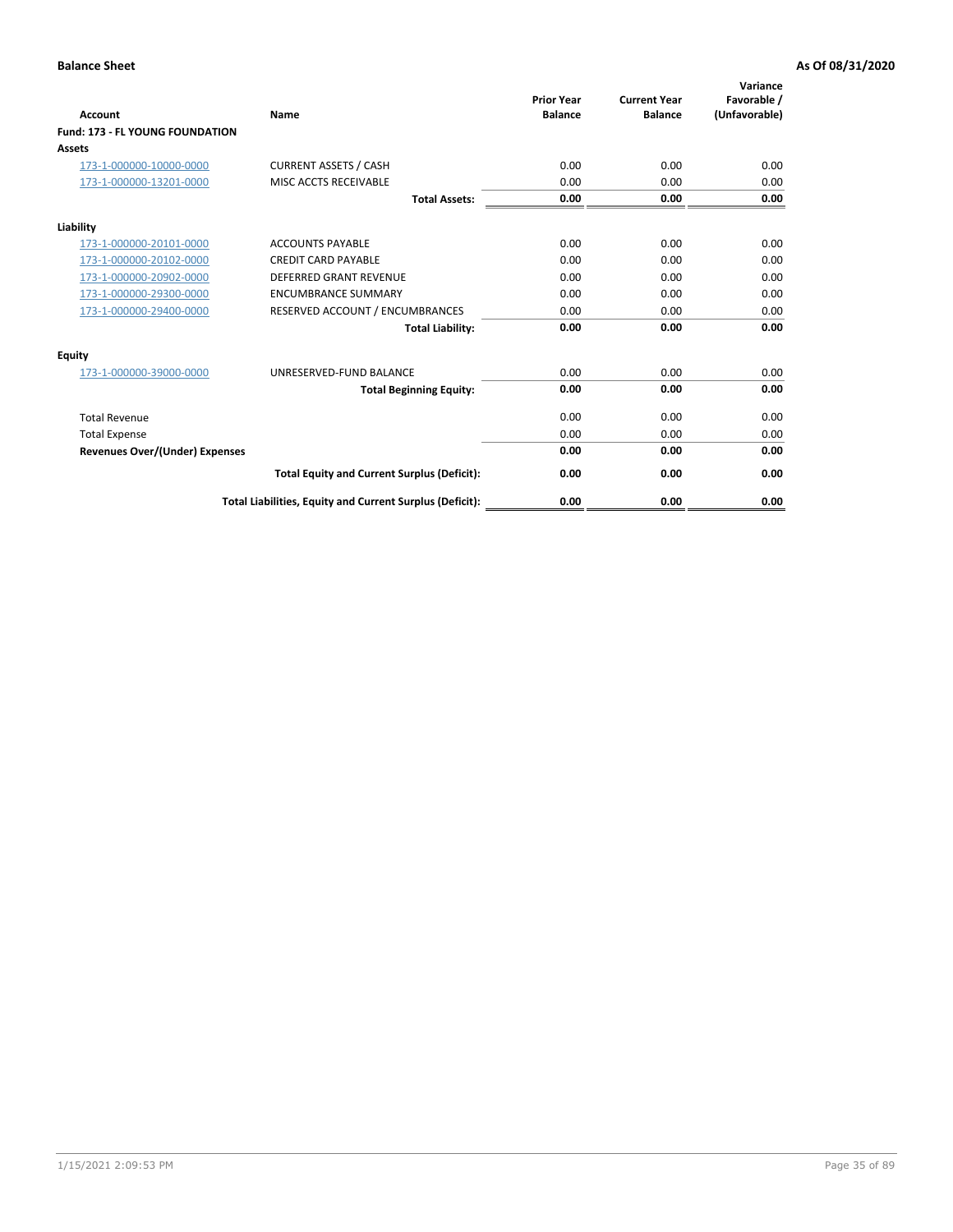| Account                               | Name                                                     | <b>Prior Year</b><br><b>Balance</b> | <b>Current Year</b><br><b>Balance</b> | Variance<br>Favorable /<br>(Unfavorable) |
|---------------------------------------|----------------------------------------------------------|-------------------------------------|---------------------------------------|------------------------------------------|
| <b>Fund: 174 - FEMA GRANT</b>         |                                                          |                                     |                                       |                                          |
| Assets                                |                                                          |                                     |                                       |                                          |
| 174-1-000000-10000-0000               | <b>CURRENT ASSETS / CASH</b>                             | 0.00                                | 0.00                                  | 0.00                                     |
| 174-1-000000-13201-0000               | MISC ACCTS RECEIVABLE                                    | 0.00                                | 0.00                                  | 0.00                                     |
| 174-1-000000-13205-0000               | <b>INTEREST RECEIVABLE</b>                               | 0.00                                | 0.00                                  | 0.00                                     |
|                                       | <b>Total Assets:</b>                                     | 0.00                                | 0.00                                  | 0.00                                     |
| Liability                             |                                                          |                                     |                                       |                                          |
| 174-1-000000-20101-0000               | <b>ACCOUNTS PAYABLE</b>                                  | 0.00                                | 0.00                                  | 0.00                                     |
| 174-1-000000-20102-0000               | <b>CREDIT CARD PAYABLE</b>                               | 0.00                                | 0.00                                  | 0.00                                     |
| 174-1-000000-20103-0000               | <b>ACCRUED ACCOUNTS PAYABLE</b>                          | 0.00                                | 0.00                                  | 0.00                                     |
| 174-1-000000-20902-0000               | <b>DEFERRED GRANT REVENUE</b>                            | 0.00                                | 0.00                                  | 0.00                                     |
| 174-1-000000-29300-0000               | <b>ENCUMBRANCE SUMMARY</b>                               | 0.00                                | 0.00                                  | 0.00                                     |
| 174-1-000000-29400-0000               | RESERVED ACCOUNT / ENCUMBRANCES                          | 0.00                                | 0.00                                  | 0.00                                     |
|                                       | <b>Total Liability:</b>                                  | 0.00                                | 0.00                                  | 0.00                                     |
| Equity                                |                                                          |                                     |                                       |                                          |
| 174-1-000000-39000-0000               | UNRESERVED-FUND BALANCE                                  | 0.00                                | 0.00                                  | 0.00                                     |
|                                       | <b>Total Beginning Equity:</b>                           | 0.00                                | 0.00                                  | 0.00                                     |
| <b>Total Revenue</b>                  |                                                          | 0.00                                | 0.00                                  | 0.00                                     |
| <b>Total Expense</b>                  |                                                          | 0.00                                | 0.00                                  | 0.00                                     |
| <b>Revenues Over/(Under) Expenses</b> |                                                          | 0.00                                | 0.00                                  | 0.00                                     |
|                                       | <b>Total Equity and Current Surplus (Deficit):</b>       | 0.00                                | 0.00                                  | 0.00                                     |
|                                       | Total Liabilities, Equity and Current Surplus (Deficit): | 0.00                                | 0.00                                  | 0.00                                     |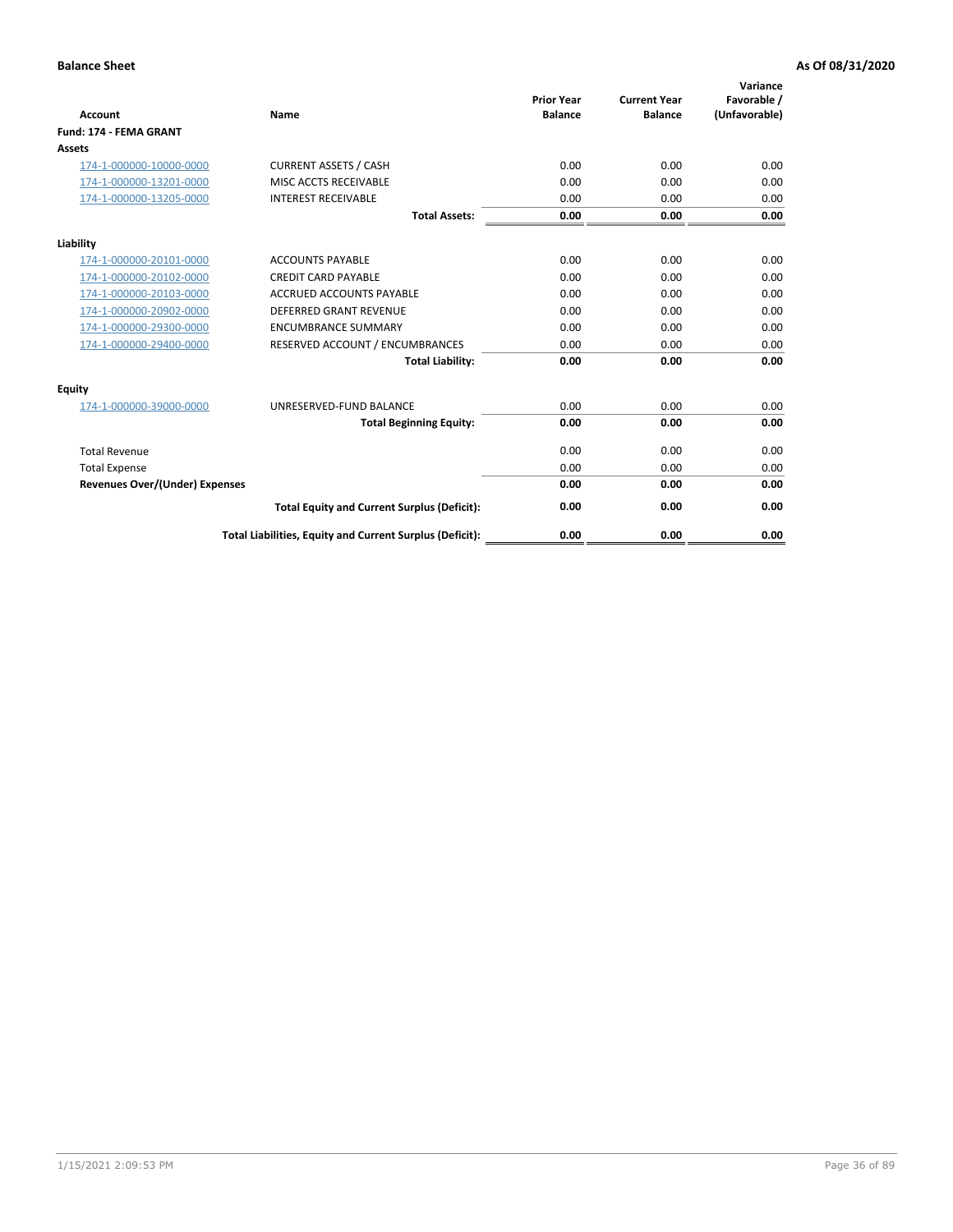|                                            |                                                          |                                     |                                       | Variance                     |
|--------------------------------------------|----------------------------------------------------------|-------------------------------------|---------------------------------------|------------------------------|
| Account                                    | Name                                                     | <b>Prior Year</b><br><b>Balance</b> | <b>Current Year</b><br><b>Balance</b> | Favorable /<br>(Unfavorable) |
| Fund: 175 - JUSTICE ASSISTANCE GRANT - JAG |                                                          |                                     |                                       |                              |
| <b>Assets</b>                              |                                                          |                                     |                                       |                              |
| 175-1-000000-10000-0000                    | <b>CURRENT ASSETS / CASH</b>                             | 13,761.65                           | 13,761.65                             | 0.00                         |
| 175-1-000000-13201-0000                    | MISC ACCTS RECEIVABLE                                    | 0.00                                | 0.00                                  | 0.00                         |
|                                            | <b>Total Assets:</b>                                     | 13,761.65                           | 13,761.65                             | 0.00                         |
| Liability                                  |                                                          |                                     |                                       |                              |
| 175-1-000000-20101-0000                    | <b>ACCOUNTS PAYABLE</b>                                  | 0.00                                | 0.00                                  | 0.00                         |
| 175-1-000000-20102-0000                    | <b>CREDIT CARD PAYABLE</b>                               | 0.00                                | 0.00                                  | 0.00                         |
| 175-1-000000-20902-0000                    | <b>DEFERRED GRANT REVENUE</b>                            | 0.00                                | 0.00                                  | 0.00                         |
| 175-1-000000-29300-0000                    | <b>ENCUMBRANCE SUMMARY</b>                               | 0.00                                | 0.00                                  | 0.00                         |
| 175-1-000000-29400-0000                    | RESERVED ACCOUNT / ENCUMBRANCES                          | 0.00                                | 0.00                                  | 0.00                         |
|                                            | <b>Total Liability:</b>                                  | 0.00                                | 0.00                                  | 0.00                         |
| <b>Equity</b>                              |                                                          |                                     |                                       |                              |
| 175-1-000000-39000-0000                    | UNRESERVED-FUND BALANCE                                  | 13,761.65                           | 2,208.65                              | $-11,553.00$                 |
|                                            | <b>Total Beginning Equity:</b>                           | 13,761.65                           | 2,208.65                              | $-11,553.00$                 |
| <b>Total Revenue</b>                       |                                                          | 18,047.00                           | 11,553.00                             | $-6,494.00$                  |
| <b>Total Expense</b>                       |                                                          | 18,047.00                           | 0.00                                  | 18,047.00                    |
| <b>Revenues Over/(Under) Expenses</b>      |                                                          | 0.00                                | 11,553.00                             | 11,553.00                    |
|                                            | <b>Total Equity and Current Surplus (Deficit):</b>       | 13,761.65                           | 13,761.65                             | 0.00                         |
|                                            | Total Liabilities, Equity and Current Surplus (Deficit): | 13,761.65                           | 13,761.65                             | 0.00                         |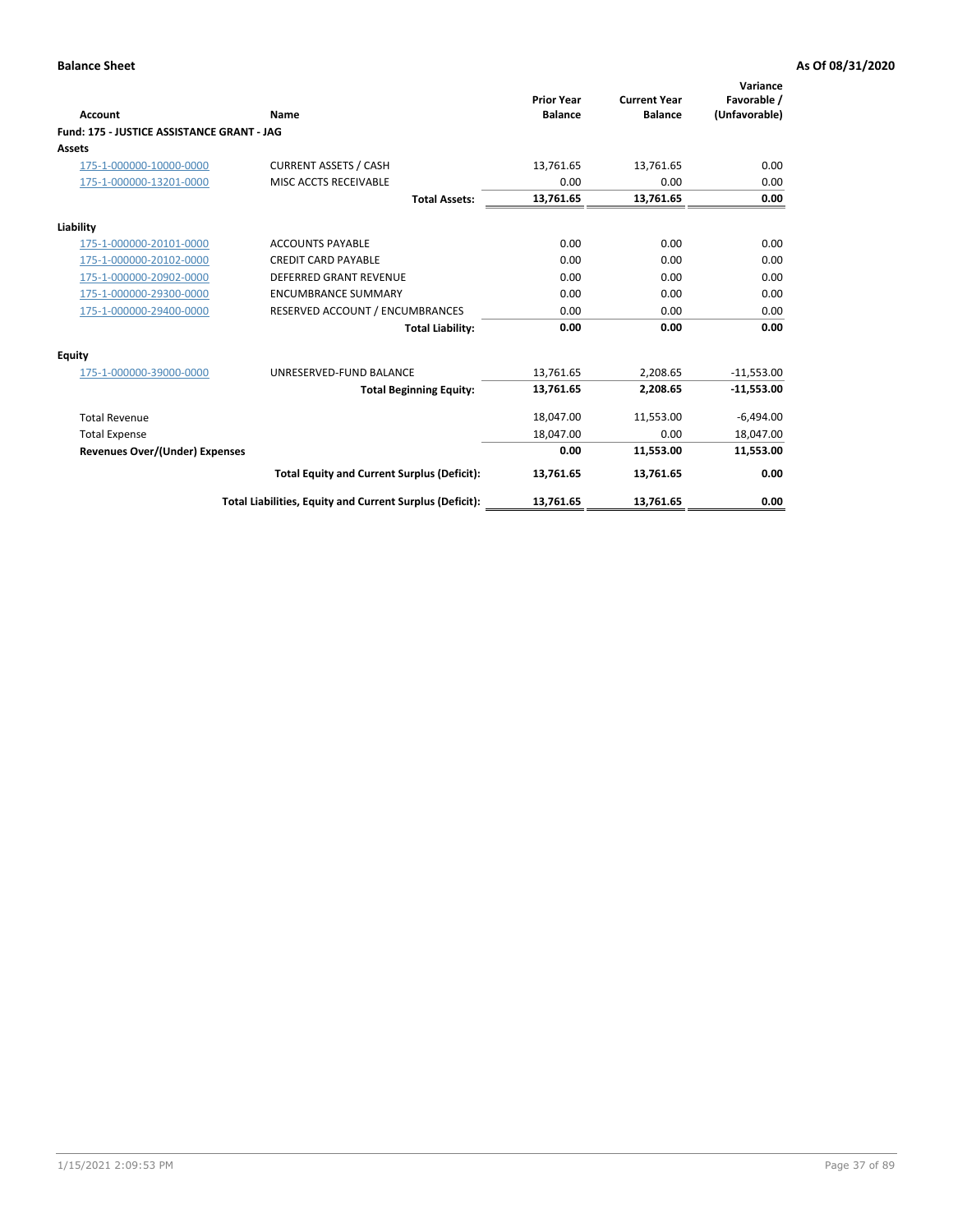|                                       |                                                          | <b>Prior Year</b> | <b>Current Year</b> | Variance<br>Favorable / |
|---------------------------------------|----------------------------------------------------------|-------------------|---------------------|-------------------------|
| <b>Account</b>                        | <b>Name</b>                                              | <b>Balance</b>    | <b>Balance</b>      | (Unfavorable)           |
| Fund: 176 - HOME GRANT FUND           |                                                          |                   |                     |                         |
| <b>Assets</b>                         |                                                          |                   |                     |                         |
| 176-1-000000-10000-0000               | <b>CURRENT ASSETS / CASH</b>                             | 0.00              | 0.00                | 0.00                    |
| 176-1-000000-13201-0000               | MISC ACCTS RECEIVABLE                                    | 0.00              | 0.00                | 0.00                    |
| 176-1-000000-13205-0000               | <b>INTEREST RECEIVABLE</b>                               | 0.00              | 0.00                | 0.00                    |
|                                       | <b>Total Assets:</b>                                     | 0.00              | 0.00                | 0.00                    |
| Liability                             |                                                          |                   |                     |                         |
| 176-1-000000-20101-0000               | <b>ACCOUNTS PAYABLE</b>                                  | 0.00              | 0.00                | 0.00                    |
| 176-1-000000-20102-0000               | <b>CREDIT CARD PAYABLE</b>                               | 0.00              | 0.00                | 0.00                    |
| 176-1-000000-20103-0000               | <b>ACCRUED ACCOUNTS PAYABLE</b>                          | 0.00              | 0.00                | 0.00                    |
| 176-1-000000-20902-0000               | <b>DEFERRED GRANT REVENUE</b>                            | 0.00              | 0.00                | 0.00                    |
| 176-1-000000-29300-0000               | <b>ENCUMBRANCE SUMMARY</b>                               | 0.00              | 0.00                | 0.00                    |
| 176-1-000000-29400-0000               | RESERVED ACCOUNT / ENCUMBRANCES                          | 0.00              | 0.00                | 0.00                    |
|                                       | <b>Total Liability:</b>                                  | 0.00              | 0.00                | 0.00                    |
| Equity                                |                                                          |                   |                     |                         |
| 176-1-000000-39000-0000               | UNRESERVED-FUND BALANCE                                  | 0.00              | 0.00                | 0.00                    |
|                                       | <b>Total Beginning Equity:</b>                           | 0.00              | 0.00                | 0.00                    |
| <b>Total Revenue</b>                  |                                                          | 0.00              | 0.00                | 0.00                    |
| <b>Total Expense</b>                  |                                                          | 0.00              | 0.00                | 0.00                    |
| <b>Revenues Over/(Under) Expenses</b> |                                                          | 0.00              | 0.00                | 0.00                    |
|                                       | <b>Total Equity and Current Surplus (Deficit):</b>       | 0.00              | 0.00                | 0.00                    |
|                                       | Total Liabilities, Equity and Current Surplus (Deficit): | 0.00              | 0.00                | 0.00                    |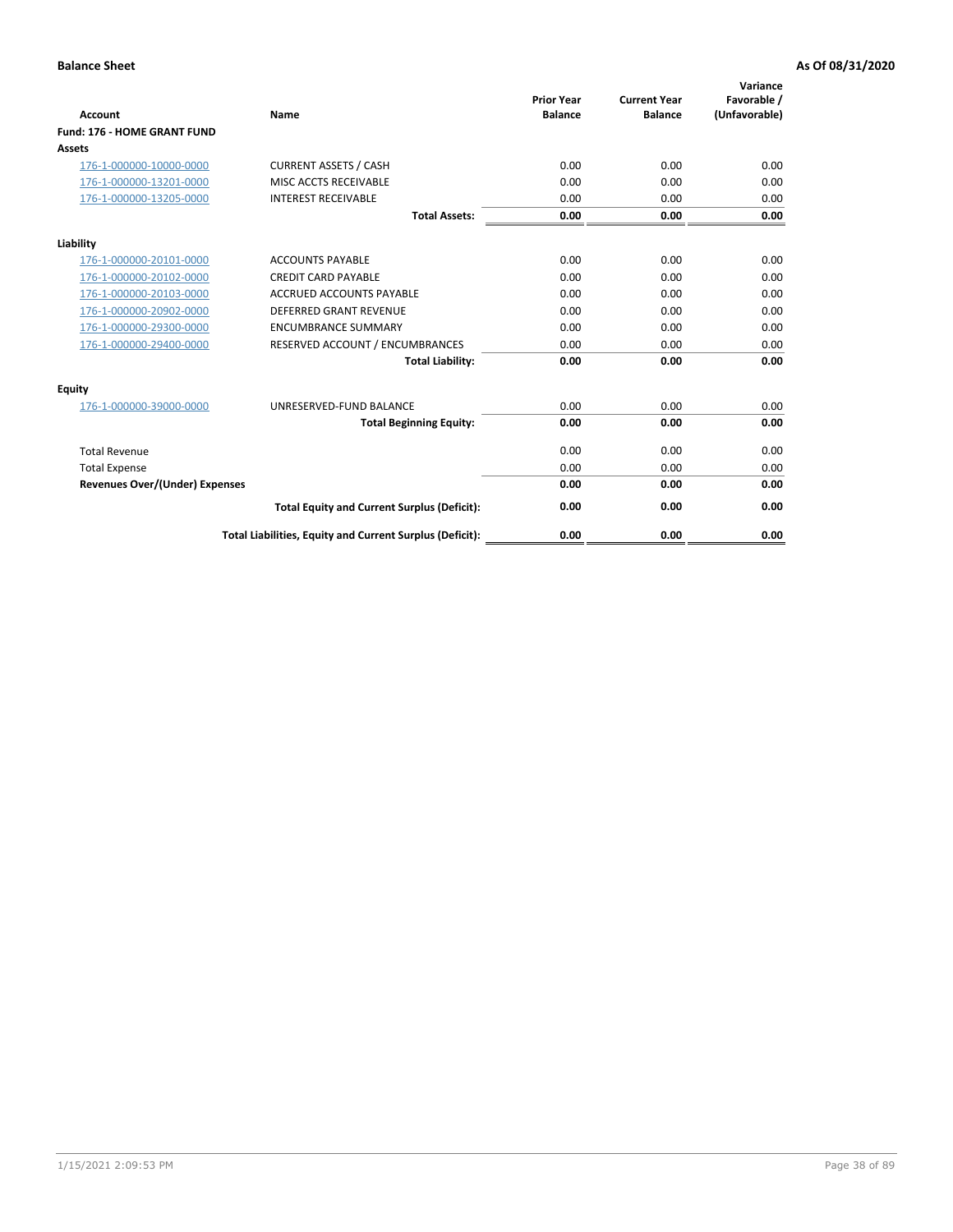| Account                                        | Name                                                     | <b>Prior Year</b><br><b>Balance</b> | <b>Current Year</b><br><b>Balance</b> | Variance<br>Favorable /<br>(Unfavorable) |
|------------------------------------------------|----------------------------------------------------------|-------------------------------------|---------------------------------------|------------------------------------------|
| <b>Fund: 177 - SAFE ROUTES TO SCHOOL GRANT</b> |                                                          |                                     |                                       |                                          |
| <b>Assets</b>                                  |                                                          |                                     |                                       |                                          |
| 177-1-000000-10000-0000                        | <b>CURRENT ASSETS / CASH</b>                             | 0.00                                | 0.00                                  | 0.00                                     |
| 177-1-000000-13201-0000                        | MISC ACCTS RECEIVABLE                                    | 0.00                                | 0.00                                  | 0.00                                     |
| 177-1-000000-13205-0000                        | <b>INTEREST RECEIVABLE</b>                               | 0.00                                | 0.00                                  | 0.00                                     |
|                                                | <b>Total Assets:</b>                                     | 0.00                                | 0.00                                  | 0.00                                     |
| Liability                                      |                                                          |                                     |                                       |                                          |
| 177-1-000000-20101-0000                        | <b>ACCOUNTS PAYABLE</b>                                  | 0.00                                | 0.00                                  | 0.00                                     |
| 177-1-000000-20102-0000                        | <b>CREDIT CARD PAYABLE</b>                               | 0.00                                | 0.00                                  | 0.00                                     |
| 177-1-000000-20139-0000                        | <b>RETAINAGES PAYABLE</b>                                | 0.00                                | 0.00                                  | 0.00                                     |
| 177-1-000000-20902-0000                        | <b>DEFERRED GRANT REVENUE</b>                            | 0.00                                | 0.00                                  | 0.00                                     |
|                                                | <b>Total Liability:</b>                                  | 0.00                                | 0.00                                  | 0.00                                     |
| Equity                                         |                                                          |                                     |                                       |                                          |
| 177-1-000000-39000-0000                        | UNRESERVED-FUND BALANCE                                  | 0.00                                | 0.00                                  | 0.00                                     |
|                                                | <b>Total Beginning Equity:</b>                           | 0.00                                | 0.00                                  | 0.00                                     |
| <b>Total Revenue</b>                           |                                                          | 0.00                                | 0.00                                  | 0.00                                     |
| <b>Total Expense</b>                           |                                                          | 0.00                                | 0.00                                  | 0.00                                     |
| Revenues Over/(Under) Expenses                 |                                                          | 0.00                                | 0.00                                  | 0.00                                     |
|                                                | <b>Total Equity and Current Surplus (Deficit):</b>       | 0.00                                | 0.00                                  | 0.00                                     |
|                                                | Total Liabilities, Equity and Current Surplus (Deficit): | 0.00                                | 0.00                                  | 0.00                                     |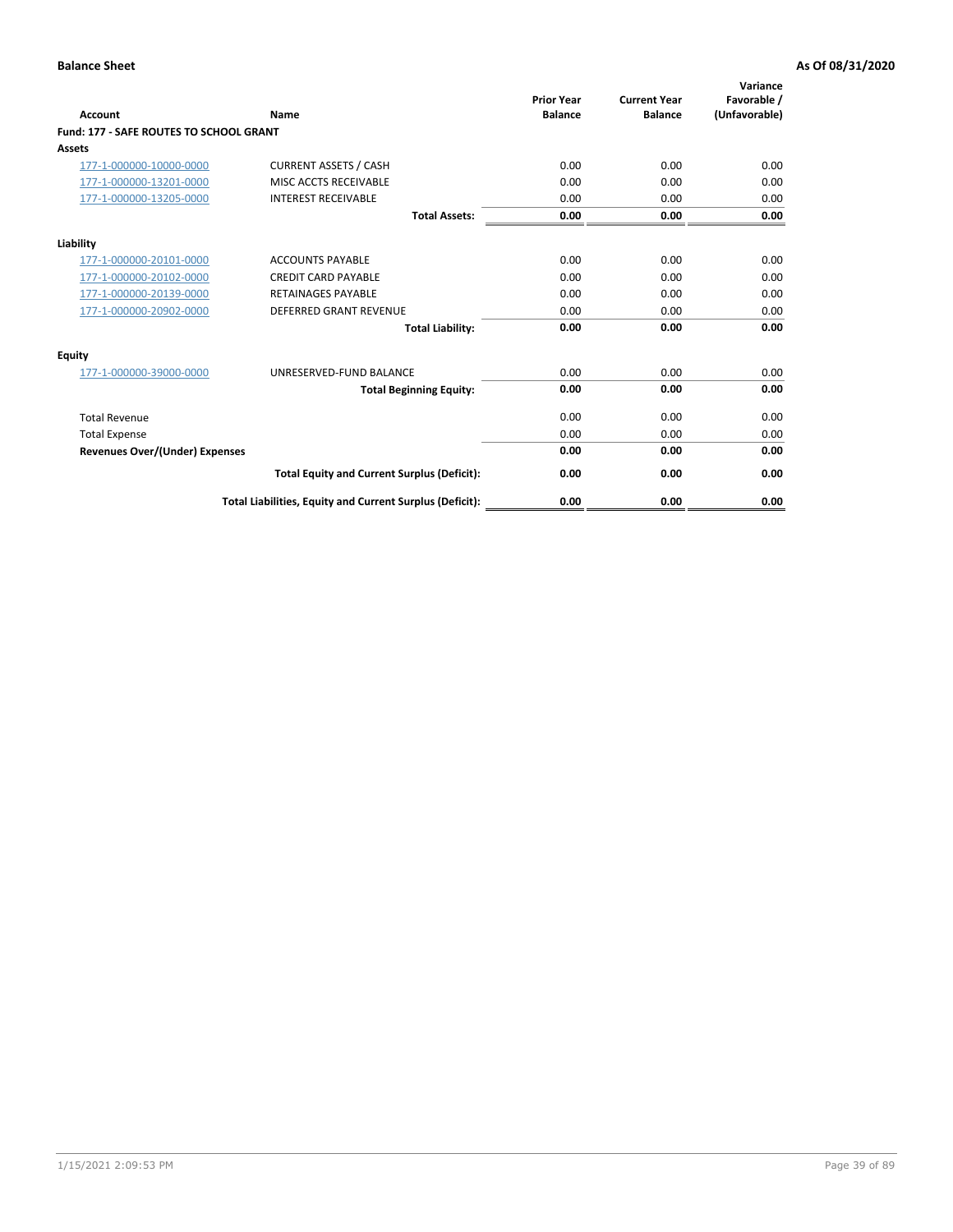| <b>Account</b>                                     | Name                                                     | <b>Prior Year</b><br><b>Balance</b> | <b>Current Year</b><br><b>Balance</b> | Variance<br>Favorable /<br>(Unfavorable) |
|----------------------------------------------------|----------------------------------------------------------|-------------------------------------|---------------------------------------|------------------------------------------|
| Fund: 190 - FIXED ASSETS<br>Assets                 |                                                          |                                     |                                       |                                          |
| 190-1-000000-10000-0000                            | <b>CURRENT ASSETS / CASH</b>                             | 3,979,096.29                        | 3,979,096.29                          | 0.00                                     |
| 190-1-000000-16001-0000                            | FIXED ASSETS / LAND                                      | 4,319,195.57                        | 4,319,195.57                          | 0.00                                     |
| 190-1-000000-16002-0000                            | FIXED ASSETS / IMPROVMENTS-NON BUILDI                    | 9,912,720.98                        | 10,150,860.27                         | 238,139.29                               |
| 190-1-000000-16003-0000                            | ACCUM DEPR / IMPROVEMENTS- NON BUIL                      | $-4,418,664.01$                     | -4,842,913.33                         | $-424,249.32$                            |
| 190-1-000000-16004-0000                            | FIXED ASSETS / BUILDINGS                                 | 18,870,389.31                       | 18,914,154.92                         | 43,765.61                                |
| 190-1-000000-16005-0000                            | <b>ACCUM DEPR / BUILDINGS</b>                            | -7,078,918.90                       | -7,519,821.56                         | -440,902.66                              |
| 190-1-000000-16109-0000                            | FIXED ASSETS / INFRASTRUCTURE                            | 41,233,401.98                       | 42,782,473.41                         | 1,549,071.43                             |
| 190-1-000000-16110-0000                            | ACCUM DEPR / INFRASTRUCTURE                              | -17,759,272.67                      | -18,346,397.83                        | -587,125.16                              |
| 190-1-000000-16201-0000                            | FIXED ASSETS / MACHINERY AND EQUIPMEN                    | 6,681,975.42                        | 7,300,490.92                          | 618,515.50                               |
| 190-1-000000-16202-0000                            | ACCUM DEPR / MACHINERY AND EQUIPMEI                      | $-4,901,148.10$                     | -5,084,807.93                         | -183,659.83                              |
| 190-1-000000-16205-0000                            | FIXED ASSETS / SEIZURE FUNDED VEHICLES                   | 109,736.85                          | 109,736.85                            | 0.00                                     |
| 190-1-000000-16206-0000                            | ACCUM DEPR / SEIZURE FUNDED VEHICLES                     | $-95,298.29$                        | $-104,548.67$                         | $-9,250.38$                              |
| 190-1-000000-16301-0000                            | FIXED ASSETS / C W I P                                   | 6,540,229.12                        | 5,330,772.30                          | $-1,209,456.82$                          |
|                                                    | <b>Total Assets:</b>                                     | 57,393,443.55                       | 56,988,291.21                         | -405,152.34                              |
|                                                    |                                                          |                                     |                                       |                                          |
| Liability                                          |                                                          |                                     |                                       |                                          |
| 190-1-000000-20101-0000<br>190-1-000000-20102-0000 | <b>ACCOUNTS PAYABLE</b>                                  | 0.00                                | 0.00                                  | 0.00                                     |
|                                                    | <b>CREDIT CARD PAYABLE</b>                               | 0.00                                | 0.00                                  | 0.00                                     |
| 190-1-000000-27001-0000                            | CONTRIBUTED CAPITAL / DEVELOPERS                         | 7,196,125.29                        | 7,196,125.29                          | 0.00                                     |
| 190-1-000000-27101-0000                            | INVESTMENT IN GFA / GENERAL FUND                         | 2,194,657.07                        | 2,194,657.07                          | 0.00                                     |
| 190-1-000000-27102-0000                            | SPECIAL REVENUE FUNDS                                    | 4,861,998.29                        | 4,861,998.29                          | 0.00                                     |
| 190-1-000000-27103-0000                            | <b>GENERAL CIP FUND</b>                                  | 64,126,730.55                       | 65,537,873.56                         | $-1,411,143.01$                          |
| 190-1-000000-27104-0000                            | PROPRIETARY FUNDS                                        | 13,885,324.34                       | 13,885,324.34                         | 0.00                                     |
| 190-1-000000-27105-0000                            | INTERNAL SERVICE FUNDS                                   | 0.00                                | 0.00                                  | 0.00                                     |
| 190-1-000000-27106-0000                            | <b>EXPENDABLE TRUST FUNDS</b>                            | 0.00                                | 0.00                                  | 0.00                                     |
| 190-1-000000-27107-0000                            | INVESTMENT IN GFA / SEIZURE FUNDS                        | 127,680.68                          | 127,680.68                            | 0.00                                     |
| 190-1-000000-27108-0000                            | INVESTMENT IN GFA / FIRE DEPARTMEN                       | 0.00                                | 0.00                                  | 0.00                                     |
| 190-1-000000-27109-0000                            | PARKS & RECREATION DEPT                                  | 0.00                                | 0.00                                  | 0.00                                     |
| 190-1-000000-27110-0000                            | INVESTMENT IN GFA / 4A EDC                               | 524,560.49                          | 524,560.49                            | 0.00                                     |
| 190-1-000000-27201-0000                            | CAFR USE / MUNICIPAL BUILDINGS                           | 1,862,037.81                        | 1,862,037.81                          | 0.00                                     |
| 190-1-000000-27202-0000                            | CAFR USE / OTHER GENERAL GOVERNMEN                       | 363,987.04                          | 363,987.04                            | 0.00                                     |
| 190-1-000000-27203-0000                            | CAFR USE / POLICE PROTECTION                             | 1,742,383.46                        | 1,742,383.46                          | 0.00                                     |
| 190-1-000000-27204-0000                            | CAFR USE / FIRE PROTECTION                               | 2,609,936.84                        | 2,609,936.84                          | 0.00                                     |
| 190-1-000000-27205-0000                            | CAFR USE / PUBLIC WORKS                                  | 2,509,263.59                        | 2,509,263.59                          | 0.00                                     |
| 190-1-000000-27206-0000                            | CAFR USE / LIBRARIES                                     | 2,147,054.00                        | 2,147,054.00                          | 0.00                                     |
| 190-1-000000-27207-0000                            | CAFR USE / RECREATION<br>CAFR USE / CEMETERY             | 4,153,623.63                        | 4,153,623.63                          | 0.00                                     |
| 190-1-000000-27208-0000<br>190-1-000000-27209-0000 |                                                          | 246,894.00                          | 246,894.00                            | 0.00                                     |
|                                                    | CAFR USE / EXCHANGE BUILDING                             | 6,053,703.29                        | 6,053,703.29                          | 0.00                                     |
| 190-1-000000-27210-0000                            | CAFR USE / INVESTMENT IN GFA                             | -21,688,883.66                      | $-21,688,883.66$                      | 0.00                                     |
| 190-1-000000-27301-0000                            | DONATIONS/GRANTS<br><b>Total Liability:</b>              | 2,478,141.06<br>95,395,217.77       | 2,478,141.06<br>96,806,360.78         | 0.00<br>-1,411,143.01                    |
|                                                    |                                                          |                                     |                                       |                                          |
| <b>Equity</b>                                      |                                                          |                                     |                                       |                                          |
| 190-1-000000-39000-0000                            | UNRESERVED-FUND BALANCE                                  | -38,001,774.22                      | -39,818,069.57                        | $-1,816,295.35$                          |
|                                                    | <b>Total Beginning Equity:</b>                           | -38,001,774.22                      | -39,818,069.57                        | $-1,816,295.35$                          |
| <b>Total Expense</b>                               |                                                          | 0.00                                | 0.00                                  | 0.00                                     |
| <b>Revenues Over/(Under) Expenses</b>              |                                                          | 0.00                                | 0.00                                  | 0.00                                     |
|                                                    | <b>Total Equity and Current Surplus (Deficit):</b>       | -38,001,774.22                      | -39,818,069.57                        | $-1,816,295.35$                          |
|                                                    | Total Liabilities, Equity and Current Surplus (Deficit): | 57,393,443.55                       | 56,988,291.21                         | -405,152.34                              |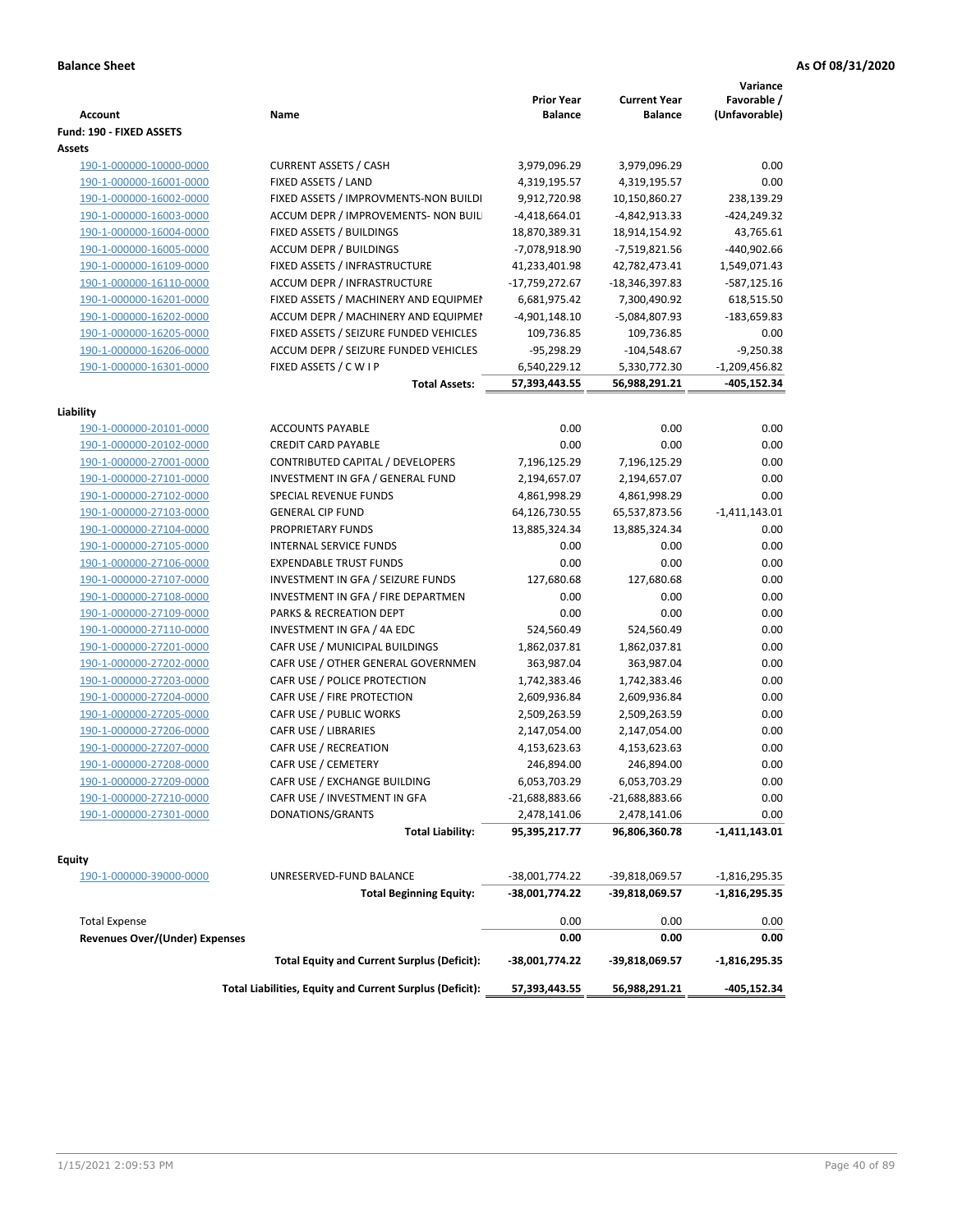| <b>Account</b>                 | Name                                                     | <b>Prior Year</b><br><b>Balance</b> | <b>Current Year</b><br><b>Balance</b> | Variance<br>Favorable /<br>(Unfavorable) |
|--------------------------------|----------------------------------------------------------|-------------------------------------|---------------------------------------|------------------------------------------|
| <b>Fund: 191 - DEBT</b>        |                                                          |                                     |                                       |                                          |
| <b>Assets</b>                  |                                                          |                                     |                                       |                                          |
| 191-1-000000-12101-0000        | <b>BOND ISSUANCE COSTS</b>                               | 0.00                                | 0.00                                  | 0.00                                     |
| 191-1-000000-12201-0000        | DEFERRED CHARGES / BOND DISCOUNT                         | -849,803.49                         | $-674,082.28$                         | 175,721.21                               |
| 191-1-000000-14101-0000        | WTR/WWTR UTILITY FUND                                    | 0.00                                | 0.00                                  | 0.00                                     |
| 191-1-000000-17101-0000        | LONG-TERM DEBT / AMT TO BE PROVIDE                       | $-3,071,381.39$                     | $-6,427,283.70$                       | $-3,355,902.31$                          |
|                                | <b>Total Assets:</b>                                     | $-3,921,184.88$                     | $-7,101,365.98$                       | $-3,180,181.10$                          |
| Liability                      |                                                          |                                     |                                       |                                          |
| 191-1-000000-20102-0000        | <b>CREDIT CARD PAYABLE</b>                               | 0.00                                | 0.00                                  | 0.00                                     |
| 191-1-000000-22002-0000        | VACATION/SICK PAYABLE                                    | 1,510,788.95                        | 1,474,018.47                          | 36,770.48                                |
| 191-1-000000-26001-0000        | <b>COMPENSATED ABSENCES PAY</b>                          | 1,738,411.37                        | 1,926,771.56                          | $-188,360.19$                            |
| 191-1-000000-26003-0000        | EXCESS SALES TAX DUE TO STATE OF TEXAS                   | 2,689,497.53                        | 2,689,497.53                          | 0.00                                     |
| 191-1-000000-26101-0000        | <b>GENERAL OBLIG BONDS PAY</b>                           | 30,648,000.00                       | 27,159,000.00                         | 3,489,000.00                             |
| 191-1-000000-26103-0000        | DEFERRED LOSS/DEFEASEMENT                                | 204,408.13                          | 337,197.17                            | $-132,789.04$                            |
| 191-1-000000-26104-0000        | <b>ACCRETED INTEREST</b>                                 | 147,128.64                          | 128,636.62                            | 18,492.02                                |
| 191-1-000000-26105-0000        | INV NET OF RELATED DEBT                                  | -34,384,329.59                      | -34,384,329.59                        | 0.00                                     |
| 191-1-000000-26106-0000        | <b>RESTRICTED DEBT SERVICE</b>                           | 621,308.00                          | 621,308.00                            | 0.00                                     |
|                                | <b>Total Liability:</b>                                  | 3,175,213.03                        | -47,900.24                            | 3,223,113.27                             |
| Equity                         |                                                          |                                     |                                       |                                          |
| 191-1-000000-39000-0000        | UNRESERVED-FUND BALANCE                                  | -7,096,397.91                       | $-7,053,465.74$                       | 42,932.17                                |
|                                | <b>Total Beginning Equity:</b>                           | -7,096,397.91                       | $-7,053,465.74$                       | 42,932.17                                |
| <b>Total Expense</b>           |                                                          | 0.00                                | 0.00                                  | 0.00                                     |
| Revenues Over/(Under) Expenses |                                                          | 0.00                                | 0.00                                  | 0.00                                     |
|                                | <b>Total Equity and Current Surplus (Deficit):</b>       | -7,096,397.91                       | $-7,053,465.74$                       | 42,932.17                                |
|                                | Total Liabilities, Equity and Current Surplus (Deficit): | $-3,921,184.88$                     | $-7,101,365.98$                       | $-3,180,181.10$                          |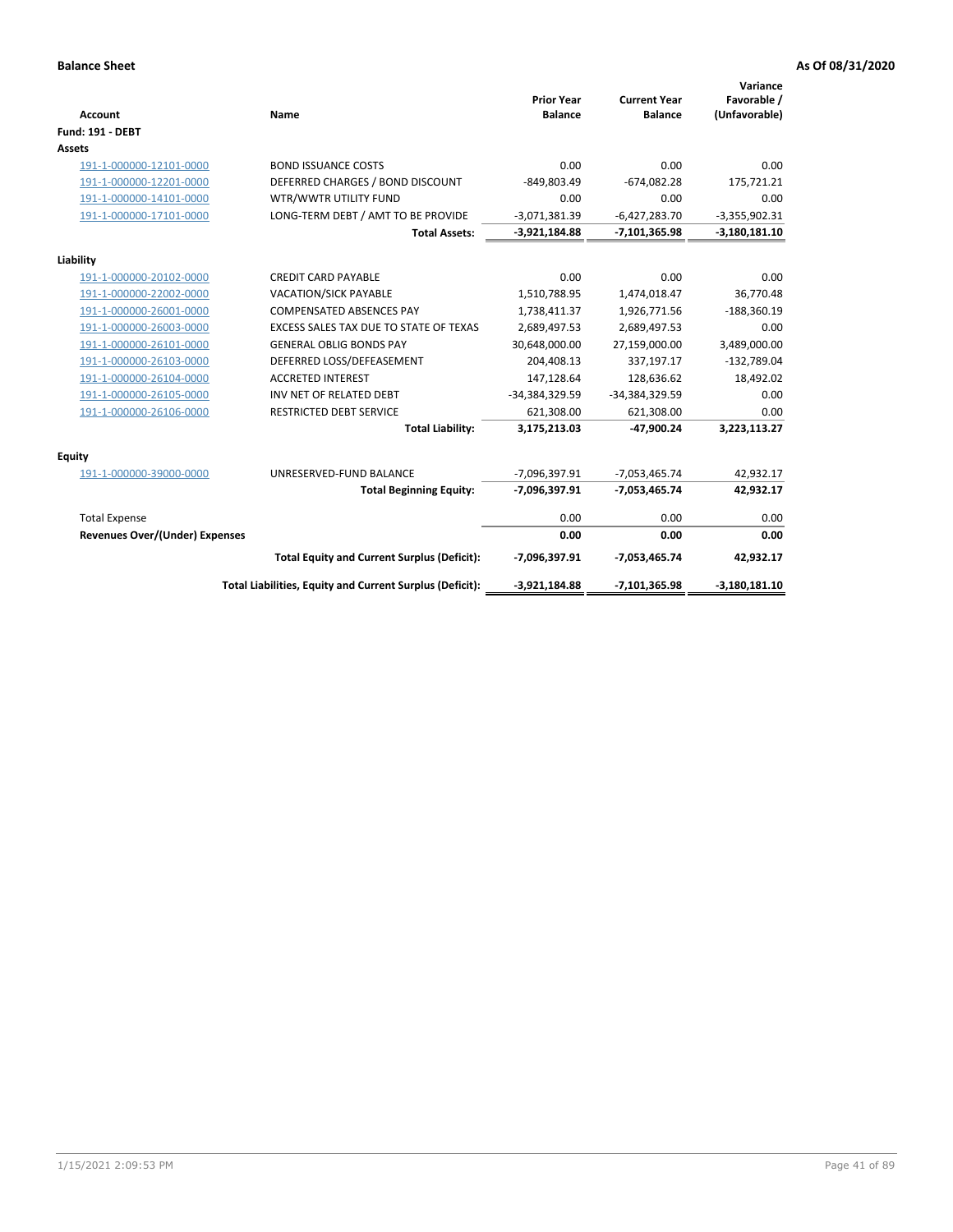| Fund: 192 - PAYROLL CLEARING<br>Assets<br><b>CURRENT ASSETS / CASH</b><br>217,894.89<br>$-224,152.77$<br>192-1-000000-10000-0000<br>$-6,257.88$<br>MISC ACCTS RECEIVABLE<br>0.00<br>0.00<br>0.00<br>192-1-000000-13201-0000<br>192-1-000000-13203-0000<br>NON-CURRENT ASSETS / PREPAYMENTS<br>0.00<br>0.00<br>0.00<br>192-1-000000-13205-0000<br><b>INTEREST RECEIVABLE</b><br>0.00<br>0.00<br>0.00<br>217,894.89<br>$-6,257.88$<br>$-224,152.77$<br><b>Total Assets:</b><br>Liability<br><b>ACCOUNTS PAYABLE</b><br>0.00<br>192-1-000000-20101-0000<br>17,958.84<br>17,958.84<br><b>CREDIT CARD PAYABLE</b><br>0.00<br>0.00<br>192-1-000000-20102-0000<br>0.00<br>192-1-000000-20103-0000<br>ACCRUED ACCOUNTS PAYABLE<br>0.00<br>0.00<br>0.00<br>192-1-000000-22001-0000<br>SALARIES PAYABLE<br>$-457.35$<br>$-457.35$<br>0.00<br>0.00<br>192-1-000000-22002-0000<br><b>VACATION/SICK PAYABLE</b><br>0.00<br>0.00<br>0.00<br>TAXES - FEDERAL WITHHOLDING<br>0.00<br>0.00<br>192-1-000000-22101-0000<br><b>TAXES - FICA</b><br>0.00<br>$-1.35$<br>1.35<br>192-1-000000-22102-0000<br>0.00<br>192-1-000000-22103-0000<br><b>TAXES - MEDICARE</b><br>0.00<br>0.00<br>$-6,031.99$<br>192-1-000000-22201-0000<br><b>INS - AFLAC</b><br>$-3,781.49$<br>$-2,250.50$<br>192-1-000000-22202-0000<br>INS - LIFE INSURANCE<br>0.00<br>0.00<br>0.00<br>0.00<br>192-1-000000-22203-0000<br>INS - CITY EMPLOYEE PORTION<br>0.00<br>0.00<br>0.00<br>INS - GEUS EMPLOYEE PORTION<br>0.00<br>0.00<br>192-1-000000-22204-0000<br>160,337.13<br>192-1-000000-22205-0000<br>INS - CITY EMPL-FLEXCARD<br>$-190.80$<br>$-160,527.93$<br>192-1-000000-22206-0000<br>INS - CITY EMPL-DEPENDENT CARE<br>0.00<br>0.00<br>0.00<br>0.00<br>192-1-000000-22207-0000<br>INS - GEUS EMPL-HEALTH CARE<br>0.00<br>0.00<br>0.00<br>INS - AMERICAN FIDELITY<br>0.00<br>0.00<br>192-1-000000-22208-0000<br>0.00<br>INS - GEUS EMPL-DEPENDENT CARE<br>0.00<br>0.00<br>192-1-000000-22209-0000<br>0.00<br>192-1-000000-22210-0000<br>INS - CITY EMPLOYEE - OPT OU<br>0.00<br>0.00<br>192-1-000000-22211-0000<br>INS - GEUS EMP - OPT OU<br>0.00<br>0.00<br>0.00<br>192-1-000000-22212-0000<br><b>INS - VISION PLAN</b><br>$-2,140.71$<br>$-4,201.18$<br>2,060.47<br>0.00<br>INS - AIG CRITICAL CARE<br>0.00<br>0.00<br>192-1-000000-22213-0000<br>0.00<br>0.00<br>0.00<br>192-1-000000-22214-0000<br>INS - AIG ACCIDENT<br>192-1-000000-22215-0000<br>INS - ALLSTATE CANCER<br>0.00<br>0.00<br>0.00<br>192-1-000000-22216-0000<br>INS - CRITICAL ILLNESS/CHARTIS<br>0.00<br>0.00<br>0.00<br>$-1,914.51$<br>192-1-000000-22217-0000<br>INS - MUTUAL OF OMAHA<br>$-15,335.67$<br>$-13,421.16$<br>$-985.56$<br>INS - TX LIFE<br>$-1,420.30$<br>$-434.74$<br>192-1-000000-22218-0000<br>$-20.00$<br><b>INS - NEW YORK LIFE</b><br>0.00<br>20.00<br>192-1-000000-22219-0000<br>452.10<br>192-1-000000-22220-0000<br>INS - AFLAC CRITICAL INSURANCE<br>$-734.82$<br>$-1,186.92$<br>192-1-000000-22223-0000<br><b>INS - DENTAL PLAN</b><br>$-426.42$<br>$-5,241.68$<br>4,815.26<br>192-1-000000-22301-0000<br><b>RETIREMENT - TMRS</b><br>241,189.09<br>254,759.08<br>$-13,569.99$<br>62,474.21<br>192-1-000000-22302-0000<br>RETIREMENT - F R & R<br>0.00<br>$-62,474.21$<br>RETIREMENT - NATIONWIDE / PEBSCO<br>$-10,414.56$<br>$-23,471.76$<br>13,057.20<br>192-1-000000-22303-0000<br>0.00<br>192-1-000000-22304-0000<br>RETIREMENT - 401 ICMA RETIREMENT<br>0.00<br>0.00<br>192-1-000000-22305-0000<br>RETIREMENT - VANTAGE CARE PRE-TAX RSP<br>0.00<br>0.00<br>0.00<br>192-1-000000-22401-0000<br>0.00<br>0.00<br>0.00<br><b>GARNISHMENT - TAX LEVY</b><br>192-1-000000-22402-0000<br>0.00<br>0.00<br>0.00<br><b>GARNISHMENT - CHILD SUPPORT</b><br>0.00<br>0.00<br>0.00<br>192-1-000000-22403-0000<br>GARNISHMENT - CHAPTER 13<br>192-1-000000-22404-0000<br>GARNISHMENT - STUDENT LOAN<br>0.00<br>0.00<br>0.00<br>192-1-000000-22501-0000<br><b>CHARITY PAYABLE</b><br>0.00<br>0.00<br>0.00<br>192-1-000000-22502-0000<br>0.00<br>$-118.50$<br>118.50<br>UNITED WAY<br>192-1-000000-22503-0000<br>0.00<br>0.00<br>0.00<br>AMERICAN CANCER SOCIETY<br>0.00<br>0.00<br>0.00<br>192-1-000000-22601-0000<br>PR DEDUCT - SAVINGS BOND<br>192-1-000000-22602-0000<br>PR DEDUCT - CREDIT UNION<br>$-3,261.50$<br>$-3,261.50$<br>0.00<br>192-1-000000-22603-0000<br>PR DEDUCT - PRE PAID LEGAL FEE<br>$-838.92$<br>$-416.03$<br>$-422.89$<br>192-1-000000-22604-0000<br>PR DEDUCT - AUTO LEASE AGREEMENT<br>0.00<br>0.00<br>0.00<br>192-1-000000-22605-0000<br>0.00<br>0.00<br>0.00<br>PR DEDUCT - YMCA<br>0.00<br>0.00<br>0.00<br>192-1-000000-22606-0000<br>PR DEDUCT - GAC<br>192-1-000000-22607-0000<br>PR DEDUCT - WEIGHT WATCHERS<br>0.00<br>0.00<br>0.00<br>192-1-000000-22608-0000<br>PR DEDUCT - HUNT REG-FITNESS CTR<br>0.00<br>0.00<br>0.00<br>192-1-000000-22609-0000<br>PR DEDUCT - MISCELLANEOUS<br>0.00<br>0.00<br>0.00 | <b>Account</b> | Name | <b>Prior Year</b><br><b>Balance</b> | <b>Current Year</b><br><b>Balance</b> | Variance<br>Favorable /<br>(Unfavorable) |
|--------------------------------------------------------------------------------------------------------------------------------------------------------------------------------------------------------------------------------------------------------------------------------------------------------------------------------------------------------------------------------------------------------------------------------------------------------------------------------------------------------------------------------------------------------------------------------------------------------------------------------------------------------------------------------------------------------------------------------------------------------------------------------------------------------------------------------------------------------------------------------------------------------------------------------------------------------------------------------------------------------------------------------------------------------------------------------------------------------------------------------------------------------------------------------------------------------------------------------------------------------------------------------------------------------------------------------------------------------------------------------------------------------------------------------------------------------------------------------------------------------------------------------------------------------------------------------------------------------------------------------------------------------------------------------------------------------------------------------------------------------------------------------------------------------------------------------------------------------------------------------------------------------------------------------------------------------------------------------------------------------------------------------------------------------------------------------------------------------------------------------------------------------------------------------------------------------------------------------------------------------------------------------------------------------------------------------------------------------------------------------------------------------------------------------------------------------------------------------------------------------------------------------------------------------------------------------------------------------------------------------------------------------------------------------------------------------------------------------------------------------------------------------------------------------------------------------------------------------------------------------------------------------------------------------------------------------------------------------------------------------------------------------------------------------------------------------------------------------------------------------------------------------------------------------------------------------------------------------------------------------------------------------------------------------------------------------------------------------------------------------------------------------------------------------------------------------------------------------------------------------------------------------------------------------------------------------------------------------------------------------------------------------------------------------------------------------------------------------------------------------------------------------------------------------------------------------------------------------------------------------------------------------------------------------------------------------------------------------------------------------------------------------------------------------------------------------------------------------------------------------------------------------------------------------------------------------------------------------------------------------------------------------------------------------------------------------------------------------------------------------------------------------------------------------------------------------------------------------------------------------------------------------------------------------------------------------------------------------------------------------------------------------------------------------------------------------------------------------------------------------------------------------------------------------------------------------------------------------------------------------------------|----------------|------|-------------------------------------|---------------------------------------|------------------------------------------|
|                                                                                                                                                                                                                                                                                                                                                                                                                                                                                                                                                                                                                                                                                                                                                                                                                                                                                                                                                                                                                                                                                                                                                                                                                                                                                                                                                                                                                                                                                                                                                                                                                                                                                                                                                                                                                                                                                                                                                                                                                                                                                                                                                                                                                                                                                                                                                                                                                                                                                                                                                                                                                                                                                                                                                                                                                                                                                                                                                                                                                                                                                                                                                                                                                                                                                                                                                                                                                                                                                                                                                                                                                                                                                                                                                                                                                                                                                                                                                                                                                                                                                                                                                                                                                                                                                                                                                                                                                                                                                                                                                                                                                                                                                                                                                                                                                                                                                            |                |      |                                     |                                       |                                          |
|                                                                                                                                                                                                                                                                                                                                                                                                                                                                                                                                                                                                                                                                                                                                                                                                                                                                                                                                                                                                                                                                                                                                                                                                                                                                                                                                                                                                                                                                                                                                                                                                                                                                                                                                                                                                                                                                                                                                                                                                                                                                                                                                                                                                                                                                                                                                                                                                                                                                                                                                                                                                                                                                                                                                                                                                                                                                                                                                                                                                                                                                                                                                                                                                                                                                                                                                                                                                                                                                                                                                                                                                                                                                                                                                                                                                                                                                                                                                                                                                                                                                                                                                                                                                                                                                                                                                                                                                                                                                                                                                                                                                                                                                                                                                                                                                                                                                                            |                |      |                                     |                                       |                                          |
|                                                                                                                                                                                                                                                                                                                                                                                                                                                                                                                                                                                                                                                                                                                                                                                                                                                                                                                                                                                                                                                                                                                                                                                                                                                                                                                                                                                                                                                                                                                                                                                                                                                                                                                                                                                                                                                                                                                                                                                                                                                                                                                                                                                                                                                                                                                                                                                                                                                                                                                                                                                                                                                                                                                                                                                                                                                                                                                                                                                                                                                                                                                                                                                                                                                                                                                                                                                                                                                                                                                                                                                                                                                                                                                                                                                                                                                                                                                                                                                                                                                                                                                                                                                                                                                                                                                                                                                                                                                                                                                                                                                                                                                                                                                                                                                                                                                                                            |                |      |                                     |                                       |                                          |
|                                                                                                                                                                                                                                                                                                                                                                                                                                                                                                                                                                                                                                                                                                                                                                                                                                                                                                                                                                                                                                                                                                                                                                                                                                                                                                                                                                                                                                                                                                                                                                                                                                                                                                                                                                                                                                                                                                                                                                                                                                                                                                                                                                                                                                                                                                                                                                                                                                                                                                                                                                                                                                                                                                                                                                                                                                                                                                                                                                                                                                                                                                                                                                                                                                                                                                                                                                                                                                                                                                                                                                                                                                                                                                                                                                                                                                                                                                                                                                                                                                                                                                                                                                                                                                                                                                                                                                                                                                                                                                                                                                                                                                                                                                                                                                                                                                                                                            |                |      |                                     |                                       |                                          |
|                                                                                                                                                                                                                                                                                                                                                                                                                                                                                                                                                                                                                                                                                                                                                                                                                                                                                                                                                                                                                                                                                                                                                                                                                                                                                                                                                                                                                                                                                                                                                                                                                                                                                                                                                                                                                                                                                                                                                                                                                                                                                                                                                                                                                                                                                                                                                                                                                                                                                                                                                                                                                                                                                                                                                                                                                                                                                                                                                                                                                                                                                                                                                                                                                                                                                                                                                                                                                                                                                                                                                                                                                                                                                                                                                                                                                                                                                                                                                                                                                                                                                                                                                                                                                                                                                                                                                                                                                                                                                                                                                                                                                                                                                                                                                                                                                                                                                            |                |      |                                     |                                       |                                          |
|                                                                                                                                                                                                                                                                                                                                                                                                                                                                                                                                                                                                                                                                                                                                                                                                                                                                                                                                                                                                                                                                                                                                                                                                                                                                                                                                                                                                                                                                                                                                                                                                                                                                                                                                                                                                                                                                                                                                                                                                                                                                                                                                                                                                                                                                                                                                                                                                                                                                                                                                                                                                                                                                                                                                                                                                                                                                                                                                                                                                                                                                                                                                                                                                                                                                                                                                                                                                                                                                                                                                                                                                                                                                                                                                                                                                                                                                                                                                                                                                                                                                                                                                                                                                                                                                                                                                                                                                                                                                                                                                                                                                                                                                                                                                                                                                                                                                                            |                |      |                                     |                                       |                                          |
|                                                                                                                                                                                                                                                                                                                                                                                                                                                                                                                                                                                                                                                                                                                                                                                                                                                                                                                                                                                                                                                                                                                                                                                                                                                                                                                                                                                                                                                                                                                                                                                                                                                                                                                                                                                                                                                                                                                                                                                                                                                                                                                                                                                                                                                                                                                                                                                                                                                                                                                                                                                                                                                                                                                                                                                                                                                                                                                                                                                                                                                                                                                                                                                                                                                                                                                                                                                                                                                                                                                                                                                                                                                                                                                                                                                                                                                                                                                                                                                                                                                                                                                                                                                                                                                                                                                                                                                                                                                                                                                                                                                                                                                                                                                                                                                                                                                                                            |                |      |                                     |                                       |                                          |
|                                                                                                                                                                                                                                                                                                                                                                                                                                                                                                                                                                                                                                                                                                                                                                                                                                                                                                                                                                                                                                                                                                                                                                                                                                                                                                                                                                                                                                                                                                                                                                                                                                                                                                                                                                                                                                                                                                                                                                                                                                                                                                                                                                                                                                                                                                                                                                                                                                                                                                                                                                                                                                                                                                                                                                                                                                                                                                                                                                                                                                                                                                                                                                                                                                                                                                                                                                                                                                                                                                                                                                                                                                                                                                                                                                                                                                                                                                                                                                                                                                                                                                                                                                                                                                                                                                                                                                                                                                                                                                                                                                                                                                                                                                                                                                                                                                                                                            |                |      |                                     |                                       |                                          |
|                                                                                                                                                                                                                                                                                                                                                                                                                                                                                                                                                                                                                                                                                                                                                                                                                                                                                                                                                                                                                                                                                                                                                                                                                                                                                                                                                                                                                                                                                                                                                                                                                                                                                                                                                                                                                                                                                                                                                                                                                                                                                                                                                                                                                                                                                                                                                                                                                                                                                                                                                                                                                                                                                                                                                                                                                                                                                                                                                                                                                                                                                                                                                                                                                                                                                                                                                                                                                                                                                                                                                                                                                                                                                                                                                                                                                                                                                                                                                                                                                                                                                                                                                                                                                                                                                                                                                                                                                                                                                                                                                                                                                                                                                                                                                                                                                                                                                            |                |      |                                     |                                       |                                          |
|                                                                                                                                                                                                                                                                                                                                                                                                                                                                                                                                                                                                                                                                                                                                                                                                                                                                                                                                                                                                                                                                                                                                                                                                                                                                                                                                                                                                                                                                                                                                                                                                                                                                                                                                                                                                                                                                                                                                                                                                                                                                                                                                                                                                                                                                                                                                                                                                                                                                                                                                                                                                                                                                                                                                                                                                                                                                                                                                                                                                                                                                                                                                                                                                                                                                                                                                                                                                                                                                                                                                                                                                                                                                                                                                                                                                                                                                                                                                                                                                                                                                                                                                                                                                                                                                                                                                                                                                                                                                                                                                                                                                                                                                                                                                                                                                                                                                                            |                |      |                                     |                                       |                                          |
|                                                                                                                                                                                                                                                                                                                                                                                                                                                                                                                                                                                                                                                                                                                                                                                                                                                                                                                                                                                                                                                                                                                                                                                                                                                                                                                                                                                                                                                                                                                                                                                                                                                                                                                                                                                                                                                                                                                                                                                                                                                                                                                                                                                                                                                                                                                                                                                                                                                                                                                                                                                                                                                                                                                                                                                                                                                                                                                                                                                                                                                                                                                                                                                                                                                                                                                                                                                                                                                                                                                                                                                                                                                                                                                                                                                                                                                                                                                                                                                                                                                                                                                                                                                                                                                                                                                                                                                                                                                                                                                                                                                                                                                                                                                                                                                                                                                                                            |                |      |                                     |                                       |                                          |
|                                                                                                                                                                                                                                                                                                                                                                                                                                                                                                                                                                                                                                                                                                                                                                                                                                                                                                                                                                                                                                                                                                                                                                                                                                                                                                                                                                                                                                                                                                                                                                                                                                                                                                                                                                                                                                                                                                                                                                                                                                                                                                                                                                                                                                                                                                                                                                                                                                                                                                                                                                                                                                                                                                                                                                                                                                                                                                                                                                                                                                                                                                                                                                                                                                                                                                                                                                                                                                                                                                                                                                                                                                                                                                                                                                                                                                                                                                                                                                                                                                                                                                                                                                                                                                                                                                                                                                                                                                                                                                                                                                                                                                                                                                                                                                                                                                                                                            |                |      |                                     |                                       |                                          |
|                                                                                                                                                                                                                                                                                                                                                                                                                                                                                                                                                                                                                                                                                                                                                                                                                                                                                                                                                                                                                                                                                                                                                                                                                                                                                                                                                                                                                                                                                                                                                                                                                                                                                                                                                                                                                                                                                                                                                                                                                                                                                                                                                                                                                                                                                                                                                                                                                                                                                                                                                                                                                                                                                                                                                                                                                                                                                                                                                                                                                                                                                                                                                                                                                                                                                                                                                                                                                                                                                                                                                                                                                                                                                                                                                                                                                                                                                                                                                                                                                                                                                                                                                                                                                                                                                                                                                                                                                                                                                                                                                                                                                                                                                                                                                                                                                                                                                            |                |      |                                     |                                       |                                          |
|                                                                                                                                                                                                                                                                                                                                                                                                                                                                                                                                                                                                                                                                                                                                                                                                                                                                                                                                                                                                                                                                                                                                                                                                                                                                                                                                                                                                                                                                                                                                                                                                                                                                                                                                                                                                                                                                                                                                                                                                                                                                                                                                                                                                                                                                                                                                                                                                                                                                                                                                                                                                                                                                                                                                                                                                                                                                                                                                                                                                                                                                                                                                                                                                                                                                                                                                                                                                                                                                                                                                                                                                                                                                                                                                                                                                                                                                                                                                                                                                                                                                                                                                                                                                                                                                                                                                                                                                                                                                                                                                                                                                                                                                                                                                                                                                                                                                                            |                |      |                                     |                                       |                                          |
|                                                                                                                                                                                                                                                                                                                                                                                                                                                                                                                                                                                                                                                                                                                                                                                                                                                                                                                                                                                                                                                                                                                                                                                                                                                                                                                                                                                                                                                                                                                                                                                                                                                                                                                                                                                                                                                                                                                                                                                                                                                                                                                                                                                                                                                                                                                                                                                                                                                                                                                                                                                                                                                                                                                                                                                                                                                                                                                                                                                                                                                                                                                                                                                                                                                                                                                                                                                                                                                                                                                                                                                                                                                                                                                                                                                                                                                                                                                                                                                                                                                                                                                                                                                                                                                                                                                                                                                                                                                                                                                                                                                                                                                                                                                                                                                                                                                                                            |                |      |                                     |                                       |                                          |
|                                                                                                                                                                                                                                                                                                                                                                                                                                                                                                                                                                                                                                                                                                                                                                                                                                                                                                                                                                                                                                                                                                                                                                                                                                                                                                                                                                                                                                                                                                                                                                                                                                                                                                                                                                                                                                                                                                                                                                                                                                                                                                                                                                                                                                                                                                                                                                                                                                                                                                                                                                                                                                                                                                                                                                                                                                                                                                                                                                                                                                                                                                                                                                                                                                                                                                                                                                                                                                                                                                                                                                                                                                                                                                                                                                                                                                                                                                                                                                                                                                                                                                                                                                                                                                                                                                                                                                                                                                                                                                                                                                                                                                                                                                                                                                                                                                                                                            |                |      |                                     |                                       |                                          |
|                                                                                                                                                                                                                                                                                                                                                                                                                                                                                                                                                                                                                                                                                                                                                                                                                                                                                                                                                                                                                                                                                                                                                                                                                                                                                                                                                                                                                                                                                                                                                                                                                                                                                                                                                                                                                                                                                                                                                                                                                                                                                                                                                                                                                                                                                                                                                                                                                                                                                                                                                                                                                                                                                                                                                                                                                                                                                                                                                                                                                                                                                                                                                                                                                                                                                                                                                                                                                                                                                                                                                                                                                                                                                                                                                                                                                                                                                                                                                                                                                                                                                                                                                                                                                                                                                                                                                                                                                                                                                                                                                                                                                                                                                                                                                                                                                                                                                            |                |      |                                     |                                       |                                          |
|                                                                                                                                                                                                                                                                                                                                                                                                                                                                                                                                                                                                                                                                                                                                                                                                                                                                                                                                                                                                                                                                                                                                                                                                                                                                                                                                                                                                                                                                                                                                                                                                                                                                                                                                                                                                                                                                                                                                                                                                                                                                                                                                                                                                                                                                                                                                                                                                                                                                                                                                                                                                                                                                                                                                                                                                                                                                                                                                                                                                                                                                                                                                                                                                                                                                                                                                                                                                                                                                                                                                                                                                                                                                                                                                                                                                                                                                                                                                                                                                                                                                                                                                                                                                                                                                                                                                                                                                                                                                                                                                                                                                                                                                                                                                                                                                                                                                                            |                |      |                                     |                                       |                                          |
|                                                                                                                                                                                                                                                                                                                                                                                                                                                                                                                                                                                                                                                                                                                                                                                                                                                                                                                                                                                                                                                                                                                                                                                                                                                                                                                                                                                                                                                                                                                                                                                                                                                                                                                                                                                                                                                                                                                                                                                                                                                                                                                                                                                                                                                                                                                                                                                                                                                                                                                                                                                                                                                                                                                                                                                                                                                                                                                                                                                                                                                                                                                                                                                                                                                                                                                                                                                                                                                                                                                                                                                                                                                                                                                                                                                                                                                                                                                                                                                                                                                                                                                                                                                                                                                                                                                                                                                                                                                                                                                                                                                                                                                                                                                                                                                                                                                                                            |                |      |                                     |                                       |                                          |
|                                                                                                                                                                                                                                                                                                                                                                                                                                                                                                                                                                                                                                                                                                                                                                                                                                                                                                                                                                                                                                                                                                                                                                                                                                                                                                                                                                                                                                                                                                                                                                                                                                                                                                                                                                                                                                                                                                                                                                                                                                                                                                                                                                                                                                                                                                                                                                                                                                                                                                                                                                                                                                                                                                                                                                                                                                                                                                                                                                                                                                                                                                                                                                                                                                                                                                                                                                                                                                                                                                                                                                                                                                                                                                                                                                                                                                                                                                                                                                                                                                                                                                                                                                                                                                                                                                                                                                                                                                                                                                                                                                                                                                                                                                                                                                                                                                                                                            |                |      |                                     |                                       |                                          |
|                                                                                                                                                                                                                                                                                                                                                                                                                                                                                                                                                                                                                                                                                                                                                                                                                                                                                                                                                                                                                                                                                                                                                                                                                                                                                                                                                                                                                                                                                                                                                                                                                                                                                                                                                                                                                                                                                                                                                                                                                                                                                                                                                                                                                                                                                                                                                                                                                                                                                                                                                                                                                                                                                                                                                                                                                                                                                                                                                                                                                                                                                                                                                                                                                                                                                                                                                                                                                                                                                                                                                                                                                                                                                                                                                                                                                                                                                                                                                                                                                                                                                                                                                                                                                                                                                                                                                                                                                                                                                                                                                                                                                                                                                                                                                                                                                                                                                            |                |      |                                     |                                       |                                          |
|                                                                                                                                                                                                                                                                                                                                                                                                                                                                                                                                                                                                                                                                                                                                                                                                                                                                                                                                                                                                                                                                                                                                                                                                                                                                                                                                                                                                                                                                                                                                                                                                                                                                                                                                                                                                                                                                                                                                                                                                                                                                                                                                                                                                                                                                                                                                                                                                                                                                                                                                                                                                                                                                                                                                                                                                                                                                                                                                                                                                                                                                                                                                                                                                                                                                                                                                                                                                                                                                                                                                                                                                                                                                                                                                                                                                                                                                                                                                                                                                                                                                                                                                                                                                                                                                                                                                                                                                                                                                                                                                                                                                                                                                                                                                                                                                                                                                                            |                |      |                                     |                                       |                                          |
|                                                                                                                                                                                                                                                                                                                                                                                                                                                                                                                                                                                                                                                                                                                                                                                                                                                                                                                                                                                                                                                                                                                                                                                                                                                                                                                                                                                                                                                                                                                                                                                                                                                                                                                                                                                                                                                                                                                                                                                                                                                                                                                                                                                                                                                                                                                                                                                                                                                                                                                                                                                                                                                                                                                                                                                                                                                                                                                                                                                                                                                                                                                                                                                                                                                                                                                                                                                                                                                                                                                                                                                                                                                                                                                                                                                                                                                                                                                                                                                                                                                                                                                                                                                                                                                                                                                                                                                                                                                                                                                                                                                                                                                                                                                                                                                                                                                                                            |                |      |                                     |                                       |                                          |
|                                                                                                                                                                                                                                                                                                                                                                                                                                                                                                                                                                                                                                                                                                                                                                                                                                                                                                                                                                                                                                                                                                                                                                                                                                                                                                                                                                                                                                                                                                                                                                                                                                                                                                                                                                                                                                                                                                                                                                                                                                                                                                                                                                                                                                                                                                                                                                                                                                                                                                                                                                                                                                                                                                                                                                                                                                                                                                                                                                                                                                                                                                                                                                                                                                                                                                                                                                                                                                                                                                                                                                                                                                                                                                                                                                                                                                                                                                                                                                                                                                                                                                                                                                                                                                                                                                                                                                                                                                                                                                                                                                                                                                                                                                                                                                                                                                                                                            |                |      |                                     |                                       |                                          |
|                                                                                                                                                                                                                                                                                                                                                                                                                                                                                                                                                                                                                                                                                                                                                                                                                                                                                                                                                                                                                                                                                                                                                                                                                                                                                                                                                                                                                                                                                                                                                                                                                                                                                                                                                                                                                                                                                                                                                                                                                                                                                                                                                                                                                                                                                                                                                                                                                                                                                                                                                                                                                                                                                                                                                                                                                                                                                                                                                                                                                                                                                                                                                                                                                                                                                                                                                                                                                                                                                                                                                                                                                                                                                                                                                                                                                                                                                                                                                                                                                                                                                                                                                                                                                                                                                                                                                                                                                                                                                                                                                                                                                                                                                                                                                                                                                                                                                            |                |      |                                     |                                       |                                          |
|                                                                                                                                                                                                                                                                                                                                                                                                                                                                                                                                                                                                                                                                                                                                                                                                                                                                                                                                                                                                                                                                                                                                                                                                                                                                                                                                                                                                                                                                                                                                                                                                                                                                                                                                                                                                                                                                                                                                                                                                                                                                                                                                                                                                                                                                                                                                                                                                                                                                                                                                                                                                                                                                                                                                                                                                                                                                                                                                                                                                                                                                                                                                                                                                                                                                                                                                                                                                                                                                                                                                                                                                                                                                                                                                                                                                                                                                                                                                                                                                                                                                                                                                                                                                                                                                                                                                                                                                                                                                                                                                                                                                                                                                                                                                                                                                                                                                                            |                |      |                                     |                                       |                                          |
|                                                                                                                                                                                                                                                                                                                                                                                                                                                                                                                                                                                                                                                                                                                                                                                                                                                                                                                                                                                                                                                                                                                                                                                                                                                                                                                                                                                                                                                                                                                                                                                                                                                                                                                                                                                                                                                                                                                                                                                                                                                                                                                                                                                                                                                                                                                                                                                                                                                                                                                                                                                                                                                                                                                                                                                                                                                                                                                                                                                                                                                                                                                                                                                                                                                                                                                                                                                                                                                                                                                                                                                                                                                                                                                                                                                                                                                                                                                                                                                                                                                                                                                                                                                                                                                                                                                                                                                                                                                                                                                                                                                                                                                                                                                                                                                                                                                                                            |                |      |                                     |                                       |                                          |
|                                                                                                                                                                                                                                                                                                                                                                                                                                                                                                                                                                                                                                                                                                                                                                                                                                                                                                                                                                                                                                                                                                                                                                                                                                                                                                                                                                                                                                                                                                                                                                                                                                                                                                                                                                                                                                                                                                                                                                                                                                                                                                                                                                                                                                                                                                                                                                                                                                                                                                                                                                                                                                                                                                                                                                                                                                                                                                                                                                                                                                                                                                                                                                                                                                                                                                                                                                                                                                                                                                                                                                                                                                                                                                                                                                                                                                                                                                                                                                                                                                                                                                                                                                                                                                                                                                                                                                                                                                                                                                                                                                                                                                                                                                                                                                                                                                                                                            |                |      |                                     |                                       |                                          |
|                                                                                                                                                                                                                                                                                                                                                                                                                                                                                                                                                                                                                                                                                                                                                                                                                                                                                                                                                                                                                                                                                                                                                                                                                                                                                                                                                                                                                                                                                                                                                                                                                                                                                                                                                                                                                                                                                                                                                                                                                                                                                                                                                                                                                                                                                                                                                                                                                                                                                                                                                                                                                                                                                                                                                                                                                                                                                                                                                                                                                                                                                                                                                                                                                                                                                                                                                                                                                                                                                                                                                                                                                                                                                                                                                                                                                                                                                                                                                                                                                                                                                                                                                                                                                                                                                                                                                                                                                                                                                                                                                                                                                                                                                                                                                                                                                                                                                            |                |      |                                     |                                       |                                          |
|                                                                                                                                                                                                                                                                                                                                                                                                                                                                                                                                                                                                                                                                                                                                                                                                                                                                                                                                                                                                                                                                                                                                                                                                                                                                                                                                                                                                                                                                                                                                                                                                                                                                                                                                                                                                                                                                                                                                                                                                                                                                                                                                                                                                                                                                                                                                                                                                                                                                                                                                                                                                                                                                                                                                                                                                                                                                                                                                                                                                                                                                                                                                                                                                                                                                                                                                                                                                                                                                                                                                                                                                                                                                                                                                                                                                                                                                                                                                                                                                                                                                                                                                                                                                                                                                                                                                                                                                                                                                                                                                                                                                                                                                                                                                                                                                                                                                                            |                |      |                                     |                                       |                                          |
|                                                                                                                                                                                                                                                                                                                                                                                                                                                                                                                                                                                                                                                                                                                                                                                                                                                                                                                                                                                                                                                                                                                                                                                                                                                                                                                                                                                                                                                                                                                                                                                                                                                                                                                                                                                                                                                                                                                                                                                                                                                                                                                                                                                                                                                                                                                                                                                                                                                                                                                                                                                                                                                                                                                                                                                                                                                                                                                                                                                                                                                                                                                                                                                                                                                                                                                                                                                                                                                                                                                                                                                                                                                                                                                                                                                                                                                                                                                                                                                                                                                                                                                                                                                                                                                                                                                                                                                                                                                                                                                                                                                                                                                                                                                                                                                                                                                                                            |                |      |                                     |                                       |                                          |
|                                                                                                                                                                                                                                                                                                                                                                                                                                                                                                                                                                                                                                                                                                                                                                                                                                                                                                                                                                                                                                                                                                                                                                                                                                                                                                                                                                                                                                                                                                                                                                                                                                                                                                                                                                                                                                                                                                                                                                                                                                                                                                                                                                                                                                                                                                                                                                                                                                                                                                                                                                                                                                                                                                                                                                                                                                                                                                                                                                                                                                                                                                                                                                                                                                                                                                                                                                                                                                                                                                                                                                                                                                                                                                                                                                                                                                                                                                                                                                                                                                                                                                                                                                                                                                                                                                                                                                                                                                                                                                                                                                                                                                                                                                                                                                                                                                                                                            |                |      |                                     |                                       |                                          |
|                                                                                                                                                                                                                                                                                                                                                                                                                                                                                                                                                                                                                                                                                                                                                                                                                                                                                                                                                                                                                                                                                                                                                                                                                                                                                                                                                                                                                                                                                                                                                                                                                                                                                                                                                                                                                                                                                                                                                                                                                                                                                                                                                                                                                                                                                                                                                                                                                                                                                                                                                                                                                                                                                                                                                                                                                                                                                                                                                                                                                                                                                                                                                                                                                                                                                                                                                                                                                                                                                                                                                                                                                                                                                                                                                                                                                                                                                                                                                                                                                                                                                                                                                                                                                                                                                                                                                                                                                                                                                                                                                                                                                                                                                                                                                                                                                                                                                            |                |      |                                     |                                       |                                          |
|                                                                                                                                                                                                                                                                                                                                                                                                                                                                                                                                                                                                                                                                                                                                                                                                                                                                                                                                                                                                                                                                                                                                                                                                                                                                                                                                                                                                                                                                                                                                                                                                                                                                                                                                                                                                                                                                                                                                                                                                                                                                                                                                                                                                                                                                                                                                                                                                                                                                                                                                                                                                                                                                                                                                                                                                                                                                                                                                                                                                                                                                                                                                                                                                                                                                                                                                                                                                                                                                                                                                                                                                                                                                                                                                                                                                                                                                                                                                                                                                                                                                                                                                                                                                                                                                                                                                                                                                                                                                                                                                                                                                                                                                                                                                                                                                                                                                                            |                |      |                                     |                                       |                                          |
|                                                                                                                                                                                                                                                                                                                                                                                                                                                                                                                                                                                                                                                                                                                                                                                                                                                                                                                                                                                                                                                                                                                                                                                                                                                                                                                                                                                                                                                                                                                                                                                                                                                                                                                                                                                                                                                                                                                                                                                                                                                                                                                                                                                                                                                                                                                                                                                                                                                                                                                                                                                                                                                                                                                                                                                                                                                                                                                                                                                                                                                                                                                                                                                                                                                                                                                                                                                                                                                                                                                                                                                                                                                                                                                                                                                                                                                                                                                                                                                                                                                                                                                                                                                                                                                                                                                                                                                                                                                                                                                                                                                                                                                                                                                                                                                                                                                                                            |                |      |                                     |                                       |                                          |
|                                                                                                                                                                                                                                                                                                                                                                                                                                                                                                                                                                                                                                                                                                                                                                                                                                                                                                                                                                                                                                                                                                                                                                                                                                                                                                                                                                                                                                                                                                                                                                                                                                                                                                                                                                                                                                                                                                                                                                                                                                                                                                                                                                                                                                                                                                                                                                                                                                                                                                                                                                                                                                                                                                                                                                                                                                                                                                                                                                                                                                                                                                                                                                                                                                                                                                                                                                                                                                                                                                                                                                                                                                                                                                                                                                                                                                                                                                                                                                                                                                                                                                                                                                                                                                                                                                                                                                                                                                                                                                                                                                                                                                                                                                                                                                                                                                                                                            |                |      |                                     |                                       |                                          |
|                                                                                                                                                                                                                                                                                                                                                                                                                                                                                                                                                                                                                                                                                                                                                                                                                                                                                                                                                                                                                                                                                                                                                                                                                                                                                                                                                                                                                                                                                                                                                                                                                                                                                                                                                                                                                                                                                                                                                                                                                                                                                                                                                                                                                                                                                                                                                                                                                                                                                                                                                                                                                                                                                                                                                                                                                                                                                                                                                                                                                                                                                                                                                                                                                                                                                                                                                                                                                                                                                                                                                                                                                                                                                                                                                                                                                                                                                                                                                                                                                                                                                                                                                                                                                                                                                                                                                                                                                                                                                                                                                                                                                                                                                                                                                                                                                                                                                            |                |      |                                     |                                       |                                          |
|                                                                                                                                                                                                                                                                                                                                                                                                                                                                                                                                                                                                                                                                                                                                                                                                                                                                                                                                                                                                                                                                                                                                                                                                                                                                                                                                                                                                                                                                                                                                                                                                                                                                                                                                                                                                                                                                                                                                                                                                                                                                                                                                                                                                                                                                                                                                                                                                                                                                                                                                                                                                                                                                                                                                                                                                                                                                                                                                                                                                                                                                                                                                                                                                                                                                                                                                                                                                                                                                                                                                                                                                                                                                                                                                                                                                                                                                                                                                                                                                                                                                                                                                                                                                                                                                                                                                                                                                                                                                                                                                                                                                                                                                                                                                                                                                                                                                                            |                |      |                                     |                                       |                                          |
|                                                                                                                                                                                                                                                                                                                                                                                                                                                                                                                                                                                                                                                                                                                                                                                                                                                                                                                                                                                                                                                                                                                                                                                                                                                                                                                                                                                                                                                                                                                                                                                                                                                                                                                                                                                                                                                                                                                                                                                                                                                                                                                                                                                                                                                                                                                                                                                                                                                                                                                                                                                                                                                                                                                                                                                                                                                                                                                                                                                                                                                                                                                                                                                                                                                                                                                                                                                                                                                                                                                                                                                                                                                                                                                                                                                                                                                                                                                                                                                                                                                                                                                                                                                                                                                                                                                                                                                                                                                                                                                                                                                                                                                                                                                                                                                                                                                                                            |                |      |                                     |                                       |                                          |
|                                                                                                                                                                                                                                                                                                                                                                                                                                                                                                                                                                                                                                                                                                                                                                                                                                                                                                                                                                                                                                                                                                                                                                                                                                                                                                                                                                                                                                                                                                                                                                                                                                                                                                                                                                                                                                                                                                                                                                                                                                                                                                                                                                                                                                                                                                                                                                                                                                                                                                                                                                                                                                                                                                                                                                                                                                                                                                                                                                                                                                                                                                                                                                                                                                                                                                                                                                                                                                                                                                                                                                                                                                                                                                                                                                                                                                                                                                                                                                                                                                                                                                                                                                                                                                                                                                                                                                                                                                                                                                                                                                                                                                                                                                                                                                                                                                                                                            |                |      |                                     |                                       |                                          |
|                                                                                                                                                                                                                                                                                                                                                                                                                                                                                                                                                                                                                                                                                                                                                                                                                                                                                                                                                                                                                                                                                                                                                                                                                                                                                                                                                                                                                                                                                                                                                                                                                                                                                                                                                                                                                                                                                                                                                                                                                                                                                                                                                                                                                                                                                                                                                                                                                                                                                                                                                                                                                                                                                                                                                                                                                                                                                                                                                                                                                                                                                                                                                                                                                                                                                                                                                                                                                                                                                                                                                                                                                                                                                                                                                                                                                                                                                                                                                                                                                                                                                                                                                                                                                                                                                                                                                                                                                                                                                                                                                                                                                                                                                                                                                                                                                                                                                            |                |      |                                     |                                       |                                          |
|                                                                                                                                                                                                                                                                                                                                                                                                                                                                                                                                                                                                                                                                                                                                                                                                                                                                                                                                                                                                                                                                                                                                                                                                                                                                                                                                                                                                                                                                                                                                                                                                                                                                                                                                                                                                                                                                                                                                                                                                                                                                                                                                                                                                                                                                                                                                                                                                                                                                                                                                                                                                                                                                                                                                                                                                                                                                                                                                                                                                                                                                                                                                                                                                                                                                                                                                                                                                                                                                                                                                                                                                                                                                                                                                                                                                                                                                                                                                                                                                                                                                                                                                                                                                                                                                                                                                                                                                                                                                                                                                                                                                                                                                                                                                                                                                                                                                                            |                |      |                                     |                                       |                                          |
|                                                                                                                                                                                                                                                                                                                                                                                                                                                                                                                                                                                                                                                                                                                                                                                                                                                                                                                                                                                                                                                                                                                                                                                                                                                                                                                                                                                                                                                                                                                                                                                                                                                                                                                                                                                                                                                                                                                                                                                                                                                                                                                                                                                                                                                                                                                                                                                                                                                                                                                                                                                                                                                                                                                                                                                                                                                                                                                                                                                                                                                                                                                                                                                                                                                                                                                                                                                                                                                                                                                                                                                                                                                                                                                                                                                                                                                                                                                                                                                                                                                                                                                                                                                                                                                                                                                                                                                                                                                                                                                                                                                                                                                                                                                                                                                                                                                                                            |                |      |                                     |                                       |                                          |
|                                                                                                                                                                                                                                                                                                                                                                                                                                                                                                                                                                                                                                                                                                                                                                                                                                                                                                                                                                                                                                                                                                                                                                                                                                                                                                                                                                                                                                                                                                                                                                                                                                                                                                                                                                                                                                                                                                                                                                                                                                                                                                                                                                                                                                                                                                                                                                                                                                                                                                                                                                                                                                                                                                                                                                                                                                                                                                                                                                                                                                                                                                                                                                                                                                                                                                                                                                                                                                                                                                                                                                                                                                                                                                                                                                                                                                                                                                                                                                                                                                                                                                                                                                                                                                                                                                                                                                                                                                                                                                                                                                                                                                                                                                                                                                                                                                                                                            |                |      |                                     |                                       |                                          |
|                                                                                                                                                                                                                                                                                                                                                                                                                                                                                                                                                                                                                                                                                                                                                                                                                                                                                                                                                                                                                                                                                                                                                                                                                                                                                                                                                                                                                                                                                                                                                                                                                                                                                                                                                                                                                                                                                                                                                                                                                                                                                                                                                                                                                                                                                                                                                                                                                                                                                                                                                                                                                                                                                                                                                                                                                                                                                                                                                                                                                                                                                                                                                                                                                                                                                                                                                                                                                                                                                                                                                                                                                                                                                                                                                                                                                                                                                                                                                                                                                                                                                                                                                                                                                                                                                                                                                                                                                                                                                                                                                                                                                                                                                                                                                                                                                                                                                            |                |      |                                     |                                       |                                          |
|                                                                                                                                                                                                                                                                                                                                                                                                                                                                                                                                                                                                                                                                                                                                                                                                                                                                                                                                                                                                                                                                                                                                                                                                                                                                                                                                                                                                                                                                                                                                                                                                                                                                                                                                                                                                                                                                                                                                                                                                                                                                                                                                                                                                                                                                                                                                                                                                                                                                                                                                                                                                                                                                                                                                                                                                                                                                                                                                                                                                                                                                                                                                                                                                                                                                                                                                                                                                                                                                                                                                                                                                                                                                                                                                                                                                                                                                                                                                                                                                                                                                                                                                                                                                                                                                                                                                                                                                                                                                                                                                                                                                                                                                                                                                                                                                                                                                                            |                |      |                                     |                                       |                                          |
|                                                                                                                                                                                                                                                                                                                                                                                                                                                                                                                                                                                                                                                                                                                                                                                                                                                                                                                                                                                                                                                                                                                                                                                                                                                                                                                                                                                                                                                                                                                                                                                                                                                                                                                                                                                                                                                                                                                                                                                                                                                                                                                                                                                                                                                                                                                                                                                                                                                                                                                                                                                                                                                                                                                                                                                                                                                                                                                                                                                                                                                                                                                                                                                                                                                                                                                                                                                                                                                                                                                                                                                                                                                                                                                                                                                                                                                                                                                                                                                                                                                                                                                                                                                                                                                                                                                                                                                                                                                                                                                                                                                                                                                                                                                                                                                                                                                                                            |                |      |                                     |                                       |                                          |
|                                                                                                                                                                                                                                                                                                                                                                                                                                                                                                                                                                                                                                                                                                                                                                                                                                                                                                                                                                                                                                                                                                                                                                                                                                                                                                                                                                                                                                                                                                                                                                                                                                                                                                                                                                                                                                                                                                                                                                                                                                                                                                                                                                                                                                                                                                                                                                                                                                                                                                                                                                                                                                                                                                                                                                                                                                                                                                                                                                                                                                                                                                                                                                                                                                                                                                                                                                                                                                                                                                                                                                                                                                                                                                                                                                                                                                                                                                                                                                                                                                                                                                                                                                                                                                                                                                                                                                                                                                                                                                                                                                                                                                                                                                                                                                                                                                                                                            |                |      |                                     |                                       |                                          |
|                                                                                                                                                                                                                                                                                                                                                                                                                                                                                                                                                                                                                                                                                                                                                                                                                                                                                                                                                                                                                                                                                                                                                                                                                                                                                                                                                                                                                                                                                                                                                                                                                                                                                                                                                                                                                                                                                                                                                                                                                                                                                                                                                                                                                                                                                                                                                                                                                                                                                                                                                                                                                                                                                                                                                                                                                                                                                                                                                                                                                                                                                                                                                                                                                                                                                                                                                                                                                                                                                                                                                                                                                                                                                                                                                                                                                                                                                                                                                                                                                                                                                                                                                                                                                                                                                                                                                                                                                                                                                                                                                                                                                                                                                                                                                                                                                                                                                            |                |      |                                     |                                       |                                          |
|                                                                                                                                                                                                                                                                                                                                                                                                                                                                                                                                                                                                                                                                                                                                                                                                                                                                                                                                                                                                                                                                                                                                                                                                                                                                                                                                                                                                                                                                                                                                                                                                                                                                                                                                                                                                                                                                                                                                                                                                                                                                                                                                                                                                                                                                                                                                                                                                                                                                                                                                                                                                                                                                                                                                                                                                                                                                                                                                                                                                                                                                                                                                                                                                                                                                                                                                                                                                                                                                                                                                                                                                                                                                                                                                                                                                                                                                                                                                                                                                                                                                                                                                                                                                                                                                                                                                                                                                                                                                                                                                                                                                                                                                                                                                                                                                                                                                                            |                |      |                                     |                                       |                                          |
|                                                                                                                                                                                                                                                                                                                                                                                                                                                                                                                                                                                                                                                                                                                                                                                                                                                                                                                                                                                                                                                                                                                                                                                                                                                                                                                                                                                                                                                                                                                                                                                                                                                                                                                                                                                                                                                                                                                                                                                                                                                                                                                                                                                                                                                                                                                                                                                                                                                                                                                                                                                                                                                                                                                                                                                                                                                                                                                                                                                                                                                                                                                                                                                                                                                                                                                                                                                                                                                                                                                                                                                                                                                                                                                                                                                                                                                                                                                                                                                                                                                                                                                                                                                                                                                                                                                                                                                                                                                                                                                                                                                                                                                                                                                                                                                                                                                                                            |                |      |                                     |                                       |                                          |
|                                                                                                                                                                                                                                                                                                                                                                                                                                                                                                                                                                                                                                                                                                                                                                                                                                                                                                                                                                                                                                                                                                                                                                                                                                                                                                                                                                                                                                                                                                                                                                                                                                                                                                                                                                                                                                                                                                                                                                                                                                                                                                                                                                                                                                                                                                                                                                                                                                                                                                                                                                                                                                                                                                                                                                                                                                                                                                                                                                                                                                                                                                                                                                                                                                                                                                                                                                                                                                                                                                                                                                                                                                                                                                                                                                                                                                                                                                                                                                                                                                                                                                                                                                                                                                                                                                                                                                                                                                                                                                                                                                                                                                                                                                                                                                                                                                                                                            |                |      |                                     |                                       |                                          |
|                                                                                                                                                                                                                                                                                                                                                                                                                                                                                                                                                                                                                                                                                                                                                                                                                                                                                                                                                                                                                                                                                                                                                                                                                                                                                                                                                                                                                                                                                                                                                                                                                                                                                                                                                                                                                                                                                                                                                                                                                                                                                                                                                                                                                                                                                                                                                                                                                                                                                                                                                                                                                                                                                                                                                                                                                                                                                                                                                                                                                                                                                                                                                                                                                                                                                                                                                                                                                                                                                                                                                                                                                                                                                                                                                                                                                                                                                                                                                                                                                                                                                                                                                                                                                                                                                                                                                                                                                                                                                                                                                                                                                                                                                                                                                                                                                                                                                            |                |      |                                     |                                       |                                          |
|                                                                                                                                                                                                                                                                                                                                                                                                                                                                                                                                                                                                                                                                                                                                                                                                                                                                                                                                                                                                                                                                                                                                                                                                                                                                                                                                                                                                                                                                                                                                                                                                                                                                                                                                                                                                                                                                                                                                                                                                                                                                                                                                                                                                                                                                                                                                                                                                                                                                                                                                                                                                                                                                                                                                                                                                                                                                                                                                                                                                                                                                                                                                                                                                                                                                                                                                                                                                                                                                                                                                                                                                                                                                                                                                                                                                                                                                                                                                                                                                                                                                                                                                                                                                                                                                                                                                                                                                                                                                                                                                                                                                                                                                                                                                                                                                                                                                                            |                |      |                                     |                                       |                                          |
|                                                                                                                                                                                                                                                                                                                                                                                                                                                                                                                                                                                                                                                                                                                                                                                                                                                                                                                                                                                                                                                                                                                                                                                                                                                                                                                                                                                                                                                                                                                                                                                                                                                                                                                                                                                                                                                                                                                                                                                                                                                                                                                                                                                                                                                                                                                                                                                                                                                                                                                                                                                                                                                                                                                                                                                                                                                                                                                                                                                                                                                                                                                                                                                                                                                                                                                                                                                                                                                                                                                                                                                                                                                                                                                                                                                                                                                                                                                                                                                                                                                                                                                                                                                                                                                                                                                                                                                                                                                                                                                                                                                                                                                                                                                                                                                                                                                                                            |                |      |                                     |                                       |                                          |
|                                                                                                                                                                                                                                                                                                                                                                                                                                                                                                                                                                                                                                                                                                                                                                                                                                                                                                                                                                                                                                                                                                                                                                                                                                                                                                                                                                                                                                                                                                                                                                                                                                                                                                                                                                                                                                                                                                                                                                                                                                                                                                                                                                                                                                                                                                                                                                                                                                                                                                                                                                                                                                                                                                                                                                                                                                                                                                                                                                                                                                                                                                                                                                                                                                                                                                                                                                                                                                                                                                                                                                                                                                                                                                                                                                                                                                                                                                                                                                                                                                                                                                                                                                                                                                                                                                                                                                                                                                                                                                                                                                                                                                                                                                                                                                                                                                                                                            |                |      |                                     |                                       |                                          |
|                                                                                                                                                                                                                                                                                                                                                                                                                                                                                                                                                                                                                                                                                                                                                                                                                                                                                                                                                                                                                                                                                                                                                                                                                                                                                                                                                                                                                                                                                                                                                                                                                                                                                                                                                                                                                                                                                                                                                                                                                                                                                                                                                                                                                                                                                                                                                                                                                                                                                                                                                                                                                                                                                                                                                                                                                                                                                                                                                                                                                                                                                                                                                                                                                                                                                                                                                                                                                                                                                                                                                                                                                                                                                                                                                                                                                                                                                                                                                                                                                                                                                                                                                                                                                                                                                                                                                                                                                                                                                                                                                                                                                                                                                                                                                                                                                                                                                            |                |      |                                     |                                       |                                          |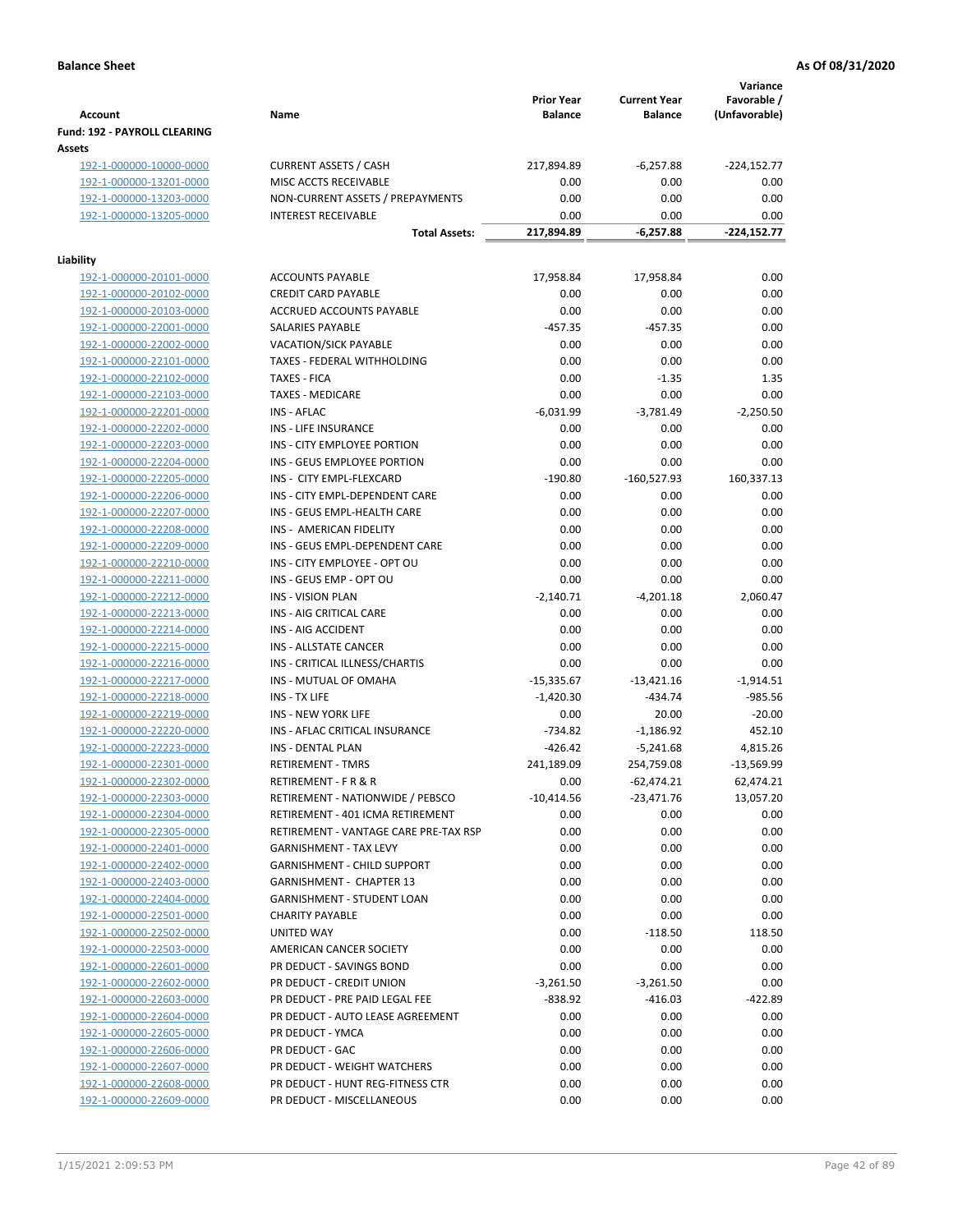| Account                 | Name                                                     | <b>Prior Year</b><br><b>Balance</b> | <b>Current Year</b><br><b>Balance</b> | Variance<br>Favorable /<br>(Unfavorable) |
|-------------------------|----------------------------------------------------------|-------------------------------------|---------------------------------------|------------------------------------------|
| 192-1-000000-22610-0000 | PR DEDUCT - MISC REIMB                                   | 0.00                                | 0.00                                  | 0.00                                     |
| 192-1-000000-22611-0000 | PR DEDUCT - GOLF COURSE FEES                             | 0.00                                | 0.00                                  | 0.00                                     |
| 192-1-000000-22612-0000 | PR DEDUCT - WEARING APPAREL                              | 0.00                                | 0.00                                  | 0.00                                     |
| 192-1-000000-22613-0000 | PR DEDUCT - SNAP FITNESS                                 | 0.00                                | 0.00                                  | 0.00                                     |
|                         | <b>Total Liability:</b>                                  | 217,894.89                          | $-6,257.88$                           | 224,152.77                               |
| <b>Equity</b>           |                                                          |                                     |                                       |                                          |
| 192-1-000000-39000-0000 | UNRESERVED-FUND BALANCE                                  | 0.00                                | 0.00                                  | 0.00                                     |
|                         | <b>Total Beginning Equity:</b>                           | 0.00                                | 0.00                                  | 0.00                                     |
|                         | <b>Total Equity and Current Surplus (Deficit):</b>       | 0.00                                | 0.00                                  | 0.00                                     |
|                         | Total Liabilities, Equity and Current Surplus (Deficit): | 217,894.89                          | $-6.257.88$                           | $-224,152.77$                            |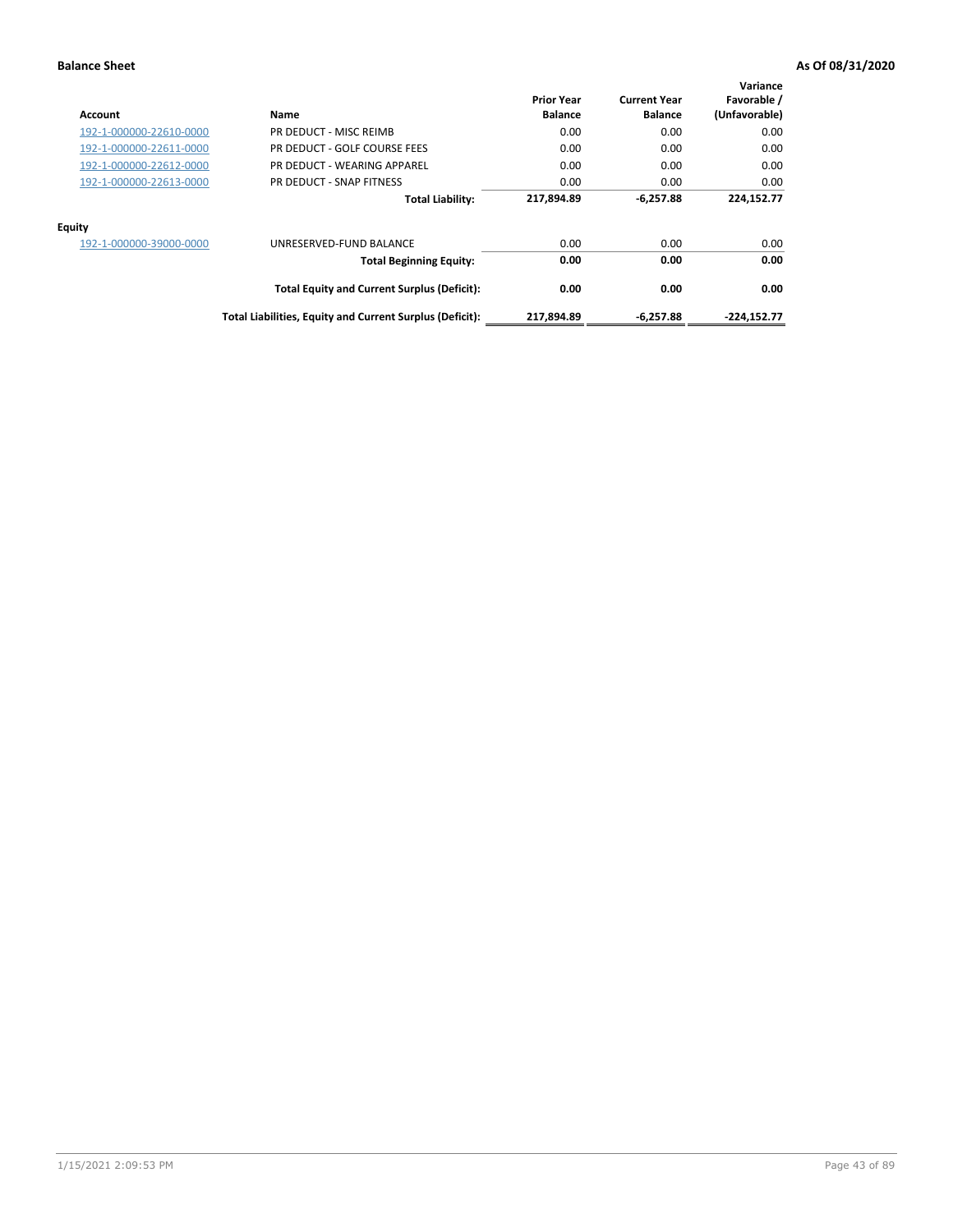|                                     |                                       |                   |                     | Variance        |
|-------------------------------------|---------------------------------------|-------------------|---------------------|-----------------|
|                                     |                                       | <b>Prior Year</b> | <b>Current Year</b> | Favorable /     |
| <b>Account</b>                      | Name                                  | <b>Balance</b>    | <b>Balance</b>      | (Unfavorable)   |
| Fund: 200 - WATER / WASTEWATER FUND |                                       |                   |                     |                 |
| Assets                              |                                       |                   |                     |                 |
| 200-2-000000-10000-0000             | <b>CURRENT ASSETS / CASH</b>          | 6,492,207.59      | -9,489,400.86       | -15,981,608.45  |
| 200-2-000000-12101-0000             | <b>BOND ISSUANCE COSTS</b>            | 0.00              | 0.00                | 0.00            |
| 200-2-000000-12201-0000             | DEFERRED CHARGES / BOND DISCOUNT      | $-29,559.62$      | $-353,374.57$       | $-323,814.95$   |
| 200-2-000000-13000-0000             | <b>CUSTOMER ACCTS RECEIVABLE</b>      | 662,750.83        | 616,801.37          | $-45,949.46$    |
| 200-2-000000-13001-0000             | NON CURRENT CUSTOMER ACCTS RECEIVAE   | 219,262.65        | 244,491.78          | 25,229.13       |
| 200-2-000000-13002-0000             | ALLOW FOR UNCOLLECT REC               | $-214,138.19$     | $-195,501.08$       | 18,637.11       |
| 200-2-000000-13003-0000             | UNBILLED YEAR-END ACCRUAL             | 1,195,319.12      | 1,171,959.62        | $-23,359.50$    |
| 200-2-000000-13004-0000             | WASTE HAULER RECEIVABLE               | 59,548.20         | 53,140.75           | $-6,407.45$     |
| 200-2-000000-13007-0000             | <b>RETURNED CHECKS</b>                | 0.00              | 0.00                | 0.00            |
| 200-2-000000-13010-0000             | <b>CADDO MILLS</b>                    | 0.00              | 0.00                | 0.00            |
| 200-2-000000-13201-0000             | MISC ACCTS RECEIVABLE                 | $-12,108.69$      | $-33,599.33$        | $-21,490.64$    |
| 200-2-000000-13202-0000             | <b>EMPLOYEE ADVANCES</b>              | 0.00              | 0.00                | 0.00            |
| 200-2-000000-13203-0000             | NON-CURRENT ASSETS / PREPAYMENTS      | 0.00              | 0.00                | 0.00            |
| 200-2-000000-13205-0000             | <b>INTEREST RECEIVABLE</b>            | 0.00              | 0.00                | 0.00            |
| 200-2-000000-14001-0000             | DUE FROM / GENERAL FUND               | 0.00              | 0.00                | 0.00            |
| 200-2-000000-14040-0000             | <b>GENERAL CIP / GENERAL CIP</b>      | 0.00              | 0.00                | 0.00            |
| 200-2-000000-14120-0000             | DUE FROM UTILITY CIP                  | 38,336,026.85     | 38,336,026.85       | 0.00            |
| 200-2-000000-15401-0000             | <b>INVENTORIES / WATER STOCK</b>      | 255,981.59        | 255,981.59          | 0.00            |
| 200-2-000000-15501-0000             | <b>INVENTORIES / WASTEWATER STOCK</b> | 37,338.12         | 37,372.92           | 34.80           |
| 200-2-000000-16001-0000             | FIXED ASSETS / LAND                   | 685,983.11        | 685,983.11          | 0.00            |
| 200-2-000000-16002-0000             | FIXED ASSETS / IMPROVMENTS-NON BUILDI | 5,485,407.69      | 5,485,407.69        | 0.00            |
| 200-2-000000-16003-0000             | ACCUM DEPR / IMPROVEMENTS-NON BUILL   | $-2,196,712.45$   | -2,380,273.29       | $-183,560.84$   |
| 200-2-000000-16004-0000             | FIXED ASSETS / BUILDINGS              | 23,420,750.92     | 23,444,349.28       | 23,598.36       |
| 200-2-000000-16005-0000             | <b>ACCUM DEPR / BUILDINGS</b>         | $-2,776,030.76$   | $-3,240,558.80$     | $-464,528.04$   |
| 200-2-000000-16006-0000             | FIXED ASSETS / FILTRATION PLANT       | 10,551,470.00     | 10,551,470.00       | 0.00            |
| 200-2-000000-16007-0000             | ACCUM DEPR / FILTRATION PLANT         | -7,265,136.20     | -7,478,086.82       | $-212,950.62$   |
| 200-2-000000-16008-0000             | FIXED ASSETS / WATER RECLAMATION PLAN | 7,272,907.47      | 7,290,892.03        | 17,984.56       |
| 200-2-000000-16009-0000             | ACCUM DEPR / WATER RECLAMATION PLAN   | $-6,311,693.12$   | $-6,489,176.25$     | $-177,483.13$   |
| 200-2-000000-16101-0000             | FIXED ASSETS / WATER MAINS            | 20,431,556.67     | 19,369,642.10       | $-1,061,914.57$ |
| 200-2-000000-16102-0000             | <b>ACCUM DEPR / WATER MAINS</b>       | -10,134,183.88    | -10,564,491.83      | -430,307.95     |
| 200-2-000000-16103-0000             | FIXED ASSETS / SANITARY SEWERS        | 25,926,703.76     | 26,762,935.28       | 836,231.52      |
| 200-2-000000-16104-0000             | <b>ACCUM DEPR / SANITARY SEWERS</b>   | $-11,368,379.26$  | -11,952,765.05      | -584,385.79     |
| 200-2-000000-16105-0000             | FIXED ASSETS / RESERVOIRS & TANKS     | 1,023,525.00      | 10,498,644.74       | 9,475,119.74    |
| 200-2-000000-16106-0000             | ACCUM DEPR / RESERVOIRS & TANKS       | -823,247.66       | $-832,221.74$       | $-8,974.08$     |
| 200-2-000000-16107-0000             | FIXED ASSETS / PUMP STATIONS          | 464,099.82        | 5,559,850.03        | 5,095,750.21    |
| 200-2-000000-16108-0000             | <b>ACCUM DEPR / PUMP STATIONS</b>     | -307,977.97       | $-325,220.11$       | $-17,242.14$    |
| 200-2-000000-16201-0000             | FIXED ASSETS / MACHINERY AND EQUIPMEN | 3,604,616.91      | 3,883,571.50        | 278,954.59      |
| 200-2-000000-16202-0000             | ACCUM DEPR / MACHINERY AND EQUIPMEI   | -1,673,639.61     | $-1,887,320.29$     | $-213,680.68$   |
| 200-2-000000-16301-0000             | FIXED ASSETS / C W I P                | 0.00              | -286,982.00         | $-286,982.00$   |
| 200-2-000000-17501-0000             | <b>EMPLOYEE CONTRIBUTIONS</b>         | 170,787.00        | 195,988.00          | 25,201.00       |
| 200-2-000000-17504-0000             | <b>INVESTMENT RETURN</b>              | $-302,204.00$     | 631,750.00          | 933,954.00      |
| 200-2-000000-17508-0000             | EXPERIENCE DIFFERENCE- OUTFLOW        | $-11,116.00$      | 31,784.00           | 42,900.00       |
| 200-2-000000-17509-0000             | <b>EXPERIENCE DIFFERENCE - INFLOW</b> | $-57,790.00$      | $-37,640.00$        | 20,150.00       |
| 200-2-000000-17520-0000             | <b>ASSUMPTION CHANGES</b>             | 54,025.00         | 0.00                | $-54,025.00$    |
|                                     | <b>Total Assets:</b>                  | 102,866,350.89    | 99,561,430.62       | -3,304,920.27   |
|                                     |                                       |                   |                     |                 |
| Liability                           |                                       |                   |                     |                 |
| 200-2-000000-20101-0000             | <b>ACCOUNTS PAYABLE</b>               | 0.00              | $-693.51$           | 693.51          |
| 200-2-000000-20102-0000             | <b>CREDIT CARD PAYABLE</b>            | 0.00              | 0.00                | 0.00            |
| 200-2-000000-20103-0000             | ACCRUED ACCOUNTS PAYABLE              | 10,000.00         | 10,000.00           | 0.00            |
| 200-2-000000-20104-0000             | <b>ESCHEATED LIABILITY</b>            | 0.00              | 0.00                | 0.00            |
| 200-2-000000-20109-0000             | <b>GENERAL OBLIG BONDS PAY</b>        | 1,420,000.00      | 1,466,000.00        | $-46,000.00$    |
| 200-2-000000-20110-0000             | REVENUE BONDS PAYABLE                 | 965,000.00        | 1,095,000.00        | $-130,000.00$   |
| 200-2-000000-20112-0000             | ACCRUED INTEREST PAYABLE              | $-16,488.92$      | 142,697.51          | $-159,186.43$   |
| 200-2-000000-20125-0000             | SALES TAX PAYABLE / IN THE CITY       | 0.00              | 0.00                | 0.00            |
| 200-2-000000-20139-0000             | RETAINAGES PAYABLE                    | 0.00              | 0.00                | 0.00            |
| 200-2-000000-20141-0000             | <b>TELEPHONE CLEARING</b>             | 0.01              | 0.01                | 0.00            |
|                                     |                                       |                   |                     |                 |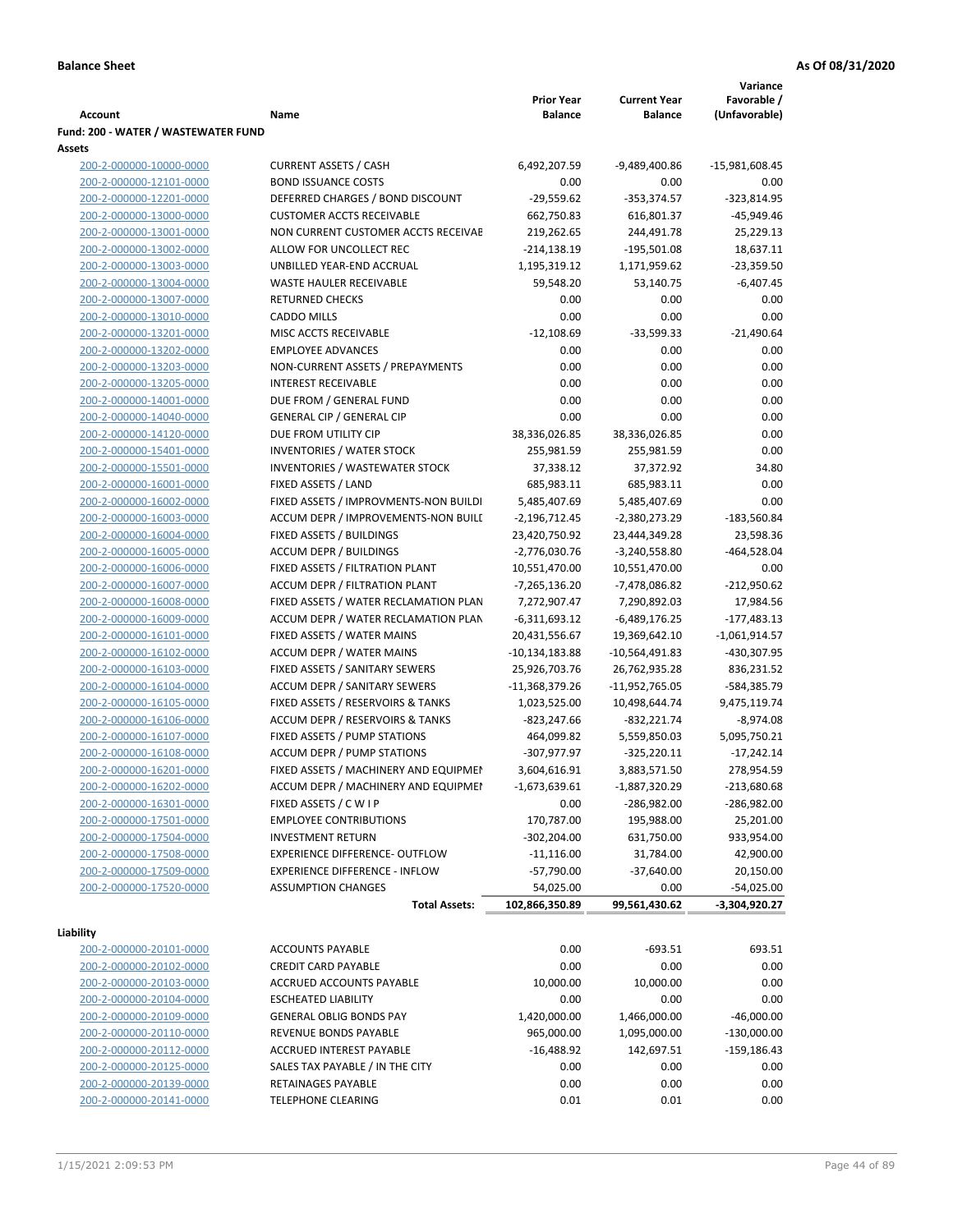|                                       |                                                          |                                     |                                       | Variance                     |
|---------------------------------------|----------------------------------------------------------|-------------------------------------|---------------------------------------|------------------------------|
| Account                               | <b>Name</b>                                              | <b>Prior Year</b><br><b>Balance</b> | <b>Current Year</b><br><b>Balance</b> | Favorable /<br>(Unfavorable) |
| 200-2-000000-20160-0000               | <b>UNAPPLIED CREDIT</b>                                  | 0.00                                | 0.00                                  | 0.00                         |
| 200-2-000000-21001-0000               | <b>GENERAL FUND / GENERAL FUND</b>                       | 0.00                                | 0.00                                  | 0.00                         |
| 200-2-000000-21101-0000               | ENTERPRISE / WTR/WWTR UTILITY FUND                       | 0.00                                | 0.00                                  | 0.00                         |
| 200-2-000000-22001-0000               | <b>SALARIES PAYABLE</b>                                  | 83,164.42                           | 83,164.42                             | 0.00                         |
| 200-2-000000-22002-0000               | <b>VACATION/SICK PAYABLE</b>                             | 153,875.54                          | 234,422.70                            | $-80,547.16$                 |
| 200-2-000000-23001-0000               | CAPITAL LEASE PAYABLE                                    | 0.00                                | 0.00                                  | 0.00                         |
| 200-2-000000-24001-0000               | O/S CHECKS PAYABLE                                       | 0.00                                | 0.00                                  | 0.00                         |
| 200-2-000000-24002-0000               | <b>CUSTOMER DEPOSITS</b>                                 | 772,033.18                          | 777,770.22                            | $-5,737.04$                  |
| 200-2-000000-24003-0000               | <b>CUSTOMER OVERPMT SUSPENSE</b>                         | 309,020.14                          | 246,304.43                            | 62,715.71                    |
| 200-2-000000-24004-0000               | <b>INTEREST PAYABLE ON DEP</b>                           | 0.00                                | 0.00                                  | 0.00                         |
| 200-2-000000-24005-0000               | <b>ACCRUED INT PAY ON DEP</b>                            | 0.00                                | 0.00                                  | 0.00                         |
| 200-2-000000-24006-0000               | <b>AWAITING CUSTOMER SETUP</b>                           | 1.955.61                            | 1,955.61                              | 0.00                         |
| 200-2-000000-24007-0000               | <b>BILLED DEPOSITS SUSPENSE</b>                          | 0.00                                | 0.00                                  | 0.00                         |
| 200-2-000000-26001-0000               | <b>COMPENSATED ABSENCES PAY</b>                          | 310,115.48                          | 211,715.81                            | 98,399.67                    |
| 200-2-000000-26101-0000               | <b>GENERAL OBLIG BONDS PAY</b>                           | 6,033,000.00                        | 4,567,000.00                          | 1,466,000.00                 |
| 200-2-000000-26102-0000               | <b>REVENUE BONDS PAYABLE</b>                             | 12,235,000.00                       | 31,190,000.00                         | $-18,955,000.00$             |
| 200-2-000000-26103-0000               | DEFERRED LOSS/DEFEASEMENT                                | $-227,063.58$                       | $-181,650.73$                         | $-45,412.85$                 |
| 200-2-000000-27001-0000               | <b>CONTRIBUTED CAPITAL</b>                               | 0.00                                | 0.00                                  | 0.00                         |
| 200-2-000000-27002-0000               | CONTRIBUTED CAPITAL / DEVELOPERS                         | 0.00                                | 0.00                                  | 0.00                         |
| 200-2-000000-29300-0000               | <b>ENCUMBRANCE SUMMARY</b>                               | 0.00                                | 0.00                                  | 0.00                         |
| 200-2-000000-29400-0100               | RESERVED ACCOUNT / ENCUMBRANCES                          | 0.00                                | 0.00                                  | 0.00                         |
| 200-2-000000-29999-0000               | <b>NET PENSION LIABILITY</b>                             | 249,699.00                          | 1,415,364.00                          | $-1,165,665.00$              |
| 200-2-000000-92080-0000               | <b>GLTDAG</b>                                            | 0.00                                | 0.00                                  | 0.00                         |
|                                       | <b>Total Liability:</b>                                  | 22,299,310.88                       | 41,259,050.47                         | -18,959,739.59               |
| <b>Equity</b>                         |                                                          |                                     |                                       |                              |
| 200-2-000000-39000-0000               | UNRESERVED-FUND BALANCE                                  | 0.00                                | 0.00                                  | 0.00                         |
| 200-2-000000-39100-0000               | UNRESERVED-RET. EARNINGS                                 | 80,670,908.81                       | 57,924,814.85                         | -22,746,093.96               |
| 200-2-000000-39150-0000               | RESERVED-RET. EARNINGS                                   | 0.00                                | 0.00                                  | 0.00                         |
| 200-2-000000-39500-0000               | NET POSITION - PENSION                                   | $-965.00$                           | $-965.00$                             | 0.00                         |
|                                       | <b>Total Beginning Equity:</b>                           | 80,669,943.81                       | 57,923,849.85                         | -22,746,093.96               |
| <b>Total Revenue</b>                  |                                                          | 12,686,172.96                       | 12,705,059.94                         | 18,886.98                    |
| <b>Total Expense</b>                  |                                                          | 12,789,076.75                       | 12,326,529.63                         | 462,547.12                   |
| <b>Revenues Over/(Under) Expenses</b> |                                                          | $-102,903.79$                       | 378,530.31                            | 481,434.10                   |
|                                       | <b>Total Equity and Current Surplus (Deficit):</b>       | 80,567,040.02                       | 58,302,380.16                         | $-22,264,659.86$             |
|                                       | Total Liabilities, Equity and Current Surplus (Deficit): | 102,866,350.90                      | 99,561,430.63                         | $-3,304,920.27$              |
|                                       | *** FUND 200 OUT OF BALANCE ***                          | $-0.01$                             | $-0.01$                               | 0.00                         |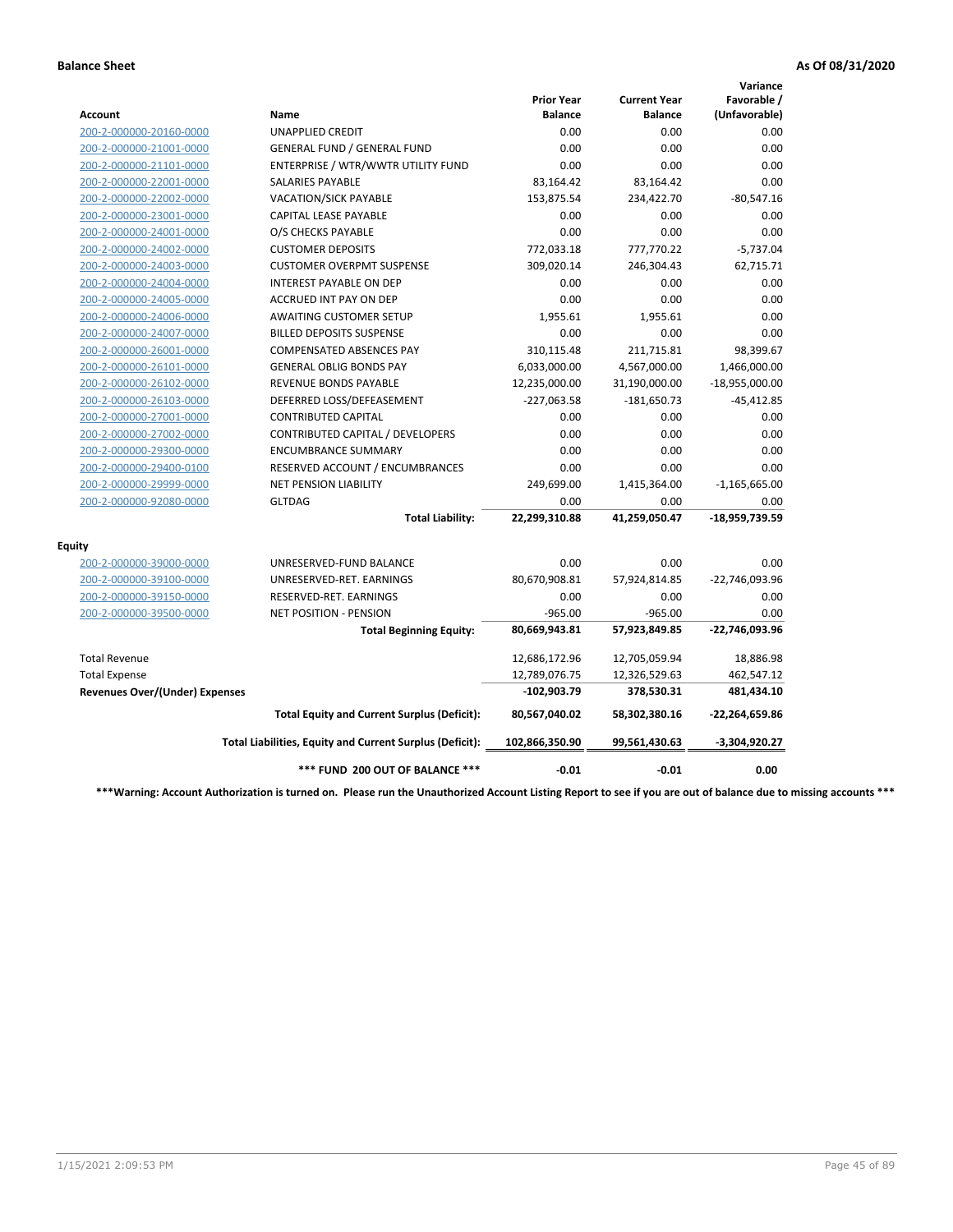| <b>Account</b>                        | <b>Name</b>                                              | <b>Prior Year</b><br><b>Balance</b> | <b>Current Year</b><br><b>Balance</b> | Variance<br>Favorable /<br>(Unfavorable) |
|---------------------------------------|----------------------------------------------------------|-------------------------------------|---------------------------------------|------------------------------------------|
| <b>Fund: 210 - WATER IMPACT FEES</b>  |                                                          |                                     |                                       |                                          |
| <b>Assets</b>                         |                                                          |                                     |                                       |                                          |
| 210-2-000000-10000-0000               | <b>CURRENT ASSETS / CASH</b>                             | 0.00                                | 0.00                                  | 0.00                                     |
| 210-2-000000-13201-0000               | MISC ACCTS RECEIVABLE                                    | 0.00                                | 0.00                                  | 0.00                                     |
| 210-2-000000-13205-0000               | <b>INTEREST RECEIVABLE</b>                               | 0.00                                | 0.00                                  | 0.00                                     |
|                                       | <b>Total Assets:</b>                                     | 0.00                                | 0.00                                  | 0.00                                     |
| Liability                             |                                                          |                                     |                                       |                                          |
| 210-2-000000-20101-0000               | <b>ACCOUNTS PAYABLE</b>                                  | 0.00                                | 0.00                                  | 0.00                                     |
| 210-2-000000-20103-0000               | <b>ACCRUED ACCOUNTS PAYABLE</b>                          | 0.00                                | 0.00                                  | 0.00                                     |
| 210-2-000000-29300-0000               | <b>ENCUMBRANCE SUMMARY</b>                               | 0.00                                | 0.00                                  | 0.00                                     |
| 210-2-000000-29400-0000               | RESERVED ACCOUNT / ENCUMBRANCES                          | 0.00                                | 0.00                                  | 0.00                                     |
|                                       | <b>Total Liability:</b>                                  | 0.00                                | 0.00                                  | 0.00                                     |
| <b>Equity</b>                         |                                                          |                                     |                                       |                                          |
| 210-2-000000-39000-0000               | UNRESERVED-FUND BALANCE                                  | 0.00                                | 0.00                                  | 0.00                                     |
| 210-2-000000-39100-0000               | UNRESERVED-RET. EARNINGS                                 | 0.00                                | 0.00                                  | 0.00                                     |
|                                       | <b>Total Beginning Equity:</b>                           | 0.00                                | 0.00                                  | 0.00                                     |
| <b>Total Revenue</b>                  |                                                          | 0.00                                | 0.00                                  | 0.00                                     |
| <b>Total Expense</b>                  |                                                          | 0.00                                | 0.00                                  | 0.00                                     |
| <b>Revenues Over/(Under) Expenses</b> |                                                          | 0.00                                | 0.00                                  | 0.00                                     |
|                                       | <b>Total Equity and Current Surplus (Deficit):</b>       | 0.00                                | 0.00                                  | 0.00                                     |
|                                       | Total Liabilities, Equity and Current Surplus (Deficit): | 0.00                                | 0.00                                  | 0.00                                     |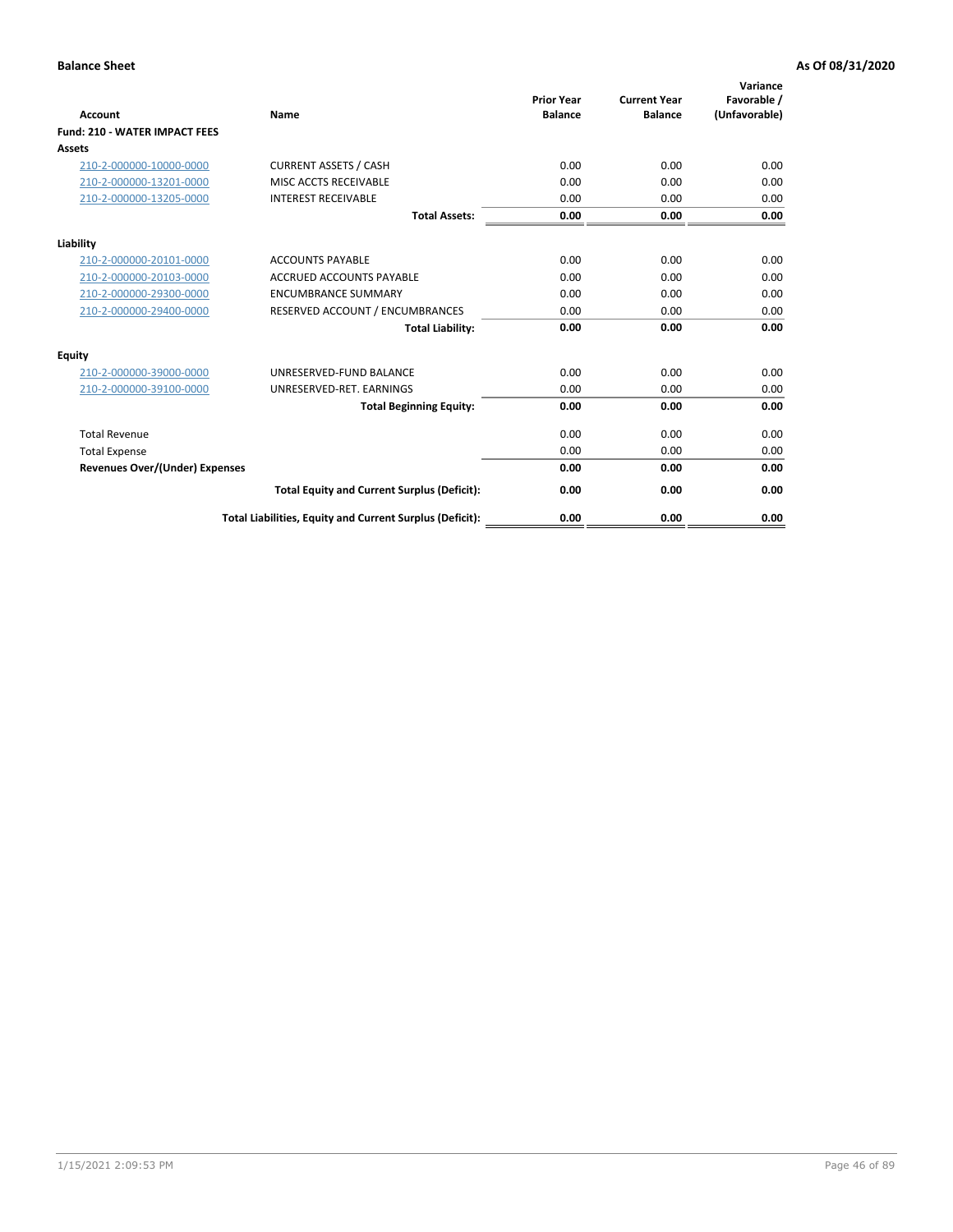| Account                                   | Name                                                     | <b>Prior Year</b><br><b>Balance</b> | <b>Current Year</b><br><b>Balance</b> | Variance<br>Favorable /<br>(Unfavorable) |
|-------------------------------------------|----------------------------------------------------------|-------------------------------------|---------------------------------------|------------------------------------------|
| <b>Fund: 211 - WASTEWATER IMPACT FEES</b> |                                                          |                                     |                                       |                                          |
| <b>Assets</b>                             |                                                          |                                     |                                       |                                          |
| 211-2-000000-10000-0000                   | <b>CURRENT ASSETS / CASH</b>                             | 0.00                                | 0.00                                  | 0.00                                     |
| 211-2-000000-13201-0000                   | MISC ACCTS RECEIVABLE                                    | 0.00                                | 0.00                                  | 0.00                                     |
| 211-2-000000-13205-0000                   | <b>INTEREST RECEIVABLE</b>                               | 0.00                                | 0.00                                  | 0.00                                     |
|                                           | <b>Total Assets:</b>                                     | 0.00                                | 0.00                                  | 0.00                                     |
| Liability                                 |                                                          |                                     |                                       |                                          |
| 211-2-000000-20101-0000                   | <b>ACCOUNTS PAYABLE</b>                                  | 0.00                                | 0.00                                  | 0.00                                     |
| 211-2-000000-20103-0000                   | <b>ACCRUED ACCOUNTS PAYABLE</b>                          | 0.00                                | 0.00                                  | 0.00                                     |
|                                           | <b>Total Liability:</b>                                  | 0.00                                | 0.00                                  | 0.00                                     |
| Equity                                    |                                                          |                                     |                                       |                                          |
| 211-2-000000-39000-0000                   | UNRESERVED-FUND BALANCE                                  | 0.00                                | 0.00                                  | 0.00                                     |
| 211-2-000000-39100-0000                   | UNRESERVED-RET. EARNINGS                                 | 0.00                                | 0.00                                  | 0.00                                     |
|                                           | <b>Total Beginning Equity:</b>                           | 0.00                                | 0.00                                  | 0.00                                     |
| <b>Total Revenue</b>                      |                                                          | 0.00                                | 0.00                                  | 0.00                                     |
| <b>Total Expense</b>                      |                                                          | 0.00                                | 0.00                                  | 0.00                                     |
| <b>Revenues Over/(Under) Expenses</b>     |                                                          | 0.00                                | 0.00                                  | 0.00                                     |
|                                           | <b>Total Equity and Current Surplus (Deficit):</b>       | 0.00                                | 0.00                                  | 0.00                                     |
|                                           | Total Liabilities, Equity and Current Surplus (Deficit): | 0.00                                | 0.00                                  | 0.00                                     |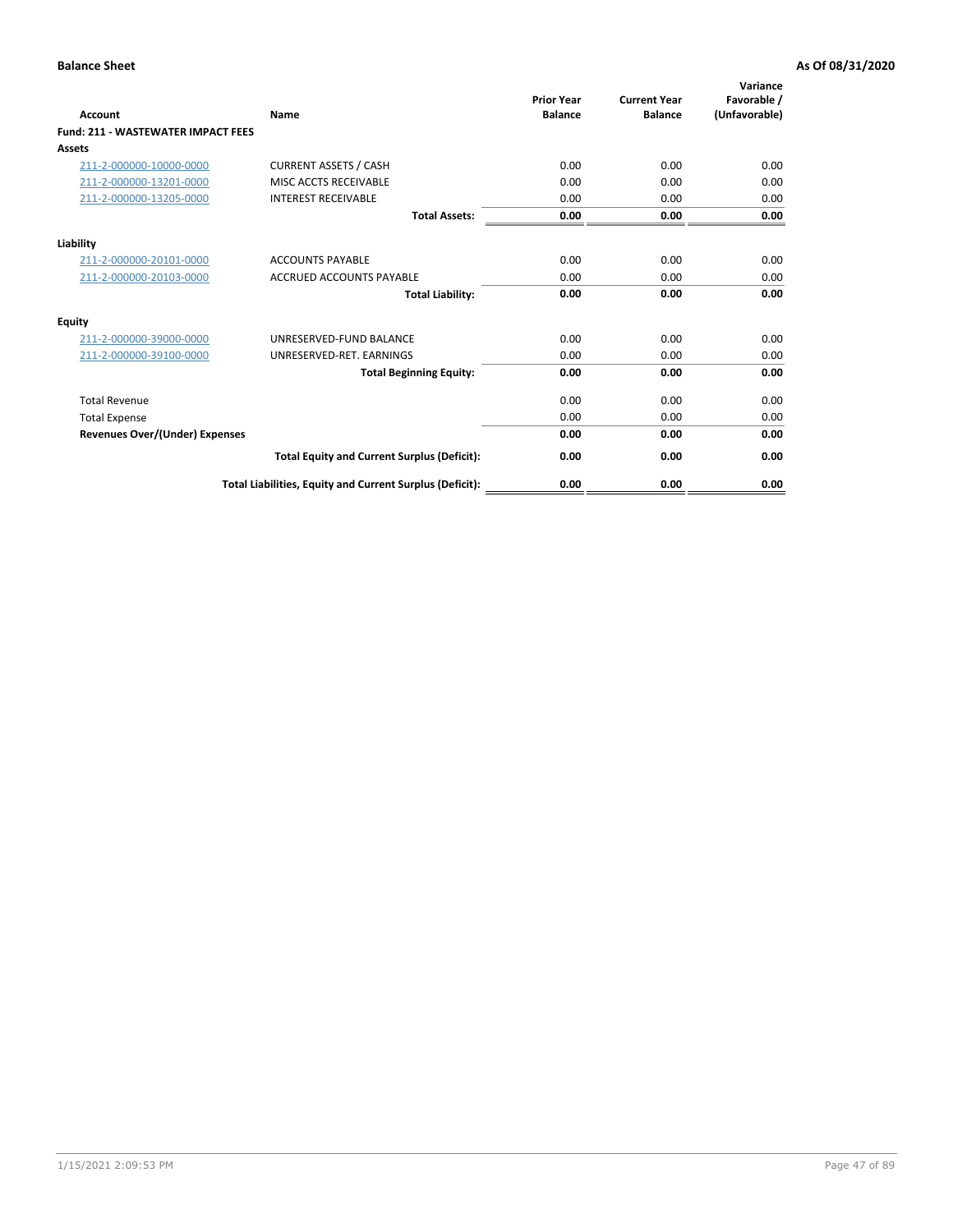| <b>Account</b>                        | Name                                                      | <b>Prior Year</b><br><b>Balance</b> | <b>Current Year</b><br><b>Balance</b> | Variance<br>Favorable /<br>(Unfavorable) |
|---------------------------------------|-----------------------------------------------------------|-------------------------------------|---------------------------------------|------------------------------------------|
|                                       | Fund: 212 - TX COMMUNITY DEV SWR SYSTEM IMPROV PROG GRANT |                                     |                                       |                                          |
| <b>Assets</b>                         |                                                           |                                     |                                       |                                          |
| 212-2-000000-10000-0000               | <b>CURRENT ASSETS / CASH</b>                              | $-1,431.47$                         | 105,849.57                            | 107,281.04                               |
| 212-2-000000-13201-0000               | MISC ACCTS RECEIVABLE                                     | 0.00                                | 0.00                                  | 0.00                                     |
| 212-2-000000-13205-0000               | <b>INTEREST RECEIVABLE</b>                                | 0.00                                | 0.00                                  | 0.00                                     |
| 212-2-000000-16301-0000               | FIXED ASSETS / C W I P                                    | 0.00                                | 0.00                                  | 0.00                                     |
|                                       | <b>Total Assets:</b>                                      | $-1,431.47$                         | 105,849.57                            | 107,281.04                               |
| Liability                             |                                                           |                                     |                                       |                                          |
| 212-2-000000-20101-0000               | <b>ACCOUNTS PAYABLE</b>                                   | 0.00                                | 0.00                                  | 0.00                                     |
| 212-2-000000-20102-0000               | <b>CREDIT CARD PAYABLE</b>                                | 0.00                                | 0.00                                  | 0.00                                     |
| 212-2-000000-20103-0000               | <b>ACCRUED ACCOUNTS PAYABLE</b>                           | 0.00                                | 0.00                                  | 0.00                                     |
| 212-2-000000-20139-0000               | <b>RETAINAGES PAYABLE</b>                                 | 57,054.72                           | 0.00                                  | 57,054.72                                |
| 212-2-000000-20902-0000               | <b>DEFERRED GRANT REVENUE</b>                             | 0.00                                | 0.00                                  | 0.00                                     |
| 212-2-000000-21001-0000               | <b>GENERAL FUND / GENERAL FUND</b>                        | 0.00                                | 0.00                                  | 0.00                                     |
| 212-2-000000-29300-0000               | <b>ENCUMBRANCE SUMMARY</b>                                | 0.00                                | 0.00                                  | 0.00                                     |
| 212-2-000000-29400-0100               | RESERVED ACCOUNT / ENCUMBRANCES                           | 0.00                                | 0.00                                  | 0.00                                     |
|                                       | <b>Total Liability:</b>                                   | 57.054.72                           | 0.00                                  | 57,054.72                                |
| Equity                                |                                                           |                                     |                                       |                                          |
| 212-2-000000-39100-0000               | UNRESERVED-RET. EARNINGS                                  | 6,170.12                            | $-61,025.43$                          | $-67,195.55$                             |
|                                       | <b>Total Beginning Equity:</b>                            | 6,170.12                            | $-61,025.43$                          | $-67,195.55$                             |
| <b>Total Revenue</b>                  |                                                           | 7,407.85                            | 168,130.00                            | 160,722.15                               |
| <b>Total Expense</b>                  |                                                           | 72,064.16                           | 1,255.00                              | 70,809.16                                |
| <b>Revenues Over/(Under) Expenses</b> |                                                           | $-64,656.31$                        | 166,875.00                            | 231,531.31                               |
|                                       | <b>Total Equity and Current Surplus (Deficit):</b>        | $-58,486.19$                        | 105,849.57                            | 164,335.76                               |
|                                       | Total Liabilities, Equity and Current Surplus (Deficit):  | $-1,431.47$                         | 105,849.57                            | 107,281.04                               |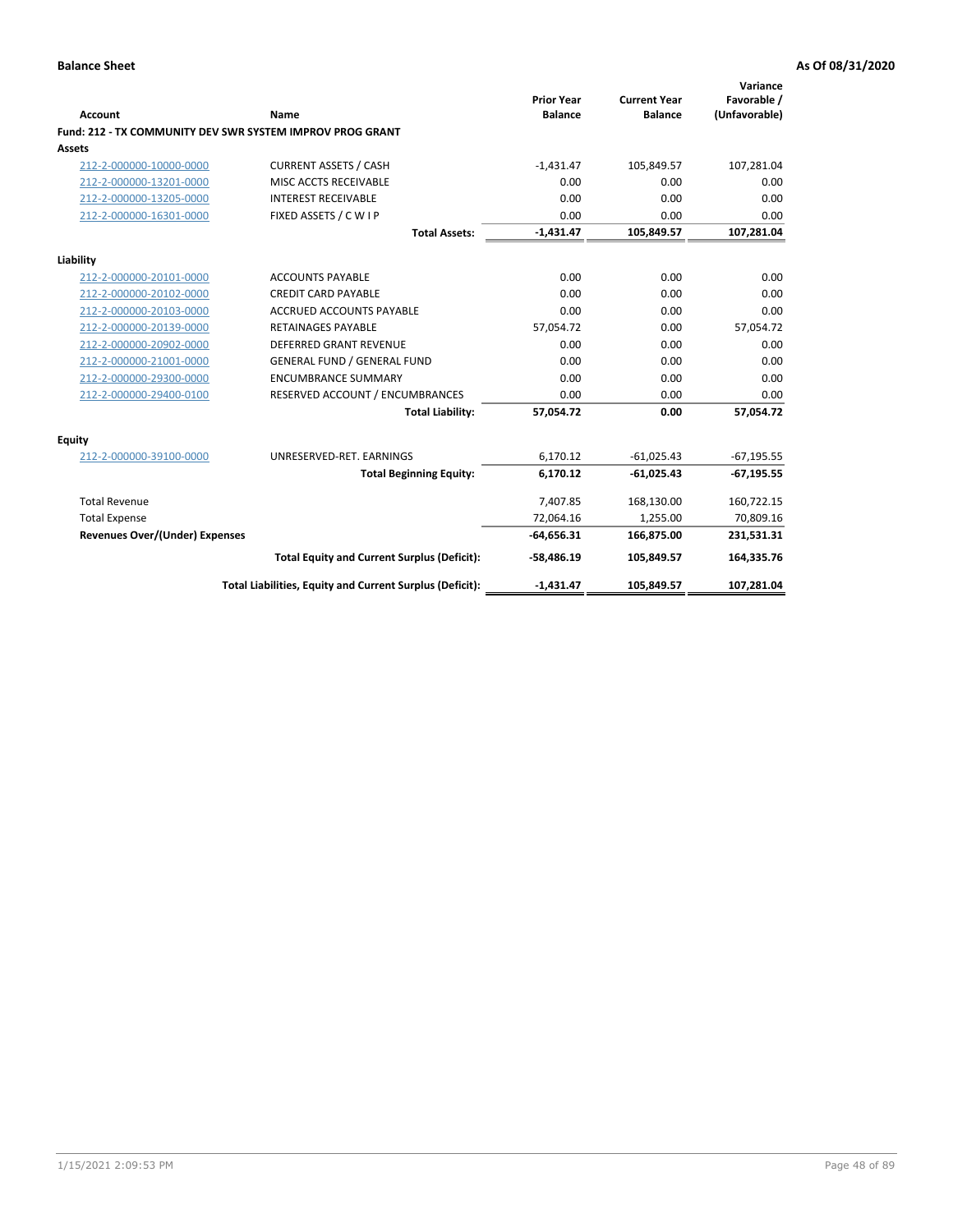| Account<br><b>Fund: 216 - UTILIITY CIP FUND</b>    | Name                                                     | <b>Prior Year</b><br><b>Balance</b> | <b>Current Year</b><br><b>Balance</b> | Variance<br>Favorable /<br>(Unfavorable) |
|----------------------------------------------------|----------------------------------------------------------|-------------------------------------|---------------------------------------|------------------------------------------|
| <b>Assets</b>                                      |                                                          |                                     |                                       |                                          |
| 216-2-000000-10000-0000                            | <b>CURRENT ASSETS / CASH</b>                             | $-8,147,300.83$                     | 11,427,571.17                         | 19,574,872.00                            |
| 216-2-000000-11101-0000                            | MBIA ACCOUNTS / 2002 WSSR                                | 0.00                                | 0.00                                  | 0.00                                     |
| 216-2-000000-11103-0000                            | 2005 WSSR                                                | 0.00                                | 0.00                                  | 0.00                                     |
| 216-2-000000-11403-0000                            | RESERVE FUND / 2003 WSSR                                 | 0.00                                | 0.00                                  | 0.00                                     |
| 216-2-000000-11404-0000                            | SERIES 2019 WSSR CO'S                                    | 19,515,555.46                       | 10,397,982.59                         | $-9,117,572.87$                          |
| 216-2-000000-11503-0000                            | 2008WSSR CONST 486000273                                 | 0.00                                | 0.00                                  | 0.00                                     |
| 216-2-000000-11505-0000                            | SRA RAW WATER SALE PROCEEDS                              | 0.00                                | 13,502,110.86                         | 13,502,110.86                            |
| 216-2-000000-13000-0000                            | <b>CUSTOMER ACCTS RECEIVABLE</b>                         | 0.00                                | 0.00                                  | 0.00                                     |
| 216-2-000000-13002-0000                            | ALLOW FOR UNCOLLECT REC                                  | 0.00                                | 0.00                                  | 0.00                                     |
| 216-2-000000-13003-0000                            | UNBILLED YEAR-END ACCRUAL                                | 0.00                                | 0.00                                  | 0.00                                     |
| 216-2-000000-13201-0000                            | MISC ACCTS RECEIVABLE                                    | 70.32                               | 70.32                                 | 0.00                                     |
| 216-2-000000-13205-0000                            | <b>INTEREST RECEIVABLE</b>                               | 0.00                                | 0.00                                  | 0.00                                     |
| 216-2-000000-16301-0000                            | FIXED ASSETS / C W I P                                   | 11,188,075.75                       | 3,557,279.61                          | -7,630,796.14                            |
|                                                    | <b>Total Assets:</b>                                     | 22,556,400.70                       | 38,885,014.55                         | 16,328,613.85                            |
|                                                    |                                                          |                                     |                                       |                                          |
| Liability                                          | <b>ACCOUNTS PAYABLE</b>                                  | 0.00                                | 0.00                                  | 0.00                                     |
| 216-2-000000-20101-0000<br>216-2-000000-20102-0000 | <b>CREDIT CARD PAYABLE</b>                               | 0.00                                | 0.00                                  | 0.00                                     |
| 216-2-000000-20103-0000                            | ACCRUED ACCOUNTS PAYABLE                                 | 0.00                                | 0.00                                  | 0.00                                     |
| 216-2-000000-20113-0000                            | <b>DEVELOPERS ESCROW</b>                                 | 0.00                                | 0.00                                  | 0.00                                     |
| 216-2-000000-20139-0000                            | <b>RETAINAGES PAYABLE</b>                                | 373,262.09                          | 122,898.03                            | 250,364.06                               |
| 216-2-000000-21101-0000                            | ENTERPRISE / WTR/WWTR UTILITY FUND                       | 18,939,652.64                       | 18,939,652.64                         | 0.00                                     |
| 216-2-000000-29300-0000                            | <b>ENCUMBRANCE SUMMARY</b>                               | 0.00                                | 0.00                                  | 0.00                                     |
| 216-2-000000-29400-0100                            | RESERVED ACCOUNT / ENCUMBRANCES                          | 0.00                                | 0.00                                  | 0.00                                     |
|                                                    | <b>Total Liability:</b>                                  | 19,312,914.73                       | 19,062,550.67                         | 250,364.06                               |
|                                                    |                                                          |                                     |                                       |                                          |
| <b>Equity</b>                                      |                                                          |                                     |                                       |                                          |
| 216-2-000000-39000-0000                            | UNRESERVED-FUND BALANCE                                  | 0.00                                | 0.00                                  | 0.00                                     |
| 216-2-000000-39100-0000                            | UNRESERVED-RET. EARNINGS                                 | -13,754,344.96                      | 9,457,839.30                          | 23,212,184.26                            |
|                                                    | <b>Total Beginning Equity:</b>                           | -13,754,344.96                      | 9,457,839.30                          | 23,212,184.26                            |
| <b>Total Revenue</b>                               |                                                          | 21,925,040.53                       | 13,643,479.98                         | $-8,281,560.55$                          |
| <b>Total Expense</b>                               |                                                          | 4,927,209.60                        | 3,278,855.40                          | 1,648,354.20                             |
| <b>Revenues Over/(Under) Expenses</b>              |                                                          | 16,997,830.93                       | 10,364,624.58                         | $-6,633,206.35$                          |
|                                                    | <b>Total Equity and Current Surplus (Deficit):</b>       | 3,243,485.97                        | 19,822,463.88                         | 16,578,977.91                            |
|                                                    | Total Liabilities, Equity and Current Surplus (Deficit): | 22,556,400.70                       | 38,885,014.55                         | 16,328,613.85                            |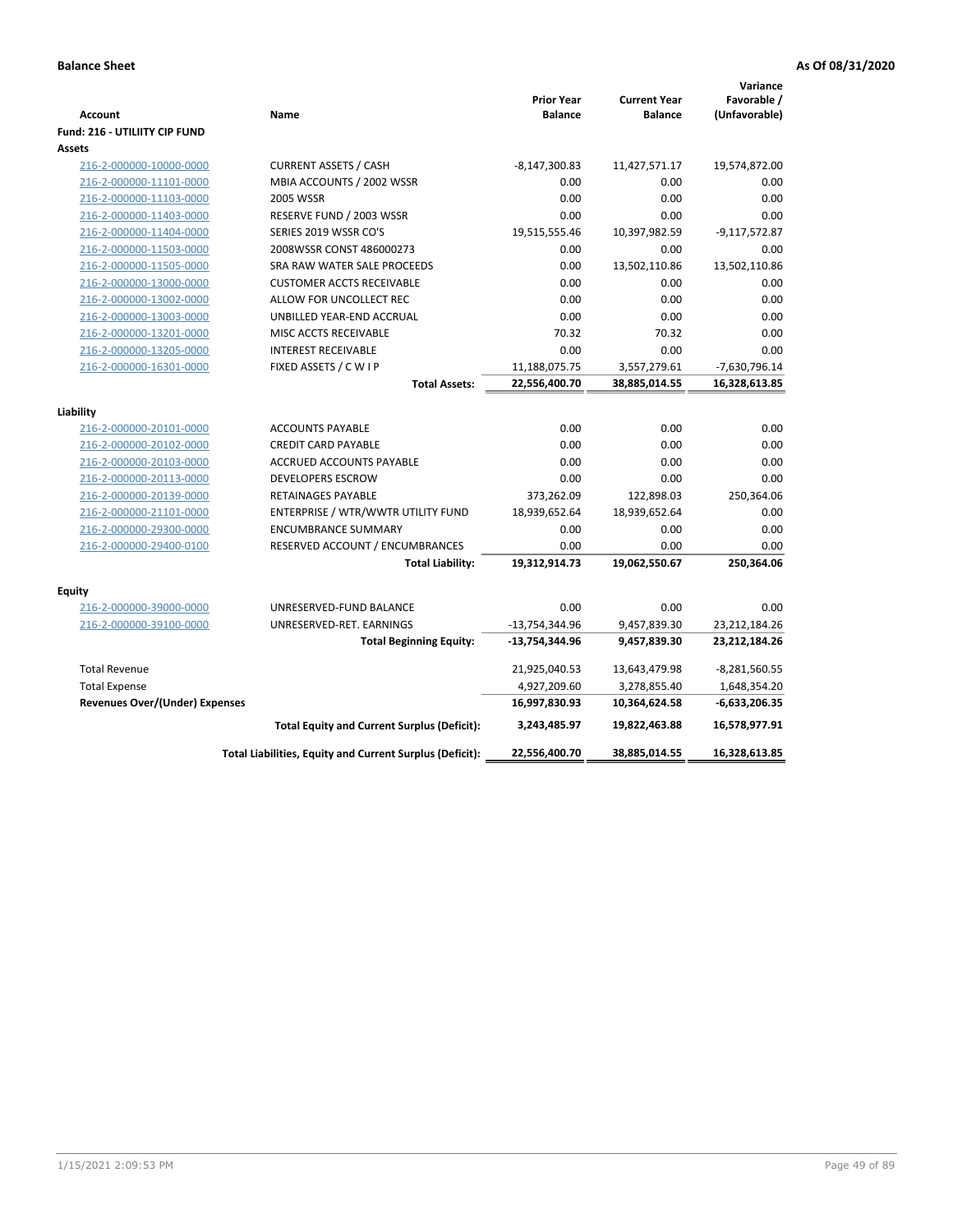| <b>Account</b>                                 | <b>Name</b>                                              | <b>Prior Year</b><br><b>Balance</b> | <b>Current Year</b><br><b>Balance</b> | Variance<br>Favorable /<br>(Unfavorable) |
|------------------------------------------------|----------------------------------------------------------|-------------------------------------|---------------------------------------|------------------------------------------|
| <b>Fund: 217 - WASTEWATER RECLAMATION FUND</b> |                                                          |                                     |                                       |                                          |
| Assets                                         |                                                          |                                     |                                       |                                          |
| 217-2-000000-10000-0000                        | <b>CURRENT ASSETS / CASH</b>                             | $-20.619.30$                        | $-20,619.30$                          | 0.00                                     |
| 217-2-000000-11301-0000                        | TEXASTERM / 2008 WSSR REVENUE BOND                       | 0.00                                | 0.00                                  | 0.00                                     |
| 217-2-000000-11302-0000                        | 2008 WSSR REVENUE BOND                                   | 0.00                                | 0.00                                  | 0.00                                     |
| 217-2-000000-11503-0000                        | 2008WSSR CONST 486000273                                 | 769,413.31                          | 778,264.60                            | 8,851.29                                 |
| 217-2-000000-13000-0000                        | <b>CUSTOMER ACCTS RECEIVABLE</b>                         | 0.00                                | 0.00                                  | 0.00                                     |
| 217-2-000000-13002-0000                        | ALLOW FOR UNCOLLECT REC                                  | 0.00                                | 0.00                                  | 0.00                                     |
| 217-2-000000-13201-0000                        | MISC ACCTS RECEIVABLE                                    | 0.00                                | 0.00                                  | 0.00                                     |
| 217-2-000000-13205-0000                        | <b>INTEREST RECEIVABLE</b>                               | 0.00                                | 0.00                                  | 0.00                                     |
| 217-2-000000-16301-0000                        | FIXED ASSETS / C W I P                                   | 0.00                                | 0.00                                  | 0.00                                     |
|                                                | <b>Total Assets:</b>                                     | 748,794.01                          | 757,645.30                            | 8,851.29                                 |
|                                                |                                                          |                                     |                                       |                                          |
| Liability                                      |                                                          |                                     |                                       |                                          |
| 217-2-000000-20101-0000                        | <b>ACCOUNTS PAYABLE</b>                                  | 0.00                                | 0.00                                  | 0.00                                     |
| 217-2-000000-20102-0000                        | <b>CREDIT CARD PAYABLE</b>                               | 0.00                                | 0.00                                  | 0.00                                     |
| 217-2-000000-20103-0000                        | <b>ACCRUED ACCOUNTS PAYABLE</b>                          | 0.00                                | 0.00                                  | 0.00                                     |
| 217-2-000000-20139-0000                        | <b>RETAINAGES PAYABLE</b>                                | 0.00                                | 0.00                                  | 0.00                                     |
| 217-2-000000-21101-0000                        | ENTERPRISE / WTR/WWTR UTILITY FUND                       | 19,396,374.21                       | 19,396,374.21                         | 0.00                                     |
| 217-2-000000-29300-0000                        | <b>ENCUMBRANCE SUMMARY</b>                               | 0.00                                | 0.00                                  | 0.00                                     |
| 217-2-000000-29400-0100                        | RESERVED ACCOUNT / ENCUMBRANCES                          | 0.00                                | 0.00                                  | 0.00                                     |
|                                                | <b>Total Liability:</b>                                  | 19,396,374.21                       | 19,396,374.21                         | 0.00                                     |
| <b>Equity</b>                                  |                                                          |                                     |                                       |                                          |
| 217-2-000000-39100-0000                        | UNRESERVED-RET. EARNINGS                                 | $-18,643,277.25$                    | $-18,646,218.79$                      | $-2,941.54$                              |
|                                                | <b>Total Beginning Equity:</b>                           | $-18,643,277.25$                    | $-18,646,218.79$                      | $-2,941.54$                              |
| <b>Total Revenue</b>                           |                                                          | 16,316.35                           | 7,489.88                              | $-8,826.47$                              |
| <b>Total Expense</b>                           |                                                          | 20,619.30                           | 0.00                                  | 20,619.30                                |
| <b>Revenues Over/(Under) Expenses</b>          |                                                          | $-4,302.95$                         | 7,489.88                              | 11,792.83                                |
|                                                | <b>Total Equity and Current Surplus (Deficit):</b>       | -18,647,580.20                      | $-18,638,728.91$                      | 8,851.29                                 |
|                                                | Total Liabilities, Equity and Current Surplus (Deficit): | 748,794.01                          | 757,645.30                            | 8,851.29                                 |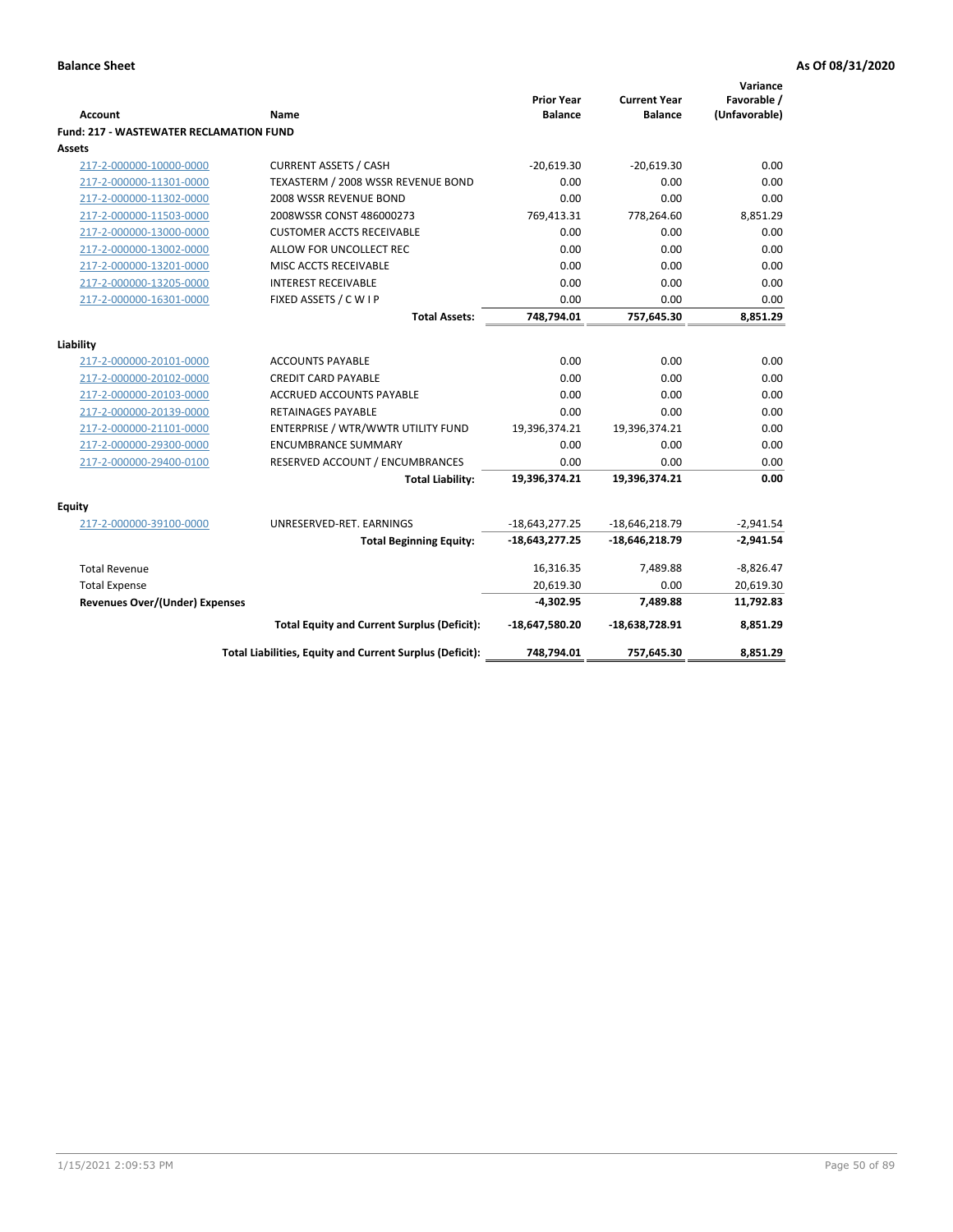|                                                                                                                      |                         | <b>Prior Year</b>     | <b>Current Year</b> | Favorable /                  |
|----------------------------------------------------------------------------------------------------------------------|-------------------------|-----------------------|---------------------|------------------------------|
| Account<br>Name                                                                                                      |                         | <b>Balance</b>        | <b>Balance</b>      | (Unfavorable)                |
| Fund: 300 - AIRPORT FUND                                                                                             |                         |                       |                     |                              |
| Assets                                                                                                               |                         |                       |                     |                              |
| <b>CURRENT ASSETS / CASH</b><br>300-2-000000-10000-0000<br>MISC ACCTS RECEIVABLE<br>300-2-000000-13201-0000          |                         | -4,143,898.92         | $-6,560,429.00$     | $-2,416,530.08$<br>$-650.39$ |
| <b>EMPLOYEE ADVANCES</b>                                                                                             |                         | 0.00<br>0.00          | $-650.39$<br>0.00   | 0.00                         |
| 300-2-000000-13202-0000                                                                                              |                         | 0.00                  | 0.00                | 0.00                         |
| 300-2-000000-13203-0000<br>NON-CURRENT ASSETS / PREPAYMENTS<br>300-2-000000-13205-0000<br><b>INTEREST RECEIVABLE</b> |                         | 0.00                  | 0.00                | 0.00                         |
| <b>GRANT FUND / AIRPORT GRANT FUND</b><br>300-2-000000-14126-0000                                                    |                         | 0.00                  | 0.00                | 0.00                         |
| 300-2-000000-16001-0000<br>FIXED ASSETS / LAND                                                                       |                         | 813,937.00            | 813,937.00          | 0.00                         |
| 300-2-000000-16002-0000<br>FIXED ASSETS / IMPROVMENTS-NON BUILDI                                                     |                         | 75,750,553.49         | 75,750,553.49       | 0.00                         |
| 300-2-000000-16003-0000<br>ACCUM DEPR / IMPROVEMENTS-NON BUILL                                                       |                         | -38,526,881.33        | $-40,581,156.28$    | $-2,054,274.95$              |
| 300-2-000000-16004-0000<br>FIXED ASSETS / BUILDINGS                                                                  |                         | 67,994,704.13         | 69,917,050.27       | 1,922,346.14                 |
| <b>ACCUM DEPR / BUILDINGS</b><br>300-2-000000-16005-0000                                                             |                         | -25,823,518.61        | -27,356,164.49      | $-1,532,645.88$              |
| 300-2-000000-16201-0000<br>FIXED ASSETS / MACHINERY AND EQUIPMEN                                                     |                         | 502,779.61            | 528,771.61          | 25,992.00                    |
| 300-2-000000-16202-0000<br>ACCUM DEPR / MACHINERY AND EQUIPMEI                                                       |                         | $-16,426.94$          | $-40,948.94$        | $-24,522.00$                 |
| 300-2-000000-16301-0000<br>FIXED ASSETS / C W I P                                                                    |                         | 0.00                  | 982,112.50          | 982,112.50                   |
| 300-2-000000-17501-0000<br><b>EMPLOYEE CONTRIBUTIONS</b>                                                             |                         | 0.00                  | 0.00                | 0.00                         |
| <b>INVESTMENT RETURN</b><br>300-2-000000-17504-0000                                                                  |                         | 0.00                  | 0.00                | 0.00                         |
| 300-2-000000-17508-0000<br>EXPERIENCE DIFFERENCE- OUTFLOW                                                            |                         | 0.00                  | 0.00                | 0.00                         |
| 300-2-000000-17509-0000<br><b>EXPERIENCE DIFFERENCE - INFLOW</b>                                                     |                         | 0.00                  | 0.00                | 0.00                         |
| 300-2-000000-17520-0000<br><b>ASSUMPTION CHANGES</b>                                                                 |                         | 0.00                  | 0.00                | 0.00                         |
|                                                                                                                      | <b>Total Assets:</b>    | 76,551,248.43         | 73,453,075.77       | $-3,098,172.66$              |
|                                                                                                                      |                         |                       |                     |                              |
| Liability                                                                                                            |                         |                       |                     |                              |
| 300-2-000000-20101-0000<br><b>ACCOUNTS PAYABLE</b>                                                                   |                         | 0.00                  | 0.00                | 0.00                         |
| <b>CREDIT CARD PAYABLE</b><br>300-2-000000-20102-0000                                                                |                         | 0.00                  | 0.00                | 0.00                         |
| 300-2-000000-20103-0000<br>ACCRUED ACCOUNTS PAYABLE                                                                  |                         | 0.00                  | 0.00                | 0.00                         |
| 300-2-000000-20105-0000<br><b>L-3 FUNDS PAYABLE</b>                                                                  |                         | 0.00                  | 0.00                | 0.00                         |
| <b>GRANT MATCH</b><br>300-2-000000-20106-0000                                                                        |                         | 0.00                  | 0.00                | 0.00                         |
| MATURED BONDS PAYABLE<br>300-2-000000-20108-0000                                                                     |                         | 0.00                  | 0.00                | 0.00                         |
| REVENUE BONDS PAYABLE<br>300-2-000000-20110-0000                                                                     |                         | 0.00                  | 0.00                | 0.00                         |
| 300-2-000000-20111-0000<br>MATURED INTEREST PAYABLE                                                                  |                         | 0.00                  | 0.00                | 0.00                         |
| 300-2-000000-20112-0000<br><b>ACCRUED INTEREST PAYABLE</b>                                                           |                         | 0.00                  | 0.00                | 0.00                         |
| 300-2-000000-20139-0000<br>RETAINAGES PAYABLE                                                                        |                         | 0.00                  | 0.00                | 0.00                         |
| <b>TELEPHONE CLEARING</b><br>300-2-000000-20141-0000                                                                 |                         | 0.00                  | 0.00                | 0.00                         |
| 300-2-000000-20160-0000<br><b>UNAPPLIED CREDIT</b>                                                                   |                         | 0.00                  | 0.00                | 0.00                         |
| 300-2-000000-20201-0000<br><b>DEFERRED REVENUE</b>                                                                   |                         | 0.00                  | 0.00                | 0.00                         |
| 300-2-000000-21001-0000<br><b>GENERAL FUND / GENERAL FUND</b>                                                        |                         | 0.00                  | 0.00                | 0.00                         |
| SALARIES PAYABLE<br>300-2-000000-22001-0000                                                                          |                         | 2,201.13              | 2,201.13            | 0.00                         |
| 300-2-000000-22002-0000<br>VACATION/SICK PAYABLE                                                                     |                         | $-2,468.99$           | 2,188.24            | $-4,657.23$                  |
| 300-2-000000-26001-0000<br><b>COMPENSATED ABSENCES PAY</b>                                                           |                         | 6,937.88              | 10,603.68           | $-3,665.80$                  |
| 300-2-000000-26101-0000<br><b>GENERAL OBLIG BONDS PAY</b>                                                            |                         | 0.00                  | 0.00                | 0.00                         |
| 300-2-000000-26102-0000<br>REVENUE BONDS PAYABLE                                                                     |                         | 0.00                  | 0.00                | 0.00                         |
| 300-2-000000-27001-0000<br><b>CONTRIBUTED CAPITAL</b>                                                                |                         | $-0.39$               | $-0.39$             | 0.00                         |
| <b>ENCUMBRANCE SUMMARY</b><br>300-2-000000-29300-0000                                                                |                         | 0.00                  | 0.00                | 0.00                         |
| 300-2-000000-29400-0100<br>RESERVED ACCOUNT / ENCUMBRANCES                                                           |                         | 0.00                  | 0.00                | 0.00                         |
| 300-2-000000-29999-0000<br>NET PENSION LIABILITY                                                                     |                         | 0.00                  | 0.00                | 0.00                         |
|                                                                                                                      | <b>Total Liability:</b> | 6,669.63              | 14,992.66           | -8,323.03                    |
| Equity                                                                                                               |                         |                       |                     |                              |
| UNRESERVED-FUND BALANCE                                                                                              |                         | 0.00                  | 0.00                | 0.00                         |
| 300-2-000000-39000-0000<br>UNRESERVED-RET. EARNINGS                                                                  |                         |                       | 72,911,614.18       |                              |
| 300-2-000000-39100-0000<br>300-2-000000-39500-0000<br>NET POSITION - PENSION                                         |                         | 75,949,282.18<br>0.00 | 0.00                | $-3,037,668.00$<br>0.00      |
| <b>Total Beginning Equity:</b>                                                                                       |                         | 75,949,282.18         | 72,911,614.18       | $-3,037,668.00$              |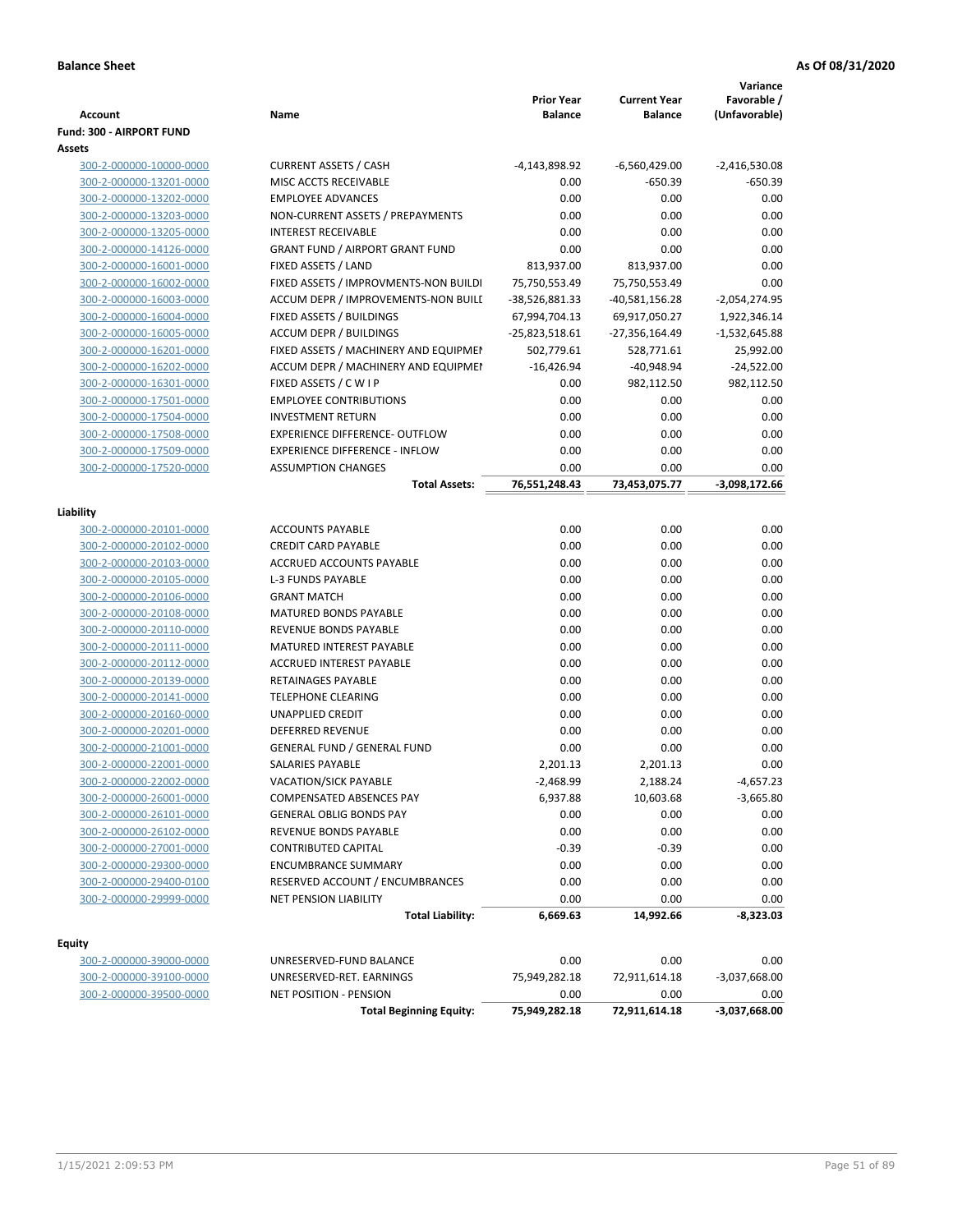| Account                               | Name                                                     | <b>Prior Year</b><br><b>Balance</b> | <b>Current Year</b><br><b>Balance</b> | Variance<br>Favorable /<br>(Unfavorable) |
|---------------------------------------|----------------------------------------------------------|-------------------------------------|---------------------------------------|------------------------------------------|
| <b>Total Revenue</b>                  |                                                          | 723,101.46                          | 656,503.91                            | $-66,597.55$                             |
| <b>Total Expense</b>                  |                                                          | 127,804.83                          | 130,034.97                            | $-2,230.14$                              |
| <b>Revenues Over/(Under) Expenses</b> |                                                          | 595,296.63                          | 526,468.94                            | $-68,827.69$                             |
|                                       | <b>Total Equity and Current Surplus (Deficit):</b>       | 76,544,578.81                       | 73,438,083.12                         | $-3,106,495.69$                          |
|                                       | Total Liabilities, Equity and Current Surplus (Deficit): | 76,551,248.44                       | 73,453,075.78                         | -3,098,172.66                            |
|                                       | *** FUND 300 OUT OF BALANCE ***                          | $-0.01$                             | $-0.01$                               | 0.00                                     |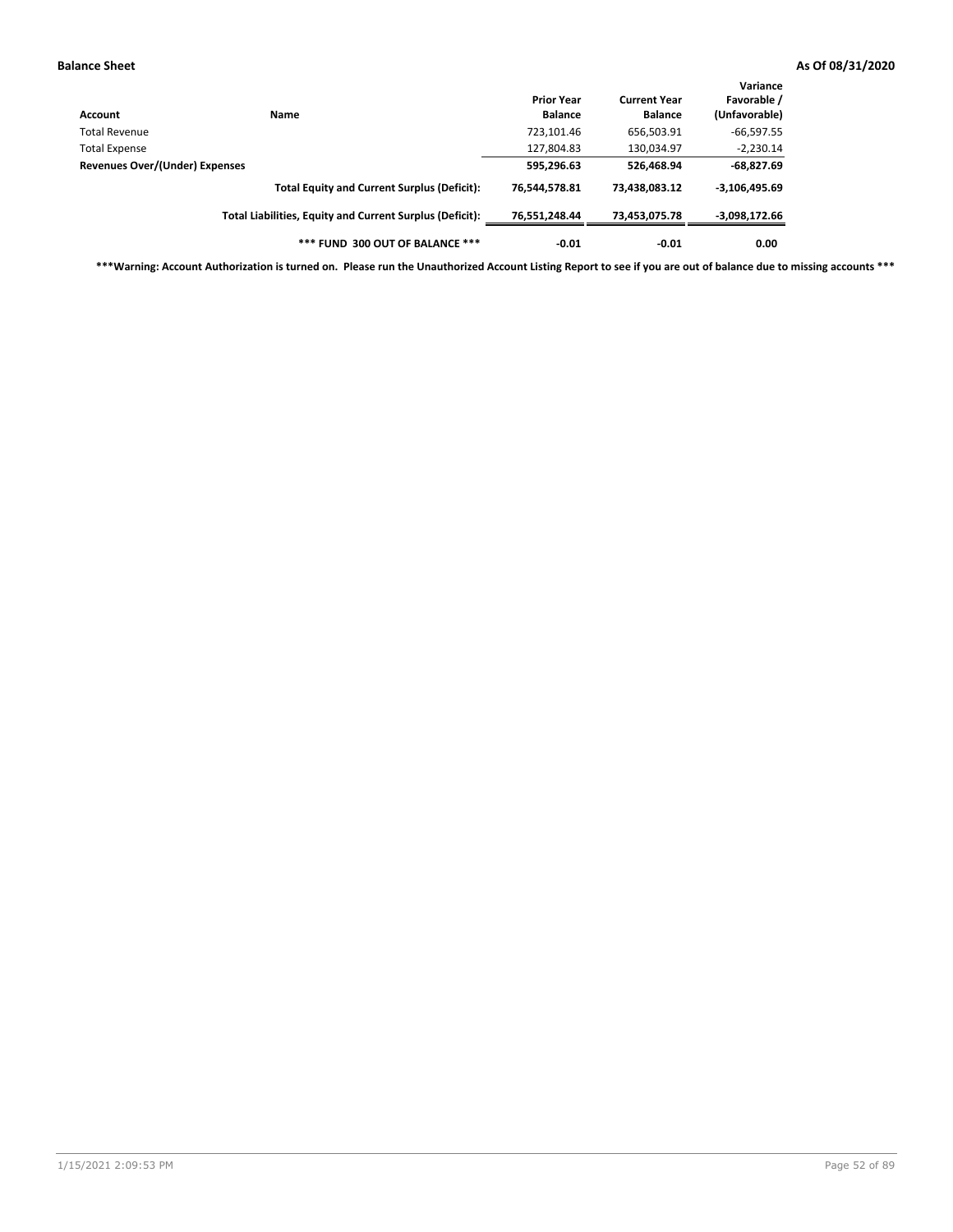|                                       |                                                          | <b>Prior Year</b> | <b>Current Year</b> | Variance<br>Favorable / |
|---------------------------------------|----------------------------------------------------------|-------------------|---------------------|-------------------------|
| <b>Account</b>                        | Name                                                     | <b>Balance</b>    | <b>Balance</b>      | (Unfavorable)           |
| Fund: 320 - AIRPORT TXDOT GRANT       |                                                          |                   |                     |                         |
| <b>Assets</b>                         |                                                          |                   |                     |                         |
| 320-2-000000-10000-0000               | <b>CURRENT ASSETS / CASH</b>                             | 200,000.84        | 200,000.84          | 0.00                    |
| 320-2-000000-13201-0000               | MISC ACCTS RECEIVABLE                                    | 0.00              | 0.00                | 0.00                    |
| 320-2-000000-13205-0000               | <b>INTEREST RECEIVABLE</b>                               | 0.00              | 0.00                | 0.00                    |
|                                       | <b>Total Assets:</b>                                     | 200,000.84        | 200,000.84          | 0.00                    |
| Liability                             |                                                          |                   |                     |                         |
| 320-2-000000-20101-0000               | <b>ACCOUNTS PAYABLE</b>                                  | 0.00              | 0.00                | 0.00                    |
| 320-2-000000-20102-0000               | <b>CREDIT CARD PAYABLE</b>                               | 0.00              | 0.00                | 0.00                    |
| 320-2-000000-20103-0000               | <b>ACCRUED ACCOUNTS PAYABLE</b>                          | 0.00              | 0.00                | 0.00                    |
| 320-2-000000-20902-0000               | <b>DEFERRED GRANT REVENUE</b>                            | 0.00              | 0.00                | 0.00                    |
| 320-2-000000-21125-0000               | DUE TO / AIRPORT FUND                                    | 0.00              | 0.00                | 0.00                    |
| 320-2-000000-29300-0000               | <b>ENCUMBRANCE SUMMARY</b>                               | 0.00              | 0.00                | 0.00                    |
| 320-2-000000-29400-0100               | RESERVED ACCOUNT / ENCUMBRANCES                          | 0.00              | 0.00                | 0.00                    |
|                                       | <b>Total Liability:</b>                                  | 0.00              | 0.00                | 0.00                    |
| <b>Equity</b>                         |                                                          |                   |                     |                         |
| 320-2-000000-39000-0000               | UNRESERVED-FUND BALANCE                                  | 200,000.84        | 200,000.84          | 0.00                    |
|                                       | <b>Total Beginning Equity:</b>                           | 200,000.84        | 200,000.84          | 0.00                    |
| <b>Total Revenue</b>                  |                                                          | 0.00              | 0.00                | 0.00                    |
| <b>Total Expense</b>                  |                                                          | 0.00              | 0.00                | 0.00                    |
| <b>Revenues Over/(Under) Expenses</b> |                                                          | 0.00              | 0.00                | 0.00                    |
|                                       | <b>Total Equity and Current Surplus (Deficit):</b>       | 200,000.84        | 200,000.84          | 0.00                    |
|                                       | Total Liabilities, Equity and Current Surplus (Deficit): | 200,000.84        | 200,000.84          | 0.00                    |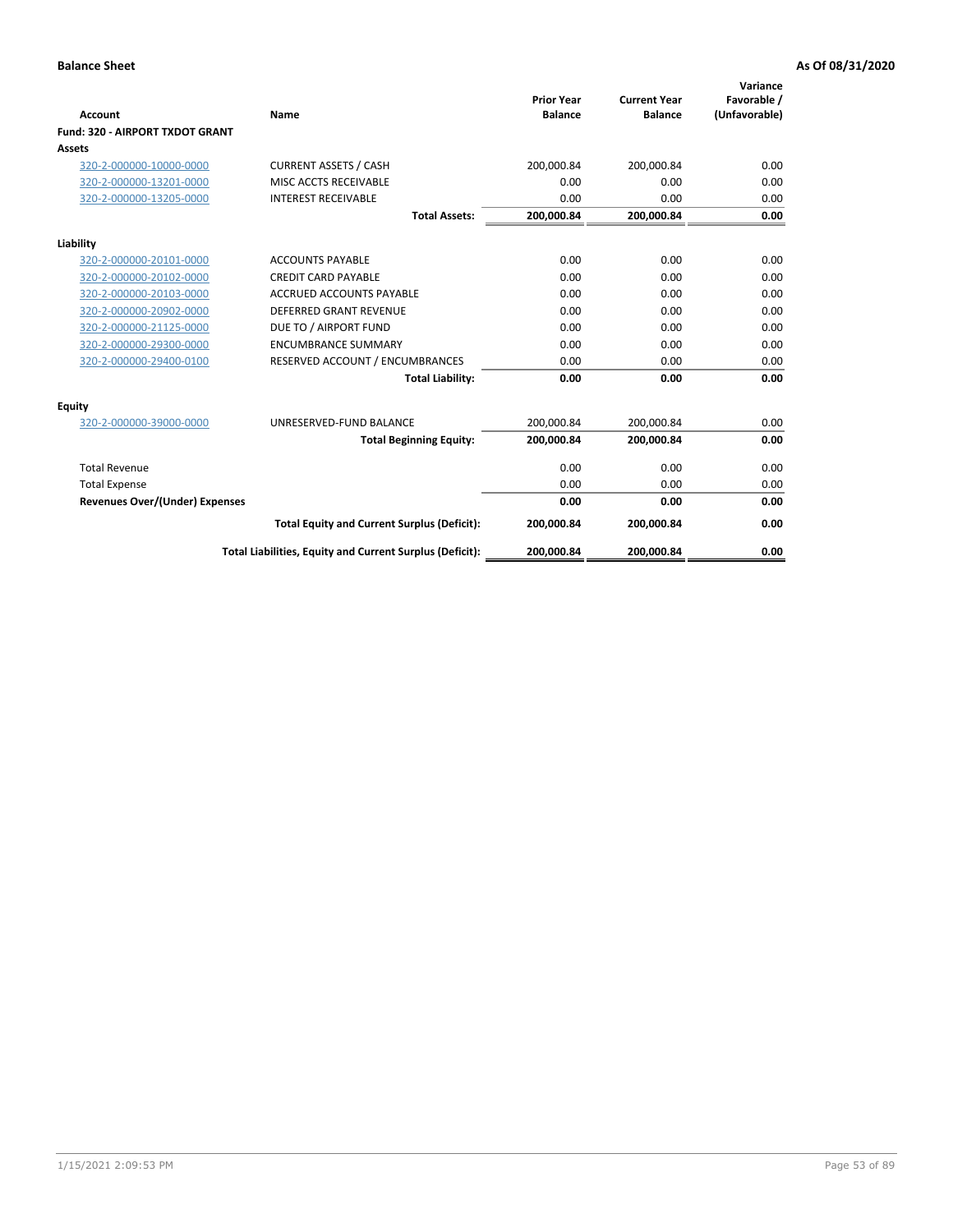|                                                    |                                                          |                                     |                                       | Variance                     |
|----------------------------------------------------|----------------------------------------------------------|-------------------------------------|---------------------------------------|------------------------------|
| <b>Account</b>                                     | Name                                                     | <b>Prior Year</b><br><b>Balance</b> | <b>Current Year</b><br><b>Balance</b> | Favorable /<br>(Unfavorable) |
| <b>Fund: 360 - AIRPORT CAPITAL FUND</b>            |                                                          |                                     |                                       |                              |
| Assets                                             |                                                          |                                     |                                       |                              |
| 360-2-000000-10000-0000                            | <b>CURRENT ASSETS / CASH</b>                             | 7,965,964.51                        | 7,797,895.56                          | $-168,068.95$                |
| 360-2-000000-13201-0000                            | MISC ACCTS RECEIVABLE                                    | 0.00                                | 0.00                                  | 0.00                         |
| 360-2-000000-13205-0000                            | <b>INTEREST RECEIVABLE</b>                               | 0.00                                | 0.00                                  | 0.00                         |
| 360-2-000000-16301-0000                            | FIXED ASSETS / C W I P                                   | 132,616.88                          | 132,616.88                            | 0.00                         |
|                                                    | <b>Total Assets:</b>                                     | 8,098,581.39                        | 7,930,512.44                          | $-168,068.95$                |
|                                                    |                                                          |                                     |                                       |                              |
| Liability                                          | <b>ACCOUNTS PAYABLE</b>                                  | 0.00                                | 0.00                                  |                              |
| 360-2-000000-20101-0000<br>360-2-000000-20102-0000 | <b>CREDIT CARD PAYABLE</b>                               | 0.00                                | 0.00                                  | 0.00<br>0.00                 |
| 360-2-000000-20103-0000                            | <b>ACCRUED ACCOUNTS PAYABLE</b>                          | 0.00                                | 0.00                                  | 0.00                         |
| 360-2-000000-20125-0000                            | SALES TAX PAYABLE / IN THE CITY                          | 0.00                                | 0.00                                  | 0.00                         |
| 360-2-000000-20139-0000                            | <b>RETAINAGES PAYABLE</b>                                | 0.00                                | 0.00                                  | 0.00                         |
| 360-2-000000-21001-0000                            | <b>GENERAL FUND / GENERAL FUND</b>                       | 0.00                                | 0.00                                  | 0.00                         |
| 360-2-000000-27001-0000                            | <b>CONTRIBUTED CAPITAL</b>                               | 0.00                                | 0.00                                  | 0.00                         |
| 360-2-000000-29300-0000                            | <b>ENCUMBRANCE SUMMARY</b>                               | 0.00                                | 0.00                                  | 0.00                         |
| 360-2-000000-29400-0000                            | RESERVED ACCOUNT / ENCUMBRANCES                          | 0.00                                | 0.00                                  | 0.00                         |
|                                                    | <b>Total Liability:</b>                                  | 0.00                                | 0.00                                  | 0.00                         |
|                                                    |                                                          |                                     |                                       |                              |
| Equity                                             |                                                          |                                     |                                       |                              |
| 360-2-000000-39000-0000                            | UNRESERVED-FUND BALANCE                                  | 0.00                                | 0.00                                  | 0.00                         |
| 360-2-000000-39100-0000                            | UNRESERVED-RET. EARNINGS                                 | 8,016,141.66                        | 8,131,751.78                          | 115,610.12                   |
|                                                    | <b>Total Beginning Equity:</b>                           | 8,016,141.66                        | 8,131,751.78                          | 115,610.12                   |
| <b>Total Revenue</b>                               |                                                          | 111,239.53                          | 79,741.17                             | $-31,498.36$                 |
| <b>Total Expense</b>                               |                                                          | 28,799.80                           | 280,980.51                            | $-252,180.71$                |
| Revenues Over/(Under) Expenses                     |                                                          | 82,439.73                           | -201,239.34                           | -283,679.07                  |
|                                                    | <b>Total Equity and Current Surplus (Deficit):</b>       | 8,098,581.39                        | 7,930,512.44                          | $-168,068.95$                |
|                                                    | Total Liabilities, Equity and Current Surplus (Deficit): | 8,098,581.39                        | 7,930,512.44                          | $-168,068.95$                |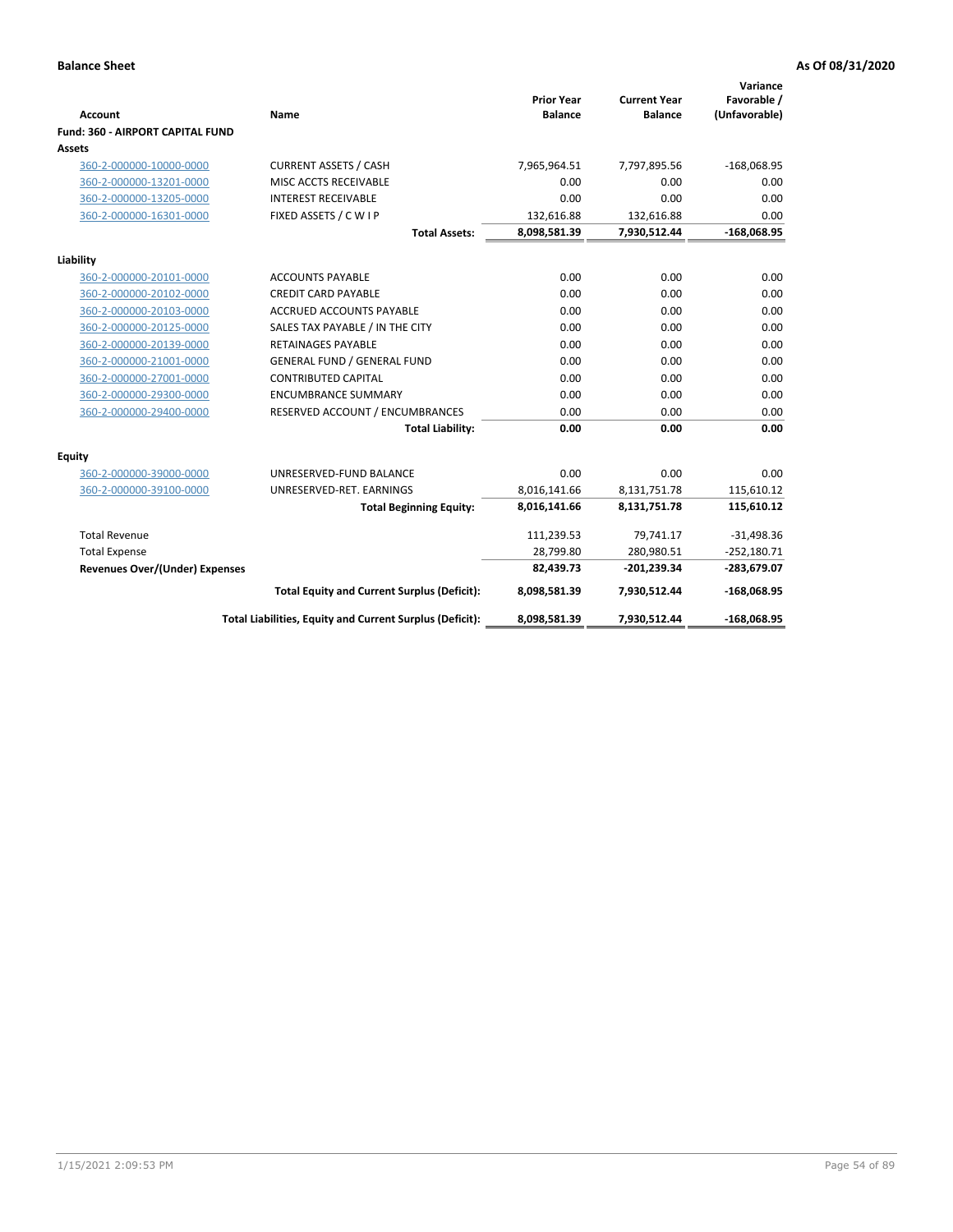| <b>Account</b>                        | <b>Name</b>                                              | <b>Prior Year</b><br><b>Balance</b> | <b>Current Year</b><br><b>Balance</b> | Variance<br>Favorable /<br>(Unfavorable) |
|---------------------------------------|----------------------------------------------------------|-------------------------------------|---------------------------------------|------------------------------------------|
| <b>Fund: 361 - L3-IDC FUND</b>        |                                                          |                                     |                                       |                                          |
| Assets                                |                                                          |                                     |                                       |                                          |
| 361-2-000000-10000-0000               | <b>CURRENT ASSETS / CASH</b>                             | 0.00                                | 0.00                                  | 0.00                                     |
| 361-2-000000-13201-0000               | MISC ACCTS RECEIVABLE                                    | 0.00                                | 0.00                                  | 0.00                                     |
| 361-2-000000-13205-0000               | <b>INTEREST RECEIVABLE</b>                               | 0.00                                | 0.00                                  | 0.00                                     |
|                                       | <b>Total Assets:</b>                                     | 0.00                                | 0.00                                  | 0.00                                     |
| Liability                             |                                                          |                                     |                                       |                                          |
| 361-2-000000-20101-0000               | <b>ACCOUNTS PAYABLE</b>                                  | 0.00                                | 0.00                                  | 0.00                                     |
| 361-2-000000-20102-0000               | <b>CREDIT CARD PAYABLE</b>                               | 0.00                                | 0.00                                  | 0.00                                     |
| 361-2-000000-20103-0000               | MISCELLANEOUS LIABILITIES                                | 0.00                                | 0.00                                  | 0.00                                     |
| 361-2-000000-20108-0000               | <b>MATURED BONDS PAYABLE</b>                             | 0.00                                | 0.00                                  | 0.00                                     |
| 361-2-000000-20111-0000               | <b>MATURED INTEREST PAYABLE</b>                          | 0.00                                | 0.00                                  | 0.00                                     |
| 361-2-000000-20112-0000               | <b>ACCRUED INTEREST PAYABLE</b>                          | 0.00                                | 0.00                                  | 0.00                                     |
| 361-2-000000-20139-0000               | <b>RETAINAGES PAYABLE</b>                                | 0.00                                | 0.00                                  | 0.00                                     |
| 361-2-000000-21001-0000               | <b>GENERAL FUND / GENERAL FUND</b>                       | 0.00                                | 0.00                                  | 0.00                                     |
|                                       | <b>Total Liability:</b>                                  | 0.00                                | 0.00                                  | 0.00                                     |
| Equity                                |                                                          |                                     |                                       |                                          |
| 361-2-000000-39000-0000               | UNRESERVED-FUND BALANCE                                  | 0.00                                | 0.00                                  | 0.00                                     |
| 361-2-000000-39100-0000               | UNRESERVED-RET. EARNINGS                                 | $-2,881,924.85$                     | $-2,881,924.85$                       | 0.00                                     |
| 361-2-000000-39150-0000               | RESERVED-RET. EARNINGS                                   | 2,881,924.85                        | 2,881,924.85                          | 0.00                                     |
|                                       | <b>Total Beginning Equity:</b>                           | 0.00                                | 0.00                                  | 0.00                                     |
| <b>Total Revenue</b>                  |                                                          | 0.00                                | 0.00                                  | 0.00                                     |
| <b>Total Expense</b>                  |                                                          | 0.00                                | 0.00                                  | 0.00                                     |
| <b>Revenues Over/(Under) Expenses</b> |                                                          | 0.00                                | 0.00                                  | 0.00                                     |
|                                       | <b>Total Equity and Current Surplus (Deficit):</b>       | 0.00                                | 0.00                                  | 0.00                                     |
|                                       | Total Liabilities, Equity and Current Surplus (Deficit): | 0.00                                | 0.00                                  | 0.00                                     |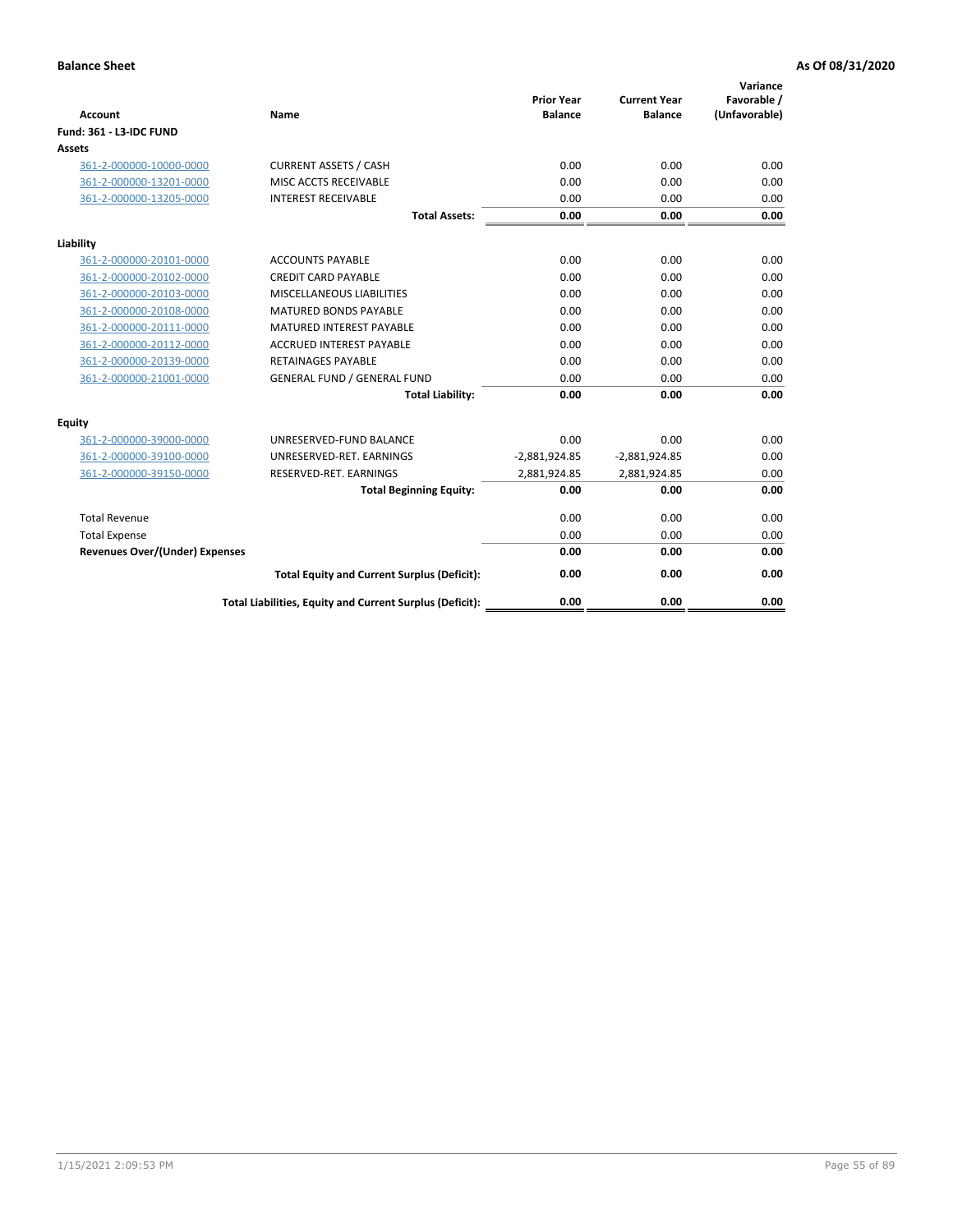|                                       |                                                          |                                     |                                       | Variance                     |
|---------------------------------------|----------------------------------------------------------|-------------------------------------|---------------------------------------|------------------------------|
| <b>Account</b>                        | Name                                                     | <b>Prior Year</b><br><b>Balance</b> | <b>Current Year</b><br><b>Balance</b> | Favorable /<br>(Unfavorable) |
| Fund: 362 - AIRPORT FBO FUEL          |                                                          |                                     |                                       |                              |
| <b>Assets</b>                         |                                                          |                                     |                                       |                              |
| 362-2-000000-10000-0000               | <b>CURRENT ASSETS / CASH</b>                             | 182,104.38                          | 238,846.04                            | 56,741.66                    |
| 362-2-000000-13201-0000               | MISC ACCTS RECEIVABLE                                    | 0.00                                | 0.00                                  | 0.00                         |
| 362-2-000000-13205-0000               | <b>INTEREST RECEIVABLE</b>                               | 0.00                                | 0.00                                  | 0.00                         |
|                                       | <b>Total Assets:</b>                                     | 182,104.38                          | 238,846.04                            | 56,741.66                    |
| Liability                             |                                                          |                                     |                                       |                              |
| 362-2-000000-20101-0000               | <b>ACCOUNTS PAYABLE</b>                                  | 0.00                                | 0.00                                  | 0.00                         |
| 362-2-000000-20102-0000               | <b>CREDIT CARD PAYABLE</b>                               | 0.00                                | 0.00                                  | 0.00                         |
| 362-2-000000-20103-0000               | <b>ACCRUED ACCOUNTS PAYABLE</b>                          | 0.00                                | 0.00                                  | 0.00                         |
| 362-2-000000-20125-0000               | SALES TAX PAYABLE / IN THE CITY                          | 19.56                               | 44.80                                 | $-25.24$                     |
| 362-2-000000-29300-0000               | <b>ENCUMBRANCE SUMMARY</b>                               | 0.00                                | 0.00                                  | 0.00                         |
| 362-2-000000-29400-0000               | RESERVED ACCOUNT / ENCUMBRANCES                          | 0.00                                | 0.00                                  | 0.00                         |
|                                       | <b>Total Liability:</b>                                  | 19.56                               | 44.80                                 | $-25.24$                     |
| Equity                                |                                                          |                                     |                                       |                              |
| 362-2-000000-39000-0000               | UNRESERVED-FUND BALANCE                                  | 0.00                                | 0.00                                  | 0.00                         |
| 362-2-000000-39100-0000               | UNRESERVED-RET. EARNINGS                                 | $-41.31$                            | 111,973.47                            | 112,014.78                   |
|                                       | <b>Total Beginning Equity:</b>                           | $-41.31$                            | 111,973.47                            | 112,014.78                   |
| <b>Total Revenue</b>                  |                                                          | 416,614.49                          | 391,559.62                            | $-25,054.87$                 |
| <b>Total Expense</b>                  |                                                          | 234,488.36                          | 264,731.85                            | $-30,243.49$                 |
| <b>Revenues Over/(Under) Expenses</b> |                                                          | 182,126.13                          | 126,827.77                            | $-55,298.36$                 |
|                                       | <b>Total Equity and Current Surplus (Deficit):</b>       | 182,084.82                          | 238,801.24                            | 56,716.42                    |
|                                       | Total Liabilities, Equity and Current Surplus (Deficit): | 182,104.38                          | 238,846.04                            | 56,741.66                    |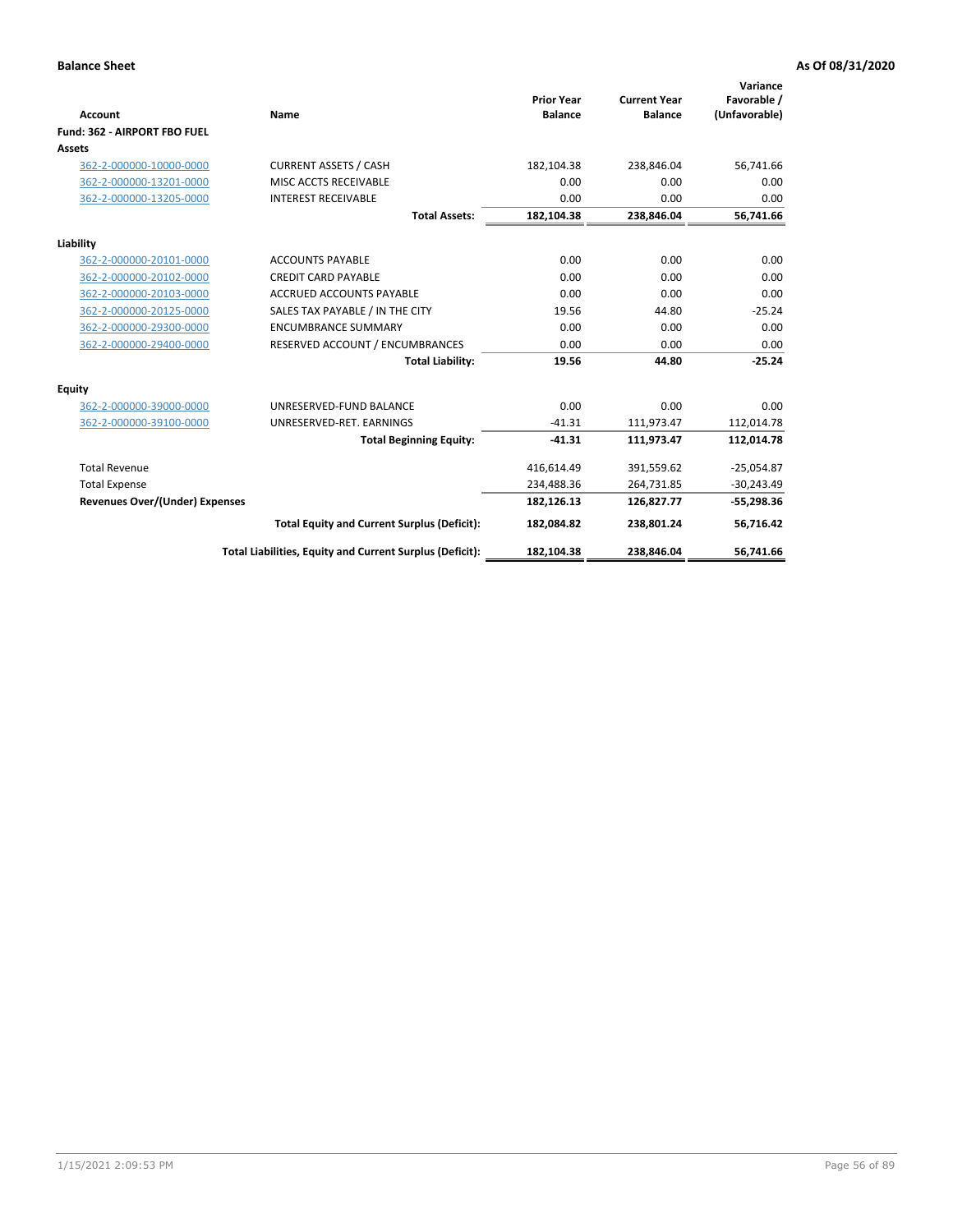| Account                                            | Name                                                         | <b>Prior Year</b><br><b>Balance</b> | <b>Current Year</b><br><b>Balance</b> | Variance<br>Favorable /<br>(Unfavorable) |
|----------------------------------------------------|--------------------------------------------------------------|-------------------------------------|---------------------------------------|------------------------------------------|
| Fund: 400 - GOLF FUND                              |                                                              |                                     |                                       |                                          |
| Assets                                             |                                                              |                                     |                                       |                                          |
| 400-2-000000-10000-0000                            | <b>CURRENT ASSETS / CASH</b>                                 | -414,574.20                         | -443,887.54                           | $-29,313.34$                             |
| 400-2-000000-10304-0000                            | CASH / PETTY CASH/CHANGE DRAWERS                             | 200.00                              | 200.00                                | 0.00                                     |
| 400-2-000000-13007-0000                            | <b>RETURNED CHECKS</b>                                       | 0.00                                | 0.00                                  | 0.00                                     |
| 400-2-000000-13201-0000                            | MISC ACCTS RECEIVABLE                                        | $-473.55$                           | $-516.82$                             | $-43.27$                                 |
| 400-2-000000-13202-0000                            | <b>EMPLOYEE ADVANCES</b>                                     | 0.00                                | 0.00                                  | 0.00                                     |
| 400-2-000000-13203-0000                            | NON-CURRENT ASSETS / PREPAYMENTS                             | 0.00                                | 0.00                                  | 0.00                                     |
| 400-2-000000-13205-0000                            | <b>INTEREST RECEIVABLE</b>                                   | 0.00                                | 0.00                                  | 0.00                                     |
| 400-2-000000-13206-0000                            | <b>CHARGES RECEIVABLE</b>                                    | 35,600.40                           | 28,034.15                             | $-7,566.25$                              |
| 400-2-000000-15301-0000                            | INVENTORIES / GOLF COURSE                                    | 8,301.68                            | 8,301.68                              | 0.00                                     |
| 400-2-000000-16001-0000                            | FIXED ASSETS / LAND                                          | 93,000.00                           | 93,000.00                             | 0.00                                     |
| 400-2-000000-16002-0000                            | FIXED ASSETS / IMPROVMENTS-NON BUILDI                        | 521,160.58                          | 521,160.58                            | 0.00                                     |
| 400-2-000000-16003-0000                            | ACCUM DEPR / IMPROVEMENTS-NON BUILI                          | -294,442.34                         | -310,540.70                           | $-16,098.36$                             |
| 400-2-000000-16004-0000                            | FIXED ASSETS / BUILDINGS                                     | 109,640.00                          | 109,640.00                            | 0.00                                     |
| 400-2-000000-16005-0000                            | <b>ACCUM DEPR / BUILDINGS</b>                                | $-108,983.62$                       | $-109,589.51$                         | $-605.89$                                |
| 400-2-000000-16201-0000                            | FIXED ASSETS / MACHINERY AND EQUIPMEN                        | 51,957.00                           | 51,957.00                             | 0.00                                     |
| 400-2-000000-16202-0000                            | ACCUM DEPR / MACHINERY AND EQUIPMEI                          | $-51,957.00$                        | $-51,957.00$                          | 0.00                                     |
| 400-2-000000-16301-0000                            | FIXED ASSETS / C W I P                                       | 0.00                                | 0.00                                  | 0.00                                     |
| 400-2-000000-17501-0000                            | <b>EMPLOYEE CONTRIBUTIONS</b>                                | 7,763.00                            | 17,817.00                             | 10,054.00                                |
| 400-2-000000-17504-0000                            | <b>INVESTMENT RETURN</b>                                     | $-13,737.00$                        | 57,432.00                             | 71,169.00                                |
| 400-2-000000-17508-0000                            | <b>EXPERIENCE DIFFERENCE- OUTFLOW</b>                        | $-505.00$                           | 2,889.00                              | 3,394.00                                 |
| 400-2-000000-17509-0000                            | <b>EXPERIENCE DIFFERENCE - INFLOW</b>                        | $-2,627.00$                         | $-3,422.00$                           | $-795.00$                                |
| 400-2-000000-17520-0000                            | <b>ASSUMPTION CHANGES</b>                                    | 2,456.00                            | 0.00                                  | -2,456.00                                |
|                                                    | <b>Total Assets:</b>                                         | $-57,221.05$                        | $-29,482.16$                          | 27,738.89                                |
|                                                    |                                                              |                                     |                                       |                                          |
| Liability                                          |                                                              |                                     |                                       |                                          |
| 400-2-000000-20101-0000                            | <b>ACCOUNTS PAYABLE</b>                                      | 0.00                                | 0.00                                  | 0.00                                     |
| 400-2-000000-20102-0000                            | <b>CREDIT CARD PAYABLE</b>                                   | 0.00                                | 0.00                                  | 0.00                                     |
| 400-2-000000-20103-0000                            | ACCRUED ACCOUNTS PAYABLE                                     | 0.00                                | 0.00                                  | 0.00                                     |
| 400-2-000000-20112-0000                            | <b>ACCRUED INTEREST PAYABLE</b>                              | 0.00                                | 0.00                                  | 0.00                                     |
| 400-2-000000-20124-0000                            | <b>GOLF COURSE RESALE</b>                                    | 0.00                                | 0.00                                  | 0.00                                     |
| 400-2-000000-20125-0000                            | SALES TAX PAYABLE / IN THE CITY<br><b>RETAINAGES PAYABLE</b> | $-46.44$                            | 1,003.84                              | $-1,050.28$                              |
| 400-2-000000-20139-0000                            |                                                              | 0.00                                | 0.00                                  | 0.00                                     |
| 400-2-000000-20141-0000                            | <b>TELEPHONE CLEARING</b><br><b>UNAPPLIED CREDIT</b>         | 0.00                                | 0.00                                  | 0.00                                     |
| 400-2-000000-20160-0000                            | <b>GENERAL FUND / GENERAL FUND</b>                           | 0.00                                | 0.00                                  | 0.00                                     |
| 400-2-000000-21001-0000                            | ENTERPRISE / WTR/WWTR UTILITY FUND                           | 0.00                                | 0.00                                  | 0.00<br>0.00                             |
| 400-2-000000-21101-0000                            |                                                              | 0.00<br>4,564.90                    | 0.00<br>4,564.90                      | 0.00                                     |
| 400-2-000000-22001-0000<br>400-2-000000-22002-0000 | SALARIES PAYABLE                                             | 13,978.60                           | 11,373.88                             |                                          |
| 400-2-000000-23001-0000                            | VACATION/SICK PAYABLE<br>CAPITAL LEASE PAYABLE               | 0.00                                | 0.00                                  | 2,604.72<br>0.00                         |
| 400-2-000000-24001-0000                            | O/S CHECKS PAYABLE                                           | 0.00                                | 0.00                                  | 0.00                                     |
| 400-2-000000-26001-0000                            | COMPENSATED ABSENCES PAY                                     | 30,272.55                           | 31,821.18                             | $-1,548.63$                              |
| 400-2-000000-27001-0000                            | <b>CONTRIBUTED CAPITAL</b>                                   | 0.00                                | 0.00                                  | 0.00                                     |
| 400-2-000000-27002-0000                            | <b>CONTRIBUTED CAPITAL / DEVELOPERS</b>                      | 0.00                                | 0.00                                  | 0.00                                     |
| 400-2-000000-29300-0000                            | <b>ENCUMBRANCE SUMMARY</b>                                   | 0.00                                | 0.00                                  | 0.00                                     |
| 400-2-000000-29400-0100                            | RESERVED ACCOUNT / ENCUMBRANCES                              | 0.00                                | 0.00                                  | 0.00                                     |
| 400-2-000000-29999-0000                            | <b>NET PENSION LIABILITY</b>                                 | 11,349.00                           | 128,669.00                            | $-117,320.00$                            |
|                                                    | <b>Total Liability:</b>                                      | 60,118.61                           | 177,432.80                            | -117,314.19                              |
|                                                    |                                                              |                                     |                                       |                                          |
| <b>Equity</b>                                      |                                                              |                                     |                                       |                                          |
| 400-2-000000-39000-0000                            | UNRESERVED-FUND BALANCE                                      | 0.00                                | 0.00                                  | 0.00                                     |
| 400-2-000000-39100-0000                            | UNRESERVED-RET. EARNINGS                                     | -74,958.09                          | $-167,361.70$                         | $-92,403.61$                             |
| 400-2-000000-39500-0000                            | NET POSITION - PENSION                                       | $-44.00$                            | $-44.00$                              | 0.00                                     |
|                                                    | <b>Total Beginning Equity:</b>                               | -75,002.09                          | $-167,405.70$                         | $-92,403.61$                             |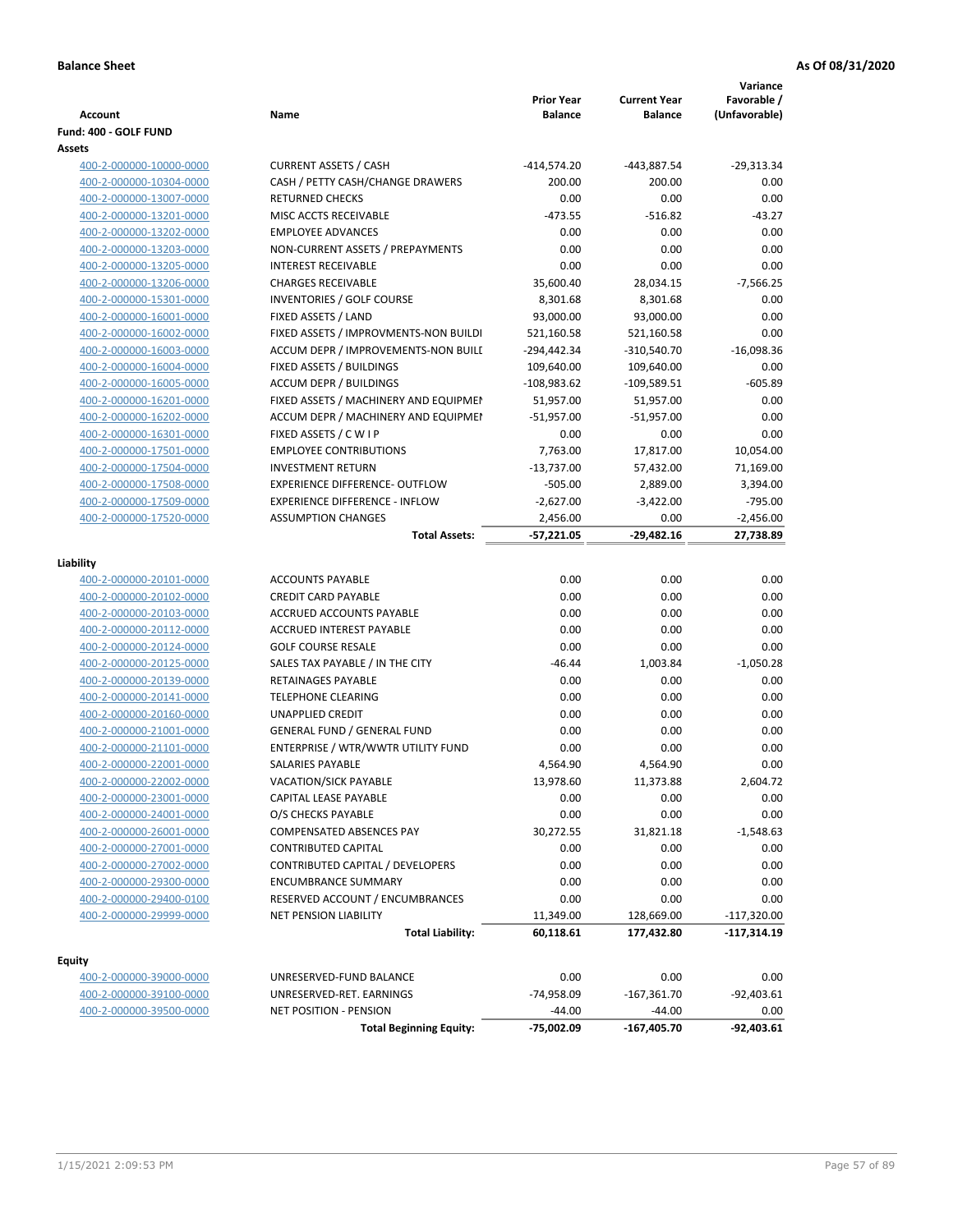| Account                        | Name                                                     | <b>Prior Year</b><br><b>Balance</b> | <b>Current Year</b><br><b>Balance</b> | Variance<br>Favorable /<br>(Unfavorable) |
|--------------------------------|----------------------------------------------------------|-------------------------------------|---------------------------------------|------------------------------------------|
| Total Revenue                  |                                                          | 171,299.66                          | 161,602.57                            | $-9,697.09$                              |
| <b>Total Expense</b>           |                                                          | 213,637.22                          | 201,111.82                            | 12,525.40                                |
| Revenues Over/(Under) Expenses | $-42.337.56$                                             | $-39,509.25$                        | 2,828.31                              |                                          |
|                                | <b>Total Equity and Current Surplus (Deficit):</b>       | $-117.339.65$                       | $-206,914.95$                         | $-89,575.30$                             |
|                                | Total Liabilities, Equity and Current Surplus (Deficit): | -57.221.04                          | -29,482.15                            | 27,738.89                                |
|                                | *** FUND 400 OUT OF BALANCE ***                          | $-0.01$                             | $-0.01$                               | 0.00                                     |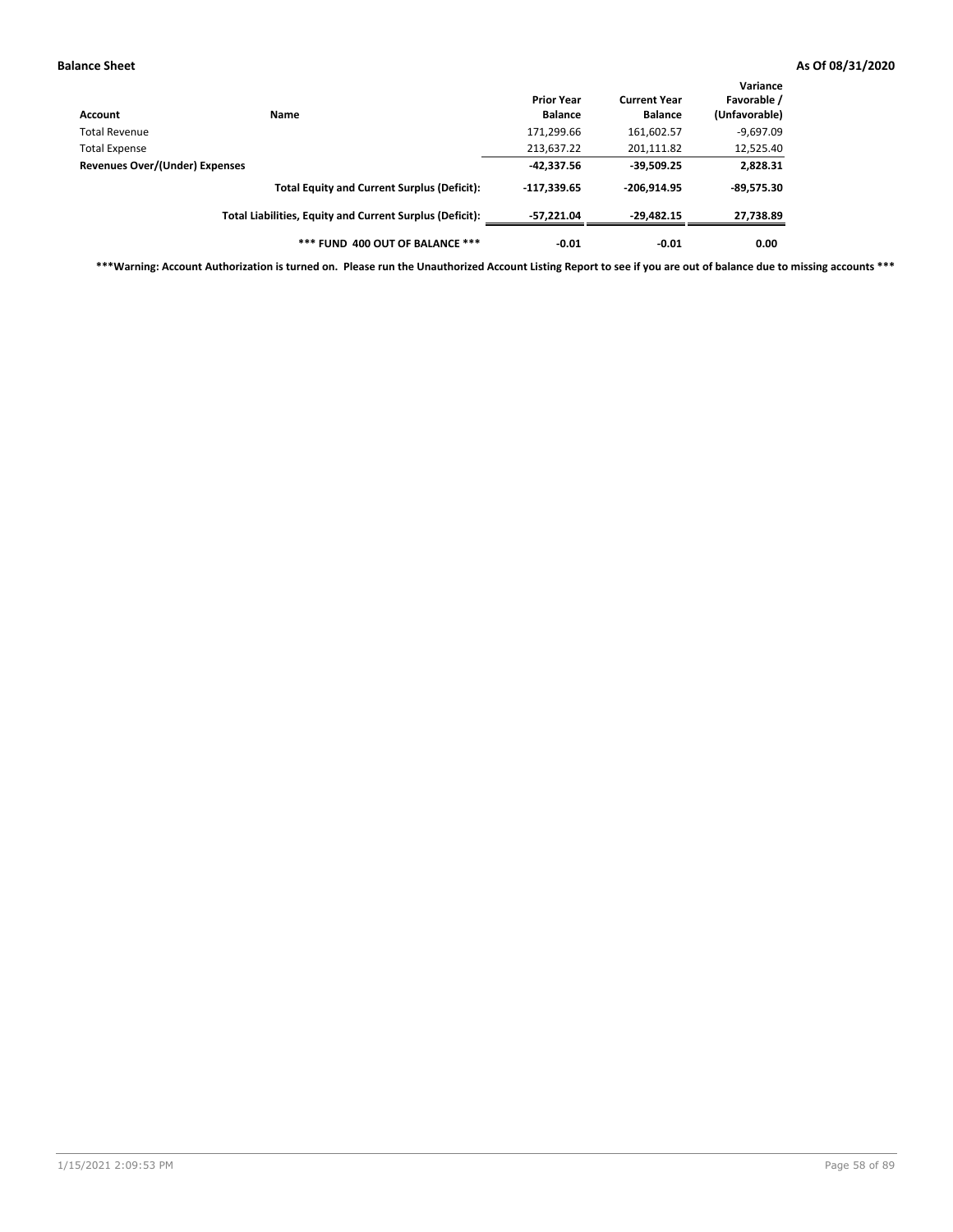|                                                    |                                                                 | <b>Prior Year</b> | <b>Current Year</b>    | Variance<br>Favorable / |
|----------------------------------------------------|-----------------------------------------------------------------|-------------------|------------------------|-------------------------|
| <b>Account</b>                                     | Name                                                            | <b>Balance</b>    | <b>Balance</b>         | (Unfavorable)           |
| <b>Fund: 500 - SANITATION FUND</b>                 |                                                                 |                   |                        |                         |
| Assets                                             |                                                                 |                   |                        |                         |
| 500-2-000000-10000-0000                            | <b>CURRENT ASSETS / CASH</b>                                    | 1,997,322.54      | 1,619,961.14           | -377,361.40             |
| 500-2-000000-13000-0000                            | <b>CUSTOMER ACCTS RECEIVABLE</b>                                | 205,771.23        | 282,688.85             | 76,917.62               |
| 500-2-000000-13001-0000                            | NON CURRENT CUSTOMER ACCTS RECEIVAE                             | 71,045.55         | 82,488.90              | 11,443.35               |
| 500-2-000000-13002-0000                            | ALLOW FOR UNCOLLECT REC                                         | $-68,443.18$      | 37,475.14              | 105,918.32              |
| 500-2-000000-13003-0000                            | UNBILLED YEAR-END ACCRUAL                                       | 470,767.37        | 418,902.98             | $-51,864.39$            |
| 500-2-000000-13201-0000                            | MISC ACCTS RECEIVABLE                                           | 0.00              | 0.00                   | 0.00                    |
| 500-2-000000-17501-0000                            | <b>EMPLOYEE CONTRIBUTIONS</b>                                   | 7,763.00          | 17.817.00              | 10,054.00               |
| 500-2-000000-17504-0000                            | <b>INVESTMENT RETURN</b>                                        | $-13,737.00$      | 57,432.00              | 71,169.00               |
| 500-2-000000-17508-0000                            | <b>EXPERIENCE DIFFERENCE- OUTFLOW</b>                           | $-505.00$         | 2,889.00               | 3,394.00                |
| 500-2-000000-17509-0000                            | <b>EXPERIENCE DIFFERENCE - INFLOW</b>                           | $-2,627.00$       | $-3,422.00$            | $-795.00$               |
| 500-2-000000-17520-0000                            | <b>ASSUMPTION CHANGES</b>                                       | 2,456.00          | 0.00                   | $-2,456.00$             |
|                                                    | <b>Total Assets:</b>                                            | 2,669,813.51      | 2,516,233.01           | -153,580.50             |
|                                                    |                                                                 |                   |                        |                         |
| Liability                                          |                                                                 |                   |                        |                         |
| 500-2-000000-20101-0000                            | <b>ACCOUNTS PAYABLE</b>                                         | 0.00              | 0.00                   | 0.00                    |
| 500-2-000000-20102-0000                            | <b>CREDIT CARD PAYABLE</b>                                      | 0.00              | 0.00                   | 0.00                    |
| 500-2-000000-20103-0000                            | <b>ACCRUED ACCOUNTS PAYABLE</b>                                 | 0.00              | 0.00                   | 0.00                    |
| 500-2-000000-20125-0000                            | SALES TAX PAYABLE / IN THE CITY                                 | 29,016.62         | 27,885.45              | 1,131.17                |
| 500-2-000000-20126-0000                            | SALES TAX PAYABLE / OUT OF CITY                                 | 0.00              | 0.00                   | 0.00                    |
| 500-2-000000-20133-0000                            | <b>GARBAGE CLEARING</b>                                         | 0.00              | 0.00                   | 0.00                    |
| 500-2-000000-20135-0000                            | GARBAGE CLEARING / BAD DEBT EXPENS                              | 82,664.70         | 165,851.80             | $-83,187.10$            |
| 500-2-000000-20160-0000                            | UNAPPLIED CREDIT                                                | 0.00              | 0.00                   | 0.00                    |
| 500-2-000000-20201-0000                            | <b>DEFERRED REVENUE</b>                                         | 0.00              | 0.00                   | 0.00                    |
| 500-2-000000-21001-0000                            | <b>GENERAL FUND / GENERAL FUND</b>                              | 0.00              | 0.00                   | 0.00                    |
| 500-2-000000-22001-0000                            | <b>SALARIES PAYABLE</b>                                         | 4,509.88          | 4,509.88               | 0.00                    |
| 500-2-000000-22002-0000                            | <b>VACATION/SICK PAYABLE</b>                                    | 6,619.16          | 6,856.51<br>241,478.39 | $-237.35$               |
| 500-2-000000-24002-0000                            | <b>CUSTOMER DEPOSITS</b>                                        | 259,223.87        |                        | 17,745.48               |
| 500-2-000000-24007-0000                            | <b>BILLED DEPOSITS SUSPENSE</b>                                 | 0.00              | 0.00                   | 0.00                    |
| 500-2-000000-26001-0000                            | <b>COMPENSATED ABSENCES PAY</b>                                 | 6,561.51          | 7,315.63               | $-754.12$               |
| 500-2-000000-29300-0000                            | <b>ENCUMBRANCE SUMMARY</b>                                      | 0.00              | 0.00                   | 0.00                    |
| 500-2-000000-29400-0100<br>500-2-000000-29999-0000 | RESERVED ACCOUNT / ENCUMBRANCES<br><b>NET PENSION LIABILITY</b> | 0.00<br>11,349.00 | 0.00<br>128,669.00     | 0.00<br>$-117,320.00$   |
|                                                    |                                                                 |                   |                        |                         |
|                                                    | <b>Total Liability:</b>                                         | 399,944.74        | 582,566.66             | $-182,621.92$           |
| Equity                                             |                                                                 |                   |                        |                         |
| 500-2-000000-39000-0000                            | UNRESERVED-FUND BALANCE                                         | 0.00              | 0.00                   | 0.00                    |
| 500-2-000000-39100-0000                            | UNRESERVED-RET. EARNINGS                                        | 2,175,567.37      | 1,899,147.78           | $-276,419.59$           |
| 500-2-000000-39500-0000                            | NET POSITION - PENSION                                          | $-44.00$          | $-44.00$               | 0.00                    |
|                                                    | <b>Total Beginning Equity:</b>                                  | 2,175,523.37      | 1,899,103.78           | -276,419.59             |
| <b>Total Revenue</b>                               |                                                                 | 4,698,400.00      | 4,704,544.22           | 6,144.22                |
| <b>Total Expense</b>                               |                                                                 | 4,604,054.60      | 4,669,981.65           | -65,927.05              |
| <b>Revenues Over/(Under) Expenses</b>              |                                                                 | 94,345.40         | 34,562.57              | -59,782.83              |
|                                                    | <b>Total Equity and Current Surplus (Deficit):</b>              | 2,269,868.77      | 1,933,666.35           | -336,202.42             |
|                                                    | Total Liabilities, Equity and Current Surplus (Deficit):        | 2,669,813.51      | 2,516,233.01           | -153,580.50             |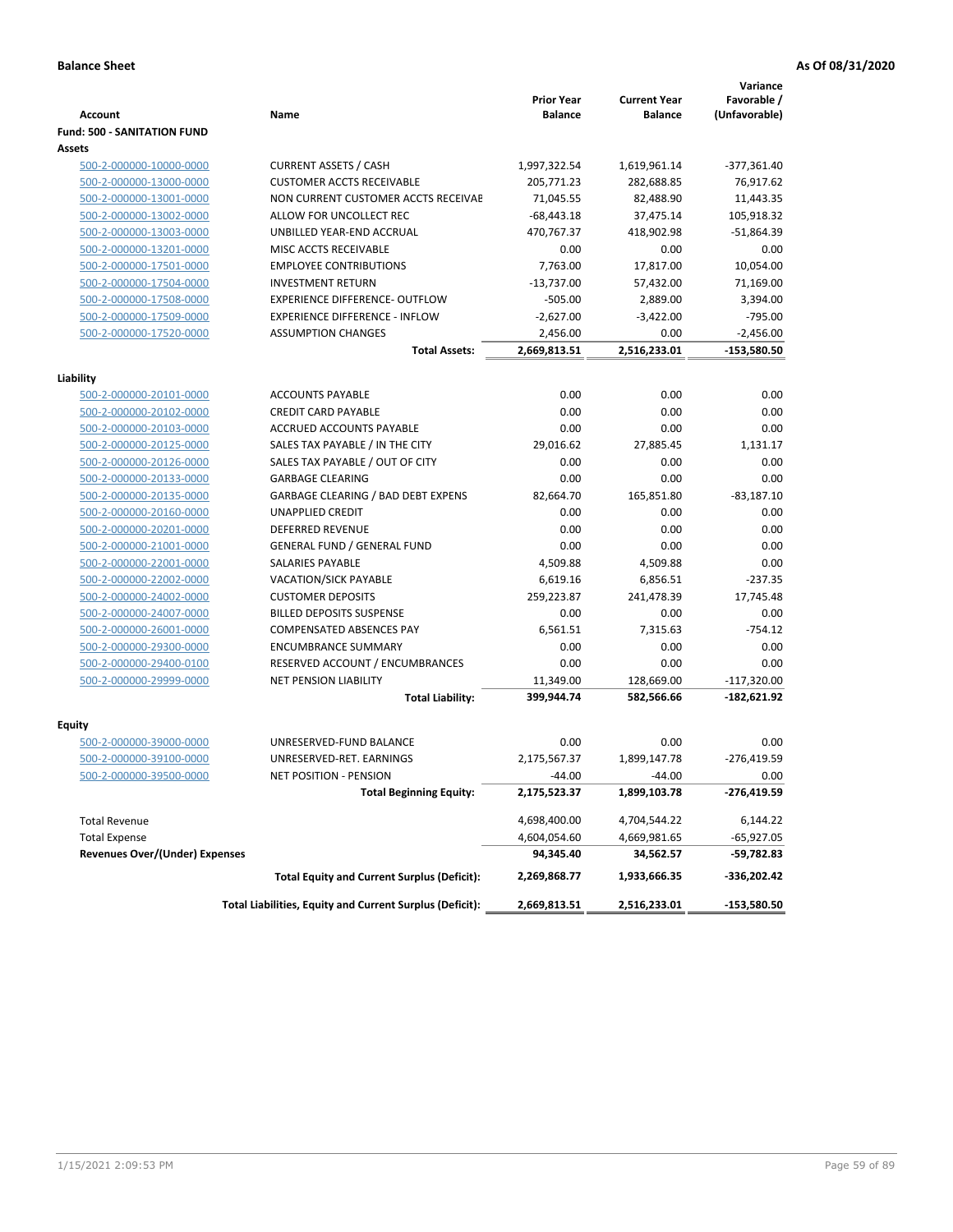| Account                                                    | Name                                                     | <b>Prior Year</b><br><b>Balance</b> | <b>Current Year</b><br><b>Balance</b> | Variance<br>Favorable /<br>(Unfavorable) |
|------------------------------------------------------------|----------------------------------------------------------|-------------------------------------|---------------------------------------|------------------------------------------|
| <b>Fund: 561 - REGINAL HOUSEHOLD HAZARDOUS WASTE GRANT</b> |                                                          |                                     |                                       |                                          |
| <b>Assets</b>                                              |                                                          |                                     |                                       |                                          |
| 561-2-000000-10000-0000                                    | <b>CURRENT ASSETS / CASH</b>                             | 0.00                                | 0.00                                  | 0.00                                     |
| 561-2-000000-13201-0000                                    | MISC ACCTS RECEIVABLE                                    | 0.00                                | 0.00                                  | 0.00                                     |
| 561-2-000000-13205-0000                                    | <b>INTEREST RECEIVABLE</b>                               | 0.00                                | 0.00                                  | 0.00                                     |
|                                                            | <b>Total Assets:</b>                                     | 0.00                                | 0.00                                  | 0.00                                     |
| Liability                                                  |                                                          |                                     |                                       |                                          |
| 561-2-000000-20101-0000                                    | <b>ACCOUNTS PAYABLE</b>                                  | 0.00                                | 0.00                                  | 0.00                                     |
| 561-2-000000-20102-0000                                    | <b>CREDIT CARD PAYABLE</b>                               | 0.00                                | 0.00                                  | 0.00                                     |
| 561-2-000000-20103-0000                                    | <b>ACCRUED ACCOUNTS PAYABLE</b>                          | 0.00                                | 0.00                                  | 0.00                                     |
| 561-2-000000-21140-0000                                    | DUE TO / SANITATION FUND                                 | 0.00                                | 0.00                                  | 0.00                                     |
| 561-2-000000-29300-0000                                    | <b>ENCUMBRANCE SUMMARY</b>                               | 0.00                                | 0.00                                  | 0.00                                     |
| 561-2-000000-29400-0100                                    | RESERVED ACCOUNT / ENCUMBRANCES                          | 0.00                                | 0.00                                  | 0.00                                     |
|                                                            | <b>Total Liability:</b>                                  | 0.00                                | 0.00                                  | 0.00                                     |
| <b>Equity</b>                                              |                                                          |                                     |                                       |                                          |
| 561-2-000000-39100-0000                                    | UNRESERVED-RET. EARNINGS                                 | 0.00                                | 0.00                                  | 0.00                                     |
|                                                            | <b>Total Beginning Equity:</b>                           | 0.00                                | 0.00                                  | 0.00                                     |
| <b>Total Revenue</b>                                       |                                                          | 0.00                                | 0.00                                  | 0.00                                     |
| <b>Total Expense</b>                                       |                                                          | 0.00                                | 0.00                                  | 0.00                                     |
| <b>Revenues Over/(Under) Expenses</b>                      |                                                          | 0.00                                | 0.00                                  | 0.00                                     |
|                                                            | <b>Total Equity and Current Surplus (Deficit):</b>       | 0.00                                | 0.00                                  | 0.00                                     |
|                                                            | Total Liabilities, Equity and Current Surplus (Deficit): | 0.00                                | 0.00                                  | 0.00                                     |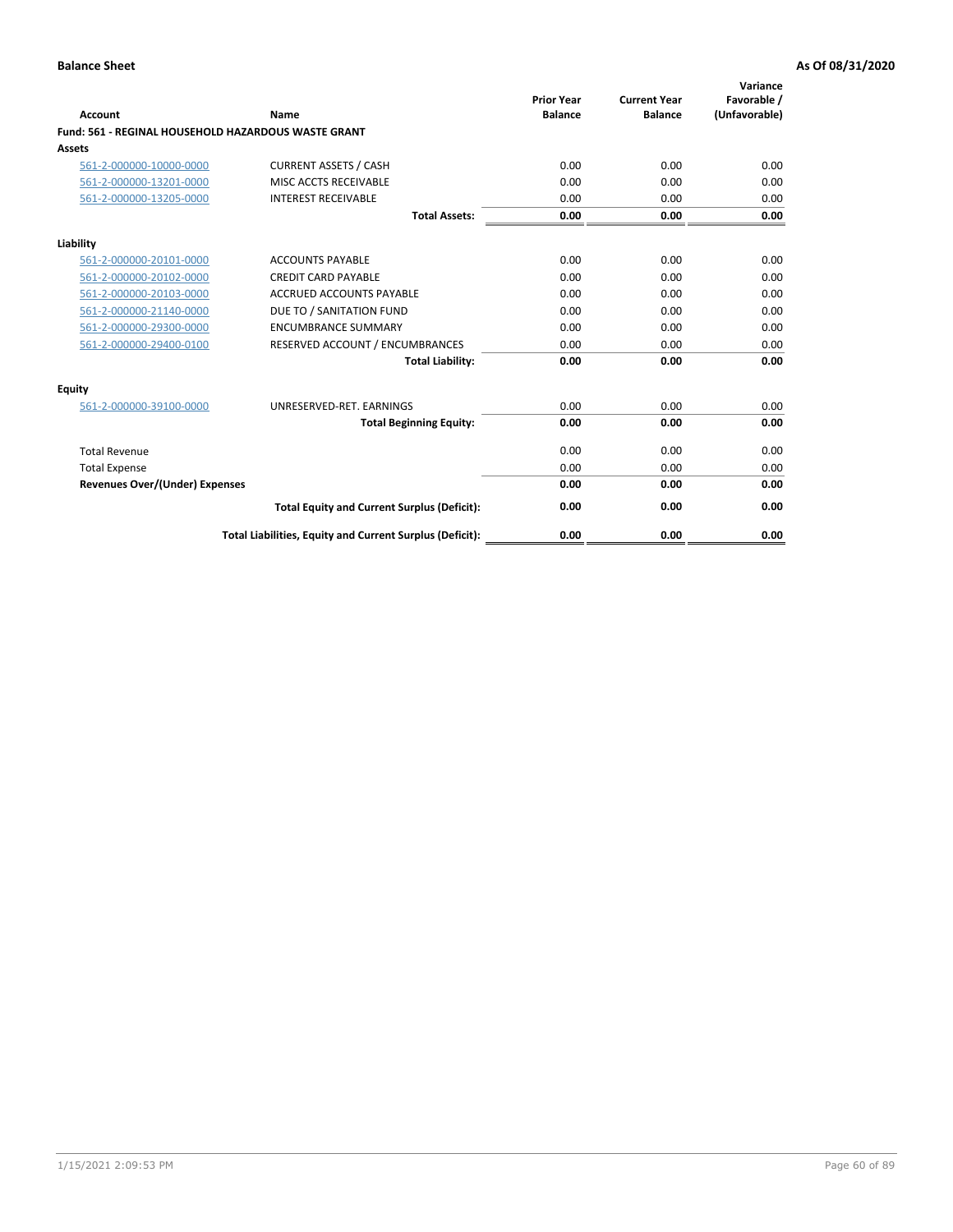| <b>Account</b>                   | Name                                      | <b>Prior Year</b><br><b>Balance</b> | <b>Current Year</b><br><b>Balance</b> | Variance<br>Favorable /<br>(Unfavorable) |
|----------------------------------|-------------------------------------------|-------------------------------------|---------------------------------------|------------------------------------------|
| Fund: 601 - CENTRAL SERVICE FUND |                                           |                                     |                                       |                                          |
| Assets                           |                                           |                                     |                                       |                                          |
| 601-2-000000-10000-0000          | <b>CURRENT ASSETS / CASH</b>              | $-204, 212.39$                      | $-469,456.53$                         | $-265,244.14$                            |
| 601-2-000000-13201-0000          | MISC ACCTS RECEIVABLE                     | 0.00                                | 0.00                                  | 0.00                                     |
| 601-2-000000-13203-0000          | NON-CURRENT ASSETS / PREPAYMENTS          | 0.00                                | 0.00                                  | 0.00                                     |
| 601-2-000000-13204-0000          | PREPAYMENTS / INSURANCE PREPAYMENT        | 0.00                                | 0.00                                  | 0.00                                     |
| 601-2-000000-13205-0000          | <b>INTEREST RECEIVABLE</b>                | 0.00                                | 0.00                                  | 0.00                                     |
| 601-2-000000-15001-0000          | <b>INVENTORIES / POSTAGE</b>              | 0.00                                | 0.00                                  | 0.00                                     |
| 601-2-000000-15101-0000          | <b>FACILITIES MAINT STOCK INVENTORIES</b> | 24,946.65                           | 29,395.61                             | 4,448.96                                 |
| 601-2-000000-15201-0000          | <b>INVENTORIES / GARAGE</b>               | 361,486.41                          | 435,980.72                            | 74,494.31                                |
| 601-2-000000-16001-0000          | FIXED ASSETS / LAND                       | 0.00                                | 0.00                                  | 0.00                                     |
| 601-2-000000-16002-0000          | FIXED ASSETS / IMPROVMENTS-NON BUILDI     | 0.00                                | 0.00                                  | 0.00                                     |
| 601-2-000000-16003-0000          | ACCUM DEPR / IMPROVEMENTS-NON BUILI       | 0.00                                | 0.00                                  | 0.00                                     |
| 601-2-000000-16004-0000          | FIXED ASSETS / BUILDINGS                  | 100,832.00                          | 100,832.00                            | 0.00                                     |
| 601-2-000000-16005-0000          | <b>ACCUM DEPR / BUILDINGS</b>             | $-100,832.00$                       | $-100,832.00$                         | 0.00                                     |
| 601-2-000000-16201-0000          | FIXED ASSETS / MACHINERY AND EQUIPMEN     | 157,057.00                          | 157,057.00                            | 0.00                                     |
| 601-2-000000-16202-0000          | ACCUM DEPR / MACHINERY AND EQUIPMEI       | $-157,057.01$                       | $-157,057.01$                         | 0.00                                     |
| 601-2-000000-17501-0000          | <b>EMPLOYEE CONTRIBUTIONS</b>             | 31,052.00                           | 35,634.00                             | 4,582.00                                 |
| 601-2-000000-17504-0000          | <b>INVESTMENT RETURN</b>                  | $-54,946.00$                        | 114,864.00                            | 169,810.00                               |
| 601-2-000000-17508-0000          | <b>EXPERIENCE DIFFERENCE- OUTFLOW</b>     | $-2,021.00$                         | 5,779.00                              | 7,800.00                                 |
| 601-2-000000-17509-0000          | <b>EXPERIENCE DIFFERENCE - INFLOW</b>     | $-10,507.00$                        | $-6,844.00$                           | 3,663.00                                 |
| 601-2-000000-17520-0000          | <b>ASSUMPTION CHANGES</b>                 | 9,823.00                            | 0.00                                  | $-9,823.00$                              |
|                                  | <b>Total Assets:</b>                      | 155,621.66                          | 145,352.79                            | $-10,268.87$                             |
|                                  |                                           |                                     |                                       |                                          |
| Liability                        |                                           |                                     |                                       |                                          |
| 601-2-000000-20101-0000          | <b>ACCOUNTS PAYABLE</b>                   | 0.00                                | 0.00                                  | 0.00                                     |
| 601-2-000000-20102-0000          | <b>CREDIT CARD PAYABLE</b>                | 0.00                                | 0.00                                  | 0.00                                     |
| 601-2-000000-20103-0000          | ACCRUED ACCOUNTS PAYABLE                  | 0.00                                | 0.00                                  | 0.00                                     |
| 601-2-000000-20115-0000          | <b>DRINK SUPPLY</b>                       | 0.00                                | 0.00                                  | 0.00                                     |
| 601-2-000000-20141-0000          | <b>TELEPHONE CLEARING</b>                 | 0.00                                | 0.00                                  | 0.00                                     |
| 601-2-000000-20148-0000          | <b>FLEET FUEL CLEARING</b>                | 0.00                                | 0.00                                  | 0.00                                     |
| 601-2-000000-20149-0000          | FLEET MAINTENANCE CLEARING                | 84.03                               | 84.03                                 | 0.00                                     |
| 601-2-000000-20201-0000          | <b>DEFERRED REVENUE</b>                   | 0.00                                | 0.00                                  | 0.00                                     |
| 601-2-000000-21001-0000          | <b>GENERAL FUND / GENERAL FUND</b>        | 0.00                                | 0.00                                  | 0.00                                     |
| 601-2-000000-21101-0000          | ENTERPRISE / WTR/WWTR UTILITY FUND        | 0.00                                | 0.00                                  | 0.00                                     |
| 601-2-000000-22001-0000          | SALARIES PAYABLE                          | 16,767.22                           | 16,767.22                             | 0.00                                     |
| 601-2-000000-22002-0000          | <b>VACATION/SICK PAYABLE</b>              | 51,869.40                           | 40,462.16                             | 11,407.24                                |
| 601-2-000000-24011-0000          | <b>CIVIC CENTER DEPOSITS</b>              | 0.00                                | 0.00                                  | 0.00                                     |
| 601-2-000000-24012-0000          | <b>AUDITORIUM DEPOSITS</b>                | 0.00                                | 0.00                                  | 0.00                                     |
| 601-2-000000-26001-0000          | <b>COMPENSATED ABSENCES PAY</b>           | 26,709.92                           | 63,004.08                             | $-36,294.16$                             |
| 601-2-000000-27001-0000          | <b>CONTRIBUTED CAPITAL</b>                | 0.00                                | 0.00                                  | 0.00                                     |
| 601-2-000000-29300-0000          | <b>ENCUMBRANCE SUMMARY</b>                | 0.00                                | 0.00                                  | 0.00                                     |
| 601-2-000000-29400-0100          | RESERVED ACCOUNT / ENCUMBRANCES           | 0.00                                | 0.00                                  | 0.00                                     |
| 601-2-000000-29999-0000          | NET PENSION LIABILITY                     | 45,400.00                           | 257,339.00                            | $-211,939.00$                            |
|                                  | <b>Total Liability:</b>                   | 140,830.57                          | 377,656.49                            | -236,825.92                              |
| <b>Equity</b>                    |                                           |                                     |                                       |                                          |
| 601-2-000000-39000-0000          | UNRESERVED-FUND BALANCE                   | 0.00                                | 0.00                                  | 0.00                                     |
| 601-2-000000-39100-0000          | UNRESERVED-RET. EARNINGS                  | 36,221.81                           | $-71,678.35$                          | $-107,900.16$                            |
| 601-2-000000-39500-0000          | <b>NET POSITION - PENSION</b>             | $-175.00$                           | $-175.00$                             | 0.00                                     |
|                                  | <b>Total Beginning Equity:</b>            | 36,046.81                           | $-71,853.35$                          | $-107,900.16$                            |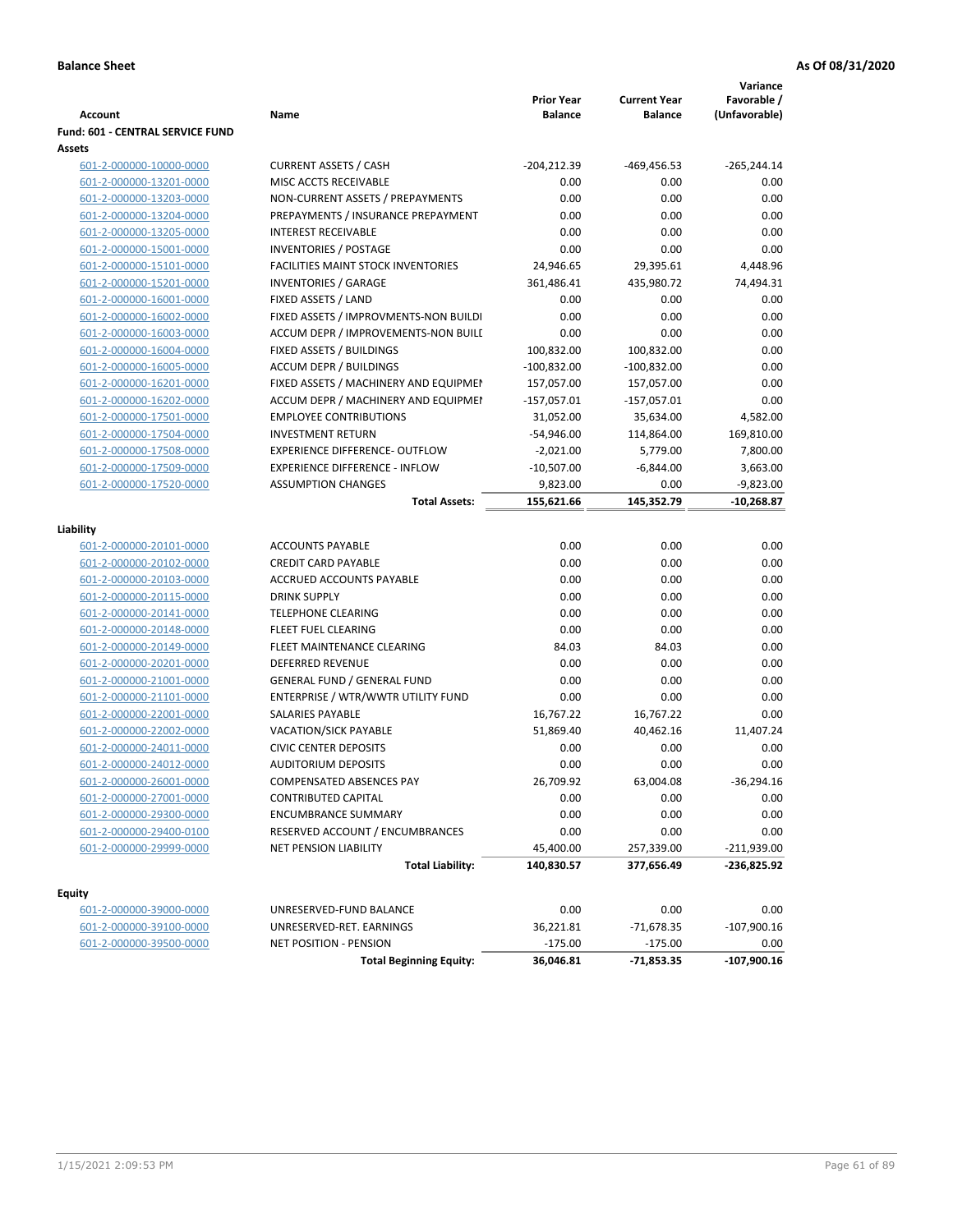| Account                        | <b>Name</b>                                              | <b>Prior Year</b><br><b>Balance</b> | <b>Current Year</b><br><b>Balance</b> | Variance<br>Favorable /<br>(Unfavorable) |
|--------------------------------|----------------------------------------------------------|-------------------------------------|---------------------------------------|------------------------------------------|
| Total Revenue                  |                                                          | 821,316.84                          | 822,734.76                            | 1,417.92                                 |
| <b>Total Expense</b>           |                                                          | 842,572.75                          | 983,185.30                            | $-140,612.55$                            |
| Revenues Over/(Under) Expenses |                                                          | $-21,255.91$                        | $-160,450.54$                         | $-139,194.63$                            |
|                                | <b>Total Equity and Current Surplus (Deficit):</b>       | 14.790.90                           | $-232.303.89$                         | $-247.094.79$                            |
|                                | Total Liabilities, Equity and Current Surplus (Deficit): | 155,621.47                          | 145,352.60                            | $-10,268.87$                             |
|                                | *** FUND 601 OUT OF BALANCE ***                          | 0.19                                | 0.19                                  | 0.00                                     |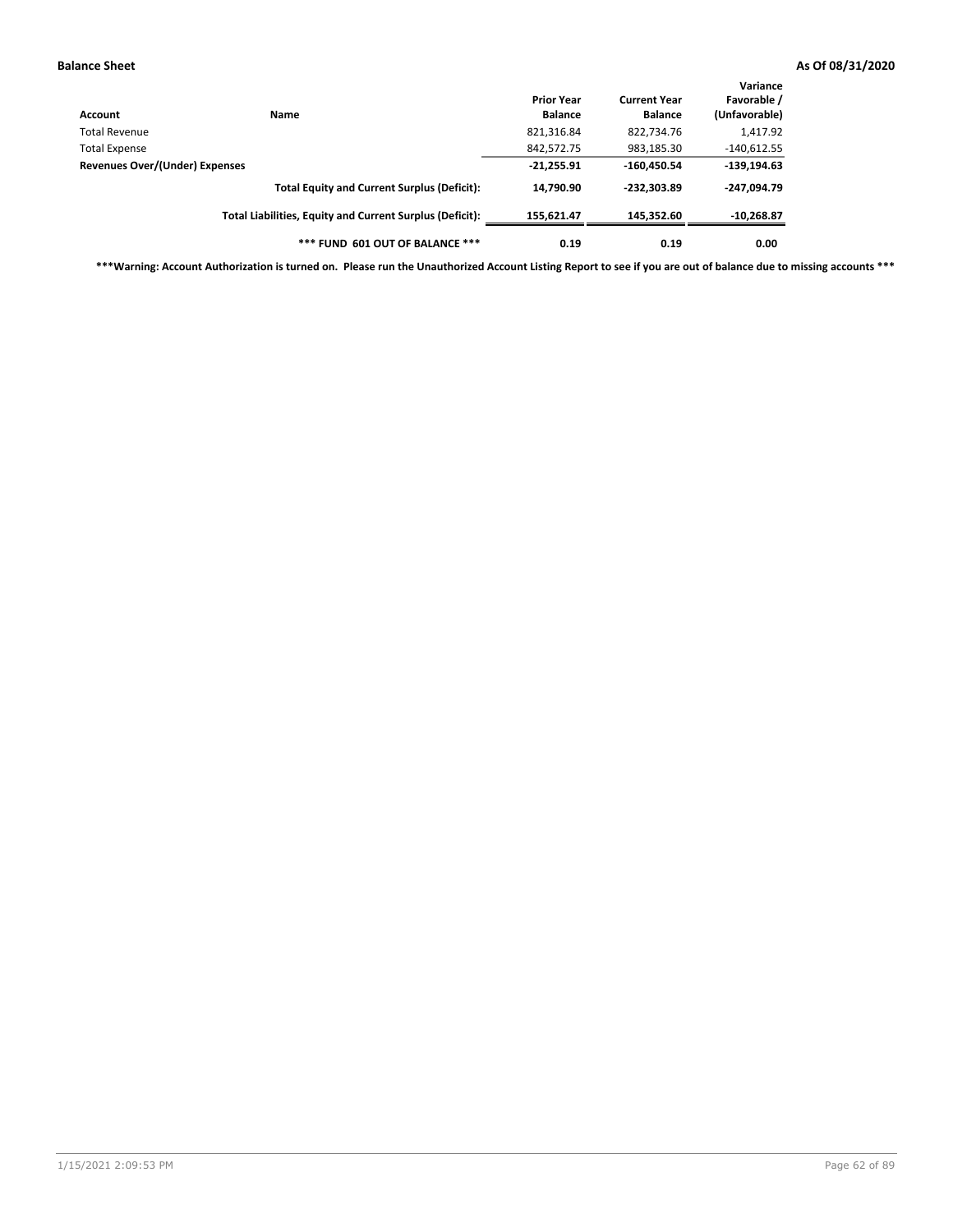|                                       |                                                          |                                     |                                       | Variance                     |
|---------------------------------------|----------------------------------------------------------|-------------------------------------|---------------------------------------|------------------------------|
| <b>Account</b>                        | Name                                                     | <b>Prior Year</b><br><b>Balance</b> | <b>Current Year</b><br><b>Balance</b> | Favorable /<br>(Unfavorable) |
| <b>Fund: 602 - INSURANCE FUND</b>     |                                                          |                                     |                                       |                              |
| <b>Assets</b>                         |                                                          |                                     |                                       |                              |
| 602-2-000000-10000-0000               | <b>CURRENT ASSETS / CASH</b>                             | 151,384.63                          | 615,308.29                            | 463,923.66                   |
| 602-2-000000-13201-0000               | MISC ACCTS RECEIVABLE                                    | 0.00                                | 0.00                                  | 0.00                         |
| 602-2-000000-13204-0000               | PREPAYMENTS / INSURANCE PREPAYMENT                       | 0.00                                | 0.00                                  | 0.00                         |
| 602-2-000000-13205-0000               | <b>INTEREST RECEIVABLE</b>                               | 0.00                                | 0.00                                  | 0.00                         |
|                                       | <b>Total Assets:</b>                                     | 151,384.63                          | 615,308.29                            | 463,923.66                   |
| Liability                             |                                                          |                                     |                                       |                              |
| 602-2-000000-20101-0000               | <b>ACCOUNTS PAYABLE</b>                                  | $-0.09$                             | $-0.09$                               | 0.00                         |
| 602-2-000000-20102-0000               | <b>CREDIT CARD PAYABLE</b>                               | 0.00                                | 0.00                                  | 0.00                         |
| 602-2-000000-20103-0000               | <b>ACCRUED ACCOUNTS PAYABLE</b>                          | 0.00                                | 0.00                                  | 0.00                         |
| 602-2-000000-20201-0000               | <b>DEFERRED REVENUE</b>                                  | 0.00                                | 0.00                                  | 0.00                         |
| 602-2-000000-29300-0000               | <b>ENCUMBRANCE SUMMARY</b>                               | 0.00                                | 0.00                                  | 0.00                         |
| 602-2-000000-29400-0100               | RESERVED ACCOUNT / ENCUMBRANCES                          | 0.00                                | 0.00                                  | 0.00                         |
|                                       | <b>Total Liability:</b>                                  | $-0.09$                             | $-0.09$                               | 0.00                         |
| <b>Equity</b>                         |                                                          |                                     |                                       |                              |
| 602-2-000000-39000-0000               | UNRESERVED-FUND BALANCE                                  | 0.00                                | 0.00                                  | 0.00                         |
| 602-2-000000-39100-0000               | UNRESERVED-RET. EARNINGS                                 | 358,277.11                          | 613,796.41                            | 255,519.30                   |
|                                       | <b>Total Beginning Equity:</b>                           | 358,277.11                          | 613,796.41                            | 255,519.30                   |
| <b>Total Revenue</b>                  |                                                          | 4,972,293.76                        | 5,536,162.30                          | 563,868.54                   |
| <b>Total Expense</b>                  |                                                          | 5,179,186.15                        | 5,534,650.33                          | $-355,464.18$                |
| <b>Revenues Over/(Under) Expenses</b> |                                                          | -206,892.39                         | 1,511.97                              | 208,404.36                   |
|                                       | <b>Total Equity and Current Surplus (Deficit):</b>       | 151,384.72                          | 615,308.38                            | 463,923.66                   |
|                                       | Total Liabilities, Equity and Current Surplus (Deficit): | 151,384.63                          | 615,308.29                            | 463.923.66                   |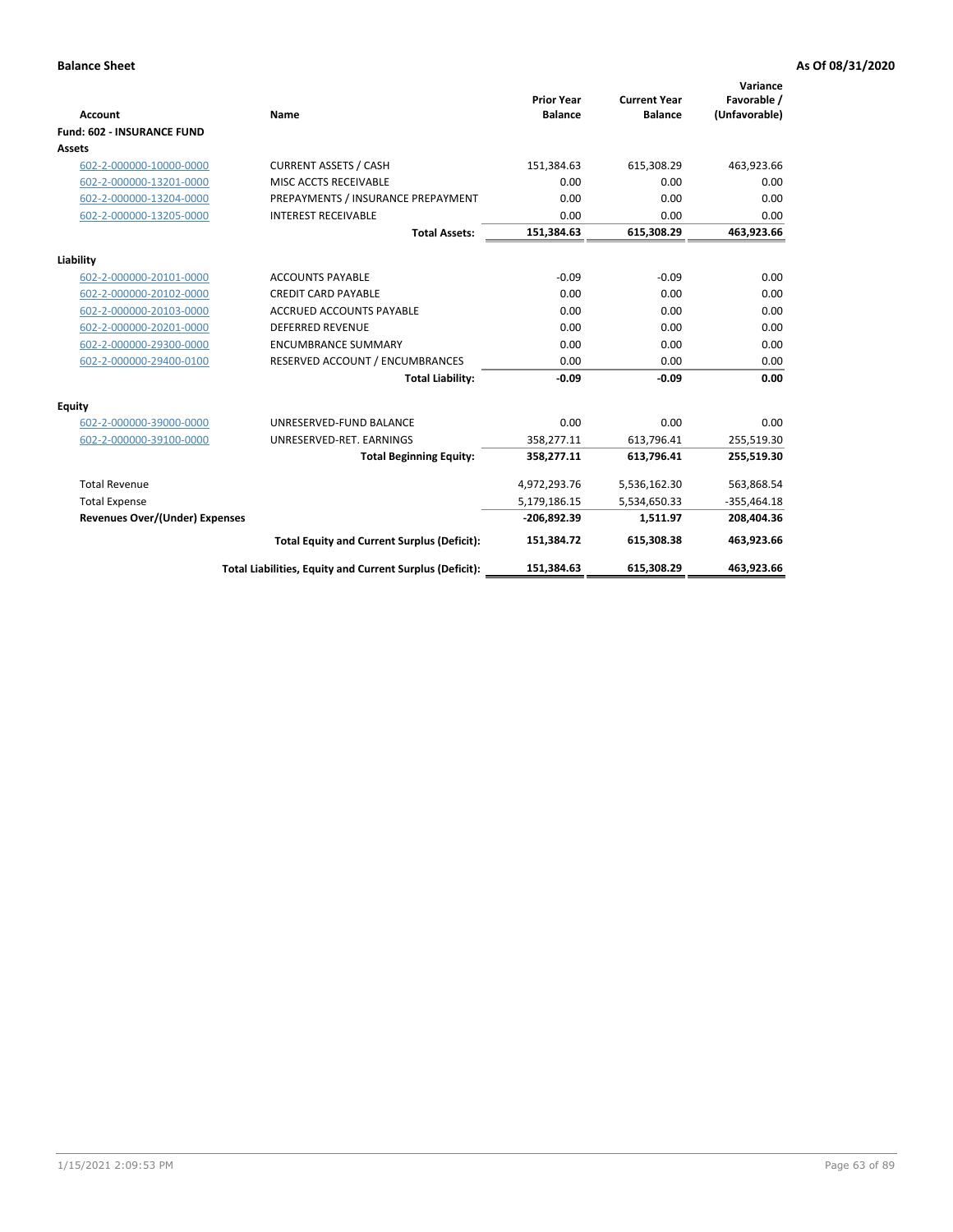| Account                               | Name                                                     | <b>Prior Year</b><br><b>Balance</b> | <b>Current Year</b><br><b>Balance</b> | Variance<br>Favorable /<br>(Unfavorable) |
|---------------------------------------|----------------------------------------------------------|-------------------------------------|---------------------------------------|------------------------------------------|
| Fund: 604 - MIS FUND                  |                                                          |                                     |                                       |                                          |
| <b>Assets</b>                         |                                                          |                                     |                                       |                                          |
| 604-2-000000-10000-0000               | <b>CURRENT ASSETS / CASH</b>                             | 49.421.81                           | -398,329.59                           | $-447,751.40$                            |
| 604-2-000000-13201-0000               | MISC ACCTS RECEIVABLE                                    | 0.00                                | 0.00                                  | 0.00                                     |
| 604-2-000000-13202-1400               | <b>EMPLOYEE ADVANCES</b>                                 | 0.00                                | 0.00                                  | 0.00                                     |
| 604-2-000000-13203-0000               | NON-CURRENT ASSETS / PREPAYMENTS                         | 0.00                                | 0.00                                  | 0.00                                     |
| 604-2-000000-13205-0000               | <b>INTEREST RECEIVABLE</b>                               | 0.00                                | 0.00                                  | 0.00                                     |
| 604-2-000000-15601-0000               | IT NETWORK PRINTER SUPPLY INVENTORY                      | 0.00                                | 0.00                                  | 0.00                                     |
| 604-2-000000-16004-0000               | FIXED ASSETS / BUILDINGS                                 | 0.00                                | 0.00                                  | 0.00                                     |
| 604-2-000000-16005-0000               | <b>ACCUM DEPR / BUILDINGS</b>                            | 0.00                                | 0.00                                  | 0.00                                     |
| 604-2-000000-16201-0000               | FIXED ASSETS / MACHINERY AND EQUIPMEN                    | 1,733,475.22                        | 1,830,840.62                          | 97,365.40                                |
| 604-2-000000-16202-0000               | ACCUM DEPR / MACHINERY AND EQUIPMEI                      | $-1,392,235.18$                     | $-1,448,565.52$                       | $-56,330.34$                             |
| 604-2-000000-16301-0000               | FIXED ASSETS / C W I P                                   | $-0.20$                             | $-0.20$                               | 0.00                                     |
| 604-2-000000-17501-0000               | <b>EMPLOYEE CONTRIBUTIONS</b>                            | 15,526.00                           | 17,817.00                             | 2,291.00                                 |
| 604-2-000000-17504-0000               | <b>INVESTMENT RETURN</b>                                 | $-27,473.00$                        | 57,432.00                             | 84,905.00                                |
| 604-2-000000-17508-0000               | <b>EXPERIENCE DIFFERENCE- OUTFLOW</b>                    | $-1,010.00$                         | 2,889.00                              | 3,899.00                                 |
| 604-2-000000-17509-0000               | <b>EXPERIENCE DIFFERENCE - INFLOW</b>                    | $-5,254.00$                         | $-3,422.00$                           | 1,832.00                                 |
| 604-2-000000-17520-0000               | <b>ASSUMPTION CHANGES</b>                                | 4,911.00                            | 0.00                                  | $-4,911.00$                              |
|                                       | <b>Total Assets:</b>                                     | 377,361.65                          | 58,661.31                             | -318,700.34                              |
|                                       |                                                          |                                     |                                       |                                          |
| Liability                             |                                                          |                                     |                                       |                                          |
| 604-2-000000-20101-0000               | <b>ACCOUNTS PAYABLE</b>                                  | 0.00                                | 0.00                                  | 0.00                                     |
| 604-2-000000-20102-0000               | <b>CREDIT CARD PAYABLE</b>                               | 0.00                                | 0.00                                  | 0.00                                     |
| 604-2-000000-20103-0000               | ACCRUED ACCOUNTS PAYABLE                                 | 0.00                                | 0.00                                  | 0.00                                     |
| 604-2-000000-20141-0000               | <b>TELEPHONE CLEARING</b>                                | 0.00                                | 0.00                                  | 0.00                                     |
| 604-2-000000-21035-0000               | DEBT SERVICE / DUE TO DEBT SERVICE                       | 0.00                                | 0.00                                  | 0.00                                     |
| 604-2-000000-22001-0000               | SALARIES PAYABLE                                         | 10,507.77                           | 10,507.77                             | 0.00                                     |
| 604-2-000000-22002-0000               | <b>VACATION/SICK PAYABLE</b>                             | 17,486.05                           | 19,667.45                             | $-2,181.40$                              |
| 604-2-000000-22208-0000               | INSURANCE / AMERICAN FIDELITY                            | 0.00                                | 0.00                                  | 0.00                                     |
| 604-2-000000-23001-0000               | CAPITAL LEASE PAYABLE                                    | $-1.88$                             | $-1.88$                               | 0.00                                     |
| 604-2-000000-23101-0000               | CAPITAL LEASE PAYABLE                                    | $-0.40$                             | $-0.40$                               | 0.00                                     |
| 604-2-000000-26001-0000               | <b>COMPENSATED ABSENCES PAY</b>                          | 22,134.84                           | 0.14                                  | 22,134.70                                |
| 604-2-000000-27001-0000               | <b>CONTRIBUTED CAPITAL</b>                               | 0.00                                | 0.00                                  | 0.00                                     |
| 604-2-000000-29300-0000               | <b>ENCUMBRANCE SUMMARY</b>                               | 0.00                                | 0.00                                  | 0.00                                     |
| 604-2-000000-29400-0100               | RESERVED ACCOUNT / ENCUMBRANCES                          | 0.27                                | 0.27                                  | 0.00                                     |
| 604-2-000000-29999-0000               | <b>NET PENSION LIABILITY</b>                             | 22,699.00                           | 128,669.00                            | $-105,970.00$                            |
| 604-2-000000-92194-0101               | <b>BANK ONE / DIGITEC</b>                                | 0.00                                | 0.00                                  | 0.00                                     |
|                                       | <b>Total Liability:</b>                                  | 72,825.65                           | 158,842.35                            | $-86,016.70$                             |
| <b>Equity</b>                         |                                                          |                                     |                                       |                                          |
| 604-2-000000-39000-0000               | UNRESERVED-FUND BALANCE                                  | 0.00                                | 0.00                                  | 0.00                                     |
| 604-2-000000-39100-0000               | UNRESERVED-RET. EARNINGS                                 | 506,487.50                          | 299,931.97                            | $-206,555.53$                            |
| 604-2-000000-39500-0000               | <b>NET POSITION - PENSION</b>                            | $-88.00$                            | $-88.00$                              | 0.00                                     |
|                                       | <b>Total Beginning Equity:</b>                           | 506,399.50                          | 299,843.97                            | $-206,555.53$                            |
|                                       |                                                          |                                     |                                       |                                          |
| <b>Total Revenue</b>                  |                                                          | 485,172.49                          | 460,454.50                            | -24,717.99                               |
| <b>Total Expense</b>                  |                                                          | 687,035.99                          | 860,479.51                            | $-173,443.52$                            |
| <b>Revenues Over/(Under) Expenses</b> |                                                          | $-201,863.50$                       | -400,025.01                           | -198,161.51                              |
|                                       | <b>Total Equity and Current Surplus (Deficit):</b>       | 304,536.00                          | $-100,181.04$                         | $-404,717.04$                            |
|                                       | Total Liabilities, Equity and Current Surplus (Deficit): | 377,361.65                          | 58,661.31                             | $-318,700.34$                            |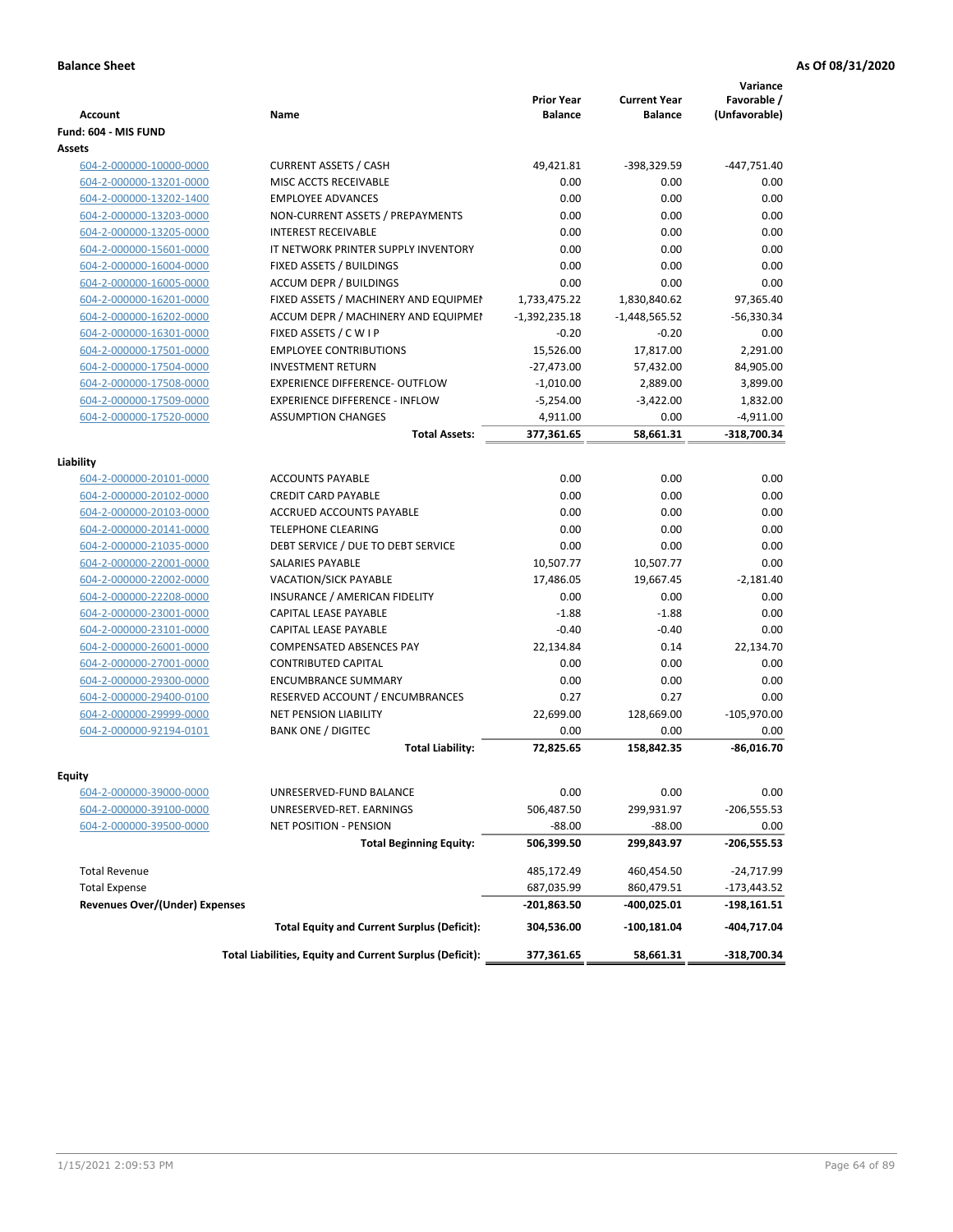|                                             |                                                          | <b>Prior Year</b> | <b>Current Year</b> | Variance<br>Favorable / |
|---------------------------------------------|----------------------------------------------------------|-------------------|---------------------|-------------------------|
| <b>Account</b>                              | Name                                                     | <b>Balance</b>    | <b>Balance</b>      | (Unfavorable)           |
| <b>Fund: 660 - VEHICLE REPLACEMENT FUND</b> |                                                          |                   |                     |                         |
| Assets                                      |                                                          |                   |                     |                         |
| 660-2-000000-10000-0000                     | <b>CURRENT ASSETS / CASH</b>                             | $-99,756.76$      | $-311,366.97$       | $-211,610.21$           |
| 660-2-000000-11309-0000                     | TAX ANTICIPATION NOTES                                   | 0.00              | 0.00                | 0.00                    |
| 660-2-000000-11510-0000                     | PUBLIC SAFETY VEHICLE REPLACEMENT                        | 895,236.78        | 905,535.51          | 10,298.73               |
| 660-2-000000-11520-0000                     | <b>CERTIFICATES OF DEPOSIT</b>                           | 0.00              | 0.00                | 0.00                    |
| 660-2-000000-11530-0000                     | TexasTERM CP                                             | 0.00              | 0.00                | 0.00                    |
| 660-2-000000-13201-0000                     | MISC ACCTS RECEIVABLE                                    | 0.00              | 0.00                | 0.00                    |
| 660-2-000000-13205-0000                     | <b>INTEREST RECEIVABLE</b>                               | 0.00              | 0.00                | 0.00                    |
| 660-2-000000-16201-0000                     | FIXED ASSETS / MACHINERY AND EQUIPMEN                    | 8,663,774.25      | 8,412,023.77        | $-251,750.48$           |
| 660-2-000000-16202-0000                     | ACCUM DEPR / MACHINERY AND EQUIPMEI                      | $-6,694,304.85$   | $-6,843,218.59$     | $-148,913.74$           |
| 660-2-000000-16301-0000                     | FIXED ASSETS / C W I P                                   | 0.00              | 0.00                | 0.00                    |
| 660-2-000000-39300-0000                     | RESERVED ACCOUNT / ESCROW BALANCE                        | 0.00              | 0.00                | 0.00                    |
|                                             | <b>Total Assets:</b>                                     | 2,764,949.42      | 2,162,973.72        | $-601,975.70$           |
|                                             |                                                          |                   |                     |                         |
| Liability                                   |                                                          |                   |                     |                         |
| 660-2-000000-20101-0000                     | <b>ACCOUNTS PAYABLE</b>                                  | 0.00              | 0.00                | 0.00                    |
| 660-2-000000-20102-0000                     | <b>CREDIT CARD PAYABLE</b>                               | 0.00              | 0.00                | 0.00                    |
| 660-2-000000-20103-0000                     | <b>ACCRUED ACCOUNTS PAYABLE</b>                          | 0.00              | 0.00                | 0.00                    |
| 660-2-000000-21001-0000                     | <b>GENERAL FUND / GENERAL FUND</b>                       | 0.00              | 0.00                | 0.00                    |
| 660-2-000000-23001-0000                     | <b>CAPITAL LEASE PAYABLE</b>                             | 53,071.85         | 0.00                | 53,071.85               |
| 660-2-000000-23101-0000                     | <b>CAPITAL LEASE PAYABLE</b>                             | 0.15              | 0.15                | 0.00                    |
| 660-2-000000-27001-0000                     | <b>CONTRIBUTED CAPITAL</b>                               | 0.00              | 0.00                | 0.00                    |
| 660-2-000000-29300-0000                     | <b>ENCUMBRANCE SUMMARY</b>                               | 0.00              | 0.00                | 0.00                    |
| 660-2-000000-29400-0100                     | RESERVED ACCOUNT / ENCUMBRANCES                          | 0.00              | 0.00                | 0.00                    |
|                                             | <b>Total Liability:</b>                                  | 53,072.00         | 0.15                | 53,071.85               |
| <b>Equity</b>                               |                                                          |                   |                     |                         |
| 660-2-000000-39000-0000                     | UNRESERVED-FUND BALANCE                                  | 0.00              | 0.00                | 0.00                    |
| 660-2-000000-39100-0000                     | UNRESERVED-RET. EARNINGS                                 | 2,698,538.06      | 2,682,559.21        | $-15,978.85$            |
|                                             | <b>Total Beginning Equity:</b>                           | 2,698,538.06      | 2,682,559.21        | $-15,978.85$            |
| <b>Total Revenue</b>                        |                                                          | 637,259.61        | 431,148.23          | $-206,111.38$           |
|                                             |                                                          |                   |                     |                         |
| <b>Total Expense</b>                        |                                                          | 623,920.25        | 950,733.87          | $-326,813.62$           |
| <b>Revenues Over/(Under) Expenses</b>       |                                                          | 13,339.36         | -519,585.64         | -532,925.00             |
|                                             | <b>Total Equity and Current Surplus (Deficit):</b>       | 2,711,877.42      | 2,162,973.57        | -548,903.85             |
|                                             | Total Liabilities, Equity and Current Surplus (Deficit): | 2,764,949.42      | 2,162,973.72        | $-601,975.70$           |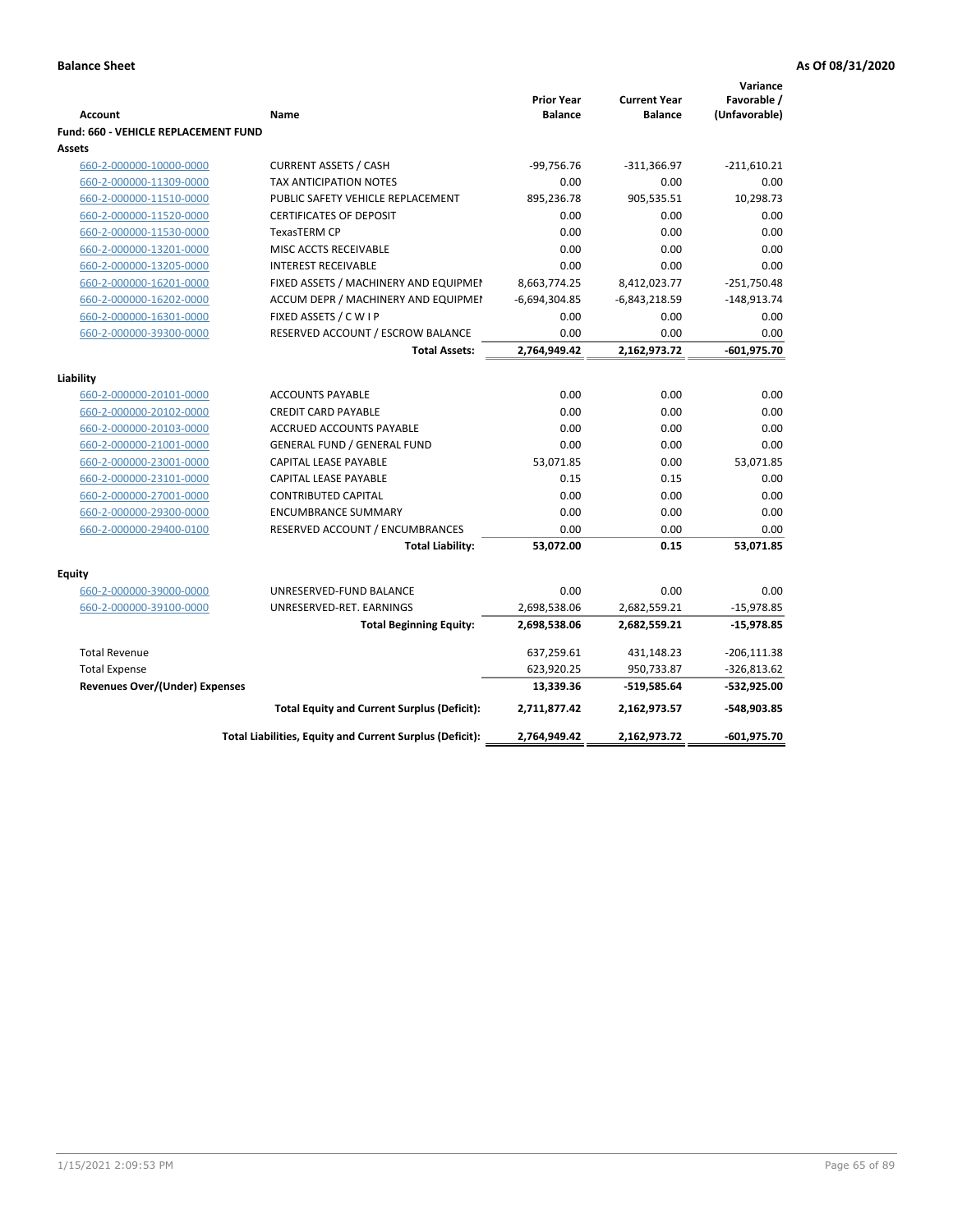| Account                               | Name                                                     | <b>Prior Year</b><br><b>Balance</b> | <b>Current Year</b><br><b>Balance</b> | Variance<br>Favorable /<br>(Unfavorable) |
|---------------------------------------|----------------------------------------------------------|-------------------------------------|---------------------------------------|------------------------------------------|
| Fund: 701 - FIREMEN'S PENSION         |                                                          |                                     |                                       |                                          |
| <b>Assets</b>                         |                                                          |                                     |                                       |                                          |
| 701-1-000000-10000-0000               | <b>CURRENT ASSETS / CASH</b>                             | 0.00                                | 0.00                                  | 0.00                                     |
|                                       | <b>Total Assets:</b>                                     | 0.00                                | 0.00                                  | 0.00                                     |
| Liability                             |                                                          |                                     |                                       |                                          |
| 701-1-000000-20103-0000               | <b>ACCOUNTS PAYABLE</b>                                  | 0.00                                | 0.00                                  | 0.00                                     |
| 701-1-000000-22306-1000               | UNREALIZED GAIN/LOSS                                     | 543,546.00                          | 543,546.00                            | 0.00                                     |
|                                       | <b>Total Liability:</b>                                  | 543,546.00                          | 543,546.00                            | 0.00                                     |
| <b>Equity</b>                         |                                                          |                                     |                                       |                                          |
| 701-1-000000-39000-0000               | UNRESERVED-FUND BALANCE                                  | $-543,546.00$                       | $-543,546.00$                         | 0.00                                     |
|                                       | <b>Total Beginning Equity:</b>                           | $-543,546.00$                       | $-543,546.00$                         | 0.00                                     |
| <b>Total Expense</b>                  |                                                          | 0.00                                | 0.00                                  | 0.00                                     |
| <b>Revenues Over/(Under) Expenses</b> |                                                          | 0.00                                | 0.00                                  | 0.00                                     |
|                                       | <b>Total Equity and Current Surplus (Deficit):</b>       | $-543,546.00$                       | $-543,546.00$                         | 0.00                                     |
|                                       | Total Liabilities, Equity and Current Surplus (Deficit): | 0.00                                | 0.00                                  | 0.00                                     |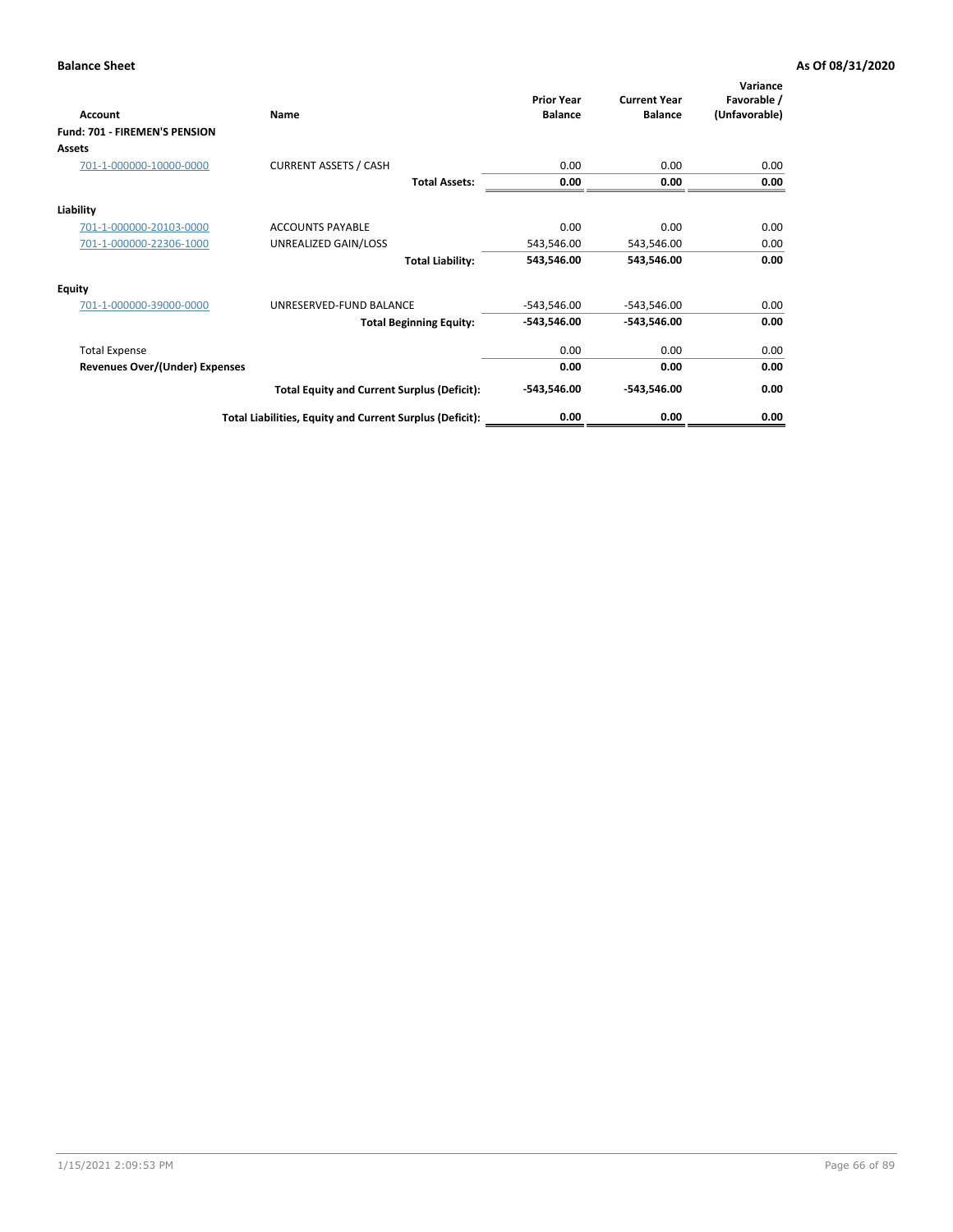|                                       |                                                          |                                     |                                       | Variance                     |
|---------------------------------------|----------------------------------------------------------|-------------------------------------|---------------------------------------|------------------------------|
| <b>Account</b>                        | <b>Name</b>                                              | <b>Prior Year</b><br><b>Balance</b> | <b>Current Year</b><br><b>Balance</b> | Favorable /<br>(Unfavorable) |
| Fund: 800 - SPENCE FUND               |                                                          |                                     |                                       |                              |
| Assets                                |                                                          |                                     |                                       |                              |
| 800-3-000000-10000-0000               | <b>CURRENT ASSETS / CASH</b>                             | $-2,766.38$                         | $-16,976.80$                          | $-14,210.42$                 |
| 800-3-000000-11507-0000               | <b>SPENCE ENDOWMENT</b>                                  | 595,578.46                          | 602,429.94                            | 6,851.48                     |
| 800-3-000000-11520-0000               | <b>CERTIFICATES OF DEPOSIT</b>                           | 0.00                                | 0.00                                  | 0.00                         |
| 800-3-000000-11605-0000               | <b>SPENCE ENDOWMENT</b>                                  | 0.00                                | 0.00                                  | 0.00                         |
| 800-3-000000-13205-0000               | <b>INTEREST RECEIVABLE</b>                               | 0.00                                | 0.00                                  | 0.00                         |
|                                       | <b>Total Assets:</b>                                     | 592,812.08                          | 585.453.14                            | $-7,358.94$                  |
| Liability                             |                                                          |                                     |                                       |                              |
| 800-3-000000-20101-0000               | <b>ACCOUNTS PAYABLE</b>                                  | 0.00                                | $-13,610.42$                          | 13,610.42                    |
| 800-3-000000-20102-0000               | <b>CREDIT CARD PAYABLE</b>                               | 0.00                                | 0.00                                  | 0.00                         |
| 800-3-000000-20103-0000               | <b>ACCRUED ACCOUNTS PAYABLE</b>                          | 0.00                                | 0.00                                  | 0.00                         |
| 800-3-000000-20139-0000               | <b>RETAINAGES PAYABLE</b>                                | 0.00                                | 0.00                                  | 0.00                         |
| 800-3-000000-21001-0000               | <b>GENERAL FUND / GENERAL FUND</b>                       | 0.00                                | 0.00                                  | 0.00                         |
| 800-3-000000-29300-0000               | <b>ENCUMBRANCE SUMMARY</b>                               | 0.00                                | 0.00                                  | 0.00                         |
| 800-3-000000-29400-0000               | RESERVED ACCOUNT / ENCUMBRANCES                          | 0.00                                | 0.00                                  | 0.00                         |
|                                       | <b>Total Liability:</b>                                  | 0.00                                | $-13,610.42$                          | 13,610.42                    |
| <b>Equity</b>                         |                                                          |                                     |                                       |                              |
| 800-3-000000-39000-0000               | UNRESERVED-FUND BALANCE                                  | 580,732.13                          | 593,815.90                            | 13,083.77                    |
|                                       | <b>Total Beginning Equity:</b>                           | 580,732.13                          | 593,815.90                            | 13,083.77                    |
| <b>Total Revenue</b>                  |                                                          | 12,629.95                           | 5,797.66                              | $-6,832.29$                  |
| <b>Total Expense</b>                  |                                                          | 550.00                              | 550.00                                | 0.00                         |
| <b>Revenues Over/(Under) Expenses</b> |                                                          | 12,079.95                           | 5,247.66                              | $-6,832.29$                  |
|                                       | <b>Total Equity and Current Surplus (Deficit):</b>       | 592,812.08                          | 599,063.56                            | 6,251.48                     |
|                                       | Total Liabilities, Equity and Current Surplus (Deficit): | 592,812.08                          | 585,453.14                            | $-7,358.94$                  |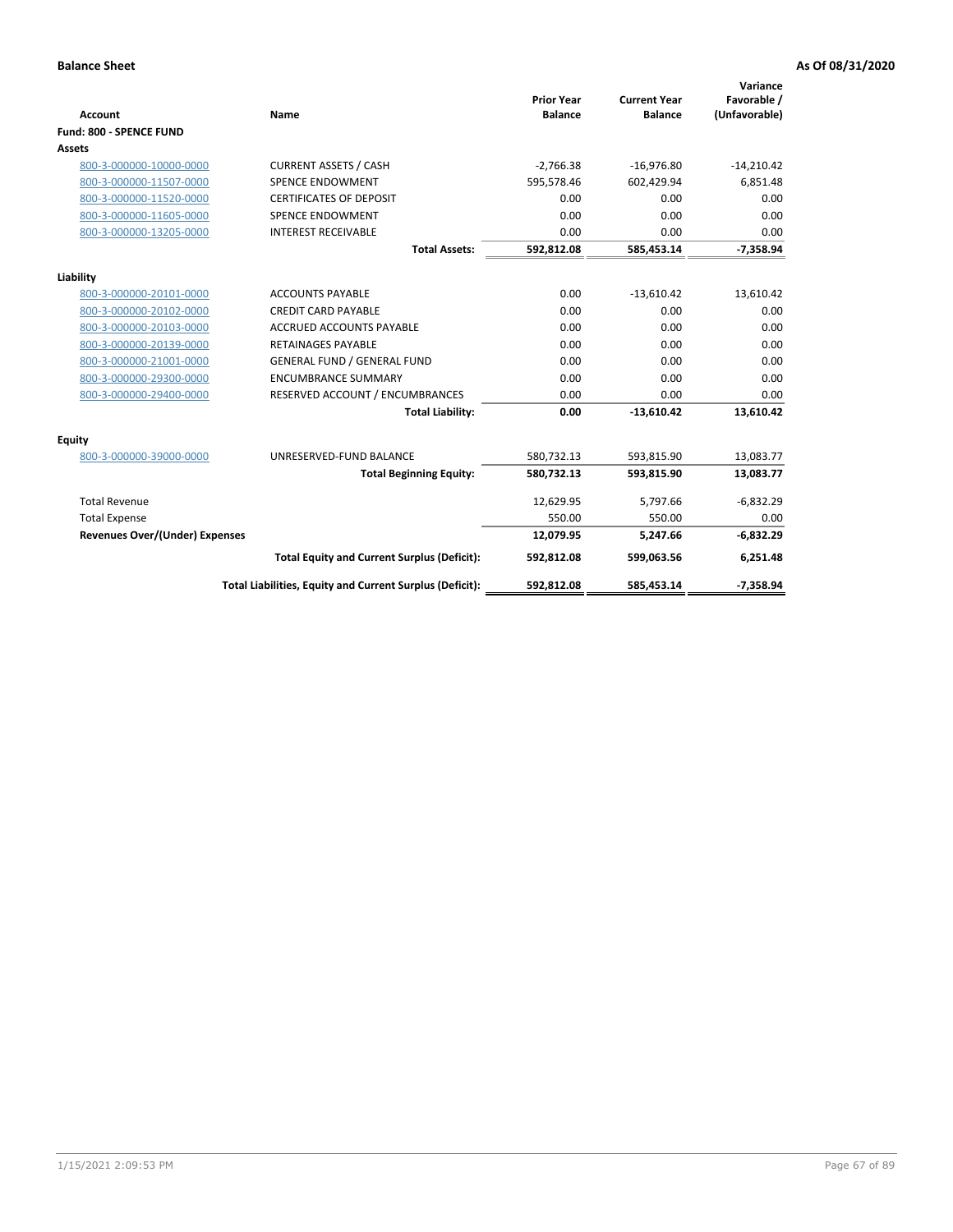| <b>Account</b>                         | Name                                                     | <b>Prior Year</b><br><b>Balance</b> | <b>Current Year</b><br><b>Balance</b> | Variance<br>Favorable /<br>(Unfavorable) |
|----------------------------------------|----------------------------------------------------------|-------------------------------------|---------------------------------------|------------------------------------------|
| <b>Fund: 801 - JONES LIBRARY TRUST</b> |                                                          |                                     |                                       |                                          |
| Assets                                 |                                                          |                                     |                                       |                                          |
| 801-3-000000-10000-0000                | <b>CURRENT ASSETS / CASH</b>                             | 15,839.15                           | 16,090.58                             | 251.43                                   |
| 801-3-000000-13201-0000                | MISC ACCTS RECEIVABLE                                    | 0.00                                | 0.00                                  | 0.00                                     |
| 801-3-000000-13205-0000                | <b>INTEREST RECEIVABLE</b>                               | 0.00                                | 0.00                                  | 0.00                                     |
|                                        | <b>Total Assets:</b>                                     | 15,839.15                           | 16,090.58                             | 251.43                                   |
| Liability                              |                                                          |                                     |                                       |                                          |
| 801-3-000000-20101-0000                | <b>ACCOUNTS PAYABLE</b>                                  | 0.00                                | 0.00                                  | 0.00                                     |
| 801-3-000000-20102-0000                | <b>CREDIT CARD PAYABLE</b>                               | 0.00                                | 0.00                                  | 0.00                                     |
| 801-3-000000-20103-0000                | <b>ACCRUED ACCOUNTS PAYABLE</b>                          | 0.00                                | 0.00                                  | 0.00                                     |
|                                        | <b>Total Liability:</b>                                  | 0.00                                | 0.00                                  | 0.00                                     |
| Equity                                 |                                                          |                                     |                                       |                                          |
| 801-3-000000-39000-0000                | UNRESERVED-FUND BALANCE                                  | 15,532.72                           | 15,853.00                             | 320.28                                   |
|                                        | <b>Total Beginning Equity:</b>                           | 15,532.72                           | 15,853.00                             | 320.28                                   |
| <b>Total Revenue</b>                   |                                                          | 314.19                              | 246.74                                | $-67.45$                                 |
| <b>Total Expense</b>                   |                                                          | 7.76                                | 9.16                                  | $-1.40$                                  |
| <b>Revenues Over/(Under) Expenses</b>  |                                                          | 306.43                              | 237.58                                | $-68.85$                                 |
|                                        | <b>Total Equity and Current Surplus (Deficit):</b>       | 15,839.15                           | 16,090.58                             | 251.43                                   |
|                                        | Total Liabilities, Equity and Current Surplus (Deficit): | 15,839.15                           | 16,090.58                             | 251.43                                   |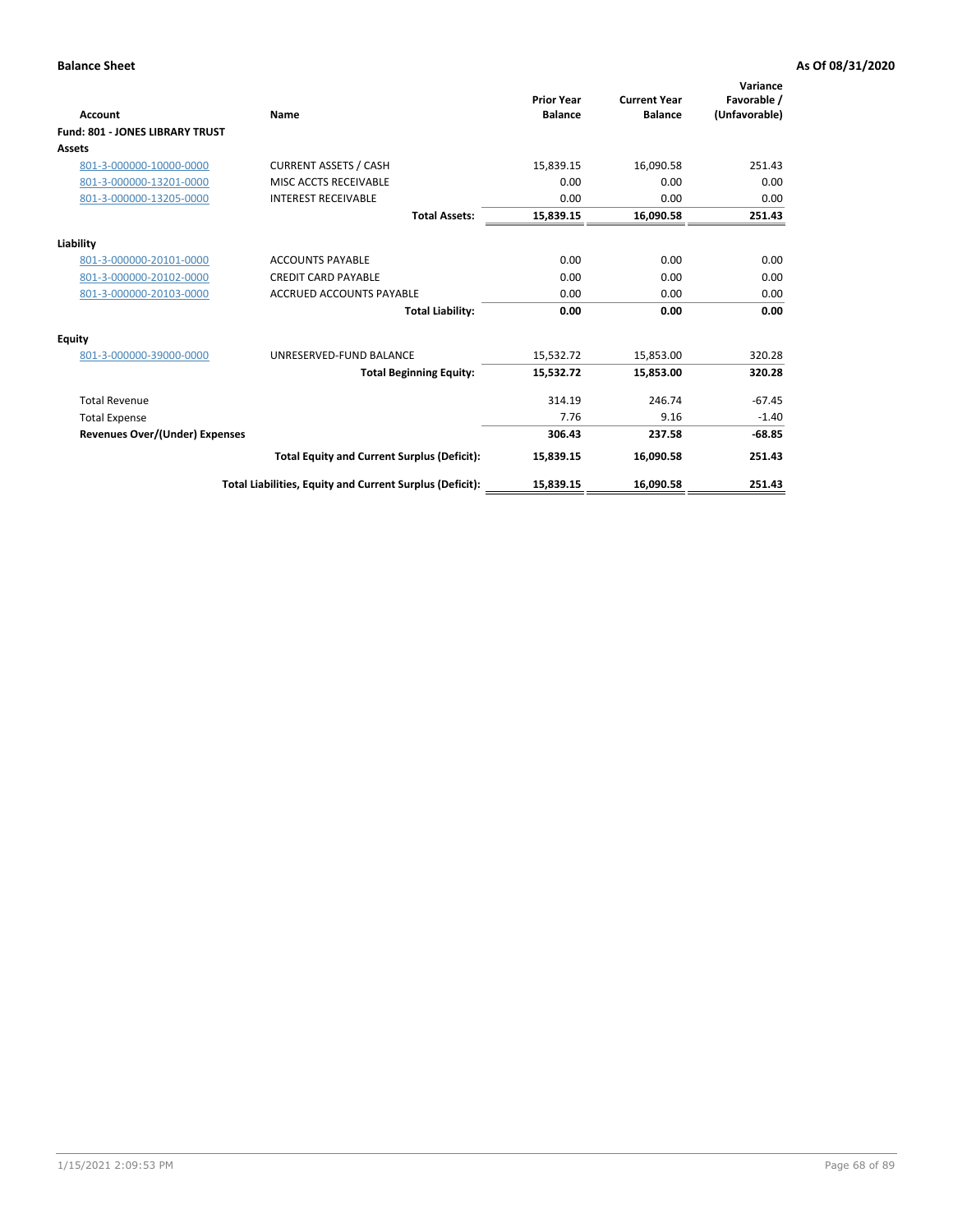| <b>Account</b>                              | Name                                                     | <b>Prior Year</b><br><b>Balance</b> | <b>Current Year</b><br><b>Balance</b> | Variance<br>Favorable /<br>(Unfavorable) |
|---------------------------------------------|----------------------------------------------------------|-------------------------------------|---------------------------------------|------------------------------------------|
| Fund: 803 - GREENVILLE BOARD OF DEVELOPMENT |                                                          |                                     |                                       |                                          |
| Assets                                      |                                                          |                                     |                                       |                                          |
| 803-3-000000-10000-0000                     | <b>CURRENT ASSETS / CASH</b>                             | 0.00                                | 0.00                                  | 0.00                                     |
| 803-3-000000-13201-0000                     | MISC ACCTS RECEIVABLE                                    | 0.00                                | 0.00                                  | 0.00                                     |
| 803-3-000000-13203-0000                     | NON-CURRENT ASSETS / PREPAYMENTS                         | 0.00                                | 0.00                                  | 0.00                                     |
|                                             | <b>Total Assets:</b>                                     | 0.00                                | 0.00                                  | 0.00                                     |
| Liability                                   |                                                          |                                     |                                       |                                          |
| 803-3-000000-20101-0000                     | <b>ACCOUNTS PAYABLE</b>                                  | 0.00                                | 0.00                                  | 0.00                                     |
| 803-3-000000-20102-0000                     | <b>ACCOUNTS PAYABLE</b>                                  | 0.00                                | 0.00                                  | 0.00                                     |
| 803-3-000000-20103-0000                     | ACCRUED ACCOUNTS PAYABLE                                 | 0.00                                | 0.00                                  | 0.00                                     |
| 803-3-000000-20139-0000                     | <b>RETAINAGES PAYABLE</b>                                | 0.00                                | 0.00                                  | 0.00                                     |
| 803-3-000000-20141-0000                     | <b>TELEPHONE CLEARING</b>                                | 0.00                                | 0.00                                  | 0.00                                     |
| 803-3-000000-21400-0000                     | <b>ELECTRIC OPERATING FUND</b>                           | 0.00                                | 0.00                                  | 0.00                                     |
| 803-3-000000-22001-0000                     | <b>ACCRUED SALARIES/WAGES</b>                            | 0.00                                | 0.00                                  | 0.00                                     |
| 803-3-000000-22002-0000                     | <b>ACCRUED SALARIES/WAGES</b>                            | 0.00                                | 0.00                                  | 0.00                                     |
| 803-3-000000-26001-0000                     | <b>COMPENSATED ABSENCES PAY</b>                          | 0.00                                | 0.00                                  | 0.00                                     |
| 803-3-000000-29300-0000                     | <b>ENCUMBRANCE SUMMARY</b>                               | 0.00                                | 0.00                                  | 0.00                                     |
| 803-3-000000-29400-0100                     | RESERVED ACCOUNT / ENCUMBRANCES                          | 0.00                                | 103,228.62                            | $-103,228.62$                            |
|                                             | <b>Total Liability:</b>                                  | 0.00                                | 103,228.62                            | $-103,228.62$                            |
| Equity                                      |                                                          |                                     |                                       |                                          |
| 803-3-000000-39000-0000                     | UNRESERVED-FUND BALANCE                                  | 0.00                                | $-103,228.62$                         | $-103,228.62$                            |
|                                             | <b>Total Beginning Equity:</b>                           | 0.00                                | $-103,228.62$                         | $-103,228.62$                            |
| <b>Total Revenue</b>                        |                                                          | 0.00                                | 0.00                                  | 0.00                                     |
| <b>Total Expense</b>                        |                                                          | 0.00                                | 0.00                                  | 0.00                                     |
| <b>Revenues Over/(Under) Expenses</b>       |                                                          | 0.00                                | 0.00                                  | 0.00                                     |
|                                             | <b>Total Equity and Current Surplus (Deficit):</b>       | 0.00                                | $-103,228.62$                         | $-103,228.62$                            |
|                                             | Total Liabilities, Equity and Current Surplus (Deficit): | 0.00                                | 0.00                                  | 0.00                                     |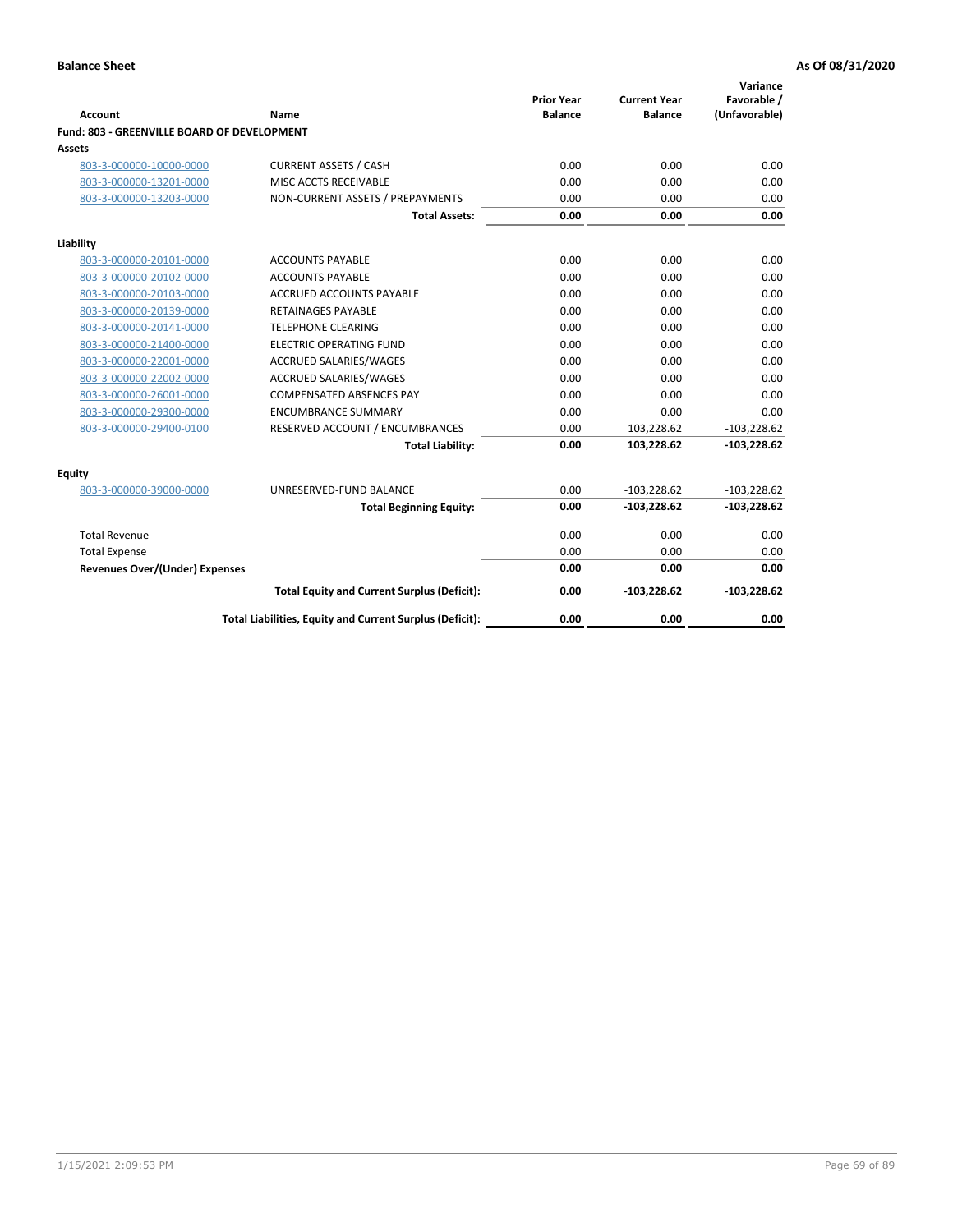| <b>Account</b>                        | Name                                                     | <b>Prior Year</b><br><b>Balance</b> | <b>Current Year</b><br><b>Balance</b> | Variance<br>Favorable /<br>(Unfavorable) |
|---------------------------------------|----------------------------------------------------------|-------------------------------------|---------------------------------------|------------------------------------------|
| <b>Fund: 807 - 4A-EDC</b>             |                                                          |                                     |                                       |                                          |
| <b>Assets</b>                         |                                                          |                                     |                                       |                                          |
| 807-3-000000-10000-0000               | <b>CURRENT ASSETS / CASH</b>                             | 0.00                                | 0.00                                  | 0.00                                     |
| 807-3-000000-13201-0000               | MISC ACCTS RECEIVABLE                                    | 0.00                                | 0.00                                  | 0.00                                     |
| 807-3-000000-16301-0000               | FIXED ASSETS / C W I P                                   | 0.00                                | 0.00                                  | 0.00                                     |
|                                       | <b>Total Assets:</b>                                     | 0.00                                | 0.00                                  | 0.00                                     |
| Liability                             |                                                          |                                     |                                       |                                          |
| 807-3-000000-20101-0000               | <b>ACCOUNTS PAYABLE</b>                                  | 0.00                                | 0.00                                  | 0.00                                     |
| 807-3-000000-20103-0000               | <b>ACCOUNTS PAYABLE</b>                                  | 0.00                                | 0.00                                  | 0.00                                     |
| 807-3-000000-20139-0000               | <b>RETAINAGES PAYABLE</b>                                | 0.00                                | 0.00                                  | 0.00                                     |
| 807-3-000000-26105-0000               | INV NET OF RELATED DEBT                                  | 0.00                                | 305,846.00                            | $-305,846.00$                            |
| 807-3-000000-29300-0000               | <b>ENCUMBRANCE SUMMARY</b>                               | 0.00                                | 0.00                                  | 0.00                                     |
| 807-3-000000-29400-0100               | RESERVED ACCOUNT / ENCUMBRANCES                          | 0.00                                | 18,078.76                             | $-18,078.76$                             |
| 807-3-495000-20180-0000               | <b>CURRENT DEBT</b>                                      | 0.00                                | 0.00                                  | 0.00                                     |
| 807-3-495000-26002-0000               | CA - LONG-TERM DEBT / AMT TO BE PROVIL                   | 0.00                                | 0.00                                  | 0.00                                     |
|                                       | <b>Total Liability:</b>                                  | 0.00                                | 323,924.76                            | $-323,924.76$                            |
| Equity                                |                                                          |                                     |                                       |                                          |
| 807-3-000000-39000-0000               | UNRESERVED-FUND BALANCE                                  | 0.00                                | $-323,924.76$                         | $-323,924.76$                            |
|                                       | <b>Total Beginning Equity:</b>                           | 0.00                                | $-323,924.76$                         | $-323,924.76$                            |
| <b>Total Revenue</b>                  |                                                          | 0.00                                | 0.00                                  | 0.00                                     |
| <b>Total Expense</b>                  |                                                          | 0.00                                | 0.00                                  | 0.00                                     |
| <b>Revenues Over/(Under) Expenses</b> |                                                          | 0.00                                | 0.00                                  | 0.00                                     |
|                                       | <b>Total Equity and Current Surplus (Deficit):</b>       | 0.00                                | $-323,924.76$                         | $-323,924.76$                            |
|                                       | Total Liabilities, Equity and Current Surplus (Deficit): | 0.00                                | 0.00                                  | 0.00                                     |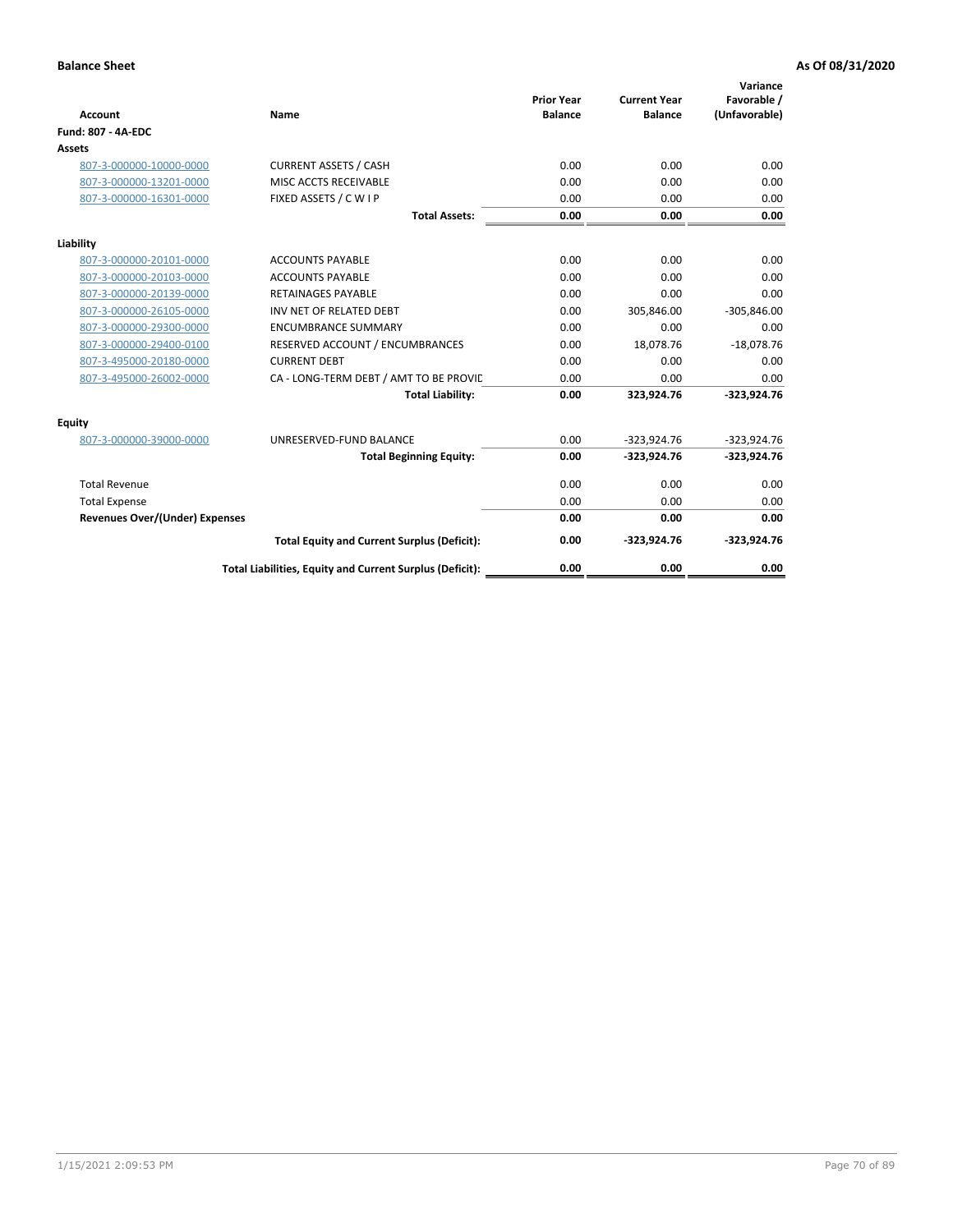| <b>Account</b>                        | Name                                                     | <b>Prior Year</b><br><b>Balance</b> | <b>Current Year</b><br><b>Balance</b> | Variance<br>Favorable /<br>(Unfavorable) |
|---------------------------------------|----------------------------------------------------------|-------------------------------------|---------------------------------------|------------------------------------------|
| Fund: 809 - GREENVILLE IDC (L-3)      |                                                          |                                     |                                       |                                          |
| <b>Assets</b>                         |                                                          |                                     |                                       |                                          |
| 809-3-000000-10000-0000               | <b>CURRENT ASSETS / CASH</b>                             | 361.25                              | 2,905,370.49                          | 2,905,009.24                             |
| 809-3-000000-13201-0000               | MISC ACCTS RECEIVABLE                                    | 0.00                                | 0.00                                  | 0.00                                     |
|                                       | <b>Total Assets:</b>                                     | 361.25                              | 2,905,370.49                          | 2,905,009.24                             |
| Liability                             |                                                          |                                     |                                       |                                          |
| 809-3-000000-20101-0000               | <b>ACCOUNTS PAYABLE</b>                                  | 812.35                              | 0.00                                  | 812.35                                   |
| 809-3-000000-20103-0000               | <b>ACCRUED ACCOUNTS PAYABLE</b>                          | $-242,561.94$                       | $-518,507.41$                         | 275,945.47                               |
| 809-3-000000-21001-0000               | <b>GENERAL FUND / GENERAL FUND</b>                       | 0.00                                | 0.00                                  | 0.00                                     |
|                                       | <b>Total Liability:</b>                                  | $-241,749.59$                       | $-518,507.41$                         | 276,757.82                               |
| Equity                                |                                                          |                                     |                                       |                                          |
| 809-3-000000-39000-0000               | UNRESERVED-FUND BALANCE                                  | 788.34                              | 2,543,262.85                          | 2,542,474.51                             |
| 809-3-000000-39100-0000               | UNRESERVED-RET, EARNINGS                                 | 0.00                                | 0.00                                  | 0.00                                     |
| 809-3-000000-39150-0000               | RESERVED-RET. EARNINGS                                   | 0.00                                | 0.00                                  | 0.00                                     |
|                                       | <b>Total Beginning Equity:</b>                           | 788.34                              | 2,543,262.85                          | 2,542,474.51                             |
| <b>Total Revenue</b>                  |                                                          | 2,581,121.07                        | 1,073,848.79                          | $-1,507,272.28$                          |
| <b>Total Expense</b>                  |                                                          | 2,339,798.57                        | 193,233.74                            | 2,146,564.83                             |
| <b>Revenues Over/(Under) Expenses</b> |                                                          | 241,322.50                          | 880,615.05                            | 639,292.55                               |
|                                       | <b>Total Equity and Current Surplus (Deficit):</b>       | 242,110.84                          | 3,423,877.90                          | 3,181,767.06                             |
|                                       | Total Liabilities, Equity and Current Surplus (Deficit): | 361.25                              | 2,905,370.49                          | 2,905,009.24                             |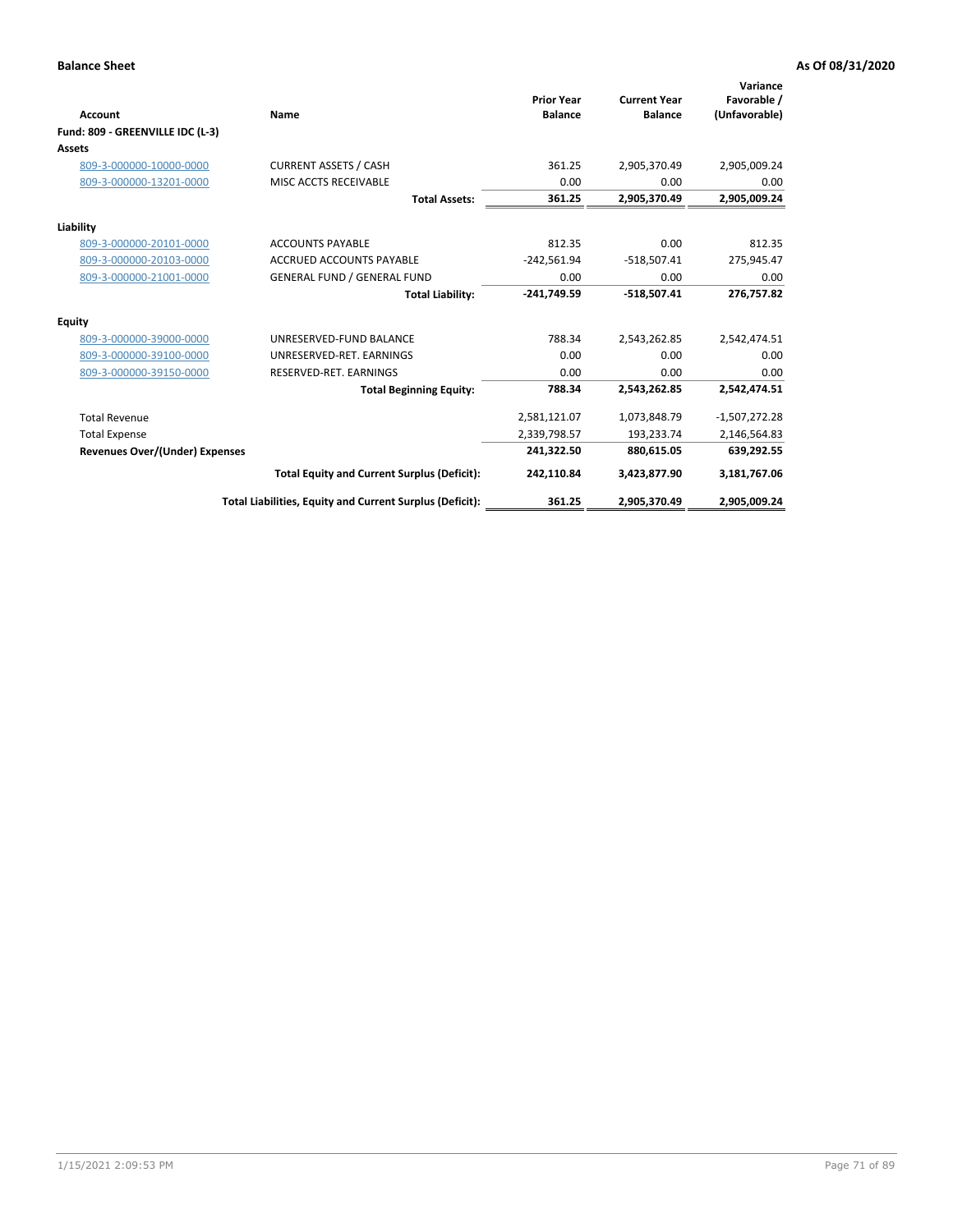| <b>Account</b>                                 | <b>Name</b>                                              | <b>Prior Year</b><br><b>Balance</b> | <b>Current Year</b><br><b>Balance</b> | Variance<br>Favorable /<br>(Unfavorable) |
|------------------------------------------------|----------------------------------------------------------|-------------------------------------|---------------------------------------|------------------------------------------|
| <b>Fund: 810 - SEIZURE FUNDS - STATE RULES</b> |                                                          |                                     |                                       |                                          |
| Assets                                         |                                                          |                                     |                                       |                                          |
| 810-3-000000-10000-0000                        | <b>CURRENT ASSETS / CASH</b>                             | 281,544.26                          | 258,992.39                            | $-22,551.87$                             |
| 810-3-000000-13201-0000                        | MISC ACCTS RECEIVABLE                                    | $-23.590.00$                        | 0.00                                  | 23,590.00                                |
| 810-3-000000-13202-1400                        | <b>EMPLOYEE ADVANCES</b>                                 | 0.00                                | 0.00                                  | 0.00                                     |
| 810-3-000000-13205-0000                        | <b>INTEREST RECEIVABLE</b>                               | 0.00                                | 0.00                                  | 0.00                                     |
| 810-3-000000-16201-0000                        | <b>MACHINERY AND EQUIPMENT</b>                           | 0.00                                | 0.00                                  | 0.00                                     |
| 810-3-000000-16202-0000                        | <b>ACCUMULATED DEPRECATION</b>                           | 0.00                                | 0.00                                  | 0.00                                     |
|                                                | <b>Total Assets:</b>                                     | 257,954.26                          | 258,992.39                            | 1,038.13                                 |
|                                                |                                                          |                                     |                                       |                                          |
| Liability                                      |                                                          |                                     |                                       |                                          |
| 810-3-000000-20101-0000                        | <b>ACCOUNTS PAYABLE</b>                                  | 0.00                                | 0.00                                  | 0.00                                     |
| 810-3-000000-20102-0000                        | <b>CREDIT CARD PAYABLE</b>                               | 0.00                                | 0.00                                  | 0.00                                     |
| 810-3-000000-20103-0000                        | <b>ACCRUED ACCOUNTS PAYABLE</b>                          | 0.00                                | 0.00                                  | 0.00                                     |
| 810-3-000000-29300-0000                        | <b>ENCUMBRANCE SUMMARY</b>                               | 0.00                                | 0.00                                  | 0.00                                     |
| 810-3-000000-29400-0100                        | RESERVED ACCOUNT / ENCUMBRANCES                          | 0.00                                | 0.00                                  | 0.00                                     |
| 810-3-000000-92520-0600                        | RESERVED ACCOUNT/HB65 SIEZURES                           | 0.00                                | 0.00                                  | 0.00                                     |
|                                                | <b>Total Liability:</b>                                  | 0.00                                | 0.00                                  | 0.00                                     |
| <b>Equity</b>                                  |                                                          |                                     |                                       |                                          |
| 810-3-000000-39000-0000                        | UNRESERVED-FUND BALANCE                                  | 266,708.55                          | 282,316.10                            | 15,607.55                                |
|                                                | <b>Total Beginning Equity:</b>                           | 266,708.55                          | 282,316.10                            | 15,607.55                                |
| <b>Total Revenue</b>                           |                                                          | 6,384.75                            | $-5,034.65$                           | $-11,419.40$                             |
| <b>Total Expense</b>                           |                                                          | 15,139.04                           | 18,289.06                             | $-3,150.02$                              |
| Revenues Over/(Under) Expenses                 |                                                          | $-8,754.29$                         | $-23,323.71$                          | $-14,569.42$                             |
|                                                | <b>Total Equity and Current Surplus (Deficit):</b>       | 257,954.26                          | 258,992.39                            | 1,038.13                                 |
|                                                | Total Liabilities, Equity and Current Surplus (Deficit): | 257,954.26                          | 258,992.39                            | 1,038.13                                 |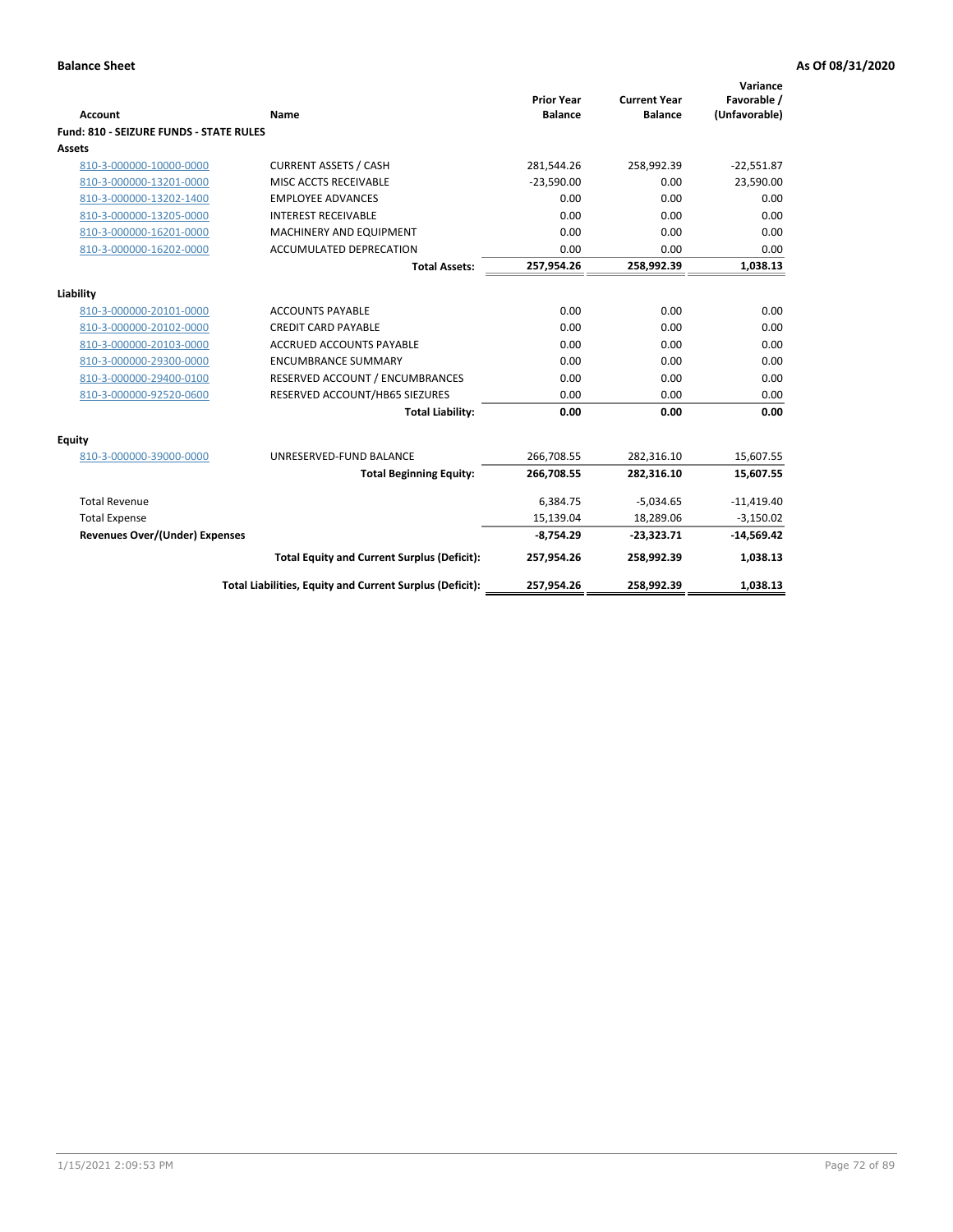| <b>Account</b>                        | Name                                                     | <b>Prior Year</b><br><b>Balance</b> | <b>Current Year</b><br><b>Balance</b> | Variance<br>Favorable /<br>(Unfavorable) |
|---------------------------------------|----------------------------------------------------------|-------------------------------------|---------------------------------------|------------------------------------------|
| Fund: 811 - SEIZURE FUNDS - FED RULES |                                                          |                                     |                                       |                                          |
| <b>Assets</b>                         |                                                          |                                     |                                       |                                          |
| 811-3-000000-10000-0000               | <b>CURRENT ASSETS / CASH</b>                             | 248,807.70                          | 222,255.53                            | $-26,552.17$                             |
| 811-3-000000-13201-0000               | MISC ACCTS RECEIVABLE                                    | 0.00                                | 0.00                                  | 0.00                                     |
| 811-3-000000-13205-0000               | <b>INTEREST RECEIVABLE</b>                               | 0.00                                | 0.00                                  | 0.00                                     |
| 811-3-000000-16201-0000               | <b>MACHINERY AND EQUIPMENT</b>                           | 0.00                                | 0.00                                  | 0.00                                     |
| 811-3-000000-16202-0000               | <b>ACCUMULATED DEPRECATION</b>                           | 0.00                                | 0.00                                  | 0.00                                     |
|                                       | <b>Total Assets:</b>                                     | 248,807.70                          | 222,255.53                            | $-26,552.17$                             |
| Liability                             |                                                          |                                     |                                       |                                          |
| 811-3-000000-20101-0000               | <b>ACCOUNTS PAYABLE</b>                                  | 0.00                                | 0.00                                  | 0.00                                     |
| 811-3-000000-20102-0000               | <b>CREDIT CARD PAYABLE</b>                               | 0.00                                | 0.00                                  | 0.00                                     |
| 811-3-000000-20103-0000               | <b>ACCRUED ACCOUNTS PAYABLE</b>                          | 0.00                                | 0.00                                  | 0.00                                     |
| 811-3-000000-29300-0000               | <b>ENCUMBRANCE SUMMARY</b>                               | 0.00                                | 0.00                                  | 0.00                                     |
| 811-3-000000-29400-0100               | RESERVED ACCOUNT / ENCUMBRANCES                          | 0.00                                | 0.00                                  | 0.00                                     |
| 811-3-000000-92521-0700               | RESERVED ACCOUNT/FED SIEZURES                            | 0.00                                | 0.00                                  | 0.00                                     |
|                                       | <b>Total Liability:</b>                                  | 0.00                                | 0.00                                  | 0.00                                     |
|                                       |                                                          |                                     |                                       |                                          |
| Equity<br>811-3-000000-39000-0000     | UNRESERVED-FUND BALANCE                                  | 298,929.55                          | 249,025.30                            | $-49,904.25$                             |
|                                       | <b>Total Beginning Equity:</b>                           | 298,929.55                          | 249,025.30                            | $-49,904.25$                             |
|                                       |                                                          |                                     |                                       |                                          |
| <b>Total Revenue</b>                  |                                                          | 5,680.17                            | 3,056.46                              | $-2,623.71$                              |
| <b>Total Expense</b>                  |                                                          | 55,802.02                           | 29,826.23                             | 25,975.79                                |
| Revenues Over/(Under) Expenses        |                                                          | $-50,121.85$                        | $-26,769.77$                          | 23,352.08                                |
|                                       | <b>Total Equity and Current Surplus (Deficit):</b>       | 248,807.70                          | 222,255.53                            | $-26,552.17$                             |
|                                       | Total Liabilities, Equity and Current Surplus (Deficit): | 248,807.70                          | 222,255.53                            | $-26.552.17$                             |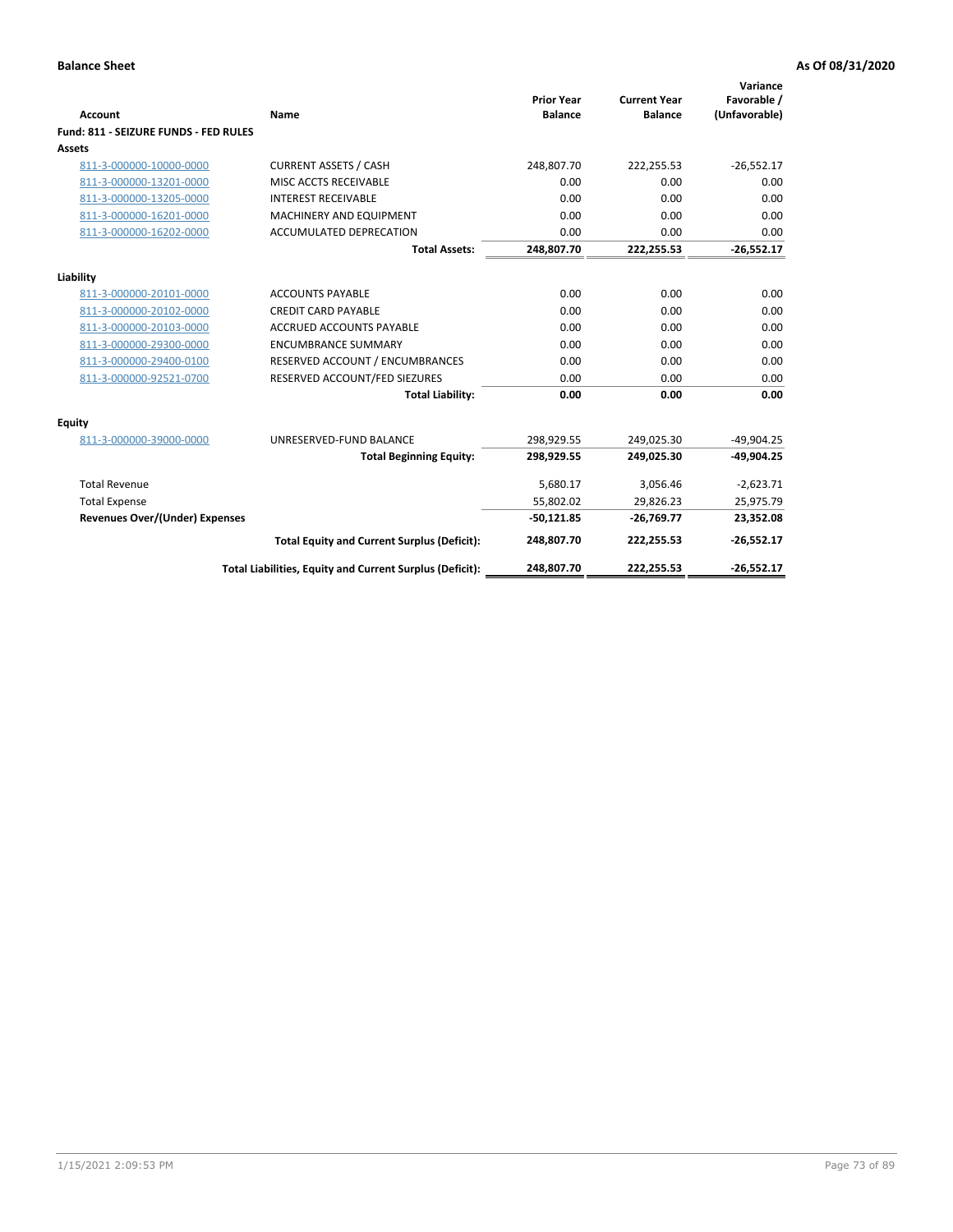|                                                         |                                                          | <b>Prior Year</b> | <b>Current Year</b> | Variance<br>Favorable / |
|---------------------------------------------------------|----------------------------------------------------------|-------------------|---------------------|-------------------------|
| <b>Account</b>                                          | Name                                                     | <b>Balance</b>    | <b>Balance</b>      | (Unfavorable)           |
| Fund: 820 - TIRZ FUND (Tax Increment Reinvestment Zone) |                                                          |                   |                     |                         |
| Assets                                                  |                                                          |                   |                     |                         |
| 820-3-000000-10000-0000                                 | <b>CURRENT ASSETS / CASH</b>                             | 2,251,361.68      | 2,695,097.95        | 443,736.27              |
| 820-3-000000-13101-0000                                 | <b>TAX RECEIVABLE-CURRENT</b>                            | 40,205.65         | 385,170.96          | 344,965.31              |
| 820-3-000000-13102-0000                                 | <b>TAXES REC-DELINQUENT</b>                              | 7,603.31          | 19,034.05           | 11,430.74               |
| 820-3-000000-13103-0000                                 | ALLOW FOR UNCOLLECT TAXES                                | $-2,438.54$       | $-3,548.61$         | $-1,110.07$             |
| 820-3-000000-13201-0000                                 | MISC ACCTS RECEIVABLE                                    | 0.00              | 0.00                | 0.00                    |
| 820-3-000000-13205-0000                                 | <b>INTEREST RECEIVABLE</b>                               | 0.00              | 0.00                | 0.00                    |
| 820-3-000000-13221-0000                                 | MISC A/R - PROPERTY TAXES                                | 5,667.03          | 34,532.56           | 28,865.53               |
|                                                         | <b>Total Assets:</b>                                     | 2,302,399.13      | 3,130,286.91        | 827,887.78              |
| Liability                                               |                                                          |                   |                     |                         |
| 820-3-000000-20101-0000                                 | <b>ACCOUNTS PAYABLE</b>                                  | 0.00              | 0.00                | 0.00                    |
| 820-3-000000-20103-0000                                 | <b>ACCRUED ACCOUNTS PAYABLE</b>                          | 0.00              | 0.00                | 0.00                    |
| 820-3-000000-20203-0000                                 | <b>DEFERRED TAX REVENUE</b>                              | 46,914.69         | 396,563.18          | $-349,648.49$           |
| 820-3-000000-29300-0000                                 | <b>ENCUMBRANCE SUMMARY</b>                               | 0.00              | 0.00                | 0.00                    |
| 820-3-000000-29400-0100                                 | RESERVED ACCOUNT / ENCUMBRANCES                          | 0.00              | 0.00                | 0.00                    |
|                                                         | <b>Total Liability:</b>                                  | 46,914.69         | 396,563.18          | $-349,648.49$           |
| Equity                                                  |                                                          |                   |                     |                         |
| 820-3-000000-39000-0000                                 | UNRESERVED-FUND BALANCE                                  | 1,730,143.81      | 2,242,774.53        | 512,630.72              |
| 820-3-000000-39100-0000                                 | UNRESERVED-RET. EARNINGS                                 | 0.00              | 0.00                | 0.00                    |
|                                                         | <b>Total Beginning Equity:</b>                           | 1,730,143.81      | 2,242,774.53        | 512,630.72              |
| <b>Total Revenue</b>                                    |                                                          | 667,664.36        | 514,579.94          | $-153,084.42$           |
| <b>Total Expense</b>                                    |                                                          | 142,323.73        | 23,630.74           | 118,692.99              |
| <b>Revenues Over/(Under) Expenses</b>                   |                                                          | 525,340.63        | 490,949.20          | $-34,391.43$            |
|                                                         | <b>Total Equity and Current Surplus (Deficit):</b>       | 2,255,484.44      | 2,733,723.73        | 478,239.29              |
|                                                         | Total Liabilities, Equity and Current Surplus (Deficit): | 2,302,399.13      | 3,130,286.91        | 827,887.78              |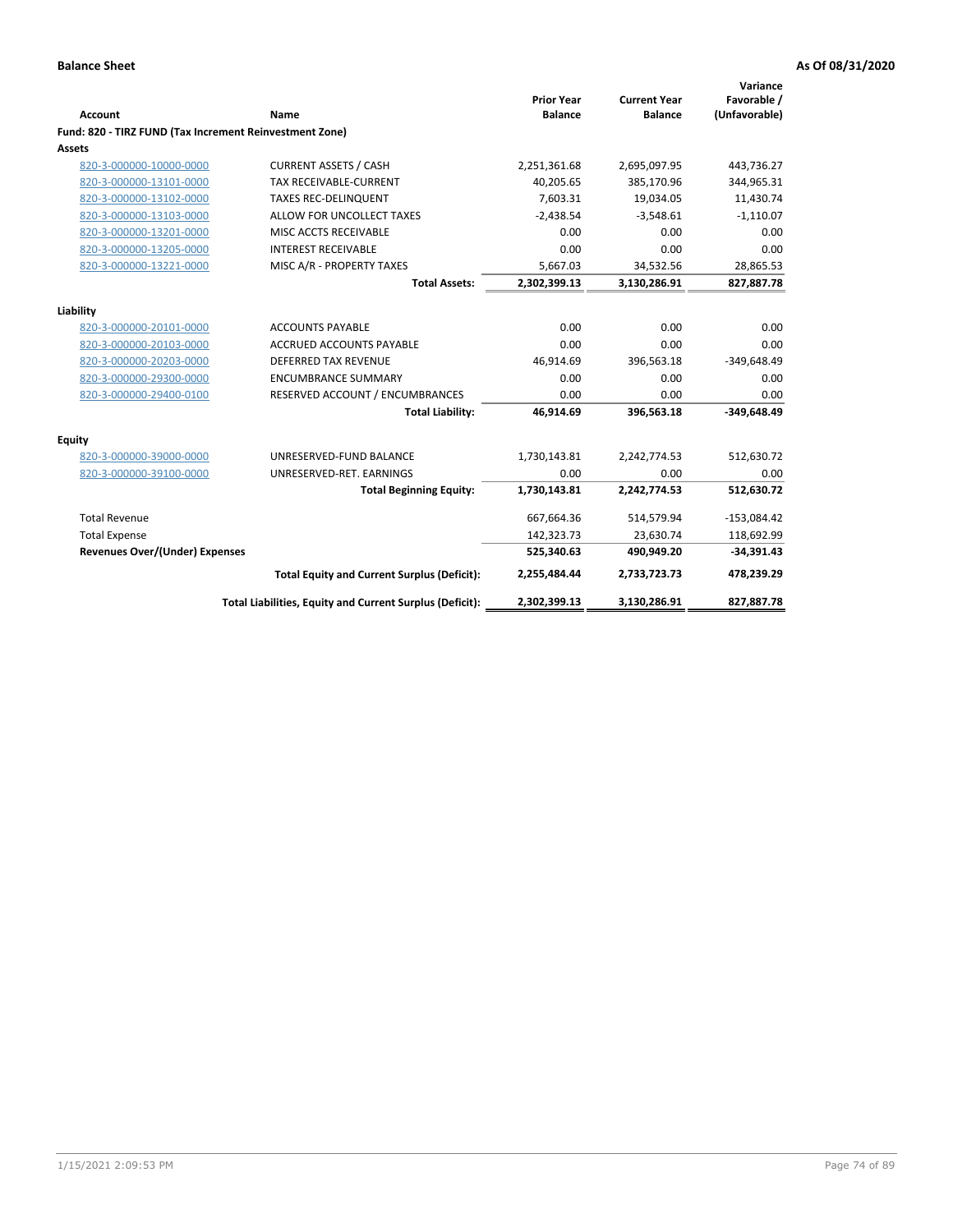| <b>Account</b>                           | Name                                                     | <b>Prior Year</b><br><b>Balance</b> | <b>Current Year</b><br><b>Balance</b> | Variance<br>Favorable /<br>(Unfavorable) |
|------------------------------------------|----------------------------------------------------------|-------------------------------------|---------------------------------------|------------------------------------------|
| Fund: 890 - GRNVL IDC (L-3) FIXED ASSETS |                                                          |                                     |                                       |                                          |
| <b>Assets</b>                            |                                                          |                                     |                                       |                                          |
| 890-3-000000-10000-0000                  | <b>CURRENT ASSETS / CASH</b>                             | $-0.18$                             | $-0.18$                               | 0.00                                     |
| 890-3-000000-16004-0000                  | FIXED ASSETS / BUILDINGS                                 | 0.00                                | 0.00                                  | 0.00                                     |
| 890-3-000000-16005-0000                  | <b>ACCUMULATED DEPRECIATION</b>                          | 0.00                                | 0.00                                  | 0.00                                     |
| 890-3-000000-16301-0000                  | FIXED ASSETS / C W I P                                   | 0.25                                | 0.25                                  | 0.00                                     |
|                                          | <b>Total Assets:</b>                                     | 0.07                                | 0.07                                  | 0.00                                     |
| Liability                                |                                                          |                                     |                                       |                                          |
| 890-3-000000-20101-0000                  | <b>ACCOUNTS PAYABLE</b>                                  | 0.00                                | 0.00                                  | 0.00                                     |
| 890-3-000000-27001-0000                  | <b>CONTRIBUTED CAPITAL</b>                               | 0.00                                | 0.00                                  | 0.00                                     |
| 890-3-000000-27101-0000                  | INVESTMENT IN GFA / GENERAL FUND                         | 0.00                                | 0.00                                  | 0.00                                     |
| 890-3-000000-27102-0000                  | SPECIAL REVENUE FUNDS                                    | 0.00                                | 0.00                                  | 0.00                                     |
| 890-3-000000-27103-0000                  | <b>GENERAL CIP FUND</b>                                  | 0.00                                | 0.00                                  | 0.00                                     |
| 890-3-000000-27104-0000                  | PROPRIETARY FUNDS                                        | 0.07                                | 0.07                                  | 0.00                                     |
| 890-3-000000-27201-0000                  | CAFR USE / MUNICIPAL BUILDINGS                           | 0.00                                | 0.00                                  | 0.00                                     |
| 890-3-000000-27202-0000                  | CAFR USE / OTHER GENERAL GOVERNMEN                       | 0.00                                | 0.00                                  | 0.00                                     |
| 890-3-000000-27205-0000                  | CAFR USE / PUBLIC WORKS                                  | 0.00                                | 0.00                                  | 0.00                                     |
| 890-3-000000-27210-0000                  | CAFR USE / INVESTMENT IN GFA                             | 0.00                                | 0.00                                  | 0.00                                     |
| 890-3-000000-27301-0000                  | DONATIONS/GRANTS                                         | 0.00                                | 0.00                                  | 0.00                                     |
|                                          | <b>Total Liability:</b>                                  | 0.07                                | 0.07                                  | 0.00                                     |
| Equity                                   |                                                          |                                     |                                       |                                          |
| 890-3-000000-39000-0000                  | UNRESERVED-FUND BALANCE                                  | 0.00                                | 0.00                                  | 0.00                                     |
|                                          | <b>Total Beginning Equity:</b>                           | 0.00                                | 0.00                                  | 0.00                                     |
| <b>Total Expense</b>                     |                                                          | 0.00                                | 0.00                                  | 0.00                                     |
| Revenues Over/(Under) Expenses           |                                                          | 0.00                                | 0.00                                  | 0.00                                     |
|                                          | <b>Total Equity and Current Surplus (Deficit):</b>       | 0.00                                | 0.00                                  | 0.00                                     |
|                                          | Total Liabilities, Equity and Current Surplus (Deficit): | 0.07                                | 0.07                                  | 0.00                                     |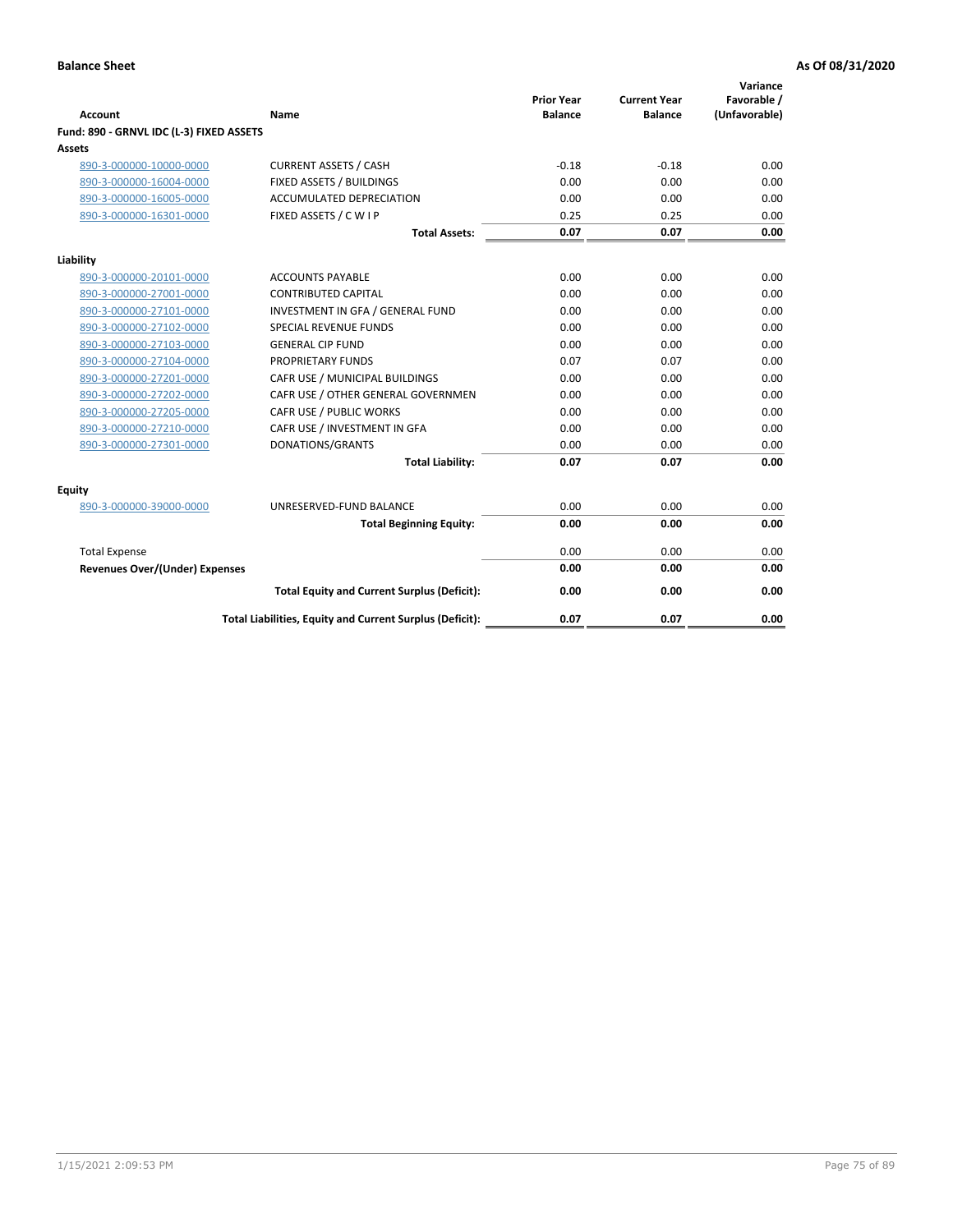|                                                    |                                                          |                                     |                                       | Variance                     |
|----------------------------------------------------|----------------------------------------------------------|-------------------------------------|---------------------------------------|------------------------------|
| <b>Account</b>                                     | Name                                                     | <b>Prior Year</b><br><b>Balance</b> | <b>Current Year</b><br><b>Balance</b> | Favorable /<br>(Unfavorable) |
| Fund: 899 - POOLED CASH                            |                                                          |                                     |                                       |                              |
| Assets                                             |                                                          |                                     |                                       |                              |
| 899-8-000000-10000-0000                            | <b>CURRENT ASSETS / CASH</b>                             | 0.00                                | 0.00                                  | 0.00                         |
| 899-8-000000-10101-0000                            | CHASE OUTBOUND OPERATING                                 | $-1,455,927.53$                     | $-621,632.40$                         | 834,295.13                   |
| 899-8-000000-10102-0000                            | CHASE INBOUND OPERATING                                  | 8,008,704.80                        | 13,335,984.06                         | 5,327,279.26                 |
| 899-8-000000-10103-0000                            | OPERATING ACCOUNT / CLAIMS ACCOUNT                       | 0.00                                | 0.00                                  | 0.00                         |
| 899-8-000000-10105-0000                            | CHASE BANK / SAVINGS - 3003113077                        | 1,546,053.46                        | 1,548,482.68                          | 2,429.22                     |
| 899-8-000000-10106-0000                            | CHASE BANK / SAVINGS - 2911913371                        | 1,623,070.64                        | 1,626,957.43                          | 3,886.79                     |
| 899-8-000000-10107-0000                            | <b>CHASE TASC FLEX SPENDING</b>                          | 218.94                              | 2,256.88                              | 2,037.94                     |
| 899-8-000000-10401-0000                            | <b>CURRENT ASSETS / INTERNAL CLEARING</b>                | $-518.55$                           | 2,067.21                              | 2,585.76                     |
| 899-8-000000-10402-0000                            | <b>CREDIT CARD CLEARING</b>                              | 0.00                                | 0.00                                  | 0.00                         |
| 899-8-000000-10403-0000                            | <b>NET BILL PAYMENTS</b>                                 | 0.00                                | 0.00                                  | 0.00                         |
| 899-8-000000-11101-0000                            | TX CLASS / OPERATING                                     | 41,734.01                           | 42,308.69                             | 574.68                       |
| 899-8-000000-11201-0000                            | LOGIC INVESTMENTS / OPERATING                            | 59,552.65                           | 3,074,928.55                          | 3,015,375.90                 |
| 899-8-000000-11401-0000                            | <b>TEXSTAR ACCT - OPERATING</b>                          | 0.01                                | 0.01                                  | 0.00                         |
| 899-8-000000-11601-0000                            | <b>TEXPOOL ACCT - OPERATING</b><br>TX GEN TERM OPERATING | 1,050,794.51<br>10,295,973.71       | 3,060,606.61                          | 2,009,812.10                 |
| 899-8-000000-11801-0000<br>899-8-000000-12001-0000 | AMERICAN NATIONAL OPERATING                              | 0.00                                | 15,709,113.63<br>0.00                 | 5,413,139.92<br>0.00         |
| 899-8-000000-12002-0000                            | PFM ACCT OPERATING                                       | 16,371,936.39                       | 13,056,426.60                         | $-3,315,509.79$              |
| 899-8-000000-12003-0000                            | TREASURIES - CITY ONLY                                   | 0.00                                | 0.00                                  | 0.00                         |
| 899-8-000000-12301-0000                            | <b>BOND PROCEEDS / PURCHASED INTEREST</b>                | 0.00                                | 0.00                                  | 0.00                         |
| 899-8-000000-13205-0000                            | <b>INTEREST RECEIVABLE</b>                               | 36,591.91                           | 20,508.00                             | $-16,083.91$                 |
| 899-8-000000-14100-0000                            | DUE FROM FUND 100                                        | 355.34                              | $-68.20$                              | $-423.54$                    |
| 899-8-000000-14101-0000                            | DUE FROM FUND 101                                        | 0.00                                | 0.00                                  | 0.00                         |
| 899-8-000000-14102-0000                            | DUE FROM FUND 102                                        | 0.00                                | 0.00                                  | 0.00                         |
| 899-8-000000-14103-0000                            | DUE FROM FUND 103                                        | 0.00                                | 0.00                                  | 0.00                         |
| 899-8-000000-14110-0000                            | DUE FROM FUND 110                                        | 0.00                                | 0.00                                  | 0.00                         |
| 899-8-000000-14111-0000                            | DUE FROM FUND 111                                        | 0.00                                | 0.00                                  | 0.00                         |
| 899-8-000000-14112-0000                            | DUE FROM FUND 112                                        | 0.00                                | 0.00                                  | 0.00                         |
| 899-8-000000-14113-0000                            | DUE FROM FUND 113                                        | 0.00                                | 0.00                                  | 0.00                         |
| 899-8-000000-14114-0000                            | DUE FROM FUND 114                                        | 0.00                                | 0.00                                  | 0.00                         |
| 899-8-000000-14115-0000                            | DUE FROM FUND 115                                        | 0.00                                | 0.00                                  | 0.00                         |
| 899-8-000000-14116-0000                            | DUE FROM FUND 116                                        | 0.00                                | 0.00                                  | 0.00                         |
| 899-8-000000-14117-0000                            | DUE FROM FUND 117                                        | 0.00                                | 0.00                                  | 0.00                         |
| 899-8-000000-14118-0000                            | DUE FROM FUND 118                                        | 0.00                                | 0.00                                  | 0.00                         |
| 899-8-000000-14119-0000                            | DUE FROM FUND 119<br>DUE FROM FUND 120                   | 0.00                                | 0.00                                  | 0.00<br>0.00                 |
| 899-8-000000-14120-0000<br>899-8-000000-14121-0000 | DUE FROM FUND 121                                        | 0.00<br>0.00                        | 0.00<br>0.00                          | 0.00                         |
| 899-8-000000-14122-0000                            | DUE FROM FUND 122                                        | 0.00                                | 0.00                                  | 0.00                         |
| 899-8-000000-14123-0000                            | DUE FROM FUND 123                                        | 0.00                                | 0.00                                  | 0.00                         |
| 899-8-000000-14124-0000                            | DUE FROM FUND 124                                        | 0.00                                | 0.00                                  | 0.00                         |
| 899-8-000000-14125-0000                            | DUE FROM FUND 125                                        | 0.00                                | 0.00                                  | 0.00                         |
| 899-8-000000-14126-0000                            | DUE FROM FUND 126                                        | 0.00                                | 0.00                                  | 0.00                         |
| 899-8-000000-14140-0000                            | DUE FROM FUND 140                                        | 0.00                                | 0.00                                  | 0.00                         |
| 899-8-000000-14160-0000                            | DUE FROM FUND 160                                        | 0.00                                | 0.00                                  | 0.00                         |
| 899-8-000000-14161-0000                            | DUE FROM FUND 161                                        | 0.00                                | 0.00                                  | 0.00                         |
| 899-8-000000-14162-0000                            | DUE FROM FUND 162                                        | 0.00                                | 0.00                                  | 0.00                         |
| 899-8-000000-14163-0000                            | DUE FROM FUND 163                                        | 0.00                                | 0.00                                  | 0.00                         |
| 899-8-000000-14164-0000                            | DUE FROM FUND 164                                        | 0.00                                | 0.00                                  | 0.00                         |
| 899-8-000000-14165-0000                            | DUE FROM FUND 165                                        | 0.00                                | 0.00                                  | 0.00                         |
| 899-8-000000-14170-0000                            | DUE FROM FUND 170                                        | 0.00                                | 0.00                                  | 0.00                         |
| 899-8-000000-14171-0000                            | DUE FROM FUND 171                                        | 0.00                                | 0.00                                  | 0.00                         |
| 899-8-000000-14172-0000                            | DUE FROM FUND 172                                        | 0.00                                | 0.00                                  | 0.00                         |
| 899-8-000000-14173-0000                            | DUE FROM FUND 173                                        | 0.00                                | 0.00                                  | 0.00                         |
| 899-8-000000-14174-0000                            | DUE FROM FUND 174                                        | 0.00                                | 0.00                                  | 0.00                         |
| 899-8-000000-14175-0000<br>899-8-000000-14176-0000 | DUE FROM FUND 175<br>DUE FROM FUND 176                   | 0.00<br>0.00                        | 0.00<br>0.00                          | 0.00<br>0.00                 |
| 899-8-000000-14177-0000                            | DUE FROM FUND 177                                        | 0.00                                | 0.00                                  | 0.00                         |
| 899-8-000000-14190-0000                            | DUE FROM FUND 190                                        | 0.00                                | 0.00                                  | 0.00                         |
|                                                    |                                                          |                                     |                                       |                              |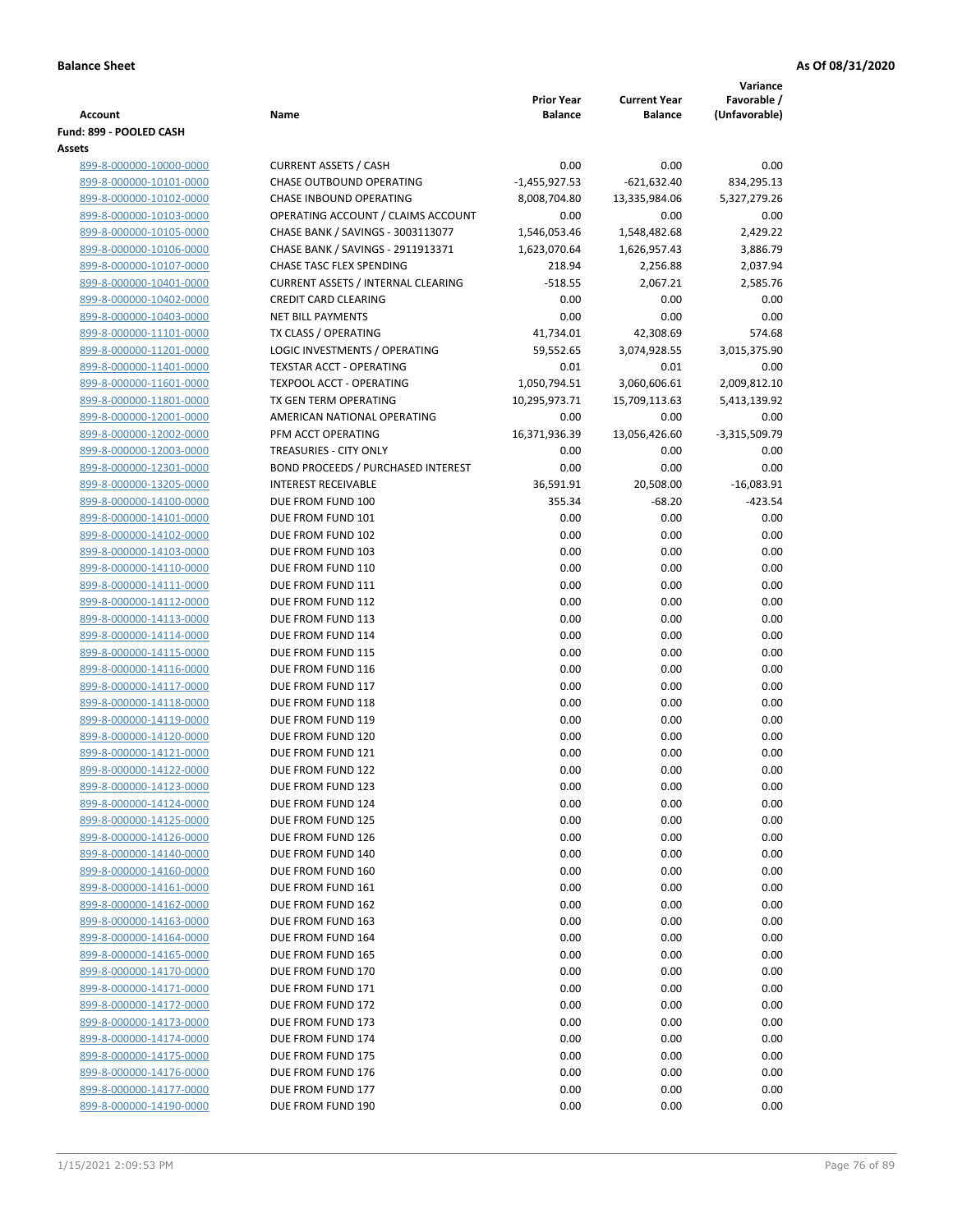|                         |                                       |                                     |                                       | Variance                     |
|-------------------------|---------------------------------------|-------------------------------------|---------------------------------------|------------------------------|
| <b>Account</b>          | Name                                  | <b>Prior Year</b><br><b>Balance</b> | <b>Current Year</b><br><b>Balance</b> | Favorable /<br>(Unfavorable) |
| 899-8-000000-14192-0000 | DUE FROM FUND 192                     | 0.00                                | 0.00                                  | 0.00                         |
| 899-8-000000-14200-0000 | DUE FROM FUND 200                     | 0.00                                | $-693.51$                             | $-693.51$                    |
| 899-8-000000-14210-0000 | DUE FROM FUND 210                     | 0.00                                | 0.00                                  | 0.00                         |
| 899-8-000000-14211-0000 | DUE FROM FUND 211                     | 0.00                                | 0.00                                  | 0.00                         |
| 899-8-000000-14212-0000 | DUE FROM FUND 212                     | 0.00                                | 0.00                                  | 0.00                         |
| 899-8-000000-14216-0000 | DUE FROM FUND 216                     | 0.00                                | 0.00                                  | 0.00                         |
| 899-8-000000-14217-0000 | DUE FROM FUND 217                     | 0.00                                | 0.00                                  | 0.00                         |
| 899-8-000000-14300-0000 | DUE FROM FUND 300                     | 0.00                                | 0.00                                  | 0.00                         |
| 899-8-000000-14320-0000 | DUE FROM FUND 320                     | 0.00                                | 0.00                                  | 0.00                         |
| 899-8-000000-14360-0000 | DUE FROM FUND 360                     | 0.00                                | 0.00                                  | 0.00                         |
| 899-8-000000-14361-0000 | DUE FROM FUND 361                     | 0.00                                | 0.00                                  | 0.00                         |
| 899-8-000000-14400-0000 | DUE FROM FUND 400                     | 0.00                                | 0.00                                  | 0.00                         |
| 899-8-000000-14500-0000 | DUE FROM FUND 500                     | 0.00                                | 0.00                                  | 0.00                         |
| 899-8-000000-14561-0000 | DUE FROM FUND 561                     | 0.00                                | 0.00                                  | 0.00                         |
| 899-8-000000-14601-0000 | DUE FROM FUND 601                     | 0.00                                | 0.00                                  | 0.00                         |
| 899-8-000000-14602-0000 | DUE FROM FUND 602                     | $-0.09$                             | $-0.09$                               | 0.00                         |
| 899-8-000000-14604-0000 | DUE FROM FUND 604                     | 0.00                                | 0.00                                  | 0.00                         |
| 899-8-000000-14660-0000 | DUE FROM FUND 660                     | 0.00                                | 0.00                                  | 0.00                         |
| 899-8-000000-14800-0000 | DUE FROM FUND 800                     | 0.00                                | 0.00                                  | 0.00                         |
| 899-8-000000-14801-0000 | DUE FROM FUND 801                     | 0.00                                | 0.00                                  | 0.00                         |
| 899-8-000000-14802-0000 | DUE FROM FUND 802                     | 0.00                                | 0.00                                  | 0.00                         |
| 899-8-000000-14803-0000 | DUE FROM FUND 803                     | 0.00                                | 0.00                                  | 0.00                         |
| 899-8-000000-14807-0000 | DUE FROM FUND 807                     | 0.00                                | 0.00                                  | 0.00                         |
| 899-8-000000-14809-0000 | DUE FROM FUND 809                     | 812.35                              | 0.00                                  | $-812.35$                    |
| 899-8-000000-14810-0000 | DUE FROM FUND 810                     | 0.00                                | 0.00                                  | 0.00                         |
| 899-8-000000-14811-0000 | DUE FROM FUND 811                     | 0.00                                | 0.00                                  | 0.00                         |
| 899-8-000000-14820-0000 | DUE FROM TIRZ FUND                    | 0.00                                | 0.00                                  | 0.00                         |
| 899-8-000000-14890-0000 | DUE FROM GRNVL IDC (L-3) FIXED ASSETS | 0.00                                | 0.00                                  | 0.00                         |
| 899-8-000000-14910-0000 | DUE FROM FUND 910                     | $-762.04$                           | $-192.04$                             | 570.00                       |
| 899-8-000000-14911-0000 | DUE FROM FUND 911                     | 0.00                                | 0.00                                  | 0.00                         |
| 899-8-000000-14912-0000 | DUE FROM FUND 912                     | 0.00                                | 0.00                                  | 0.00                         |
| 899-8-000000-14913-0000 | DUE FROM FUND 913                     | 0.00                                | 0.00                                  | 0.00                         |
| 899-8-000000-14916-0000 | DUE FROM FUND 916                     | 0.00                                | 0.00                                  | 0.00                         |
| 899-8-000000-14950-0000 | DUE FROM FUND 950                     | 0.00                                | 0.00                                  | 0.00                         |
| 899-8-000000-91011-1001 | <b>BANK OF AMERICA</b>                | 0.00                                | 0.00                                  | 0.00                         |
|                         | <b>Total Assets:</b>                  | 37,578,590.51                       | 50,857,054.11                         | 13,278,463.60                |
| Liability               |                                       |                                     |                                       |                              |
| 899-8-000000-20101-0000 | <b>ACCOUNTS PAYABLE</b>               | 405.56                              | $-1,122.83$                           | 1,528.39                     |
| 899-8-000000-20102-0000 | <b>CREDIT CARD PAYABLE</b>            | 0.00                                | 0.00                                  | 0.00                         |
| 899-8-000000-21040-0000 | DUE TO OTHER FUNDS                    | 37,578,185.41                       | 50,861,823.88                         | -13,283,638.47               |
|                         | <b>Total Liability:</b>               | 37,578,590.97                       | 50,860,701.05                         | -13,282,110.08               |
| <b>Equity</b>           |                                       |                                     |                                       |                              |
| 899-3-000000-39000-0000 | UNRESERVED-FUND BALANCE               | $-1.10$                             | $-0.46$                               | 0.64                         |
| 899-8-000000-14362-0000 | DUE FROM FUND 362                     | 0.00                                | 0.00                                  | 0.00                         |
| 899-8-000000-39200-0101 | EQUITY IN POOLED CASH                 | 0.00                                | 0.00                                  | 0.00                         |
| 899-8-000000-39200-0110 | EQUITY IN POOLED CASH                 | 0.00                                | 0.00                                  | 0.00                         |
| 899-8-000000-39200-0111 | EQUITY IN POOLED CASH                 | 0.00                                | 0.00                                  | 0.00                         |
| 899-8-000000-39200-0112 | EQUITY IN POOLED CASH                 | 0.00                                | 0.00                                  | 0.00                         |
| 899-8-000000-39200-0190 | EQUITY IN POOLED CASH                 | 0.00                                | 0.00                                  | 0.00                         |
| 899-8-000000-39200-0201 | EQUITY IN POOLED CASH                 | 0.00                                | 0.00                                  | 0.00                         |
| 899-8-000000-39200-0202 | EQUITY IN POOLED CASH                 | 0.00                                | 0.00                                  | 0.00                         |
| 899-8-000000-39200-0203 | EQUITY IN POOLED CASH                 | 0.00                                | 0.00                                  | 0.00                         |
| 899-8-000000-39200-0204 | EQUITY IN POOLED CASH                 | 0.00                                | 0.00                                  | 0.00                         |
| 899-8-000000-39200-0205 | EQUITY IN POOLED CASH                 | 0.00                                | 0.00                                  | 0.00                         |
| 899-8-000000-39200-0206 | EQUITY IN POOLED CASH                 | 0.00                                | 0.00                                  | 0.00                         |
| 899-8-000000-39200-0207 | EQUITY IN POOLED CASH                 | 0.00                                | 0.00                                  | 0.00                         |
| 899-8-000000-39200-0208 | EQUITY IN POOLED CASH                 | 0.00                                | 0.00                                  | 0.00                         |
| 899-8-000000-39200-0209 | EQUITY IN POOLED CASH                 | 0.00                                | 0.00                                  | 0.00                         |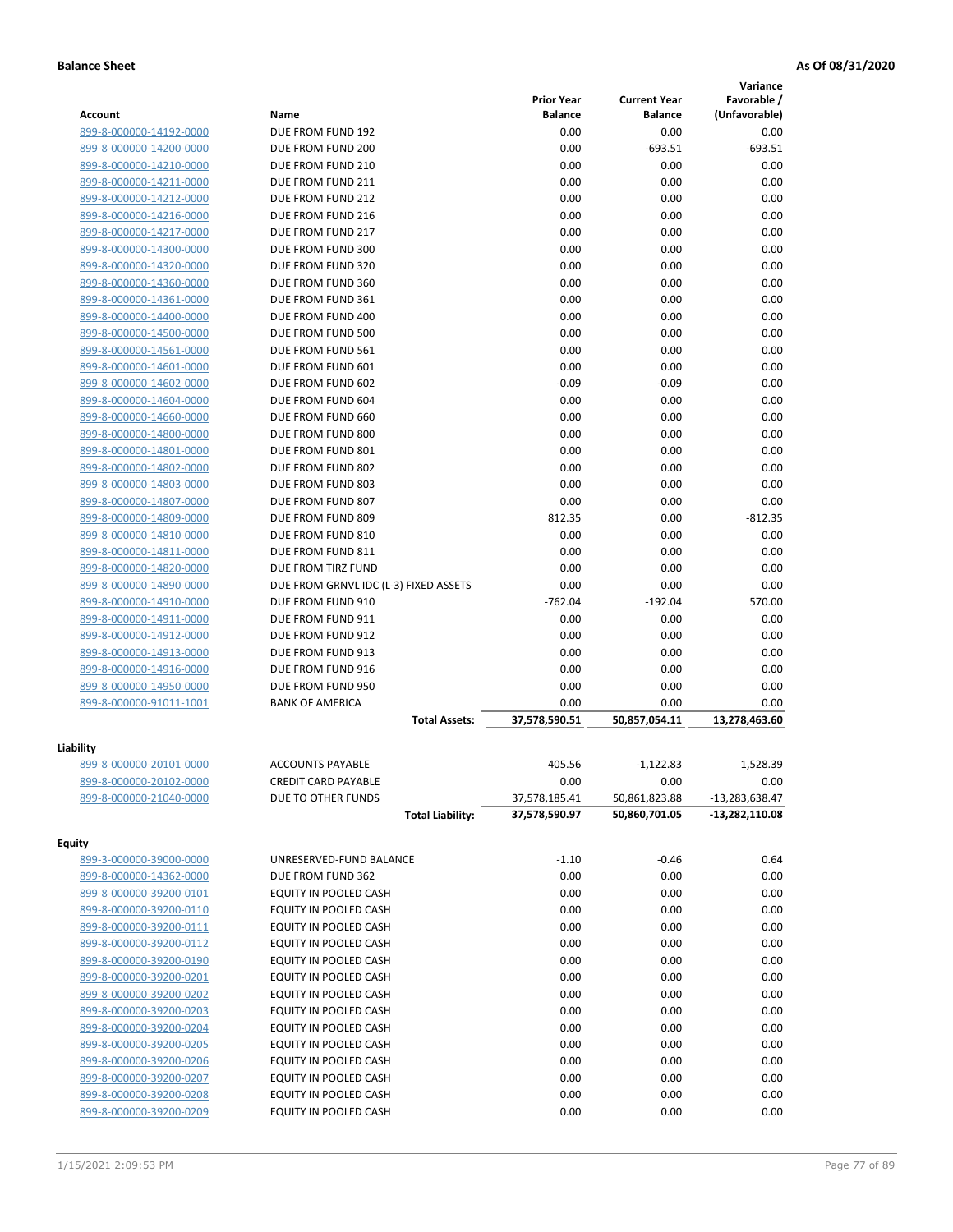**Variance**

|                         |                              | <b>Prior Year</b> | <b>Current Year</b> | Favorable /   |
|-------------------------|------------------------------|-------------------|---------------------|---------------|
| Account                 | Name                         | <b>Balance</b>    | <b>Balance</b>      | (Unfavorable) |
| 899-8-000000-39200-0210 | EQUITY IN POOLED CASH        | 0.00              | 0.00                | 0.00          |
| 899-8-000000-39200-0211 | EQUITY IN POOLED CASH        | 0.00              | 0.00                | 0.00          |
| 899-8-000000-39200-0212 | EQUITY IN POOLED CASH        | 0.00              | 0.00                | 0.00          |
| 899-8-000000-39200-0213 | EQUITY IN POOLED CASH        | 0.00              | 0.00                | 0.00          |
| 899-8-000000-39200-0214 | <b>EQUITY IN POOLED CASH</b> | 0.00              | 0.00                | 0.00          |
| 899-8-000000-39200-0215 | EQUITY IN POOLED CASH        | 0.00              | 0.00                | 0.00          |
| 899-8-000000-39200-0216 | EQUITY IN POOLED CASH        | 0.00              | 0.00                | 0.00          |
| 899-8-000000-39200-0217 | EQUITY IN POOLED CASH        | 0.00              | 0.00                | 0.00          |
| 899-8-000000-39200-0218 | EQUITY IN POOLED CASH        | 0.00              | 0.00                | 0.00          |
| 899-8-000000-39200-0219 | EQUITY IN POOLED CASH        | 0.00              | 0.00                | 0.00          |
| 899-8-000000-39200-0220 | EQUITY IN POOLED CASH        | 0.00              | 0.00                | 0.00          |
| 899-8-000000-39200-0221 | EQUITY IN POOLED CASH        | 0.00              | 0.00                | 0.00          |
| 899-8-000000-39200-0222 | EQUITY IN POOLED CASH        | 0.00              | 0.00                | 0.00          |
| 899-8-000000-39200-0223 | EQUITY IN POOLED CASH        | 0.00              | 0.00                | 0.00          |
| 899-8-000000-39200-0224 | EQUITY IN POOLED CASH        | 0.00              | 0.00                | 0.00          |
| 899-8-000000-39200-0225 | EQUITY IN POOLED CASH        | 0.00              | 0.00                | 0.00          |
| 899-8-000000-39200-0226 | EQUITY IN POOLED CASH        | 0.00              | 0.00                | 0.00          |
| 899-8-000000-39200-0227 | EQUITY IN POOLED CASH        | 0.00              | 0.00                | 0.00          |
| 899-8-000000-39200-0228 | EQUITY IN POOLED CASH        | 0.00              | 0.00                | 0.00          |
| 899-8-000000-39200-0229 | EQUITY IN POOLED CASH        | 0.00              | 0.00                | 0.00          |
| 899-8-000000-39200-0231 | EQUITY IN POOLED CASH        | 0.00              | 0.00                | 0.00          |
| 899-8-000000-39200-0232 | EQUITY IN POOLED CASH        | 0.00              | 0.00                | 0.00          |
| 899-8-000000-39200-0233 | EQUITY IN POOLED CASH        | 0.00              | 0.00                | 0.00          |
| 899-8-000000-39200-0234 | <b>EQUITY IN POOLED CASH</b> | 0.00              | 0.00                | 0.00          |
| 899-8-000000-39200-0235 | EQUITY IN POOLED CASH        | 0.00              | 0.00                | 0.00          |
| 899-8-000000-39200-0236 | EQUITY IN POOLED CASH        | 0.00              | 0.00                | 0.00          |
| 899-8-000000-39200-0241 | EQUITY IN POOLED CASH        | 0.00              | 0.00                | 0.00          |
| 899-8-000000-39200-0247 | EQUITY IN POOLED CASH        | 0.00              | 0.00                | 0.00          |
| 899-8-000000-39200-0250 | EQUITY IN POOLED CASH        | 0.00              | 0.00                | 0.00          |
| 899-8-000000-39200-0251 | EQUITY IN POOLED CASH        | 0.00              | 0.00                | 0.00          |
| 899-8-000000-39200-0252 | EQUITY IN POOLED CASH        | 0.00              | 0.00                | 0.00          |
| 899-8-000000-39200-0253 | EQUITY IN POOLED CASH        | 0.00              | 0.00                | 0.00          |
| 899-8-000000-39200-0254 | EQUITY IN POOLED CASH        | 0.00              | 0.00                | 0.00          |
| 899-8-000000-39200-0301 | EQUITY IN POOLED CASH        | 0.00              | 0.00                | 0.00          |
| 899-8-000000-39200-0302 | EQUITY IN POOLED CASH        | 0.00              | 0.00                | 0.00          |
| 899-8-000000-39200-0401 | <b>EQUITY IN POOLED CASH</b> | 0.00              | 0.00                | 0.00          |
| 899-8-000000-39200-0402 | EQUITY IN POOLED CASH        | 0.00              | 0.00                | 0.00          |
| 899-8-000000-39200-0403 | EQUITY IN POOLED CASH        | 0.00              | 0.00                | 0.00          |
| 899-8-000000-39200-0405 | <b>EQUITY IN POOLED CASH</b> | 0.00              | 0.00                | 0.00          |
| 899-8-000000-39200-0406 | EQUITY IN POOLED CASH        | 0.00              | 0.00                | 0.00          |
| 899-8-000000-39200-0410 | EQUITY IN POOLED CASH        | 0.00              | 0.00                | 0.00          |
| 899-8-000000-39200-0411 | EQUITY IN POOLED CASH        | 0.00              | 0.00                | 0.00          |
| 899-8-000000-39200-0501 | EQUITY IN POOLED CASH        | 0.00              | 0.00                | 0.00          |
| 899-8-000000-39200-0502 | EQUITY IN POOLED CASH        | 0.00              | 0.00                | 0.00          |
| 899-8-000000-39200-0503 | EQUITY IN POOLED CASH        | 0.00              | 0.00                | 0.00          |
| 899-8-000000-39200-0504 | EQUITY IN POOLED CASH        | 0.00              | 0.00                | 0.00          |
| 899-8-000000-39200-0505 | EQUITY IN POOLED CASH        | 0.00              | 0.00                | 0.00          |
| 899-8-000000-39200-0506 | EQUITY IN POOLED CASH        | 0.00              | 0.00                | 0.00          |
| 899-8-000000-39200-0507 | EQUITY IN POOLED CASH        | 0.00              | 0.00                | 0.00          |
| 899-8-000000-39200-0511 | EQUITY IN POOLED CASH        | 0.00              | 0.00                | 0.00          |
| 899-8-000000-39200-0513 | <b>EQUITY IN POOLED CASH</b> | 0.00              | 0.00                | 0.00          |
| 899-8-000000-39200-0521 | EQUITY IN POOLED CASH        | 0.00              | 0.00                | 0.00          |
| 899-8-000000-39200-0522 | EQUITY IN POOLED CASH        | 0.00              | 0.00                | 0.00          |
| 899-8-000000-39200-0523 | EQUITY IN POOLED CASH        | 0.00              | 0.00                | 0.00          |
| 899-8-000000-39200-0601 | EQUITY IN POOLED CASH        | 0.00              | 0.00                | 0.00          |
| 899-8-000000-39200-0602 | EQUITY IN POOLED CASH        | 0.00              | 0.00                | 0.00          |
| 899-8-000000-39200-0603 | EQUITY IN POOLED CASH        | 0.00              | 0.00                | 0.00          |
| 899-8-000000-39200-0604 | EQUITY IN POOLED CASH        | 0.00              | 0.00                | 0.00          |
| 899-8-000000-39200-0702 | EQUITY IN POOLED CASH        | 0.00              |                     | 0.00          |
|                         |                              |                   | 0.00                |               |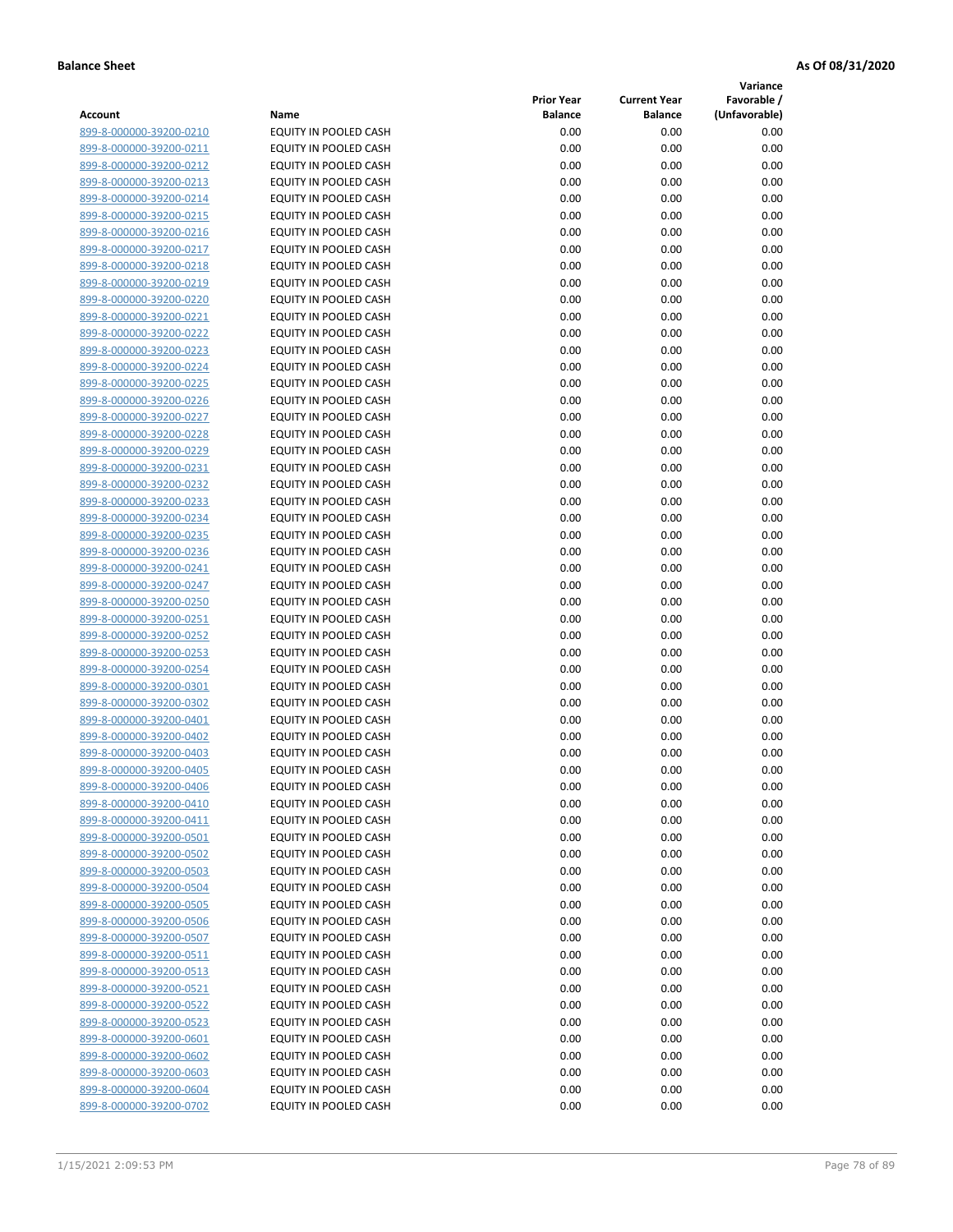|                                       |                                                          |                   |                     | Variance      |
|---------------------------------------|----------------------------------------------------------|-------------------|---------------------|---------------|
|                                       |                                                          | <b>Prior Year</b> | <b>Current Year</b> | Favorable /   |
| <b>Account</b>                        | <b>Name</b>                                              | <b>Balance</b>    | <b>Balance</b>      | (Unfavorable) |
| 899-8-000000-39200-0703               | EQUITY IN POOLED CASH                                    | 0.00              | 0.00                | 0.00          |
| 899-8-000000-39200-0704               | <b>EQUITY IN POOLED CASH</b>                             | 0.00              | 0.00                | 0.00          |
| 899-8-000000-39200-0705               | <b>EQUITY IN POOLED CASH</b>                             | 0.00              | 0.00                | 0.00          |
| 899-8-000000-39200-0706               | <b>EQUITY IN POOLED CASH</b>                             | 0.00              | 0.00                | 0.00          |
| 899-8-000000-39200-0707               | <b>EQUITY IN POOLED CASH</b>                             | 0.00              | 0.00                | 0.00          |
| 899-8-000000-39200-0708               | <b>EQUITY IN POOLED CASH</b>                             | 0.00              | 0.00                | 0.00          |
| 899-8-000000-39200-0710               | <b>EQUITY IN POOLED CASH</b>                             | 0.00              | 0.00                | 0.00          |
| 899-8-000000-39200-0721               | <b>EQUITY IN POOLED CASH</b>                             | 0.00              | 0.00                | 0.00          |
| 899-8-000000-39200-0722               | EQUITY IN POOLED CASH                                    | 0.00              | 0.00                | 0.00          |
| 899-8-000000-39200-0723               | EQUITY IN POOLED CASH                                    | 0.00              | 0.00                | 0.00          |
| 899-8-000000-39200-0731               | <b>EQUITY IN POOLED CASH</b>                             | 0.00              | 0.00                | 0.00          |
| 899-8-000000-39200-0825               | EQUITY IN POOLED CASH                                    | 0.00              | 0.00                | 0.00          |
| 899-8-000000-39200-0901               | EQUITY IN POOLED CASH                                    | 0.00              | 0.00                | 0.00          |
| 899-8-000000-39200-0902               | EQUITY IN POOLED CASH                                    | 0.00              | 0.00                | 0.00          |
| 899-8-000000-39200-0903               | <b>EQUITY IN POOLED CASH</b>                             | 0.00              | 0.00                | 0.00          |
| 899-8-000000-39200-0904               | <b>EQUITY IN POOLED CASH</b>                             | 0.00              | 0.00                | 0.00          |
| 899-8-000000-39200-0905               | EQUITY IN POOLED CASH                                    | 0.00              | 0.00                | 0.00          |
| 899-8-000000-39200-0909               | EQUITY IN POOLED CASH                                    | 0.00              | 0.00                | 0.00          |
| 899-8-000000-39200-0910               | <b>EQUITY IN POOLED CASH</b>                             | 0.00              | 0.00                | 0.00          |
| 899-8-000000-39200-0960               | <b>EQUITY IN POOLED CASH</b>                             | 0.00              | 0.00                | 0.00          |
| 899-8-000000-39200-9999               | EQUITY IN POOLED CASH                                    | 0.00              | 0.00                | 0.00          |
|                                       | <b>Total Beginning Equity:</b>                           | $-1.10$           | $-0.46$             | 0.64          |
| <b>Total Revenue</b>                  |                                                          | 0.64              | $-3,646.48$         | $-3,647.12$   |
| <b>Revenues Over/(Under) Expenses</b> |                                                          | 0.64              | $-3.646.48$         | $-3,647.12$   |
|                                       | <b>Total Equity and Current Surplus (Deficit):</b>       | $-0.46$           | $-3,646.94$         | $-3,646.48$   |
|                                       | Total Liabilities, Equity and Current Surplus (Deficit): | 37,578,590.51     | 50,857,054.11       | 13,278,463.60 |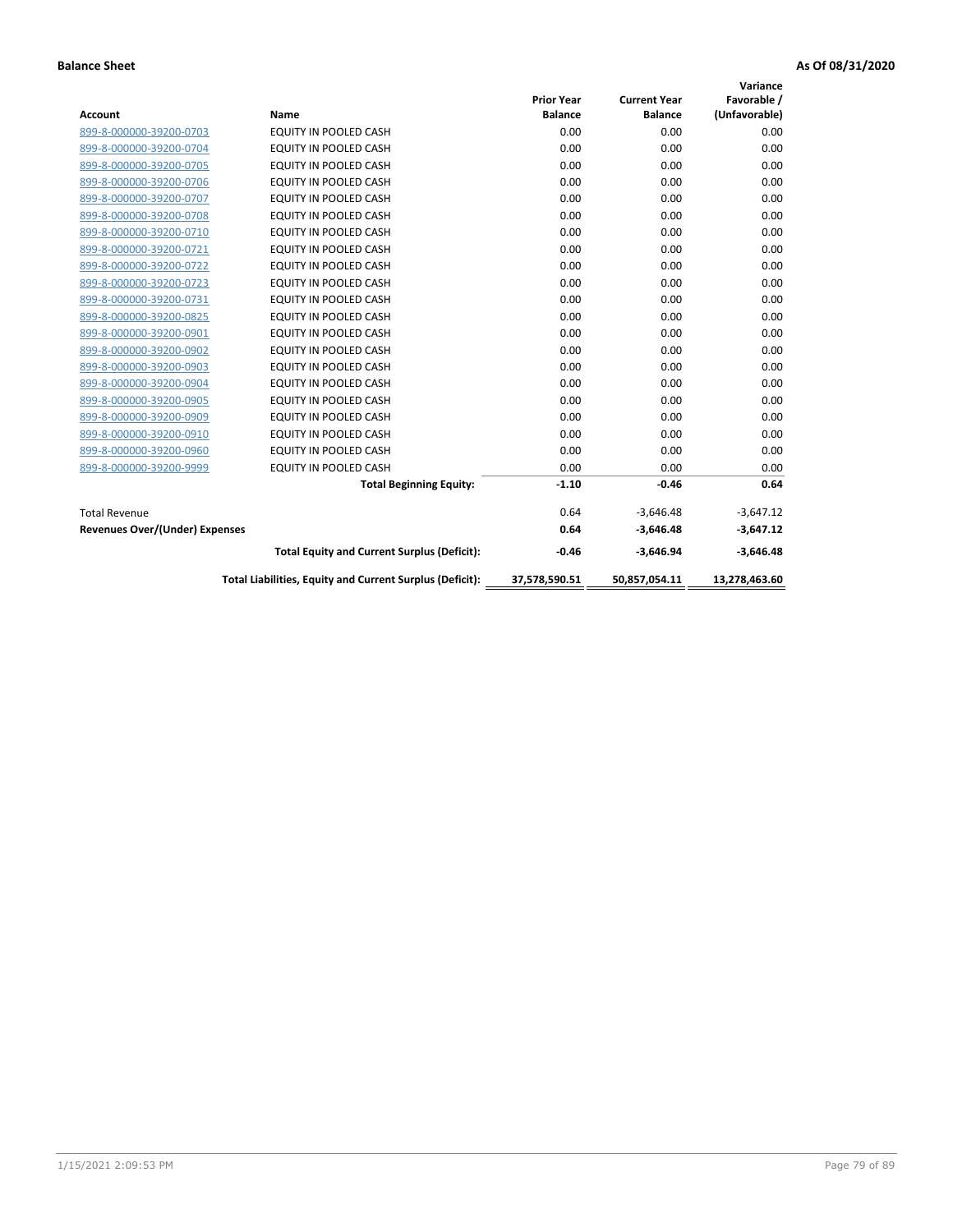|                                                    |                                                                                |                                     |                                       | Variance                     |
|----------------------------------------------------|--------------------------------------------------------------------------------|-------------------------------------|---------------------------------------|------------------------------|
| <b>Account</b>                                     | Name                                                                           | <b>Prior Year</b><br><b>Balance</b> | <b>Current Year</b><br><b>Balance</b> | Favorable /<br>(Unfavorable) |
| <b>Fund: 910 - ELECTRIC OPERATING FUND</b>         |                                                                                |                                     |                                       |                              |
| Assets<br>910-9-000000-10000-1300                  | <b>CASH</b>                                                                    | 13,383,409.08                       | 21,654,179.12                         | 8,270,770.04                 |
| 910-9-000000-10209-1300                            | <b>ADMIN PETTY CASH</b>                                                        | 658.89                              | 270.92                                | $-387.97$                    |
| 910-9-000000-10308-1300                            | <b>GEUS SERVICE CENTER CHANGE</b>                                              | 849.90                              | 849.90                                | 0.00                         |
| 910-9-000000-10309-1300                            | <b>GEUS DOWNTOWN CHANGE</b>                                                    | 1,650.00                            | 1,650.00                              | 0.00                         |
| 910-9-000000-11540-1301                            | PTO LIABILITY FUNDING                                                          | 456,332.12                          | 461,581.74                            | 5,249.62                     |
| 910-9-000000-11541-1301                            | CASH INVESTED - TX TERM GENERAL                                                | 4,641,158.24                        | 4,756,755.24                          | 115,597.00                   |
| 910-9-000000-12190-1810                            | DEFERRED ISSUANCE COSTS 2001                                                   | 0.00                                | 0.00                                  | 0.00                         |
| 910-9-000000-12191-1810                            | DEFERRED ISSUANCE COST 2008 ENGINE PR                                          | 0.00                                | 0.00                                  | 0.00                         |
| 910-9-000000-12192-1810                            | DEFERRED ISSUANCE COSTS 2010 BOA ENGI                                          | 0.00                                | 0.00                                  | 0.00                         |
| 910-9-000000-12193-1810                            | DEFERRED ISSUANCE COSTS 2010 SCRUBBEI                                          | 0.00                                | 0.00                                  | 0.00                         |
| 910-9-000000-12194-1810                            | DEFERRED ISSUANCE COSTS 2010 TMPA DEI                                          | 0.00                                | 0.00                                  | 0.00                         |
| 910-9-000000-12201-1810                            | <b>BOND DISCOUNT</b>                                                           | 103,096.73                          | 153,371.59                            | 50,274.86                    |
| 910-9-000000-13000-1420                            | <b>CUSTOMER ACCOUNTS RECEIVABLE</b>                                            | 2,943,482.59                        | 1,999,954.95                          | -943,527.64                  |
| 910-9-000000-13001-1420                            | NON CURRENT CUSTOMER ACCTS RECEIVAE                                            | 600,399.71                          | 677,141.78                            | 76,742.07                    |
| 910-9-000000-13002-1440                            | ALLOWANCE FOR UNCOLLECTABLE                                                    | -581,494.93                         | $-513,614.39$                         | 67,880.54                    |
| 910-9-000000-13003-1422                            | UNBILLED YEAR-END ACCRUAL                                                      | 4,682,899.58                        | 4,669,137.80                          | $-13,761.78$                 |
| 910-9-000000-13009-1423                            | FUEL ADJUSTMENT - UNDER/OVER                                                   | 822,699.64                          | -873,620.22                           | $-1,696,319.86$              |
| 910-9-000000-13011-1420                            | AMP RECEIVABLE                                                                 | $-66,862.56$                        | $-94,647.42$                          | $-27,784.86$                 |
| 910-9-000000-13012-1420                            | ROUNDUP ACCOUNTS RECEIVABLE                                                    | 0.00                                | 2.25                                  | 2.25                         |
| 910-9-000000-13066-1421                            | AMPY CUSTOMER ACCOUNTS RECEIVABLE                                              | 0.00                                | 0.00                                  | 0.00                         |
| 910-9-000000-13067-1421                            | AMPY ARREARS ACCOUNTS RECEIVABLE                                               | $-4,980.61$                         | $-5,129.65$                           | $-149.04$                    |
| 910-9-000000-13068-1421                            | AMPY Customers Left With Balance A/R                                           | 59,163.23                           | 63,817.13                             | 4,653.90                     |
| 910-9-000000-13201-1430                            | MISCELLANEOUS ACCOUNTS RECEIVABLE                                              | $-12,549.18$                        | 104,013.71                            | 116,562.89                   |
| 910-9-000000-13205-1710                            | <b>INTEREST RECEIVABLE</b>                                                     | 0.00                                | 0.00                                  | 0.00                         |
| 910-9-000000-13290-1650                            | PREPAYMENTS                                                                    | 0.00                                | 0.00                                  | 0.00                         |
| 910-9-000000-13291-1651                            | TMPA SCRUBBER PREPAYMENT                                                       | 0.00                                | 0.00                                  | 0.00                         |
| 910-9-000000-13293-1653                            | TMPA FIXED COSTS PREPAYMENT                                                    | 0.00                                | 0.00                                  | 0.00                         |
| 910-9-000000-13294-1654                            | TMPA DEMAND COSTS ESCROW                                                       | 0.00                                | 0.00                                  | 0.00                         |
| 910-9-000000-13297-1657                            | <b>ERCOT CRR PREPAYMENTS</b>                                                   | 1,634.72                            | $-31,259.33$                          | $-32,894.05$                 |
| 910-9-000000-13299-1655                            | <b>ERCOT COLLATERAL</b>                                                        | 111,550.00                          | 111,550.00                            | 0.00                         |
| 910-9-000000-14001-1461                            | DUE FROM COG - GENERAL FUND                                                    | 0.00                                | 0.00                                  | 0.00                         |
| 910-9-000000-14402-1469                            | DUE FROM DEBT SERVICE FUND                                                     | 0.00                                | 0.00                                  | 0.00                         |
| 910-9-000000-14501-1467                            | DUE FROM GBOD                                                                  | 0.00                                | 0.00                                  | 0.00                         |
| 910-9-000000-14916-1469                            | DUE FROM FUND 916                                                              | 0.00                                | 0.00                                  | 0.00                         |
| 910-9-000000-14999-1910                            | DUE FROM 906                                                                   | 0.00                                | 0.00                                  | 0.00                         |
| 910-9-000000-15900-1540                            | <b>INVENTORY</b>                                                               | 2,486,937.95                        | 2,533,602.42                          | 46,664.47                    |
| 910-9-000000-15901-1541                            | <b>GEUS UNLEADED GASOLINE</b>                                                  | $-1,092.96$                         | $-255.86$                             | 837.10                       |
| 910-9-000000-15902-1542                            | <b>GEUS DIESEL GASOLINE</b>                                                    | 1,310.46                            | $-127.63$                             | $-1,438.09$                  |
| 910-9-000000-15903-1543                            | <b>INVENTORY - SUBSTATION</b>                                                  | 7,771.80                            | 7,771.80                              | 0.00                         |
| 910-9-000000-15909-1510                            | STEAM PLANT FUEL OIL INVENTORY                                                 | 575,232.04                          | 576,621.23                            | 1,389.19                     |
| 910-9-000000-16301-1070                            | <b>CWIP</b>                                                                    | 679,189.68                          | 1,997,331.75                          | 1,318,142.07                 |
| 910-9-000000-16400-1180                            | GASB 62 ASSET                                                                  | 0.00                                | 12,657,036.00                         | 12,657,036.00                |
| 910-9-000000-17501-1860                            | <b>EMPLOYEE CONTRIBUTIONS</b>                                                  | 543,413.00                          | 641,414.00                            | 98,001.00                    |
| 910-9-000000-17504-1860                            | <b>INVESTMENT RETURN</b>                                                       | $-961,559.00$                       | 2,067,546.00                          | 3,029,105.00                 |
| 910-9-000000-17508-1860                            | <b>EXPERIENCE DIFFERENCE- OUTFLOW</b><br><b>EXPERIENCE DIFFERENCE - INFLOW</b> | $-35,369.00$                        | 104,019.00                            | 139,388.00                   |
| 910-9-000000-17509-1860<br>910-9-000000-17520-1860 | <b>ASSUMPTION CHANGES</b>                                                      | -183,876.00<br>171,898.00           | $-123,185.00$<br>0.00                 | 60,691.00<br>$-171,898.00$   |
| 910-9-000000-17608-1860                            | OPEB DEFERRED OUTFLOW                                                          | 53,017.00                           | 69,667.00                             | 16,650.00                    |
| 910-9-000000-17609-1860                            | OPEB DEFERRED INFLOW                                                           | $-3,234.00$                         | $-25,652.00$                          | $-22,418.00$                 |
| 910-9-000000-19000-3100                            | STEAM - LAND                                                                   | 117,340.90                          | 117,340.90                            | 0.00                         |
| 910-9-000000-19001-3110                            | STEAM PLANT - STRUCTURES                                                       | 1,455,530.43                        | 1,082,096.04                          | -373,434.39                  |
| 910-9-000000-19002-3120                            | STEAM PLANT - BOILER PLANT EQUIPMENT                                           | 4,886,434.29                        | 6,707,486.99                          | 1,821,052.70                 |
| 910-9-000000-19003-3130                            | STEAM PLANT - ENGINES                                                          | 45,855.00                           | 0.00                                  | -45,855.00                   |
| 910-9-000000-19004-3140                            | STEAM PLANT - GENERATORS                                                       | 9,067,106.70                        | 9,067,106.70                          | 0.00                         |
| 910-9-000000-19005-3150                            | STEAM PLANT - ACCESSORY ELECTRIC EQUIF                                         | 956,874.92                          | 950,135.42                            | $-6,739.50$                  |
| 910-9-000000-19006-3160                            | STEAM PLANT - MISC POWER PLANT EQUIPI                                          | 12,912.88                           | 12,912.88                             | 0.00                         |
| 910-9-000000-19100-3400                            | <b>ENGINE PLANT - LAND</b>                                                     | 43,850.00                           | 43,850.00                             | 0.00                         |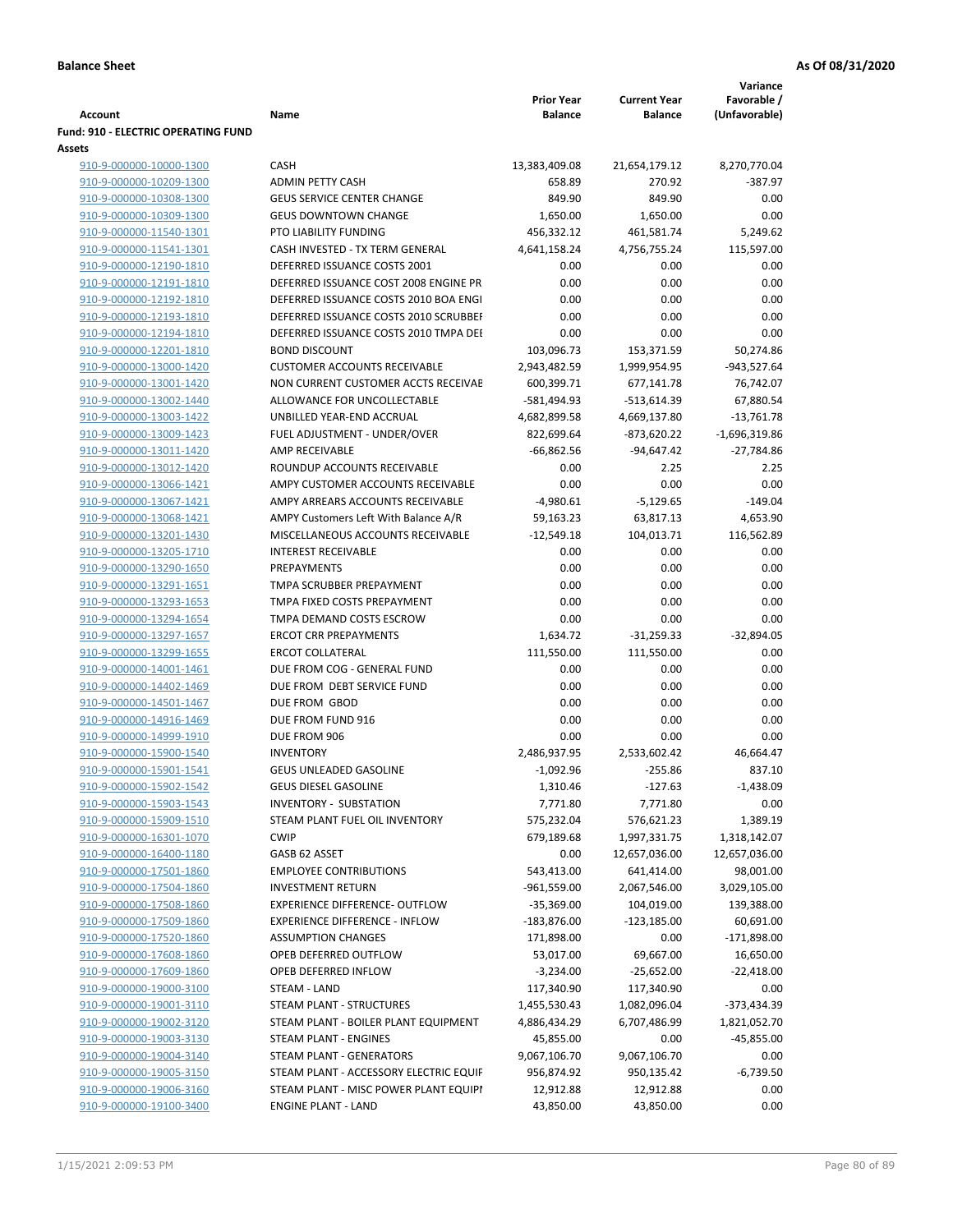**Variance**

| Account                                            | Name                                             | <b>Prior Year</b><br><b>Balance</b> | <b>Current Year</b><br><b>Balance</b> | Favorable /<br>(Unfavorable) |
|----------------------------------------------------|--------------------------------------------------|-------------------------------------|---------------------------------------|------------------------------|
| 910-9-000000-19101-3410                            | <b>ENGINE PLANT - STRUCTURES</b>                 | 4,655,874.20                        | 4,655,874.20                          | 0.00                         |
| 910-9-000000-19101-3411                            | <b>ENGINE PLANT - STRUCTURES</b>                 | 0.00                                | 0.00                                  | 0.00                         |
| 910-9-000000-19104-3440                            | ENGINE PLANT - ENGINE PLANT GENERATOF            | 28,633,940.73                       | 28,633,940.73                         | 0.00                         |
| 910-9-000000-19105-3450                            | ENGINE PLANT - ACCESSORY ELECTRIC EQUI           | 216,217.48                          | 343,229.78                            | 127,012.30                   |
| 910-9-000000-19106-3460                            | ENGINE PLANT - MISCELLANEOUS POWER P             | 47,852.60                           | 61,047.10                             | 13,194.50                    |
| 910-9-000000-19204-3442                            | <b>ENGINE PLANT - RENEWABLE GENERATORS</b>       | 245,000.01                          | 245,000.01                            | 0.00                         |
| 910-9-000000-19301-3500                            | TRANSMISSION - LAND                              | 53,501.21                           | 53,501.21                             | 0.00                         |
| 910-9-000000-19302-3530                            | TRANSMISSION - SUBSTATIONS                       | 5,714,413.54                        | 5,704,403.83                          | $-10,009.71$                 |
| 910-9-000000-19303-3572                            | TRANSMISSION - TMPA LINES                        | 1,156,631.80                        | 1,156,631.80                          | 0.00                         |
| 910-9-000000-19304-3571                            | TRANSMISSION - GEUS LINES                        | 4,241,141.34                        | 4,519,703.80                          | 278,562.46                   |
| 910-9-000000-19401-3600                            | <b>DISTRIBUTION - LAND</b>                       | 218,418.15                          | 218,418.15                            | 0.00                         |
| 910-9-000000-19402-3620                            | DISTRIBUTION - SUBSTATIONS                       | 6,239,507.24                        | 6,239,507.24                          | 0.00                         |
| 910-9-000000-19403-3640                            | <b>DISTRIBUTION - POLES</b>                      | 4,535,340.26                        | 4,617,178.70                          | 81,838.44                    |
| 910-9-000000-19404-3650                            | DISTRIBUTION - OH CONDUCTOR & DEVICES            | 3,995,820.81                        | 4,235,843.24                          | 240,022.43                   |
| 910-9-000000-19405-3660                            | DISTRIBUTION - UNDERGROUND CONDUIT               | 1,820,226.28                        | 1,865,938.63                          | 45,712.35                    |
| 910-9-000000-19406-3670                            | DISTRIBUTION - UG CONDUCTOR & DEVICES            | 3,031,744.89                        | 3,078,562.87                          | 46,817.98                    |
| 910-9-000000-19407-3680                            | <b>DISTRIBUTION - TRANSFORMERS</b>               | 4,371,693.30                        | 4,357,638.27                          | $-14,055.03$                 |
| 910-9-000000-19408-3690                            | DISTRIBUTION - SERVICE CONNECTIONS               | 575,576.94                          | 546,593.47                            | $-28,983.47$                 |
| 910-9-000000-19409-3700                            | <b>DISTRIBUTION - METERS</b>                     | 1,904,403.74                        | 1,886,778.22                          | $-17,625.52$                 |
| 910-9-000000-19410-3710                            | DISTRIBUTION - VAPOR LIGHTS                      | 89,486.32                           | 94,495.71                             | 5,009.39                     |
| 910-9-000000-19411-3750                            | DISTRIBUTION - STREET LIGHTS & SIGNALS           | 98,383.66                           | 100,747.96                            | 2,364.30                     |
| 910-9-000000-19501-3890                            | <b>GENERAL - LAND</b>                            | 110,503.10                          | 110,503.10                            | 0.00                         |
| 910-9-000000-19502-3900                            | <b>GENERAL - STRUCTURES</b>                      | 5,948,456.74                        | 5,973,904.74                          | 25,448.00                    |
| 910-9-000000-19503-3910                            | <b>GENERAL - FURNITURE &amp; OFFICE EQUIPMEN</b> | 564,537.87                          | 598,740.18                            | 34,202.31                    |
| 910-9-000000-19504-3941                            | <b>GENERAL - METER READING ASSETS</b>            | 38,482.00                           | 34,126.00                             | $-4,356.00$                  |
| 910-9-000000-19505-3911                            | GENERAL - CUSTOMER SERVICE EQUIPMENT             | 0.00                                | 0.00                                  | 0.00                         |
| 910-9-000000-19506-3914                            | <b>GENERAL - BILLING EQUIPMENT</b>               | 0.00                                | 0.00                                  | 0.00                         |
| 910-9-000000-19507-3915                            | GENERAL - CASHIERING EQUIPMENT                   | 7,033.54                            | 7,033.54                              | 0.00                         |
|                                                    | <b>GENERAL - TRANSPORTATION EQUIPMENT</b>        | 2,732,230.50                        | 2,910,836.95                          |                              |
| 910-9-000000-19508-3920                            | <b>GENERAL - WAREHOUSE EQUIPMENT</b>             |                                     |                                       | 178,606.45                   |
| 910-9-000000-19509-3930<br>910-9-000000-19510-3940 | <b>GENERAL - TOOLS</b>                           | 69,324.02                           | 84,284.02                             | 14,960.00<br>0.00            |
| 910-9-000000-19511-3950                            | GENERAL - LABORATORY EQUIPMENT                   | 13,918.37<br>336,291.99             | 13,918.37<br>333,791.99               | $-2,500.00$                  |
| 910-9-000000-19512-3960                            | <b>GENERAL - POWER OPERATED EQUIPMENT</b>        | 317,093.52                          | 398,548.30                            | 81,454.78                    |
| 910-9-000000-19513-3970                            | GENERAL - COMMUNICATIONS EQUIPMENT               | 47,808.65                           | 47,808.65                             | 0.00                         |
| 910-9-000000-19514-3980                            | <b>GENERAL - MISCELLANEOUS EQUIPMENT</b>         | 0.00                                | 372,382.32                            | 372,382.32                   |
| 910-9-000000-19515-3000                            | GENERAL-MISC INTANGIBLE                          | 0.00                                | 0.00                                  | 0.00                         |
| 910-9-000000-19999-1080                            | <b>ACCUMULATED DEPRECIATION</b>                  | -44,384,246.75                      | -46,507,904.25                        | $-2,123,657.50$              |
|                                                    | <b>Total Assets:</b>                             | 84.709.249.29                       | 108.615.731.59                        | 23,906,482.30                |
|                                                    |                                                  |                                     |                                       |                              |
| Liability                                          |                                                  |                                     |                                       |                              |
| 910-9-000000-20101-2320                            | <b>ACCOUNTS PAYABLE</b>                          | $-762.04$                           | $-192.04$                             | $-570.00$                    |
| 910-9-000000-20102-2321                            | <b>CREDIT CARD PAYABLE</b>                       | 0.00                                | 0.00                                  | 0.00                         |
| 910-9-000000-20103-2322                            | ACCRUED ACCOUNTS PAYABLE                         | 2,066,852.67                        | 1,684,787.29                          | 382,065.38                   |
| 910-9-000000-20139-2323                            | <b>RETAINAGES PAYABLE</b>                        | 0.00                                | 82,367.77                             | $-82,367.77$                 |
| 910-9-000000-20141-0000                            | TELEPHONE CLEARING                               | 0.00                                | 0.00                                  | 0.00                         |
| 910-9-000000-20142-0000                            | <b>ESCROW</b>                                    | 0.00                                | 0.00                                  | 0.00                         |
| 910-9-000000-20161-2324                            | GASB 62 SHORT-TERM                               | 0.00                                | 878,706.00                            | -878,706.00                  |
| 910-9-000000-20201-2530                            | <b>DEFERRED REVENUE</b>                          | 822,699.64                          | -766,445.82                           | 1,589,145.46                 |
| 910-9-000000-20815-2410                            | SALES TAX PAYABLE - IN THE CITY                  | 90,682.91                           | 83,840.34                             | 6,842.57                     |
| 910-9-000000-20816-2411                            | SALES TAX PAYABLE - OUT OF CITY                  | 4,139.20                            | 4,503.29                              | $-364.09$                    |
| 910-9-000000-21001-2341                            | DUE TO COG - GEN FUND                            | 0.00                                | 75,000.00                             | $-75,000.00$                 |
| 910-9-000000-21406-2329                            | DUE TO DEBT TO SERVICE FUND                      | 0.00                                | 4,115.11                              | $-4,115.11$                  |
| 910-9-000000-21507-2347                            | DUE TO GBOD                                      | 0.00                                | 49,716.04                             | $-49,716.04$                 |
| 910-9-000000-22001-2327                            | SALARIES PAYABLE                                 | 306,647.46                          | 306,647.46                            | 0.00                         |
| 910-9-000000-22002-2328                            | PTO PAYABLE                                      | 619,978.69                          | 690,328.69                            | $-70,350.00$                 |
| 910-9-000000-23011-2211                            | <b>REVENUE BONDS</b>                             | 2,260,000.00                        | 1,935,000.00                          | 325,000.00                   |
| 910-9-000000-24000-2350                            | <b>CUSTOMER DEPOSITS</b>                         | 2,257,528.88                        | 2,246,277.81                          | 11,251.07                    |
| 910-9-000000-24014-2359                            | <b>CUSTOMER DEPOSITS / AMPY EQUIPMENT</b>        | 94,052.72                           | 77,839.85                             | 16,212.87                    |
| 910-9-000000-24015-2350                            | AMP RESERVE                                      | $-66,862.56$                        | -94,647.42                            | 27,784.86                    |
|                                                    |                                                  |                                     |                                       |                              |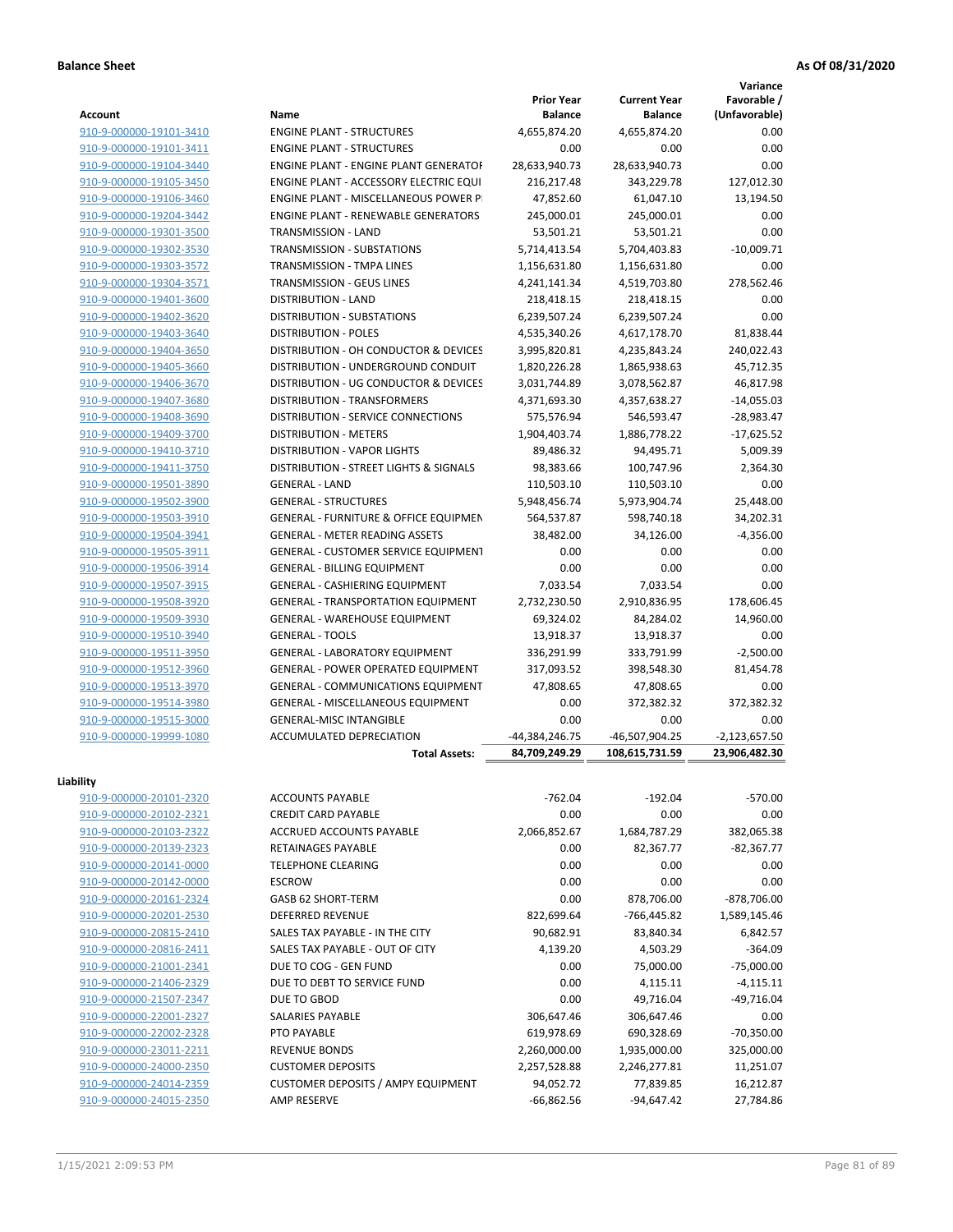| <b>Account</b>                        | Name                                                     | <b>Prior Year</b><br><b>Balance</b> | <b>Current Year</b><br><b>Balance</b> | Variance<br>Favorable /<br>(Unfavorable) |
|---------------------------------------|----------------------------------------------------------|-------------------------------------|---------------------------------------|------------------------------------------|
| 910-9-000000-25069-2530               | PREPAID ELECTRICITY - AMPY                               | $-43,709.49$                        | $-108,964.52$                         | 65,255.03                                |
| 910-9-000000-26001-2283               | <b>OBLIGATION FOR COMPENSATED ABSENCES</b>               | 297,818.74                          | 259,384.88                            | 38,433.86                                |
| 910-9-000000-26004-2284               | GASB 62 LONG-TERM                                        | 0.00                                | 11,778,330.00                         | $-11,778,330.00$                         |
| 910-9-000000-26102-2210               | <b>REVENUE BONDS PAYABLE</b>                             | 27,582,666.00                       | 48,975,000.00                         | $-21,392,334.00$                         |
| 910-9-000000-26107-2250               | <b>BOND PREMIUM</b>                                      | 173,432.78                          | 4,968,172.70                          | -4,794,739.92                            |
| 910-9-000000-26108-2250               | <b>SCRUBBER DEBT - 2010</b>                              | 10,395,000.00                       | 0.00                                  | 10,395,000.00                            |
| 910-9-000000-26109-2250               | PREMIUM ON SCRUBBER                                      | 147,441.93                          | 0.00                                  | 147,441.93                               |
| 910-9-000000-26110-2250               | <b>TMPA DEBT - 2010</b>                                  | 20,640,000.00                       | 0.00                                  | 20,640,000.00                            |
| 910-9-000000-26111-2250               | PREMIUM ON TMPA DEBT                                     | 292,425.10                          | 0.00                                  | 292,425.10                               |
| 910-9-000000-26112-2250               | DEFERRED BOND REFUNDING                                  | 0.00                                | 415,094.91                            | $-415,094.91$                            |
| 910-9-000000-29300-0000               | <b>ENCUMBRANCE SUMMARY</b>                               | 0.00                                | 0.00                                  | 0.00                                     |
| 910-9-000000-29400-0100               | RESERVED ACCOUNT / ENCUMBRANCES                          | 0.00                                | 0.00                                  | 0.00                                     |
| 910-9-000000-29999-2280               | <b>TOTAL OPEB LIABILITY</b>                              | 787,240.00                          | 810,632.00                            | $-23,392.00$                             |
| 910-9-000000-29999-2283               | <b>NET PENSION LIABILITY</b>                             | 794,496.00                          | 4,632,098.00                          | $-3,837,602.00$                          |
|                                       | <b>Total Liability:</b>                                  | 69,521,768.63                       | 78,987,592.34                         | $-9,465,823.71$                          |
| <b>Equity</b>                         |                                                          |                                     |                                       |                                          |
| 910-9-000000-39100-2160               | UNRESERVED RETAINED EARNINGS                             | 13,166,233.01                       | 28,028,914.62                         | 14,862,681.61                            |
| 910-9-000000-39500-4210               | <b>NET POSITION - PENSION</b>                            | $-3,070.00$                         | $-3,070.00$                           | 0.00                                     |
| 910-9-000000-39500-9260               | <b>NET POSITION - PENSION</b>                            | $-694,801.00$                       | $-737,478.00$                         | $-42,677.00$                             |
|                                       | <b>Total Beginning Equity:</b>                           | 12,468,362.01                       | 27,288,366.62                         | 14,820,004.61                            |
| <b>Total Revenue</b>                  |                                                          | 60,297,096.29                       | 58,821,385.09                         | $-1,475,711.20$                          |
| <b>Total Expense</b>                  |                                                          | 57,577,977.64                       | 56,481,612.46                         | 1,096,365.18                             |
| <b>Revenues Over/(Under) Expenses</b> |                                                          | 2,719,118.65                        | 2,339,772.63                          | -379,346.02                              |
|                                       | <b>Total Equity and Current Surplus (Deficit):</b>       | 15,187,480.66                       | 29,628,139.25                         | 14,440,658.59                            |
|                                       | Total Liabilities, Equity and Current Surplus (Deficit): | 84,709,249.29                       | 108,615,731.59                        | 23,906,482.30                            |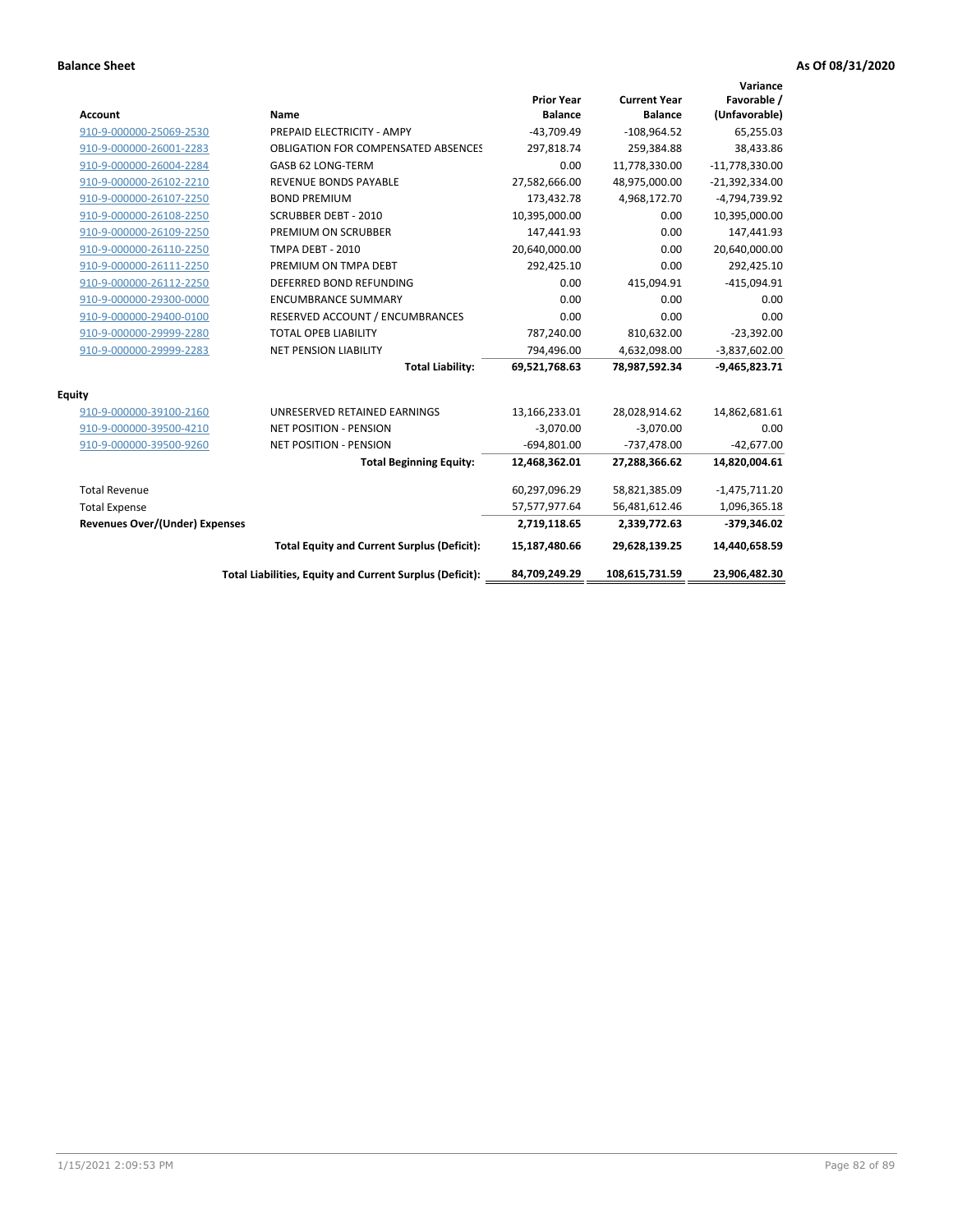| <b>Account</b>                             | Name                                                     | <b>Prior Year</b><br><b>Balance</b> | <b>Current Year</b><br><b>Balance</b> | Variance<br>Favorable /<br>(Unfavorable) |
|--------------------------------------------|----------------------------------------------------------|-------------------------------------|---------------------------------------|------------------------------------------|
| <b>Fund: 911 - ELECTRIC DEBT REDUCTION</b> |                                                          |                                     |                                       |                                          |
| Assets                                     |                                                          |                                     |                                       |                                          |
| 911-9-000000-10000-1300                    | CASH                                                     | 8,661.31                            | 8.753.93                              | 92.62                                    |
| 911-9-000000-12002-0000                    | <b>GOVERNMENT OBLIGATIONS / AGENCIES</b>                 | 0.00                                | 0.00                                  | 0.00                                     |
| 911-9-000000-13201-1430                    | MISCELLANEOUS ACCOUNTS RECEIVABLE                        | 0.00                                | 0.00                                  | 0.00                                     |
| 911-9-000000-13205-1710                    | <b>INTEREST RECEIVABLE</b>                               | 0.00                                | 0.00                                  | 0.00                                     |
|                                            | <b>Total Assets:</b>                                     | 8,661.31                            | 8,753.93                              | 92.62                                    |
| Liability                                  |                                                          |                                     |                                       |                                          |
| 911-9-000000-20101-0000                    | <b>ACCOUNTS PAYABLE</b>                                  | 0.00                                | 0.00                                  | 0.00                                     |
| 911-9-000000-20103-0100                    | <b>ACCRUED ACCOUNTS PAYABLE</b>                          | 0.00                                | 0.00                                  | 0.00                                     |
| 911-9-000000-Z2430-0000                    | RESERVED ACCOUNT / ENCUMBRANCE SUM                       | 0.00                                | 0.00                                  | 0.00                                     |
| 911-9-000000-Z2520-0100                    | RESERVED ACCOUNT / ENCUMBRANCES                          | 0.00                                | 0.00                                  | 0.00                                     |
|                                            | <b>Total Liability:</b>                                  | 0.00                                | 0.00                                  | 0.00                                     |
| <b>Equity</b>                              |                                                          |                                     |                                       |                                          |
| 911-9-000000-39100-2160                    | UNRESERVED RETAINED EARNINGS                             | 5,923.99                            | 8,668.88                              | 2,744.89                                 |
|                                            | <b>Total Beginning Equity:</b>                           | 5,923.99                            | 8.668.88                              | 2,744.89                                 |
| <b>Total Revenue</b>                       |                                                          | 2,737.32                            | 85.05                                 | $-2,652.27$                              |
| <b>Total Expense</b>                       |                                                          | 0.00                                | 0.00                                  | 0.00                                     |
| <b>Revenues Over/(Under) Expenses</b>      |                                                          | 2,737.32                            | 85.05                                 | $-2,652.27$                              |
|                                            | <b>Total Equity and Current Surplus (Deficit):</b>       | 8,661.31                            | 8,753.93                              | 92.62                                    |
|                                            | Total Liabilities, Equity and Current Surplus (Deficit): | 8,661.31                            | 8,753.93                              | 92.62                                    |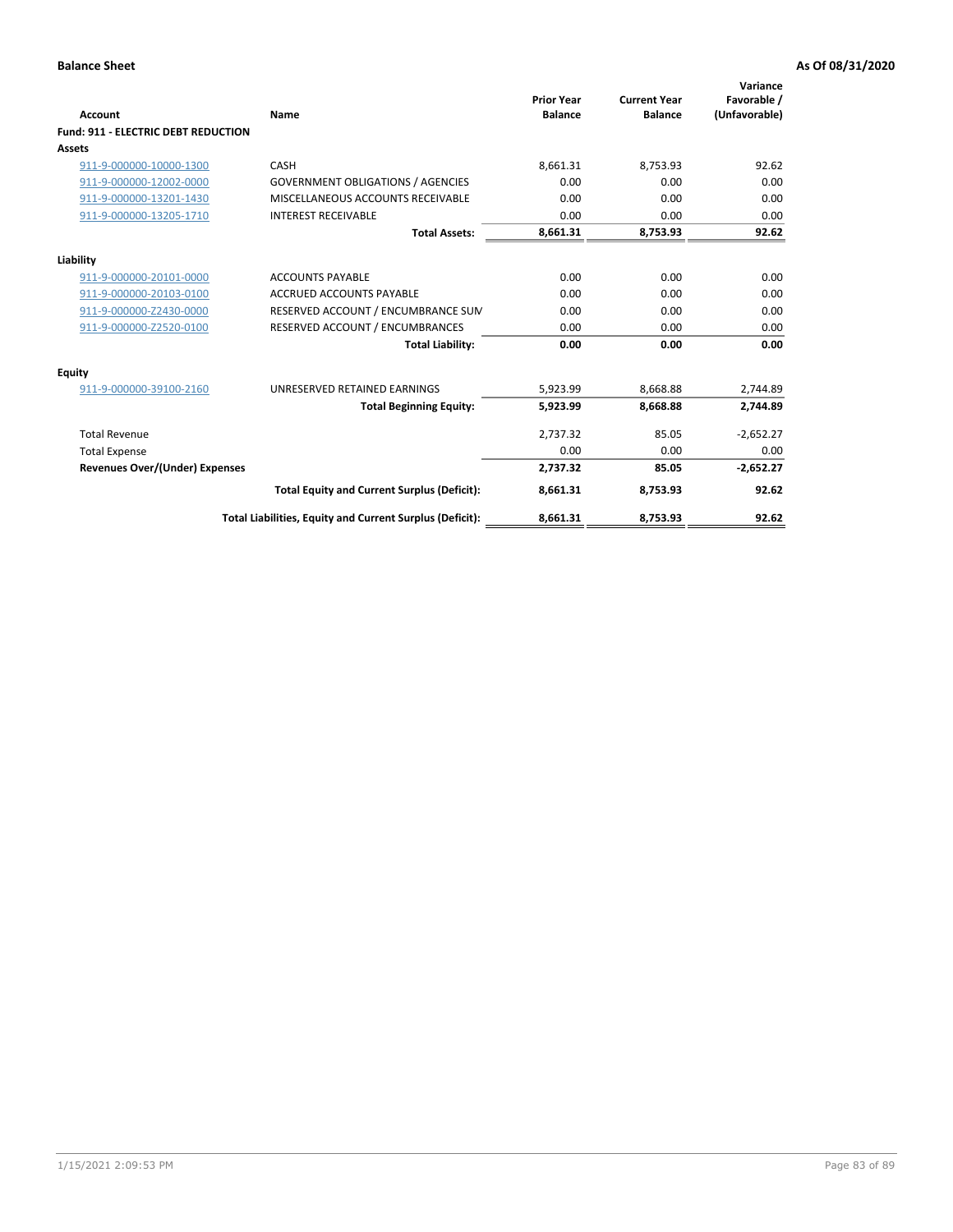| <b>Account</b>                    | Name                                                     | <b>Prior Year</b><br><b>Balance</b> | <b>Current Year</b><br><b>Balance</b> | Variance<br>Favorable /<br>(Unfavorable) |
|-----------------------------------|----------------------------------------------------------|-------------------------------------|---------------------------------------|------------------------------------------|
| Fund: 912 - ELECTRIC DEBT SERVICE |                                                          |                                     |                                       |                                          |
| <b>Assets</b>                     |                                                          |                                     |                                       |                                          |
| 912-9-000000-10000-1300           | CASH                                                     | 4,771,763.93                        | 5,266,945.67                          | 495,181.74                               |
| 912-9-000000-11504-1301           | RESERVE FUND - 2008 BOND ISSUE                           | 0.00                                | 0.00                                  | 0.00                                     |
| 912-9-000000-11506-1301           | RESERVE FUND - 2010 BOND ISSUE                           | 0.00                                | 0.00                                  | 0.00                                     |
| 912-9-000000-11515-1301           | RESERVE FUND - 2015 BOND ISSUE                           | 0.00                                | 0.00                                  | 0.00                                     |
| 912-9-000000-11516-1301           | RESERVE FUND - 2015 TAXABLE BONDS                        | 0.00                                | 0.00                                  | 0.00                                     |
| 912-9-000000-13205-1710           | <b>INTEREST RECEIVABLE</b>                               | 0.00                                | 0.00                                  | 0.00                                     |
|                                   | <b>Total Assets:</b>                                     | 4,771,763.93                        | 5,266,945.67                          | 495,181.74                               |
|                                   |                                                          |                                     |                                       |                                          |
| Liability                         |                                                          |                                     |                                       |                                          |
| 912-9-000000-14403-1469           | DUE FROM ELECTRIC FUND                                   | 0.00                                | $-4,115.11$                           | 4,115.11                                 |
| 912-9-000000-20101-2320           | <b>ACCOUNTS PAYABLE</b>                                  | 0.00                                | 0.00                                  | 0.00                                     |
| 912-9-000000-20107-2370           | <b>ACCRUED INTEREST PAYABLE</b>                          | 501,004.61                          | 298,063.52                            | 202,941.09                               |
| 912-9-000000-21400-2999           | DUE TO GEUS 910 - ELECTRIC OPERATING                     | 0.00                                | 0.00                                  | 0.00                                     |
| 912-9-000000-Z2430-0000           | <b>ENCUMBRANCE SUMMARY</b>                               | 0.00                                | 0.00                                  | 0.00                                     |
| 912-9-000000-Z2520-0100           | RESERVED ACCOUNT / ENCUMBRANCES                          | 0.00                                | 0.00                                  | 0.00                                     |
|                                   | <b>Total Liability:</b>                                  | 501,004.61                          | 293,948.41                            | 207,056.20                               |
| <b>Equity</b>                     |                                                          |                                     |                                       |                                          |
| 912-9-000000-39100-2150           | SEMI RESERVED RETAINED EARNINGS                          | 1,601,177.63                        | 2,006,420.30                          | 405,242.67                               |
|                                   | <b>Total Beginning Equity:</b>                           | 1,601,177.63                        | 2,006,420.30                          | 405,242.67                               |
| <b>Total Revenue</b>              |                                                          | 7,994,340.44                        | 7,189,852.12                          | $-804,488.32$                            |
| <b>Total Expense</b>              |                                                          | 5,324,758.75                        | 4,223,275.16                          | 1,101,483.59                             |
| Revenues Over/(Under) Expenses    |                                                          | 2,669,581.69                        | 2,966,576.96                          | 296,995.27                               |
|                                   | <b>Total Equity and Current Surplus (Deficit):</b>       | 4,270,759.32                        | 4,972,997.26                          | 702,237.94                               |
|                                   | Total Liabilities, Equity and Current Surplus (Deficit): | 4,771,763.93                        | 5,266,945.67                          | 495,181.74                               |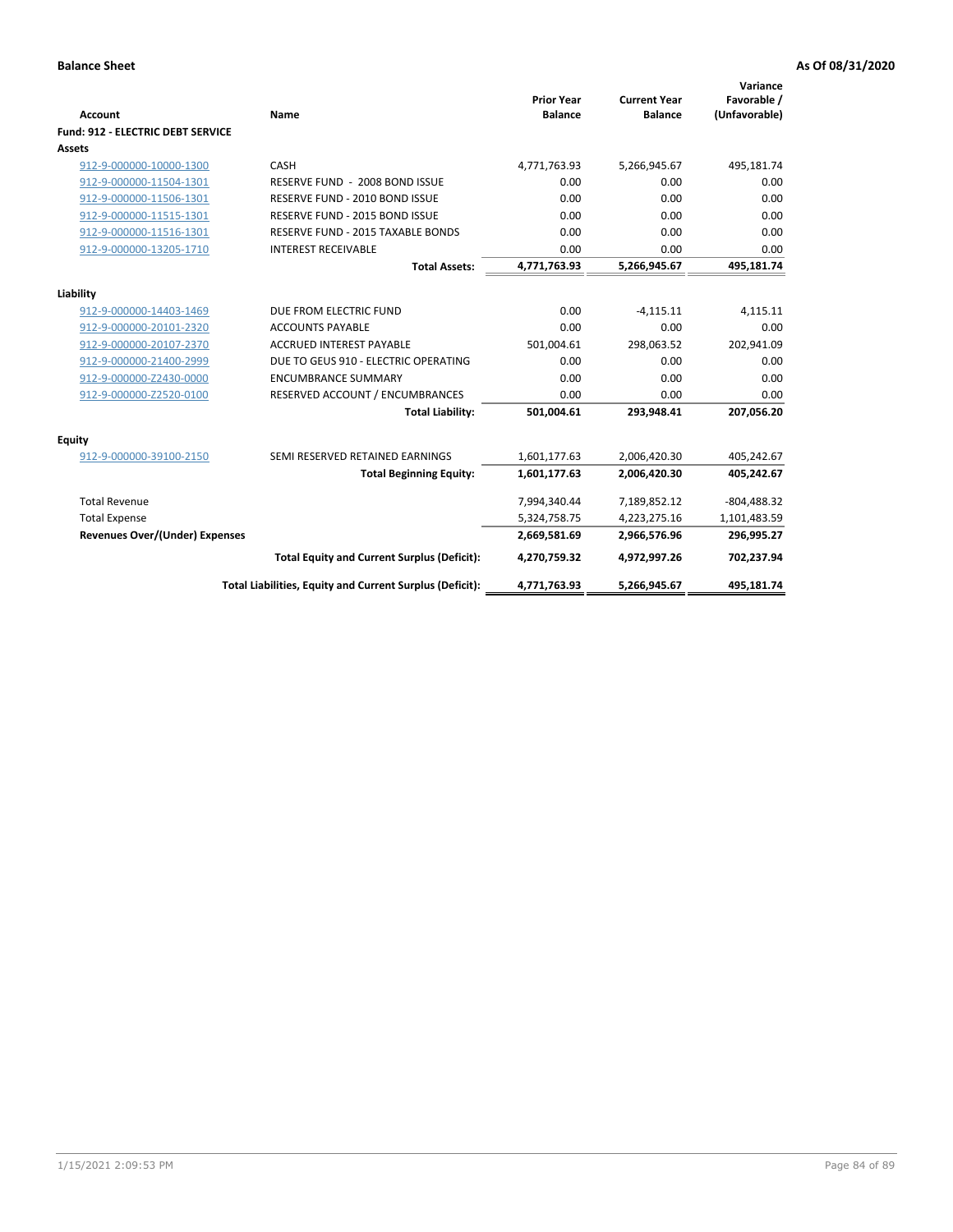| Account                                       | Name                                                     | <b>Prior Year</b><br><b>Balance</b> | <b>Current Year</b><br><b>Balance</b> | Variance<br>Favorable /<br>(Unfavorable) |
|-----------------------------------------------|----------------------------------------------------------|-------------------------------------|---------------------------------------|------------------------------------------|
| <b>Fund: 913 - ELECTRIC CONSTRUCTION FUND</b> |                                                          |                                     |                                       |                                          |
| <b>Assets</b>                                 |                                                          |                                     |                                       |                                          |
| 913-9-000000-10000-1300                       | CASH                                                     | 103,756.34                          | 104,867.14                            | 1,110.80                                 |
| 913-9-000000-13201-1430                       | MISCELLANEOUS ACCOUNTS RECEIVABLE                        | 0.00                                | 0.00                                  | 0.00                                     |
| 913-9-000000-13205-1710                       | <b>INTEREST RECEIVABLE</b>                               | 0.00                                | 0.00                                  | 0.00                                     |
|                                               | <b>Total Assets:</b>                                     | 103,756.34                          | 104,867.14                            | 1,110.80                                 |
| Liability                                     |                                                          |                                     |                                       |                                          |
| 913-9-000000-20101-2320                       | <b>ACCOUNTS PAYABLE</b>                                  | 0.00                                | 0.00                                  | 0.00                                     |
| 913-9-000000-20102-2321                       | <b>CREDIT CARD PAYABLE</b>                               | 0.00                                | 0.00                                  | 0.00                                     |
| 913-9-000000-20103-0000                       | <b>ACCRUED ACCOUNTS PAYABLE</b>                          | 0.00                                | 0.00                                  | 0.00                                     |
| 913-9-000000-29300-0000                       | <b>ENCUMBRANCE SUMMARY</b>                               | 0.00                                | 0.00                                  | 0.00                                     |
| 913-9-000000-29400-0100                       | RESERVED ACCOUNT / ENCUMBRANCES                          | 0.00                                | 0.00                                  | 0.00                                     |
|                                               | <b>Total Liability:</b>                                  | 0.00                                | 0.00                                  | 0.00                                     |
|                                               |                                                          |                                     |                                       |                                          |
| <b>Equity</b>                                 |                                                          |                                     |                                       |                                          |
| 913-9-000000-39100-2160                       | SEMI RESERVED RETAINED EARNINGS                          | 101,749.11                          | 103,847.07                            | 2,097.96                                 |
|                                               | <b>Total Beginning Equity:</b>                           | 101,749.11                          | 103.847.07                            | 2,097.96                                 |
| <b>Total Revenue</b>                          |                                                          | 2,007.23                            | 1,020.07                              | $-987.16$                                |
| <b>Total Expense</b>                          |                                                          | 0.00                                | 0.00                                  | 0.00                                     |
| <b>Revenues Over/(Under) Expenses</b>         |                                                          | 2,007.23                            | 1,020.07                              | $-987.16$                                |
|                                               | <b>Total Equity and Current Surplus (Deficit):</b>       | 103,756.34                          | 104.867.14                            | 1,110.80                                 |
|                                               | Total Liabilities, Equity and Current Surplus (Deficit): | 103,756.34                          | 104,867.14                            | 1,110.80                                 |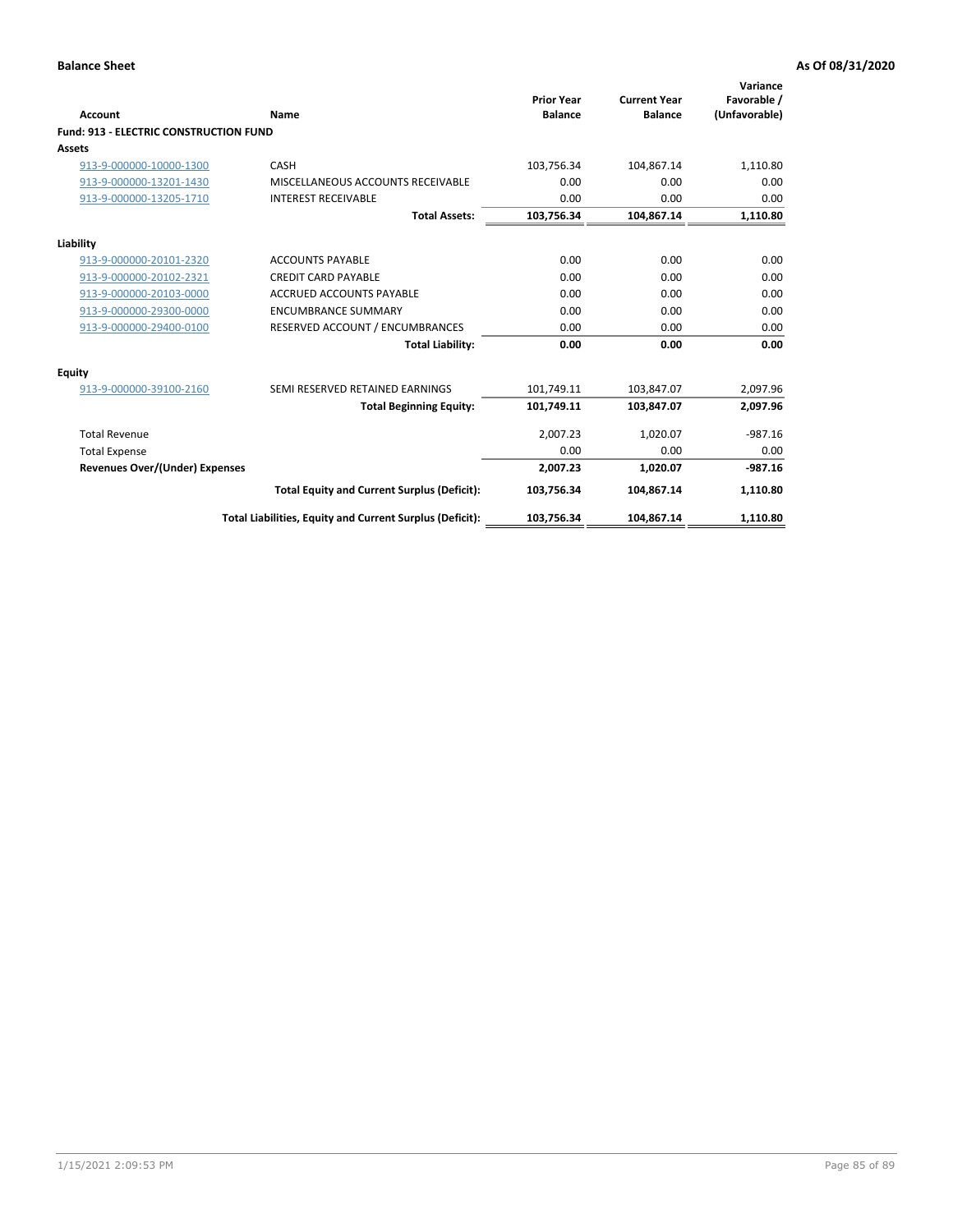| <b>Account</b>                        | Name                                                     | <b>Prior Year</b><br><b>Balance</b> | <b>Current Year</b><br><b>Balance</b> | Variance<br>Favorable /<br>(Unfavorable) |
|---------------------------------------|----------------------------------------------------------|-------------------------------------|---------------------------------------|------------------------------------------|
| Fund: 916 - 08 ENGINE BOND PROCEEDS   |                                                          |                                     |                                       |                                          |
| Assets                                |                                                          |                                     |                                       |                                          |
| 916-9-000000-10000-1300               | CASH                                                     | 0.00                                | 0.00                                  | 0.00                                     |
| 916-9-000000-12189-0000               | 08 ENGINE BOND PROCEEDS                                  | 0.00                                | 0.00                                  | 0.00                                     |
| 916-9-000000-13201-1430               | MISCELLANOEUS ACCOUNTS RECEIVABLE                        | 0.00                                | 0.00                                  | 0.00                                     |
| 916-9-000000-13205-1710               | <b>INTEREST RECEIVABLE</b>                               | 0.00                                | 0.00                                  | 0.00                                     |
| 916-9-000000-Z1030-1202               | 2008 GEUS REVENUE BOND - TEXAS TERM                      | 0.00                                | 0.00                                  | 0.00                                     |
| 916-9-000000-Z1030-1401               | 2008 GEUS REVENUE BOND - PFM                             | 0.00                                | 0.00                                  | 0.00                                     |
| 916-9-000000-Z1030-1402               | 2009 GEUS REVENUE BOND - PFM                             | 0.00                                | 0.00                                  | 0.00                                     |
| 916-9-000000-Z1030-3123               | 2009 GEUS REVENUE BOND - TEXAS TERM                      | 0.00                                | 0.00                                  | 0.00                                     |
|                                       | <b>Total Assets:</b>                                     | 0.00                                | 0.00                                  | 0.00                                     |
| Liability                             |                                                          |                                     |                                       |                                          |
| 916-9-000000-20101-2320               | <b>ACCOUNTS PAYABLE</b>                                  | 0.00                                | 0.00                                  | 0.00                                     |
| 916-9-000000-20139-2323               | <b>RETAINAGES PAYABLE</b>                                | 0.00                                | 0.00                                  | 0.00                                     |
| 916-9-000000-21401-2330               | DUE TO ELECTRIC OPERATING                                | 0.00                                | 0.00                                  | 0.00                                     |
| 916-9-000000-29300-0000               | <b>ENCUMBRANCE SUMMARY</b>                               | 0.00                                | 0.00                                  | 0.00                                     |
| 916-9-000000-29400-0100               | RESERVED ACCOUNT / ENCUMBRANCES                          | 0.00                                | 0.00                                  | 0.00                                     |
|                                       | <b>Total Liability:</b>                                  | 0.00                                | 0.00                                  | 0.00                                     |
|                                       |                                                          |                                     |                                       |                                          |
| Equity                                |                                                          |                                     |                                       |                                          |
| 916-9-000000-39100-2150               | <b>RESERVED RETAINED EARNINGS</b>                        | 0.00                                | 0.00                                  | 0.00                                     |
|                                       | <b>Total Beginning Equity:</b>                           | 0.00                                | 0.00                                  | 0.00                                     |
| <b>Total Revenue</b>                  |                                                          | 0.00                                | 0.00                                  | 0.00                                     |
| <b>Total Expense</b>                  |                                                          | 0.00                                | 0.00                                  | 0.00                                     |
| <b>Revenues Over/(Under) Expenses</b> |                                                          | 0.00                                | 0.00                                  | 0.00                                     |
|                                       | <b>Total Equity and Current Surplus (Deficit):</b>       | 0.00                                | 0.00                                  | 0.00                                     |
|                                       | Total Liabilities, Equity and Current Surplus (Deficit): | 0.00                                | 0.00                                  | 0.00                                     |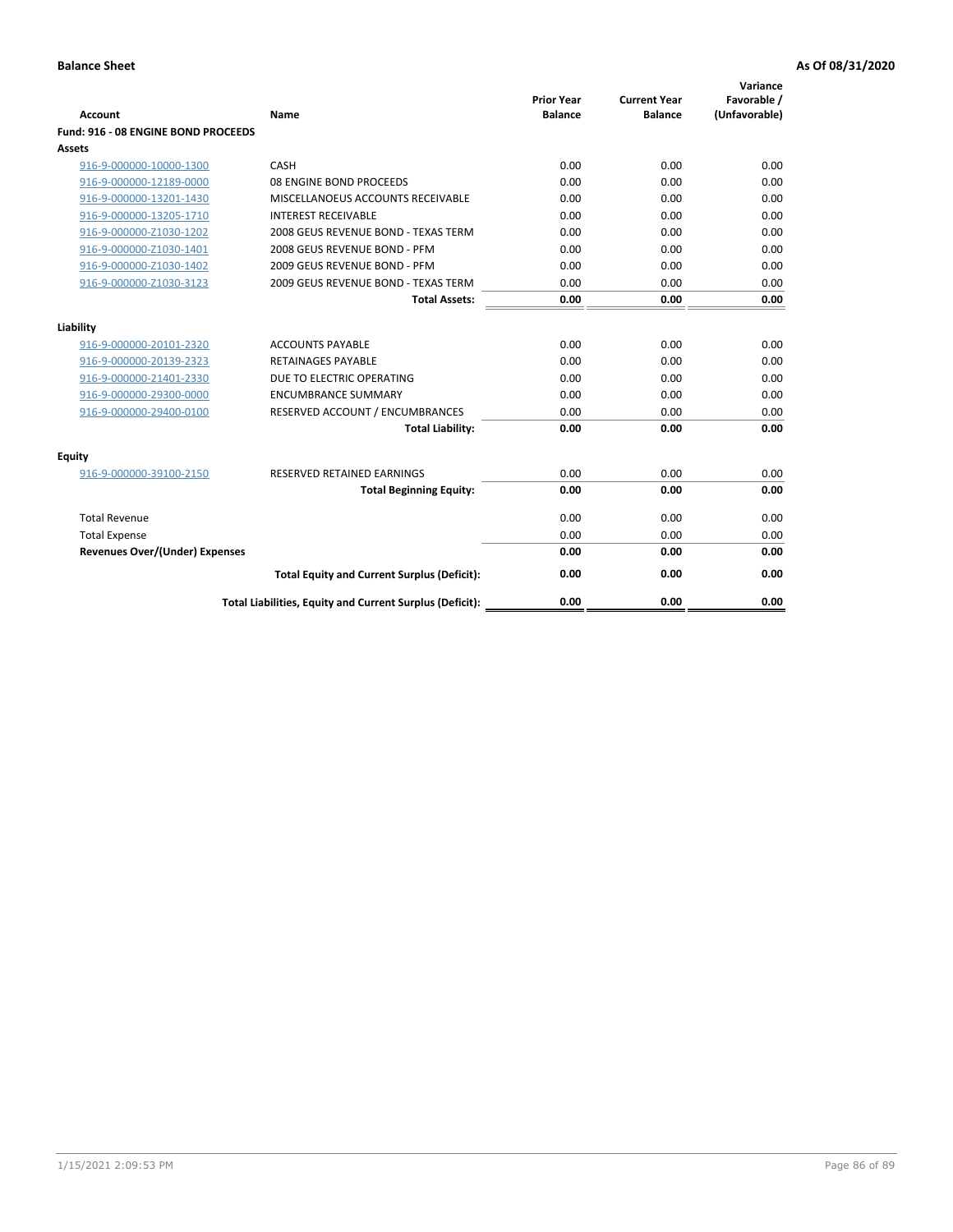|                                                    |                                                                 | <b>Prior Year</b>       | <b>Current Year</b>     | Variance<br>Favorable / |
|----------------------------------------------------|-----------------------------------------------------------------|-------------------------|-------------------------|-------------------------|
| <b>Account</b>                                     | Name                                                            | <b>Balance</b>          | <b>Balance</b>          | (Unfavorable)           |
| Fund: 950 - CABLE / INTERNET<br>Assets             |                                                                 |                         |                         |                         |
| 950-9-000000-10000-1300                            | <b>CASH</b>                                                     | 1,119,430.26            | 1,122,115.76            | 2,685.50                |
| 950-9-000000-11550-1301                            | PTO LIABILITY FUNDING                                           | 41,455.95               | 41,932.85               | 476.90                  |
| 950-9-000000-13000-1420                            | <b>CUSTOMER ACCOUNTS RECEIVABLE</b>                             | 327,824.70              | 367,413.59              | 39,588.89               |
| 950-9-000000-13001-1420                            | NON CURRENT CUSTOMER ACCTS RECEIVAE                             | 310,748.89              | 338,004.61              | 27,255.72               |
| 950-9-000000-13002-1440                            | ALLOWANCE FOR UNCOLLECTABLE                                     | $-228,346.46$           | $-246,591.41$           | $-18,244.95$            |
| 950-9-000000-13003-1421                            | UNBILLED YEAR-END ACCRUAL                                       | 505,656.07              | 348,951.39              | $-156,704.68$           |
| 950-9-000000-13201-1430                            | MISCELLANEOUS ACCOUNTS RECEIVABLE                               | $-452.32$               | $-452.32$               | 0.00                    |
| 950-9-000000-13205-1710                            | <b>INTEREST RECEIVABLE</b>                                      | 0.00                    | 0.00                    | 0.00                    |
| 950-9-000000-15801-1540                            | <b>INVENTORY</b>                                                | 173,355.07              | 239,180.42              | 65,825.35               |
| 950-9-000000-16301-1070                            | <b>CWIP</b>                                                     | 0.00                    | 0.00                    | 0.00                    |
| 950-9-000000-17501-1860                            | <b>EMPLOYEE CONTRIBUTIONS</b>                                   | 77,630.00               | 89,085.00               | 11,455.00               |
| 950-9-000000-17504-1860                            | <b>INVESTMENT RETURN</b>                                        | $-137,366.00$           | 287,159.00              | 424,525.00              |
| 950-9-000000-17508-1860                            | <b>EXPERIENCE DIFFERENCE- OUTFLOW</b>                           | $-5,053.00$             | 14,447.00               | 19,500.00               |
| 950-9-000000-17509-1860                            | <b>EXPERIENCE DIFFERENCE - INFLOW</b>                           | $-26,268.00$            | $-17,109.00$            | 9,159.00                |
| 950-9-000000-17520-1860                            | <b>ASSUMPTION CHANGES</b>                                       | 24,557.00               | 0.00                    | $-24,557.00$            |
| 950-9-000000-17608-1860                            | OPEB DEFERRED OUTFLOW                                           | 8,362.00                | 10,569.00               | 2,207.00                |
| 950-9-000000-17609-1860                            | OPEB DEFERRED INFLOW                                            | $-558.00$               | $-3,672.00$             | $-3,114.00$             |
| 950-9-000000-18001-5110                            | HEADEND, TRUNK & DISTRIBUTION SYSTEM                            | 9,946,411.87            | 9,959,456.87            | 13,045.00               |
| 950-9-000000-18002-5111                            | <b>HEADEND EQUIPMENT</b>                                        | 1,400,741.30            | 1,408,419.02            | 7,677.72                |
| 950-9-000000-18003-5120                            | <b>DROPS</b>                                                    | 2,485,830.72            | 2,219,597.23            | $-266,233.49$           |
| 950-9-000000-18101-5130                            | <b>CUSTOMER PREMISES EQUIPMENT</b>                              | 1,267,770.00            | 1,267,770.00            | 0.00                    |
| 950-9-000000-18102-5140                            | PRODUCTION EQUIPMENT                                            | 56,100.35               | 50,880.47               | $-5,219.88$             |
| 950-9-000000-18201-5210                            | CENTRAL INTERNET EQUIPMENT                                      | 159,738.46              | 355,090.87              | 195,352.41              |
| 950-9-000000-18202-5220                            | <b>CUSTOMER INTERFACE EQUIPMENT</b>                             | 280,820.68              | 280,820.68              | 0.00                    |
| 950-9-000000-18301-5000                            | <b>FIBER OPTICS</b>                                             | 744,208.60              | 890,477.49              | 146,268.89              |
| 950-9-000000-18501-5901                            | <b>STRUCTURES &amp; IMPROVEMENTS</b>                            | 608,729.19              | 685,973.69              | 77,244.50               |
| 950-9-000000-18502-5910<br>950-9-000000-18503-5920 | FURNITURE & OFFICE EQUIPMENT<br><b>TRANSPORTATION EQUIPMENT</b> | 40,805.10<br>338,295.50 | 37,805.10<br>338,295.50 | $-3,000.00$<br>0.00     |
| 950-9-000000-18504-5950                            | LABORATORY EQUIPMENT                                            | 162,492.67              | 172,694.63              | 10,201.96               |
| 950-9-000000-18505-5960                            | POWER OPERATED EQUIPMENT                                        | 0.00                    | 0.00                    | 0.00                    |
| 950-9-000000-18506-5980                            | MISCELLANEOUS EQUIPMENT                                         | 0.00                    | 0.00                    | 0.00                    |
| 950-9-000000-18999-1080                            | ACCUMULATED DEPRECIATION                                        | -10,813,915.37          | $-11,077,247.57$        | $-263,332.20$           |
|                                                    | <b>Total Assets:</b>                                            | 8,869,005.23            | 9,181,067.87            | 312,062.64              |
|                                                    |                                                                 |                         |                         |                         |
| Liability                                          |                                                                 |                         |                         |                         |
| 950-9-000000-20101-2320                            | <b>ACCOUNTS PAYABLE</b>                                         | 0.00                    | 0.00                    | 0.00                    |
| 950-9-000000-20102-2321                            | <b>CREDIT CARD PAYABLE</b>                                      | 0.00                    | 0.00                    | 0.00                    |
| 950-9-000000-20103-2322                            | ACCRUED ACCOUNTS PAYABLE                                        | 0.00                    | 0.00                    | 0.00                    |
| 950-9-000000-20815-2410                            | SALES TAX PAYABLE - IN THE CITY                                 | 22,432.75               | 27,501.36               | $-5,068.61$             |
| 950-9-000000-20816-2411                            | SALES TAX PAYABLE - OUT OF CITY                                 | 0.00                    | 0.00                    | 0.00                    |
| 950-9-000000-21001-1101                            | DUE TO COG - GEN FUND                                           | 0.00                    | 0.00                    | 0.00                    |
| 950-9-000000-21507-2347                            | DUE TO GBOD                                                     | 0.00                    | 0.00                    | 0.00                    |
| 950-9-000000-22001-2327                            | SALARIES PAYABLE                                                | 44,560.62               | 44,560.62               | 0.00                    |
| 950-9-000000-22002-2328                            | PTO PAYABLE                                                     | 77,247.97               | 69,186.51               | 8,061.46                |
| 950-9-000000-24000-2350                            | <b>CUSTOMER DEPOSITS</b>                                        | 11,004.75               | 11,169.19               | $-164.44$               |
| 950-9-000000-26001-2283                            | <b>OBLIGATION FOR COMPENSATED ABSENCES</b>                      | 0.00                    | 0.00                    | 0.00                    |
| 950-9-000000-29300-0000                            | <b>ENCUMBRANCE SUMMARY</b>                                      | 0.00                    | 0.00                    | 0.00                    |
| 950-9-000000-29400-0100                            | RESERVED ACCOUNT / ENCUMBRANCES                                 | 0.00                    | 0.00                    | 0.00                    |
| 950-9-000000-29999-2280                            | TOTAL OPEB LIABILITY                                            | 123,980.00              | 125,636.00              | $-1,656.00$             |
| 950-9-000000-29999-2283                            | <b>NET PENSION LIABILITY</b>                                    | 113,499.00              | 643,346.00              | -529,847.00             |
|                                                    | <b>Total Liability:</b>                                         | 392,725.09              | 921,399.68              | -528,674.59             |
| <b>Equity</b>                                      |                                                                 |                         |                         |                         |
| 950-9-000000-39100-2160                            | UNRESERVED RETAINED EARNINGS                                    | 8,163,598.49            | 7,794,170.53            | -369,427.96             |
| 950-9-000000-39500-4210                            | <b>NET POSITION - PENSION</b>                                   | $-438.00$               | $-438.00$               | 0.00                    |
| 950-9-000000-39500-9261                            | <b>NET POSITION - PENSION</b>                                   | $-109,653.00$           | $-116, 174.00$          | $-6,521.00$             |
|                                                    | <b>Total Beginning Equity:</b>                                  | 8,053,507.49            | 7,677,558.53            | -375,948.96             |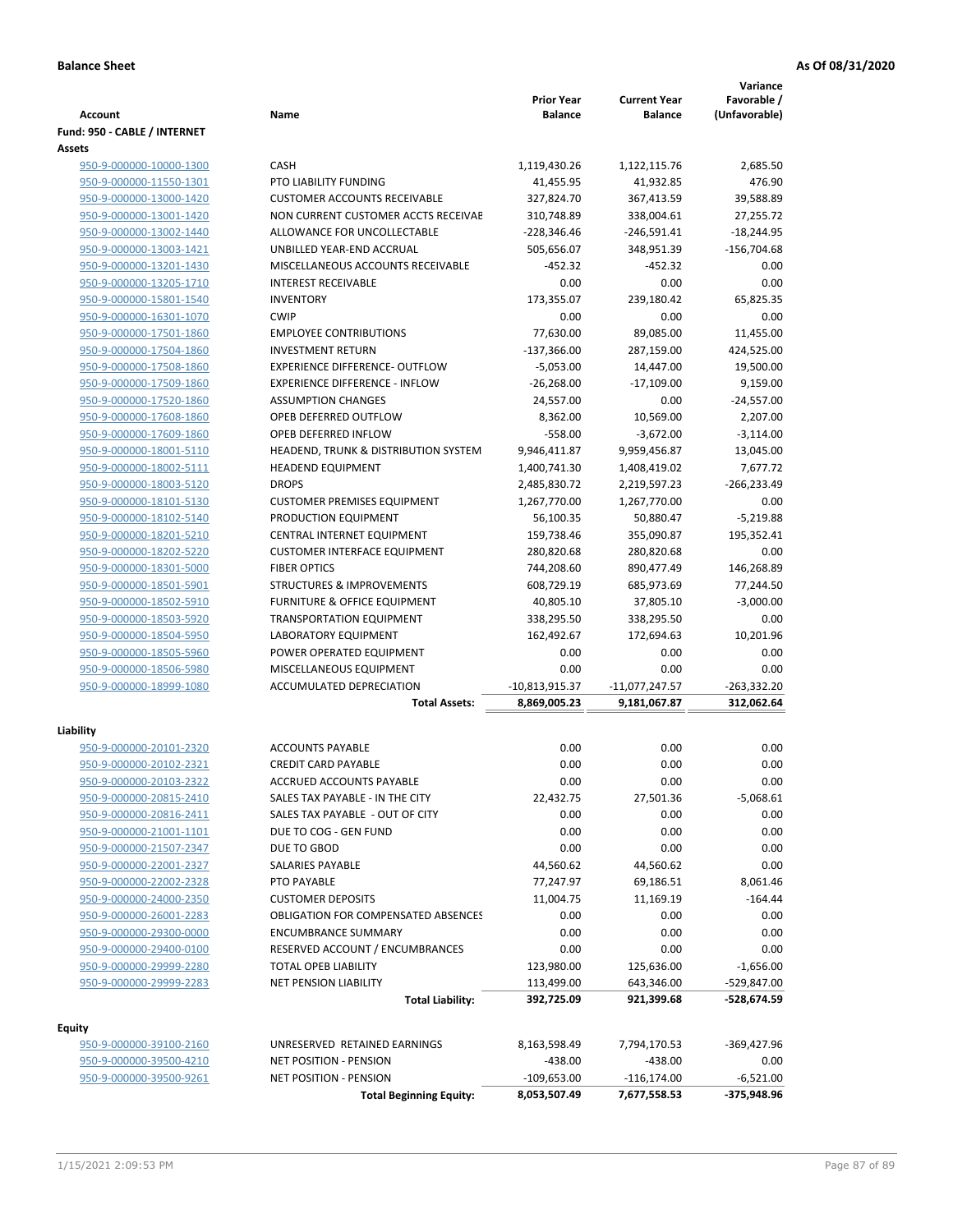| Account                        | Name                                                     | <b>Prior Year</b><br><b>Balance</b> | <b>Current Year</b><br><b>Balance</b> | Variance<br>Favorable /<br>(Unfavorable) |
|--------------------------------|----------------------------------------------------------|-------------------------------------|---------------------------------------|------------------------------------------|
| <b>Total Revenue</b>           |                                                          | 5,755,157.60                        | 5,738,680.83                          | $-16.476.77$                             |
| <b>Total Expense</b>           |                                                          | 5,332,384.95                        | 5,156,571.17                          | 175,813.78                               |
| Revenues Over/(Under) Expenses |                                                          | 422.772.65                          | 582.109.66                            | 159,337.01                               |
|                                | <b>Total Equity and Current Surplus (Deficit):</b>       | 8.476.280.14                        | 8,259,668.19                          | $-216.611.95$                            |
|                                | Total Liabilities, Equity and Current Surplus (Deficit): | 8,869,005.23                        | 9,181,067.87                          | 312.062.64                               |